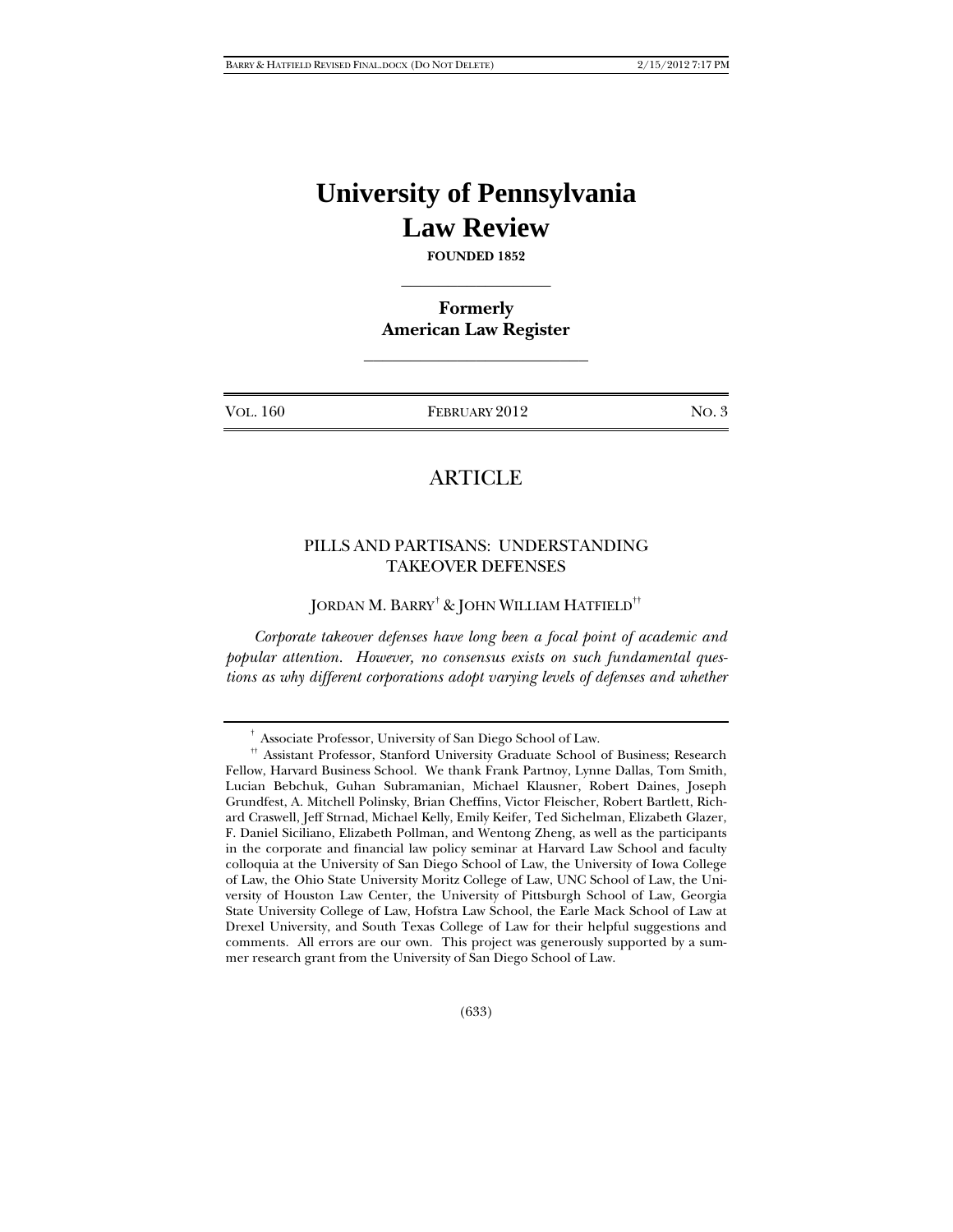*defenses benefit or harm target corporations' shareholders or society generally. Much of the disagreement surrounding takeover defenses stems from the lack of a fully developed formal analytical framework for considering their effects. Our Article presents several formal models built upon a common core of assumptions that together create such a theoretical framework. These models incorporate the*  reality that target corporate insiders have superior information about the target *but are imperfect agents of its shareholders. They suggest that modern defenses enable target shareholders to extract value from acquirers by empowering corporate insiders, but that takeover defenses do not benefit society as a whole. They also help explain why corporations with different characteristics may choose to adopt varying levels of takeover defenses. Our findings have implications for the longstanding debate about who is best served by state-level control of corporate law and the desirability of increased federal involvement in corporate law.* 

|      | А.             |                                                            |  |  |
|------|----------------|------------------------------------------------------------|--|--|
|      | $\mathbf{B}$ . |                                                            |  |  |
|      | C.             |                                                            |  |  |
|      | D.             | Takeover Defenses in the Academic Literature 646           |  |  |
| II.  |                |                                                            |  |  |
|      | A.             |                                                            |  |  |
|      | $\bf{B}$ .     |                                                            |  |  |
|      | C.             | The Poison Pill with an Effective Staggered Board Model665 |  |  |
|      | D.             | The Poison Pill Without an Effective Staggered             |  |  |
|      |                |                                                            |  |  |
|      | E.             |                                                            |  |  |
|      |                | 1.                                                         |  |  |
|      |                | 2.                                                         |  |  |
|      |                | 3.                                                         |  |  |
| III. |                |                                                            |  |  |
|      |                |                                                            |  |  |
|      |                | State Competition for Charters and<br>1.                   |  |  |
|      |                |                                                            |  |  |
|      |                | Variation in Corporate Takeover<br>2.                      |  |  |
|      |                |                                                            |  |  |
|      |                | Post-Takeover Attempt Performance695<br>3.                 |  |  |
|      |                | 4.                                                         |  |  |
|      |                |                                                            |  |  |
|      |                | 1.                                                         |  |  |
|      |                | Invariable and Observable Parameters699<br>2.              |  |  |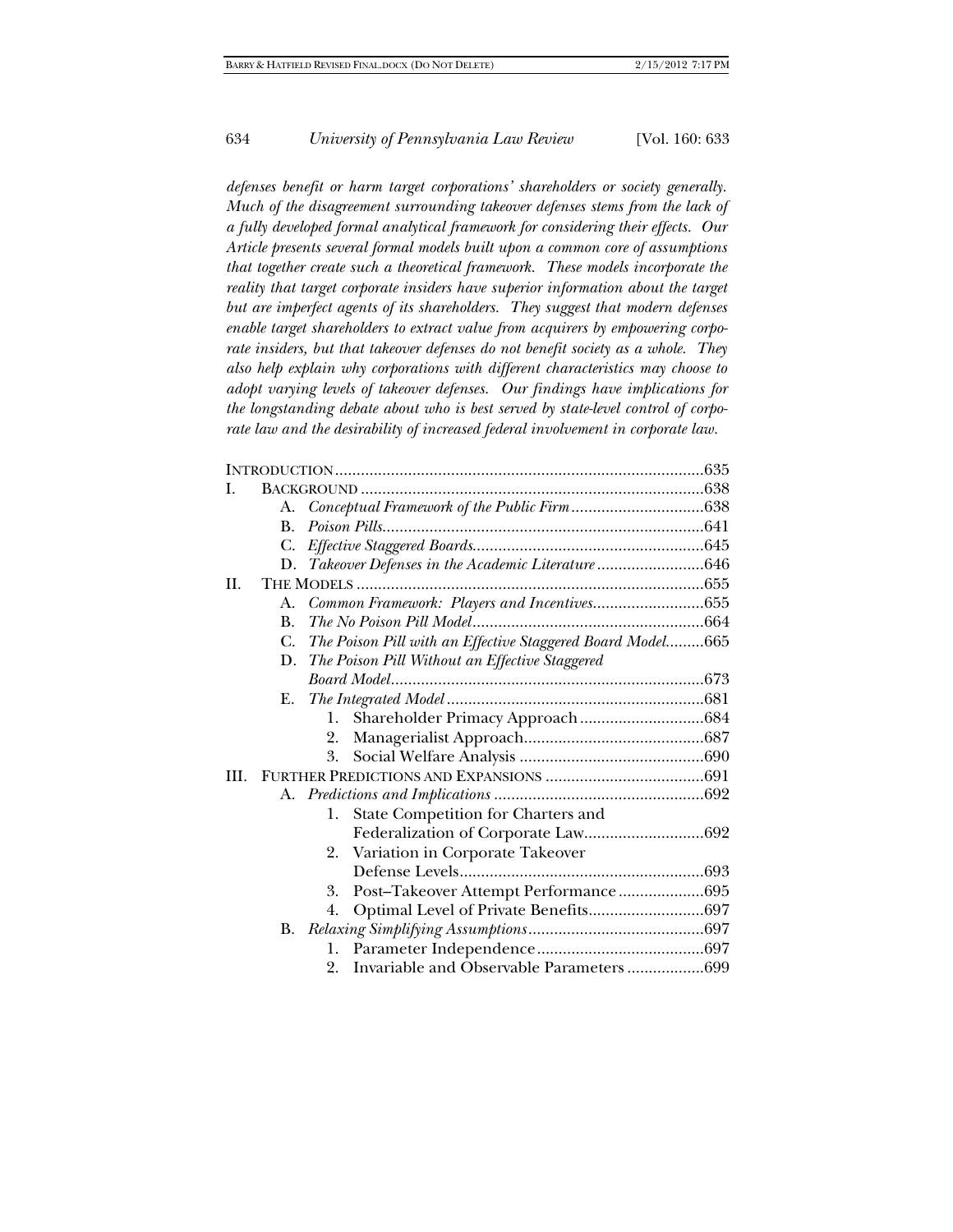|  | 2. The Poison Pill with an Effective Staggered    |  |
|--|---------------------------------------------------|--|
|  |                                                   |  |
|  | 3. The Poison Pill Without an Effective Staggered |  |
|  |                                                   |  |
|  |                                                   |  |

## **INTRODUCTION**

Corporate takeovers have occupied a prominent position in the popular imagination, the financial press, and corporate law scholarship for a generation.<sup>1</sup> Yet despite all the thought and ink that have been devoted to analyzing takeovers, many questions remain unsettled. There is no consensus on the systemic effects of takeover defenses in general, or of the most important defense mechanism—the shareholder rights plan or "poison pill"—in particular. Scholars disagree on why different public firms exhibit varying levels of takeover defenses, what causes these levels to change over time, and whether the interests of shareholders or managers determine the level of takeover defenses that a firm adopts. These unresolved questions have fueled the debate about whether regulatory competition encourages states to enact socially optimal corporate laws, as well as the related issue of what role, if any, the federal government should play in corporate law.

Much of the disagreement surrounding takeover defenses stems from the lack of a fully developed formal analytical framework for considering their effects. Although a significant number of legal and economic academic papers have discussed takeover defenses from a theoretical perspective,<sup>2</sup> very few have included formal models.<sup>3</sup> Those that

<sup>1</sup> Popular works about corporate takeovers abound. *See, e.g.*, BRYAN BURROUGH & JOHN HELYAR, BARBARIANS AT THE GATE: THE FALL OF RJR NABISCO 477-505 (First Collins 2008) (1990) (providing an investigative account of the takeover of RJR Nabisco in 1988); WALL STREET (Twentieth Century Fox 1987) (depicting the story of the fictional corporate raider Gordon Gekko). 2

*See, e.g.*, Lucian A. Bebchuk, *The Case for Facilitating Competing Tender Offers*, 95 HARV. L. REV. 1028, 1034-50 (1982); Frank H. Easterbrook & Daniel R. Fischel, *Auctions and Sunk Costs in Tender Offers*, 35 STAN. L. REV. 1, 3-9 (1982); Mark Gordon, *Takeover Defenses Work. Is That Such a Bad Thing?*, 55 STAN. L. REV. 819, 827-28 (2002); Lynn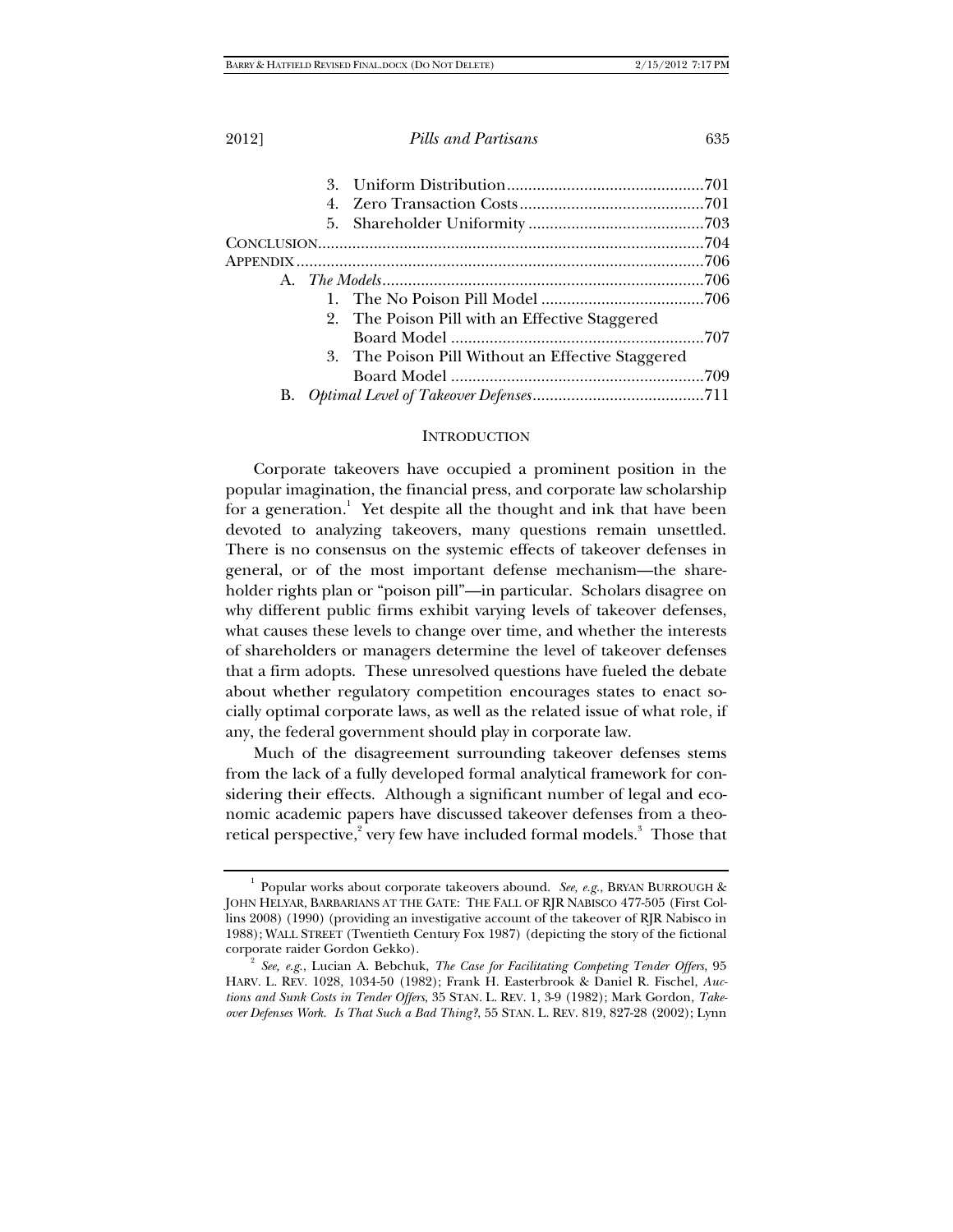have proposed formal models have only focused on certain facets of the takeover market, which has limited those models' applicability.<sup>4</sup>

Empirical investigations into the effects of takeover defenses on firm performance have failed to resolve these debates. Given the lack of theoretical guidance, it is not surprising that these investigations have yielded little insight. $^5\,$  Nonetheless, the sheer magnitude of variation in the empirical findings is shocking. As one commentator has stated,

[S]tudies of [takeover defenses] have been remarkably unproductive over the past twenty years. Not a single strong finding has been confirmed in other studies. Little or no consensus exists on why [takeover defenses] are adopted or what effects they have. Given that as much academic energy has been poured into studying [takeover defenses] as into almost any other area of applied financial economics, the dearth of results is astonishing, and itself in need of explanation.<sup>6</sup>

This Article attempts to fill this gap in the dialogue by presenting several formal models, built upon a common core of assumptions. Taken together, these models create a theoretical framework for analyzing the effects of different levels of takeover defenses. They are the first models of modern takeover defenses to incorporate the widely accepted propositions that a target corporation's managers and directors have the best information about the target and are unfaithful agents of its shareholders.

These models yield many novel and important insights. They suggest that poison pills enable target shareholders to extract value from

empirical investigations.<br><sup>6</sup> John C. Coates IV, *Takeover Defenses in the Shadow of the Pill: A Critique of the Scien-*

*tific Evidence*, 79 TEX. L. REV. 271, 317 (2000).

A. Stout, *Do Antitakeover Defenses Decrease Shareholder Wealth? The Ex Post/Ex Ante Valua*tion Problem, 55 STAN. L. REV. 845, 847-50 (2002).

*Cf.* Guhan Subramanian, *Bargaining in the Shadow of Takeover Defenses*, 113 YALE L.J. 621, 622 (2003) (stating that the claim that defenses allow targets to extract higher premiums from acquirers has "never [been] subjected to a careful theoretical analysis").

<sup>&</sup>lt;sup>4</sup> See David Austen-Smith & Patricia C. O'Brien, *Takeover Defences and Shareholder Voting*, 59 ECONOMICA 199, 202-08 (1992) (modeling defensive maneuvers that require shareholder approval); Jeremy Bulow et al., *Toeholds and Takeovers*, 107 J. POL. ECON. 427, 432-38 (1999) (modeling the impact of a toehold—the interest a bidder acquires in a target pre-takeover—on the behavior of the bidder and its competitors in a takeover battle); Eitan Goldman & Jun Qian, *Optimal Toeholds in Takeover Contests*, 77 J. FIN. ECON. 321, 327-33 (2005) (modeling a similar idea to explain that optimal toeholds may be small percentage ownerships); Andrei Shleifer & Robert W. Vishny, *Greenmail, White Knights, and Shareholders' Interests*, 17 RAND J. ECON. 293, 295-98 (1986) (modeling the phenomenon of greenmail).  $\frac{5}{5}$  In Sections I.B and I.D, we provide an analytical framework suitable to guide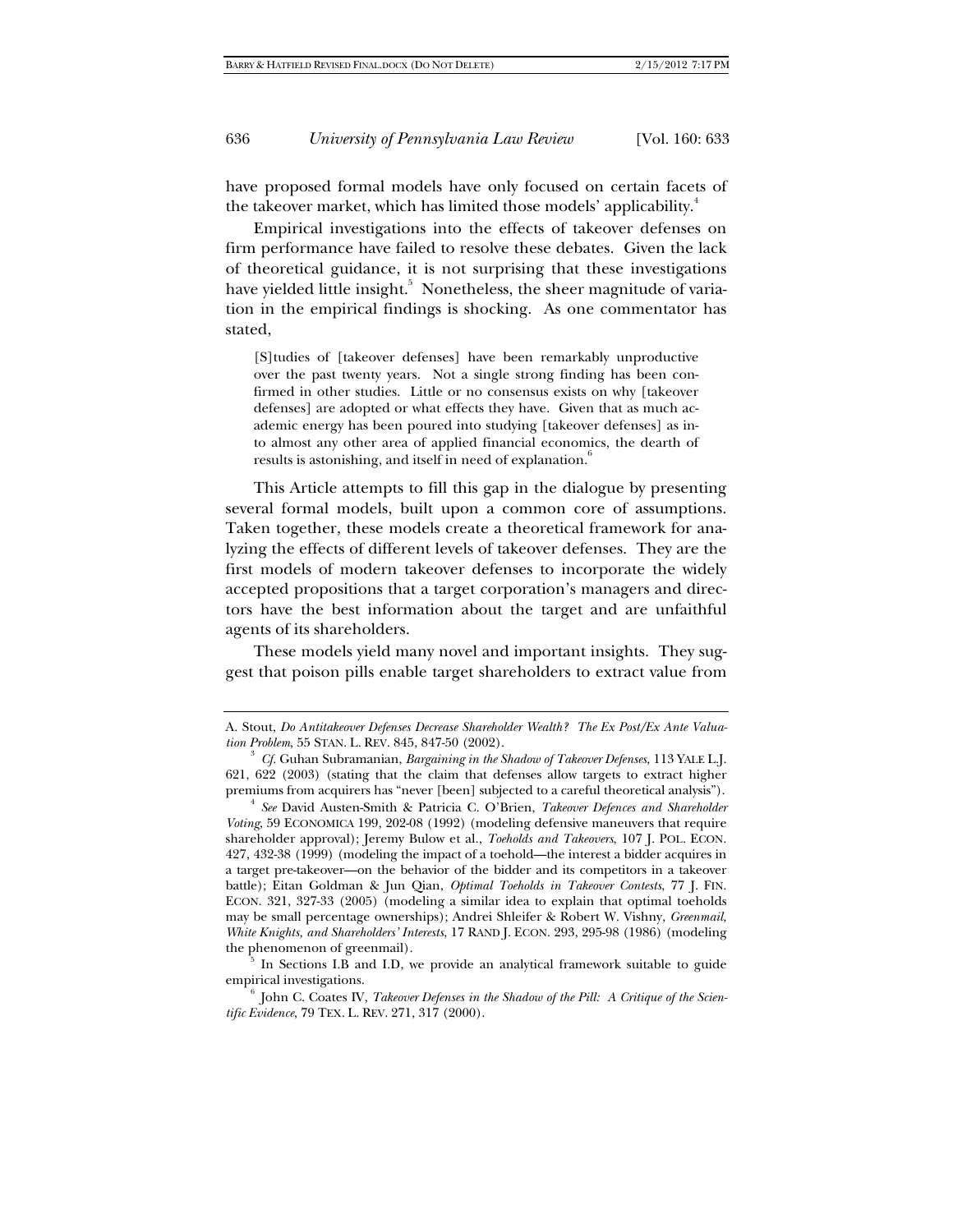acquirers by empowering corporate insiders. Even though these insiders are unfaithful agents of the shareholders, their superior information and higher reservation price can ultimately redound to the shareholders' benefit.

Our models also provide an explanation for the diverse levels of takeover defenses that different public corporations exhibit. They predict that the level of takeover defenses preferred by both shareholders and managers will vary depending upon several firm-specific characteristics. These characteristics include the degree of uncertainty about the value of the firm as a going concern, the potential synergy gains that the firm offers potential acquirers, and the degree to which the firm's managers are faithful agents of the shareholders. Corporations for which an acquirer is likely to pay the highest premiums are likely to elect higher levels of takeover defenses.

Unlike previous theories, our models predict that shareholders will never choose the lowest possible level of takeover defenses and that managers will not always choose the highest possible level. Therefore, the diversity of defense levels that corporations adopt poses no challenge to theories that shareholders control choices of defense levels or to theories that managers control such choices. Further, the models suggest that, with respect to takeover defenses, the interests of both shareholders and managers diverge from those of society. This highlights the fact that, even if regulatory competition creates a "race to the top," it is a race with respect to shareholder interests and not with respect to those of society. These findings have significant implications for the optimal scope of federal involvement in corporate law. Our models also provide several testable hypotheses to guide future empirical work.

This Article begins with a short overview of the conceptual framework of the public firm and modern takeover defenses. Part II then presents and analyzes several formal game theoretic models, using repeated illustrative numerical examples. Part III discusses some additional implications of these models, compares their predictions to what the existing body of empirical literature has documented, and suggests further empirical work that could be done to test these models. We also include a mathematical appendix for more technically inclined readers.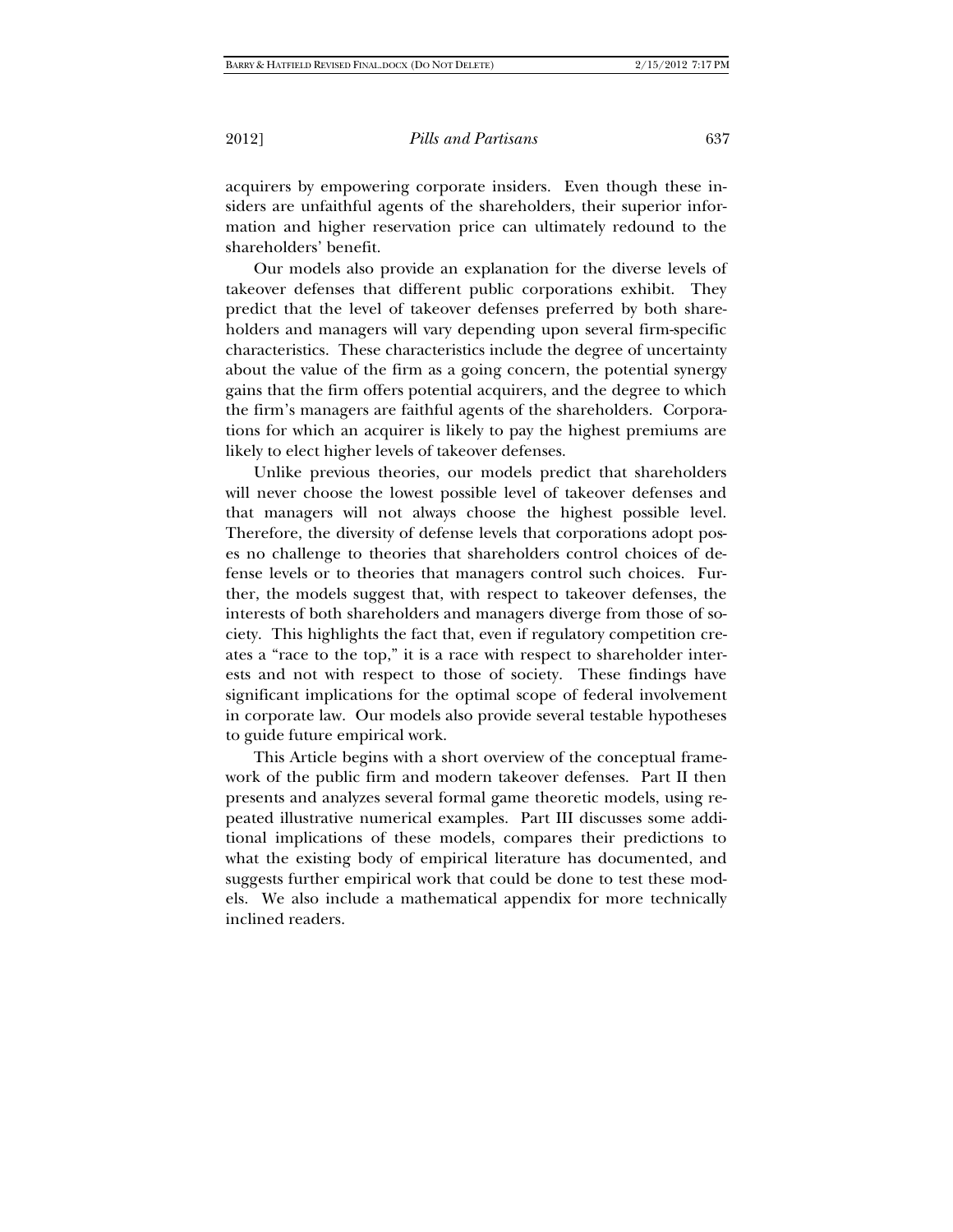## I. BACKGROUND

Before presenting formal models, it is worth providing some background on how scholars conceptualize the modern public corporation, as well as how the poison pill and the staggered board work in practice.

## A. *Conceptual Framework of the Public Firm*

The chief lens through which corporate law views the corporation envisions shareholders as principals and corporate managers as their agents. $^7$  Like most real-world agents, managers are not perfectly faithful to their principals. Their incentives are likely to diverge from those of the shareholders<sup>8</sup> and, when this happens, managers may be expected to pursue their own interests at the shareholders' expense.<sup>9</sup> These phenomena are known as "agency costs."<sup>10</sup>

A variety of market and legal mechanisms help discipline managers and reduce agency costs. The capital, product, and labor markets all impose constraints on managers. $11$  Much of the law that governs the structure of business associations is geared toward this concern.<sup>12</sup> For example, corporate law imposes a duty of loyalty on corporate managers that prohibits them from self-dealing to the detriment of the shareholders.<sup>13</sup>

<sup>7</sup> *See* STEPHEN M. BAINBRIDGE, CORPORATION LAW AND ECONOMICS 26-27 (2002) (providing background information about economic theories of the business firm).  $8$  Id. at 207.

 $^9$  *Id.* at 207.<br><sup>9</sup> See Jay C. Hartzell et al., *What's in It for Me? CEOs Whose Firms Are Acquired, 17 REV.* FIN. STUD. 37, 59 (2004) (providing evidence that target shareholders' gains are smaller when the merger gives the target CEO personal benefits); Julie Wulf, *Do CEOs in Mergers Trade Power for Premium? Evidence from "Mergers of Equals*,*"* 20 J.L. ECON. & ORG. 60, 96 (2004) (finding that, in deals in which target CEOs obtain greater post-merger control rights, target shareholders obtain a smaller proportion of joint gains); *see also* Thomas A. Smith, *The Passion of Professor Fischel: Defending Milken's Financial Revolution*, 22 LAW & SOC. INQUIRY 1041, 1043 (1997) (book review) (describing how, before RJR Nabisco's well-known takeover, its CEO "was famous for squandering corporate cash on perquisites for himself and his cronies" and "brought [in] celebrity athletes at great expense to play golf and party with RJR executives").<br><sup>10</sup> *See, e.g.*, DONALD RUTHERFORD, DICTIONARY OF ECONOMICS 10 (1992) (defining

the term "agency cost" as a "cost arising from a contractual relationship between a principal and an agent").<br>
<sup>11</sup> BAINBRIDGE, *supra* note 7, at 207.<br>
<sup>13</sup> *Id.* at 306-07.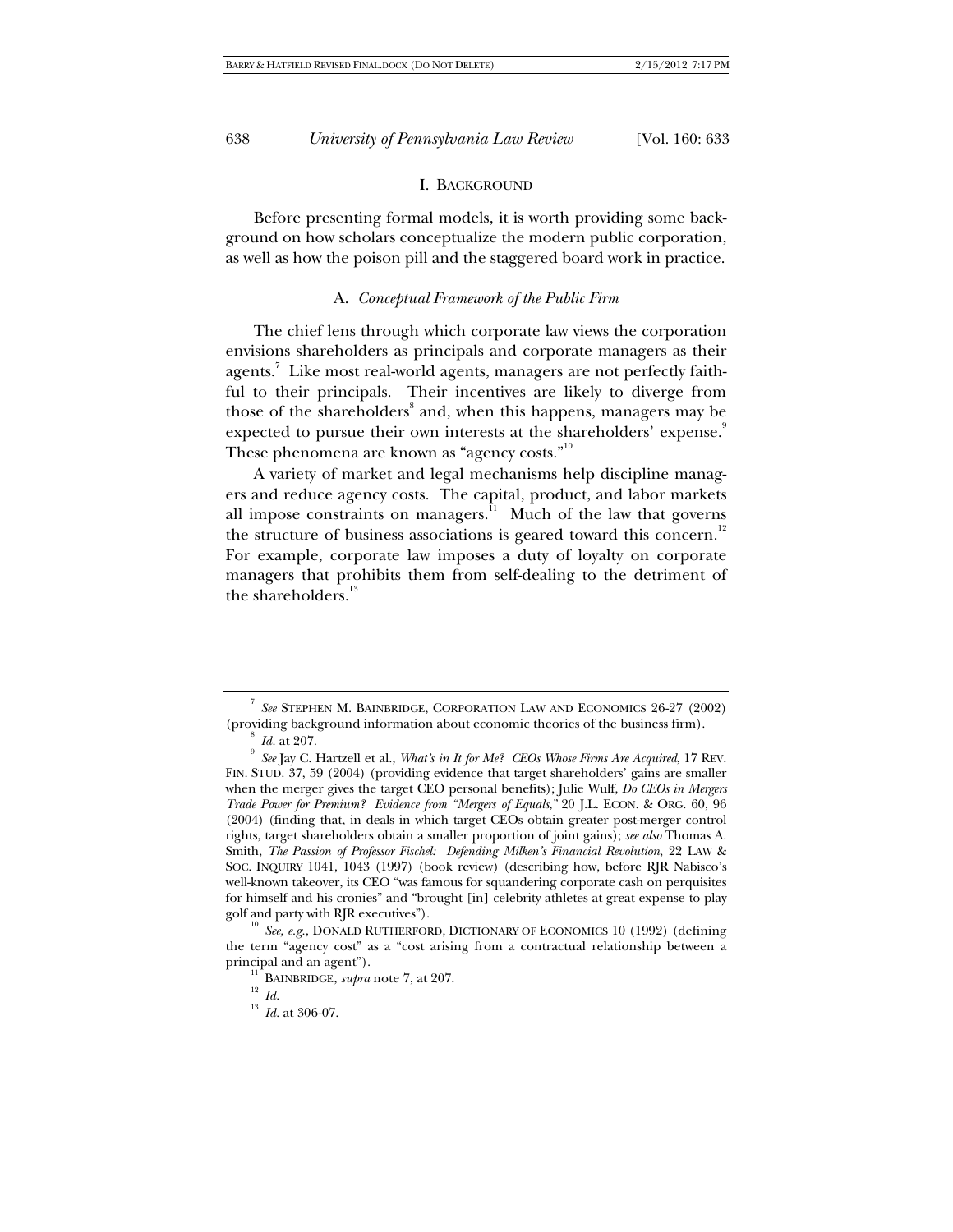One of corporate law's most important mechanisms for reducing agency costs is the board of directors.<sup>14</sup> The corporation's shareholders elect its directors, who are legally obligated to monitor the managers and protect the shareholders' interests.<sup>15</sup> The law gives directors vast power over the corporation, including the power to hire and fire the corporation's chief executive officer.<sup>16</sup>

Yet despite the board's great power, it is an imperfect monitoring device. The board frequently includes members of management, or "inside directors," and the CEO often serves as its chairman.<sup>17</sup> Nonmanager directors, also called "outside directors" or "independent directors," may be dependent on the managers for information about the company's operations. $18$  In addition, the board is a body composed of agents, and is itself susceptible to agency costs.

Another important mechanism for constraining the behavior of corporate managers is the threat of a corporate takeover. If a potential acquirer—be it a competitor, investment fund, or otherwise determines that a public corporation is being mismanaged, it may seek to buy up that corporation's stock from its current shareholders. $^{19}$ If successful, the buyer would be a majority shareholder and would have the power to install a new board of directors, remove the existing managers, and install new, better managers who would run the corpo-

and chairperson at over seventy-five percent of S&P 500 companies).<br><sup>18</sup> Margaret McCabe & Margaret Nowak, *The Independent Director on the Board of Company Directors*, 23 MANAGERIAL AUDITING J. 545, 555 (2008).

<sup>19</sup> See, e.g., Michael C. Jensen & Richard S. Ruback, *The Market for Corporate Control: The Scientific Evidence*, 11 J. FIN. ECON. 5, 6 (1983) (characterizing managerial competition as a way to limit divergence from policies that maximize shareholder wealth); Andrei Shleifer & Robert W. Vishny, *Stock Market Driven Acquisitions*, 70 J. FIN. ECON. 295, 296-97 (2003) (arguing that a takeover and subsequent reorganization can occur when rational managers recognize inefficiency in other businesses); J. Wickramanayake & Andrew Wood, Determinants of Acquisition Premiums: Empirical Evidence from Mining Industry in Australia and Canada 6 (unpublished manuscript), *available at* http:// www.efmaefm.org/0efmameetings/efma%20annual%20meetings/2009-milan/412.pdf (identifying the removal of inefficient management as a principal reason for takeovers). *But cf.* Martin Bugeja & Terry Walter, *An Empirical Analysis of Some Determinants of the Target Shareholder Premium in Takeovers*, ACCT. & FIN., Nov. 1995, at 33, 34-36, 56 (testing the proposition that bad management drives takeovers but not finding support).

<sup>14</sup> *See* Lynne L. Dallas, *The Multiple Roles of Corporate Boards of Directors*, 40 SAN DIE-GO L. REV. 781, 801-04 (2003) ("Boards of directors are intended to ensure that man-

agers act in the interests of shareholders rather than in their own personal interests.").<br>
<sup>15</sup> See Dodge v. Ford Motor Co., 170 N.W. 668, 684 (Mich. 1919).<br>
<sup>16</sup> See, e.g., DEL. CODE ANN. tit. 8, § 142(b) (2010); Dallas KNOWLEDGE@WHARTON (June 2, 2004), http://knowledge.wharton.upenn.edu/createpdf. cfm?articleid=987 (explaining that in 2004 the same person held the posts of both CEO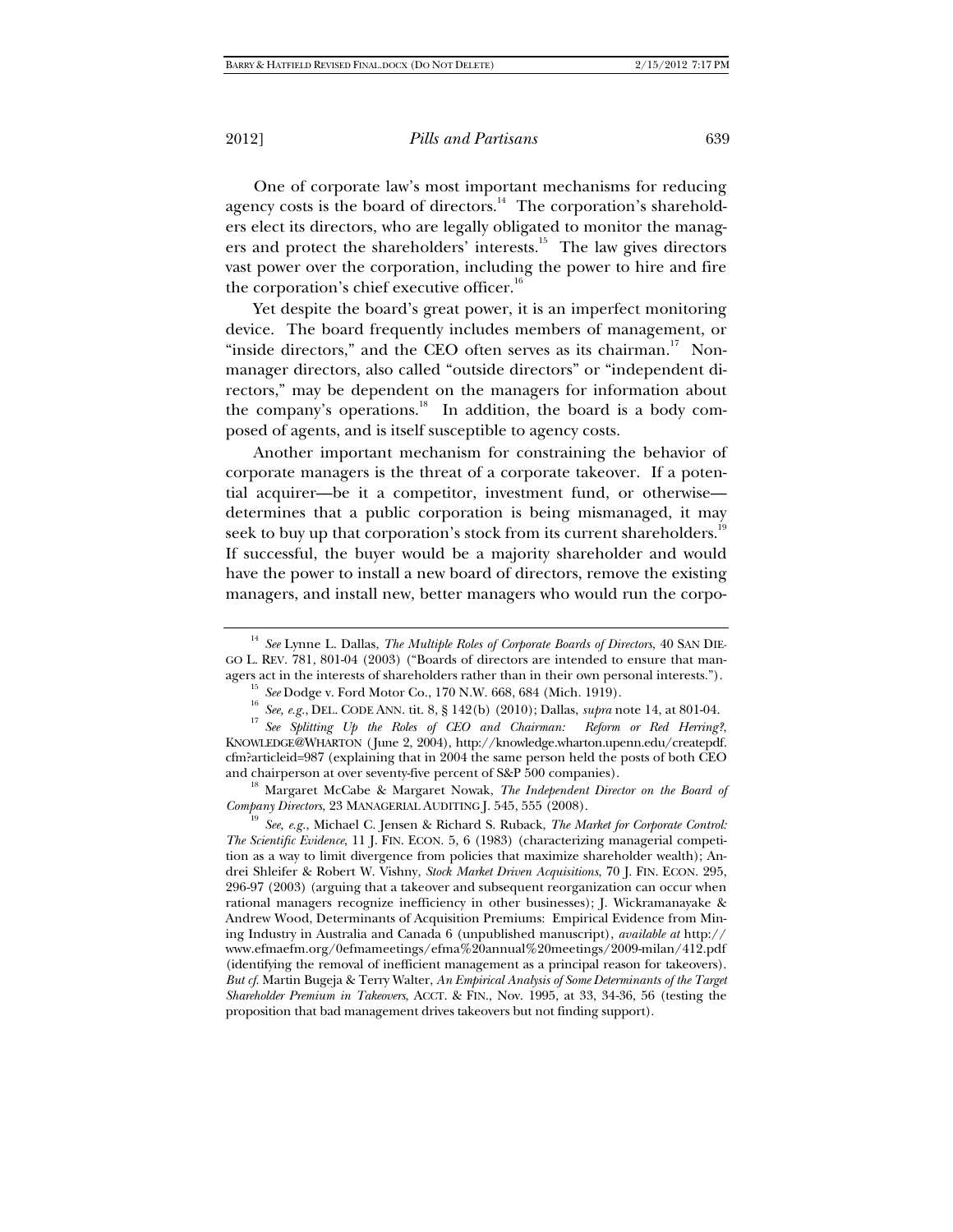ration more efficiently. Equipped with better management, the new corporation would be more valuable than the old corporation, which would enable the acquirer to make a profit on the transaction.<sup>20</sup> The threat that the corporation will be acquired, and that the managers will lose their jobs, $^{21}$  encourages the managers to serve the shareholders' interests.<sup>22</sup> In essence, the existing managers of public corporations must compete against potential acquirers for the right to manage corporate resources; this concept is often referred to as "the market for corporate control."<sup>23</sup>

Not surprisingly, shareholders and managers have very different attitudes toward the market for corporate control. Shareholders generally want to make sure that a corporation is susceptible to a takeover. The possibility of a takeover helps keep managers disciplined and, if a takeover does occur, the shareholders will often receive a significant premium.<sup>24</sup> Managers, on the other hand, have almost diametrically opposite incentives. They would prefer their behavior to be as unconstrained as possible and dislike takeovers because they often lose their jobs or suffer other career setbacks when such transactions take place.25 Accordingly, managers tend to be significantly more resistant to takeovers than shareholders are.<sup>26</sup>

<sup>20</sup> *See* Marcia Millon Cornett et al., *Performance Changes Around Bank Mergers: Revenue Enhancements Versus Cost Reductions*, 38 J. MONEY, CREDIT, & BANKING 1013, 1049 (2006) (finding that the "industry-adjusted operating performance of merged banks increases significantly after a merger"); Jensen & Ruback, *supra* note 19, at 6, 8 (identifying utilization of better management as a source of takeover gains). 21 *See* Jonathan R. Macey & Geoffrey P. Miller, *Universal Banks Are Not the Answer to* 

*America's Corporate Governance "Problem": A Look at Germany, Japan, and the U.S.* (explaining that middle managers are often laid off following mergers), *in* THE REVOLUTION IN COR-PORATE FINANCE 552, 563 (Joel M. Stern & Donald H. Chew, Jr. eds., 4th ed. 2003). 22 *See* Jensen & Ruback, *supra* note 19, at 29-30 (identifying the threat of a takeover

as an external control mechanism that incentivizes managers to serve shareholders'

interests). 23 *Id.* at 6. 24 *See, e.g.*, B. Espen Eckbo, *Bidding Strategies and Takeover Premiums: A Review*, 15 J. CORP. FIN. 149, 154-55 (2009) (finding that average offer premiums exceed forty percent of the target share price prior to a takeover bid's announcement); Sara B. Moeller et al., *Firm Size and the Gains from Acquisitions*, 73 J. FIN. ECON. 201, 220 (2004) (finding that the average and median premiums paid for U.S. public acquisitions announced between 1980 and 2001 were, respectively, sixty-eight and sixty-one percent for large

firms and sixty-two and fifty-two percent for small firms). 25 *See* Kenneth J. Martin & John J. McConnell, *Corporate Performance, Corporate Takeovers and Management Turnover*, 46 J. FIN. 671, 672 (1991) (finding that "the turnover rate for the top executive of target firms increases dramatically following successful tender offer-takeovers"); James P. Walsh, *Top Management Turnover Following Mergers and Acquisitions*, 9 STRATEGIC MGMT. J. 173, 179-80 (1988) ("Top management turnover rates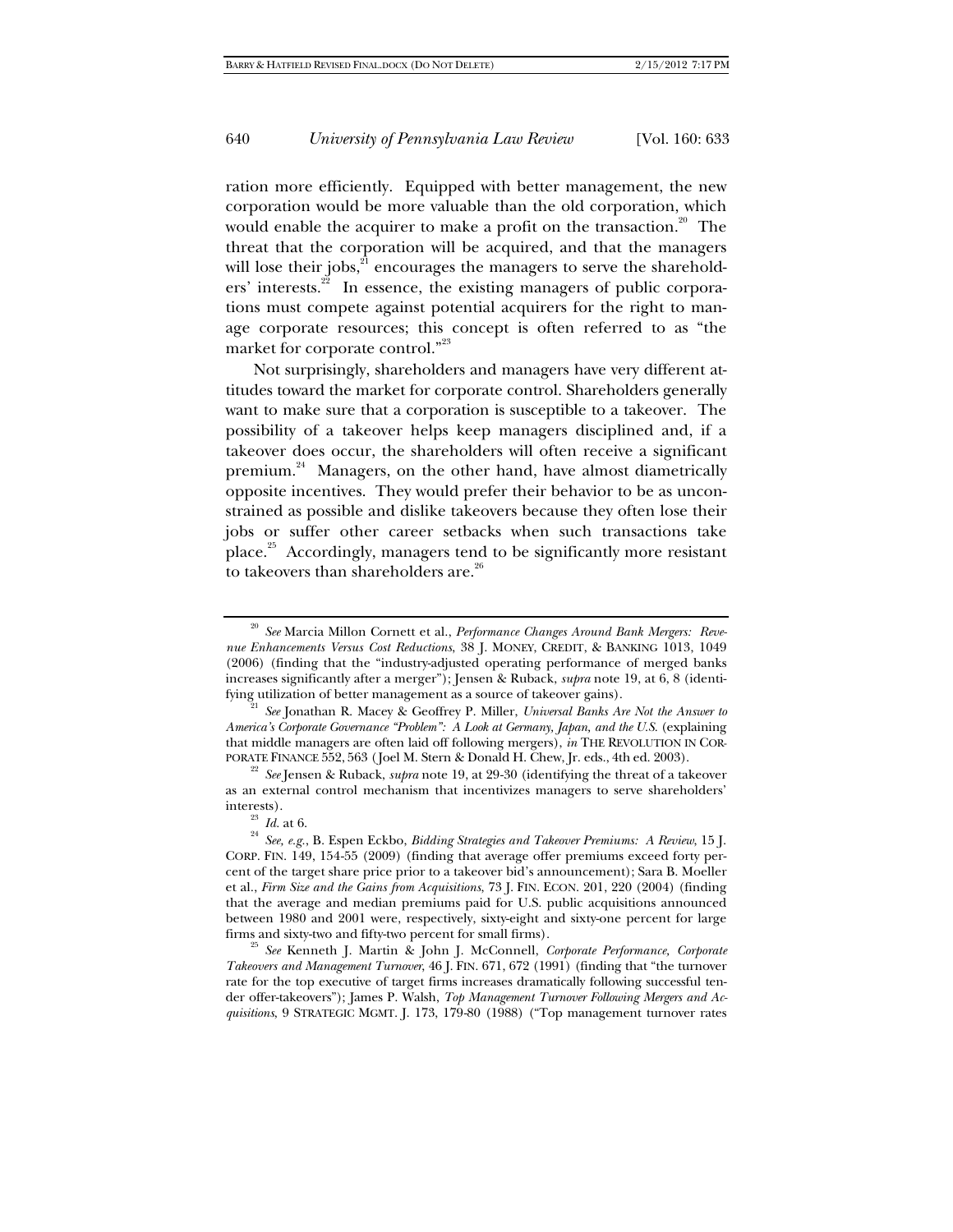Managers use a number of mechanisms to resist takeovers. These mechanisms include blank-check preferred stock, $27$  share repurchase programs,28 and corporate charter provisions that impose restrictions on a majority shareholder.<sup>29</sup> However, the most important modern antitake over device is the poison pill. $30$ 

## B. *Poison Pills*

The poison pill, formally known as a "shareholder rights plan,"<sup>31</sup> was invented in the 1980s by Martin Lipton of Wachtell, Lipton, Rosen & Katz.<sup>32</sup> Since the Delaware Supreme Court upheld their validity in 1985, $33$  poison pills have become increasingly commonplace.<sup>34</sup> As long

takeover attempt). 28 *See* BAINBRIDGE, *supra* note 7, at 692 (explaining that stock repurchase programs involve buying target shares on the open market through a regular program and can be used to resist takeovers); ALAN PALMITER & FRANK PARTNOY, CORPORATIONS: A CONTEMPORARY APPROACH 922 (2010) (describing the antitakeover effects of repurchase programs). 29 *See* BAINBRIDGE, *supra* note 7, at 677-79 (discussing supermajority vote require-

ments). By limiting the powers of a majority shareholder, these provisions make becoming a majority shareholder less desirable. *Id.*

<sup>30</sup> *See* Coates, *supra* note 6, at 320-25 (arguing that most other takeover defenses "have ceased to be of much importance" due to the rise of poison pills); Subramanian, *supra* note 3, at 625 ("[T]he poison pill is by far the most important defense today."); *cf.* ARTHUR FLEISCHER, JR., TENDER OFFERS: DEFENSES, RESPONSES, AND PLANNING 7 n.23 (1981) (citing numerous sources that criticize the effectiveness of defensive char-

ter provisions).<br><sup>31</sup> PALMITER & PARTNOY, *supra* note 28, at 919-20.<br><sup>32</sup> *A Tough and Inventive Corporate Lawyer*, WHARTON SCH. U. PA., http://www.<br>wharton.upenn.edu/125anniversaryissue/lipton.html (last visited Dec. 15,

 $^{33}$  Moran v. Household Int'l, Inc., 500 A.2d 1346, 1357 (Del. 1985).<br><sup>34</sup> Twenty-eight states have statutes explicitly authorizing poison pills. *U.S. Proxy Voting Manual: Poison Pill Endorsements*, INSTITUTIONAL SHAREHOLDER SERVICES, http:// governanceanalytics.com/content/menutop/content/subscription/usvmfiles/x6383.html (last visited Dec. 15, 2011). Others, like Delaware, have recognized them by judicial decision. *See, e.g.*, *Moran*, 500 A.2d at 1357. Thousands of public corporations currently have poison pills in effect. *U.S. Proxy Voting Manual: Poison Pills (Shareholder Rights Plans)*, INSTITUTIONAL SHAREHOLDER SERVICES, http://governanceanalytics.com/content/ menutop/content/subscription/usvmfiles/x6210.html (last visited Dec. 15, 2011).

following a merger or acquisition are significantly higher than normal top management turnover rates."); *see also supra* note 21. 26 *See, e.g.*, Macey & Miller, *supra* note 21, at 563-64 (noting that managers have even

turned to state legislators to enact antitakeover statutes). 27 *See* Brent W. Ambrose & William L. Megginson, *The Role of Asset Structure, Owner-*

*ship Structure, and Takeover Defenses in Determining Acquisition Likelihood*, 27 J. FIN. & QUANTITATIVE ANALYSIS 575, 584-85 (1992) (explaining that blank-check preferred stock—i.e., stock whose terms the board can dictate and that it can issue without shareholder approval—can be used to modify a firm's capital structure to discourage a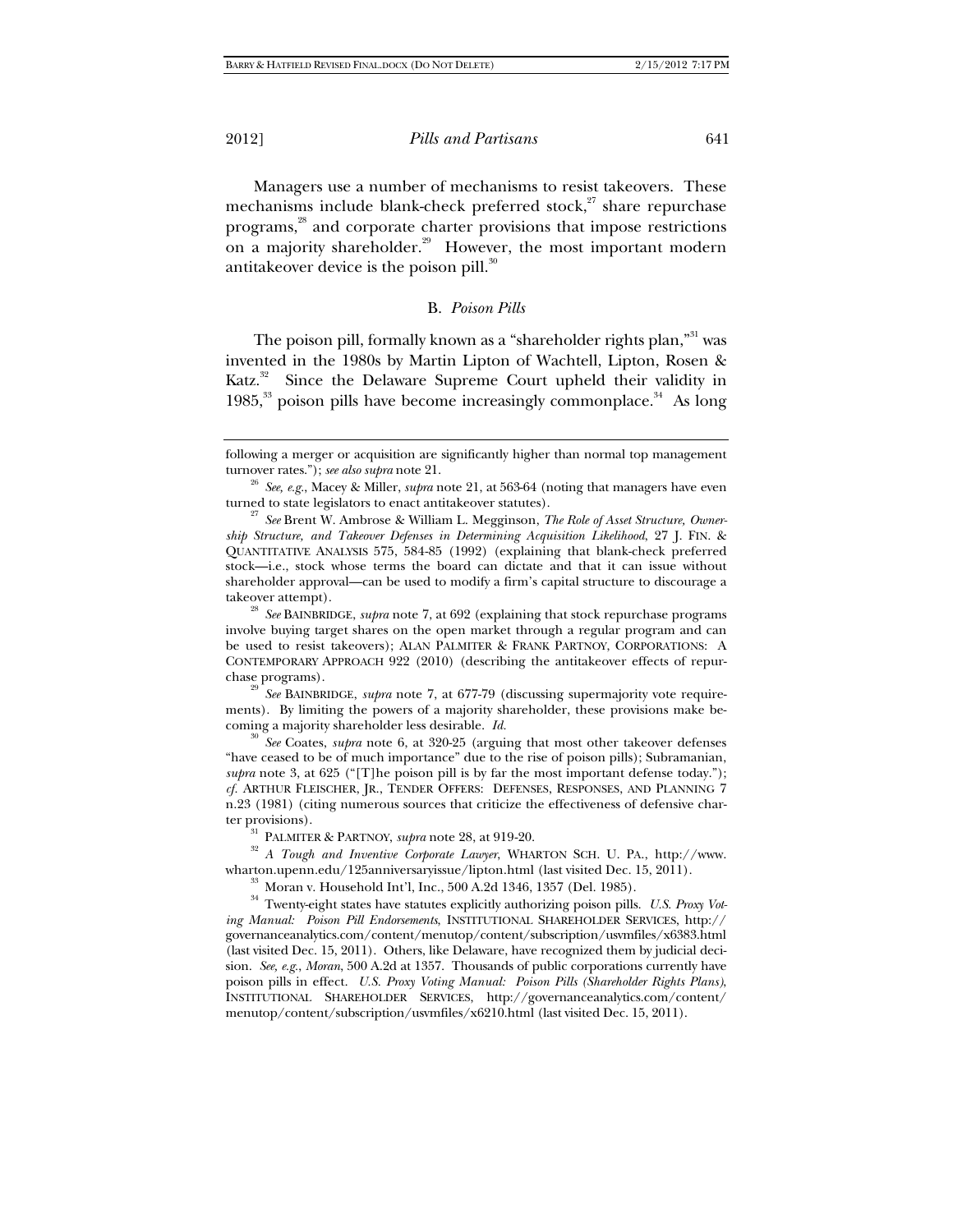as the jurisdiction in which the corporation is incorporated permits poison pills, a board of directors generally has the ability to enact a poison pill quickly and easily.<sup>35</sup> Since no state has outlawed poison pills,<sup>36</sup> almost every U.S. public company essentially operates under a "shadow poison pill" at all times,<sup>37</sup> and so any would-be acquirers must act accordingly.

The key concept behind the poison pill is that it deters a potential acquirer from purchasing the stock of the target by making a takeover unprofitable. Poison pills generally come in one of two varieties: "flipin" and "flip-over." They have similar effects and are often adopted in tandem.38 When triggered, "flip-in" poison pills enable shareholders of the target—other than the acquirer and its affiliates—to purchase additional shares in the target for less than their actual value.<sup>39</sup> By buying new target stock at a discount, the existing target shareholders severely dilute the value of the would-be acquirer's ownership stake in the target.<sup>40</sup> These rights are usually triggered by the acquirer reaching a particular threshold of target stock ownership, commonly set between ten and twenty percent. $4^{17}$  "Flip-over" poison pills are similar to "flip-in" poison pills, except that instead of enabling shareholders of the target—again, not including the acquirer or its affiliates—to purchase target stock at below-market prices, they enable shareholders to purchase stock in an acquiring company upon the merger of the target into the acquirer. $42$ 

Thus, both poison pill varieties menace an acquirer with the prospect of severely diluting its equity investment.<sup>43</sup> Accordingly, acquir-

note 3, at 625.<br><sup>42</sup> BAINBRIDGE, *supra* note 7, at 681.<br><sup>43</sup> For example, suppose TargetCo stock is worth \$10 per share with one million shares outstanding, representing a total value of \$10 million, and that the acquisition of 10% of TargetCo's outstanding shares triggers its poison pill. Assume the poison pill allows each TargetCo shareholder—excluding the acquirer—to buy as many new common shares as it currently owns for \$2 per share. Buying 100,000 TargetCo shares

<sup>35</sup> *See* Subramanian, *supra* note 3, at 625 ("Because a pill . . . is a dividend of rights to purchase stock, and the board has the exclusive authority to issue dividends, a pill can be adopted without a shareholder vote, in a matter of hours if necessary." (foot-

note omitted)). <sup>36</sup> *Id. But see id.* (noting that flip-in poison pills are arguably not always valid in California).

<sup>&</sup>lt;sup>37</sup> Coates, *supra* note 6, at 277.<br><sup>38</sup> BAINBRIDGE, *supra* note 7, at 683-84.<br><sup>39</sup> Id. at 684.<br><sup>41</sup> Lucian Arye Bebchuk et al., *The Powerful Antitakeover Force of Staggered Boards: Theory, Evidence, and Policy*, 54 STAN. L. REV. 887, 904 (2002); *accord* Subramanian, *supra*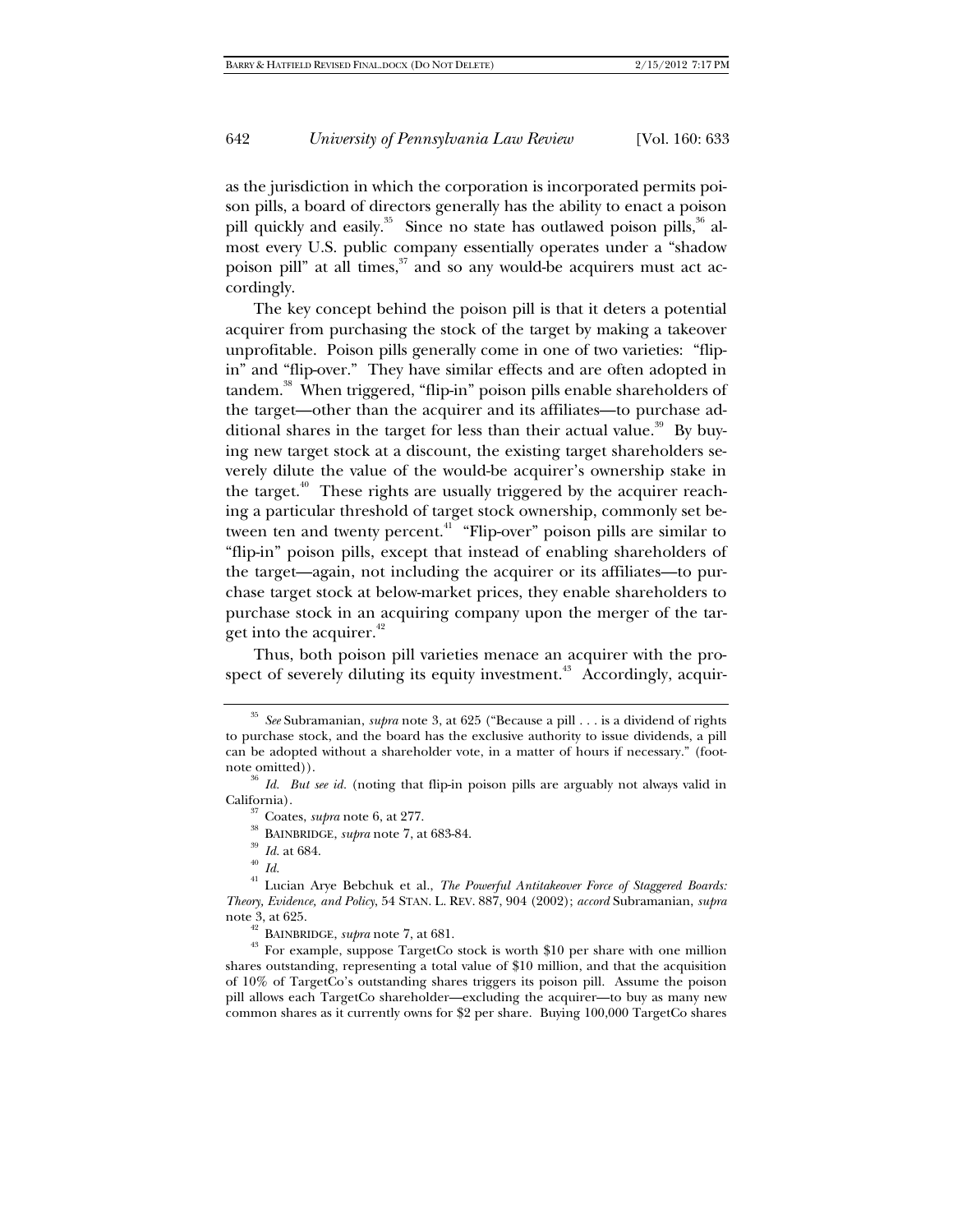ers are careful to avoid "swallowing" the poison pill—that is, acquiring enough stock to trigger its dilutive provisions.<sup>44</sup> In fact, bidders essentially never trigger modern poison pills.<sup>45</sup> As long as a poison pill remains in place, a takeover of the target corporation is effectively impossible.

Poison pills also include an additional feature: the target's board of directors may redeem (i.e., eliminate) a poison pill at little or no cost.<sup>46</sup> These redemption provisions enable the target's board to clear the way for acquisitions that it deems desirable and which the pill would otherwise prevent.<sup>47</sup> However, the redemption provisions require the board of directors to take affirmative action, and courts generally give significant deference to a board's decision not to redeem a poison pill.<sup>48</sup> The poison pill therefore makes the board of directors the central focal point in a fight for control of the target.

Accordingly, when a target corporation has adopted a poison pill, the acquirer will generally try to persuade the target's board of direc-

an early poison pill that only had negative effects if the acquirer attempted a freezeout merger. Triggering it but not attempting a merger actually benefited the acquirer because it precluded the target from attracting a white knight (i.e., another bidder that target management preferred to that acquirer). Stephen M. Bainbridge, *Precommitment Strategies in Corporate Law: The Case of Dead Hand and No Hand Pills*, 29 J. CORP. L. 1, 10- 11 (2003). More recently, Trilogy intentionally triggered a poison pill put in place by Selectica to protect its tax assets, apparently on the belief that the particular poison pill at issue was illegal. *See* Selectica, Inc. v. Versata Enters., No. 4241-VCN, 2010 WL 703062, at \*2, \*8 (Del. Ch. Feb. 26, 2010) (explaining that Joseph Liemandt, the founder of Trilogy and owner of eighty-six percent of its stock, triggered Selectica's poison pill to demonstrate the illegality of "adopting a pill with such a low trigger"); Merle Erickson & Shane Heitzman, *NOL Poison Pills:* Selectica v. Versata, 127 TAX NOTES 1369, 1369-70 (2010) (discussing Selectica's attempt to protect its net operating

losses through the implementation of a poison pill).<br><sup>46</sup> See BAINBRIDGE, *supra* note 7, at 684 (describing typical redemption provisions).<br><sup>47</sup> See id. at 682 (noting that this allows pills to block takeovers the board like "while still allowing a friendly deal to be accomplished").<br><sup>48</sup> *See, e.g.*, Moore Corp. v. Wallace Computer Servs., Inc., 907 F. Supp. 1545, 1554-

55 (D. Del. 1995) (holding that a board's good faith belief, based on reasonable investigation, that a takeover offer is not in the interests of the corporation is generally sufficient); Paramount Commc'ns, Inc. v. Time, Inc., 571 A.2d 1140, 1152 (Del. 1989) ("[T]he refusal to entertain an offer may comport with a valid exercise of a board's business judgment.").

will cost BuyerCo \$1 million. At that point, the other shareholders will exercise their rights and buy 900,000 new TargetCo shares for a total of \$1.8 million. TargetCo would then be worth \$11.8 million (\$10 million initially plus \$1.8 million in new equity) and have 1.9 million outstanding shares. BuyerCo would own a 5.3% ownership stake in TargetCo, worth about \$625,000—far less than the \$1 million BuyerCo paid. 44 BAINBRIDGE, *supra* note 7, at 680-85. 45 Bebchuk et al., *supra* note 41, at 904-05. A bidder once intentionally triggered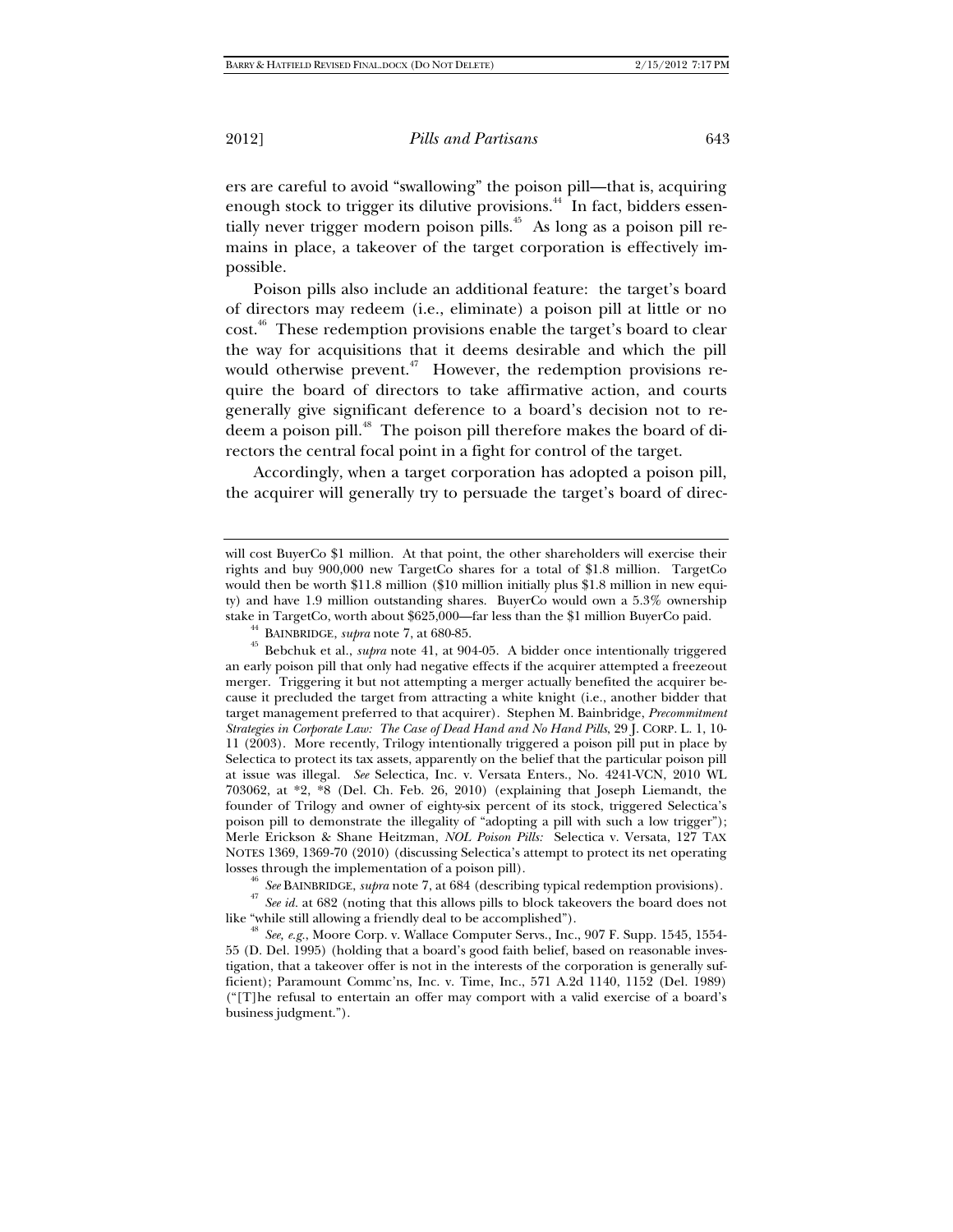tors to redeem the pill.<sup>49</sup> This may take the form of direct negotiations with the board itself, or negotiations with the target's managers in an attempt to win their support.<sup>50</sup> If the acquirer succeeds, the board redeems the poison pill and the acquirer proceeds with the takeover. If the acquirer fails in this attempt, its next option is to try to gain control of the target's board at the ballot box by launching a proxy fight in combination with a tender offer.<sup>51</sup> If the proxy fight succeeds, the shareholders elect a new board, which then redeems the poison pill, clearing the way for the takeover.<sup>52</sup>

Thus, while a board of directors has broad discretion to institute and maintain a poison pill, $53$  the possibility of a shareholder revolt at the ballot box creates a backstop to the directors' potential abuse of their power.<sup>54</sup> This "ballot box safety valve" provides a mechanism with which to overcome an entrenched board of directors that is not serving the interests of the shareholders.<sup>55</sup> In addition, the threat of a ballot box revolt can increase a board's willingness to redeem a poison pill.<sup>56</sup>

In many cases, there are good reasons to expect the ballot box safety valve to work reasonably well. By default, state law provides that a corporation's directors all sit for election at the corporation's annual shareholders' meeting. $57$  Thus, an acquirer can capture control of the board by winning a single proxy fight on a prescribed date, known in advance, that is always less than a year away. In addition, depending on a particular target's bylaws, charter, and state of incorporation, the ac-

<sup>49</sup> *See* G. William Schwert, *Hostility in Takeovers: In the Eyes of the Beholder?*, 55 J. FIN. 2599, 2599-601 (2000) (discussing how deals may shift between friendly and hostile

postures). 50 *Id.* at 2600. 51 *See* Bebchuk et al., *supra* note 41, at 908 ("In the current legal regime, . . . if the board wants to maintain the pill and not sell to a hostile bidder, the only way to gain

 $\overrightarrow{a}$  *Id.* at 907-09. Some states allow pills that are especially difficult to remove, which further delays this process. *See, e.g.*, VA. CODE ANN. § 13.1-646(B) (2006) (allowing a board to limit certain parties' ability to transfer or receive shares and to restrict any accompanying rights they might have); *see also* Bebchuk et al., *supra* note 41, at 905 (noting the legalization of "no hand," "dead hand," and "slow hand" pills in Pennsyl-

vania, Maryland, and Georgia). 53 *See supra* note 48 and accompanying text. 54 *See* Bebchuk et al., *supra* note 41, at 907 (explaining how the mere presence of the ballot box safety valve encourages the board of directors to serve the shareholders'

interests). 55 *Id.* at 909. 56 *See, e.g.*, *id.* ("[H]ow often managers will do the right thing will depend on the consequences they face when they do not do the right thing."). 57 *Id.* at 893.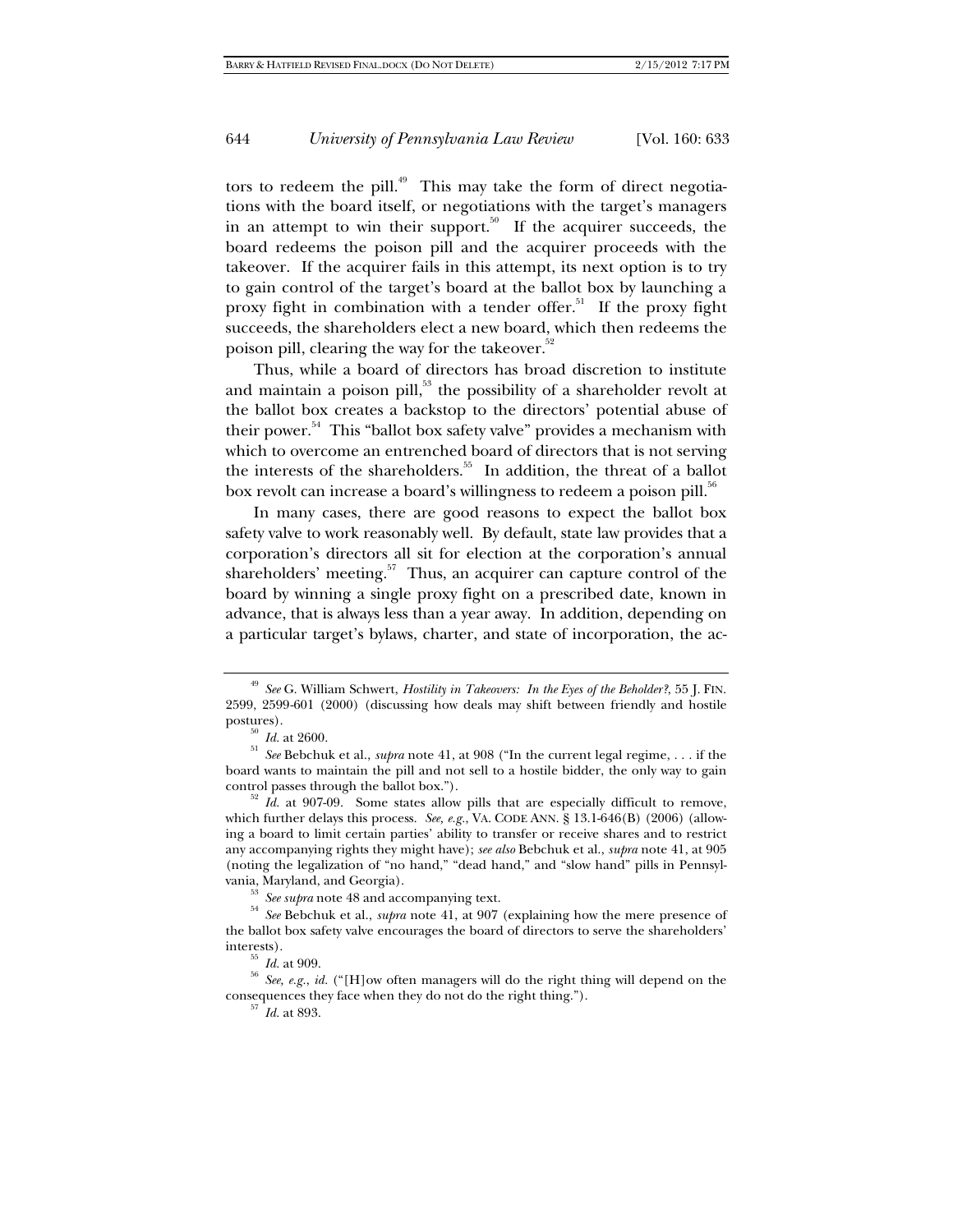quirer may be able to act even more quickly, either by calling a special shareholder meeting or by collecting written consents from the shareholders to act in lieu of a meeting. $58$  Empirical evidence supports this, suggesting that the presence of a poison pill either does not reduce the likelihood of a takeover or only reduces it by a small amount.<sup>59</sup>

## C. *Effective Staggered Boards*

While the legal default rule is for directors to serve one-year terms,  $60^\circ$ states also allow an alternative known as a staggered or classified board.<sup>61</sup> The directors of a corporation with a staggered board serve multi-year terms whose starting and ending dates are staggered relative to each other, so that only a fraction of the directors sit for election each year. The most common arrangement is for directors to serve three-year terms, with one-third of directors being elected each year. $62$ 

A staggered board interacts with a poison pill in an important way: because the entire board does not sit for election each year, it becomes harder for an acquirer to gain control of the target's board of directors and remove its poison pill.<sup>63</sup> This makes the ballot box safety valve less accessible. $64$ 

<sup>58</sup> *Id.* at 910. 59 *See* Ambrose & Megginson, *supra* note 27, at 585, 587-88 (finding that "the existence of a poison pill defense is not associated with the probability of a takeover bid"); William J. Carney & Leonard A. Silverstein, *The Illusory Protections of the Poison Pill*, 79 NOTRE DAME L. REV. 179, 182-83 (2003) (contending that poison pills are a mild takeover deterrent); Robert Comment & G. William Schwert, *Poison or Placebo? Evidence on the Deterrence and Wealth Effects of Modern Antitakeover Measures*, 39 J. FIN. ECON. 3, 36-37 (1995) (finding "weak evidence" that poison pills effectively deter takeovers); Randall A. Heron & Erik Lie, *On the Use of Poison Pills and Defensive Payouts by Takeover Targets*, 79 J. BUS. 1783, 1800 (2006) (concluding that "poison pills do not materially affect the probability of takeover success").<br><sup>60</sup> Bebchuk et al., *supra* note 41, at 893.<br><sup>61</sup> GRANT A. GARTMAN & JACK D. ISAACS, INVESTOR RESPONSIBILITY RESEARCH CTR.,

CORPORATE GOVERNANCE STATE BY STATE: A GUIDE TO SELECTED STATUTES, at ii, app. A-1 to -3 (1998); Bebchuk et al., *supra* note 41, at 893. States' rules pertaining to staggered boards differ. For example, Delaware permits three classes of directors, DEL. CODE ANN. tit. 8, § 141(d) (2010), but New York permits four, N.Y. BUS. CORP. LAW § 704(a) (McKinney 2003). These differences are generally irrelevant for our purposes, however, as they have not affected acquirers' ability to take over targets without management approval. *See* Bebchuk et al., *supra* note 41, at 927-29 (finding no examples from any state of ballot box victories against a target with an effective staggered board).<br><sup>62</sup> Bebchuk et al., *supra* note 41, at 893.<br><sup>63</sup> *Id.* at 902-09.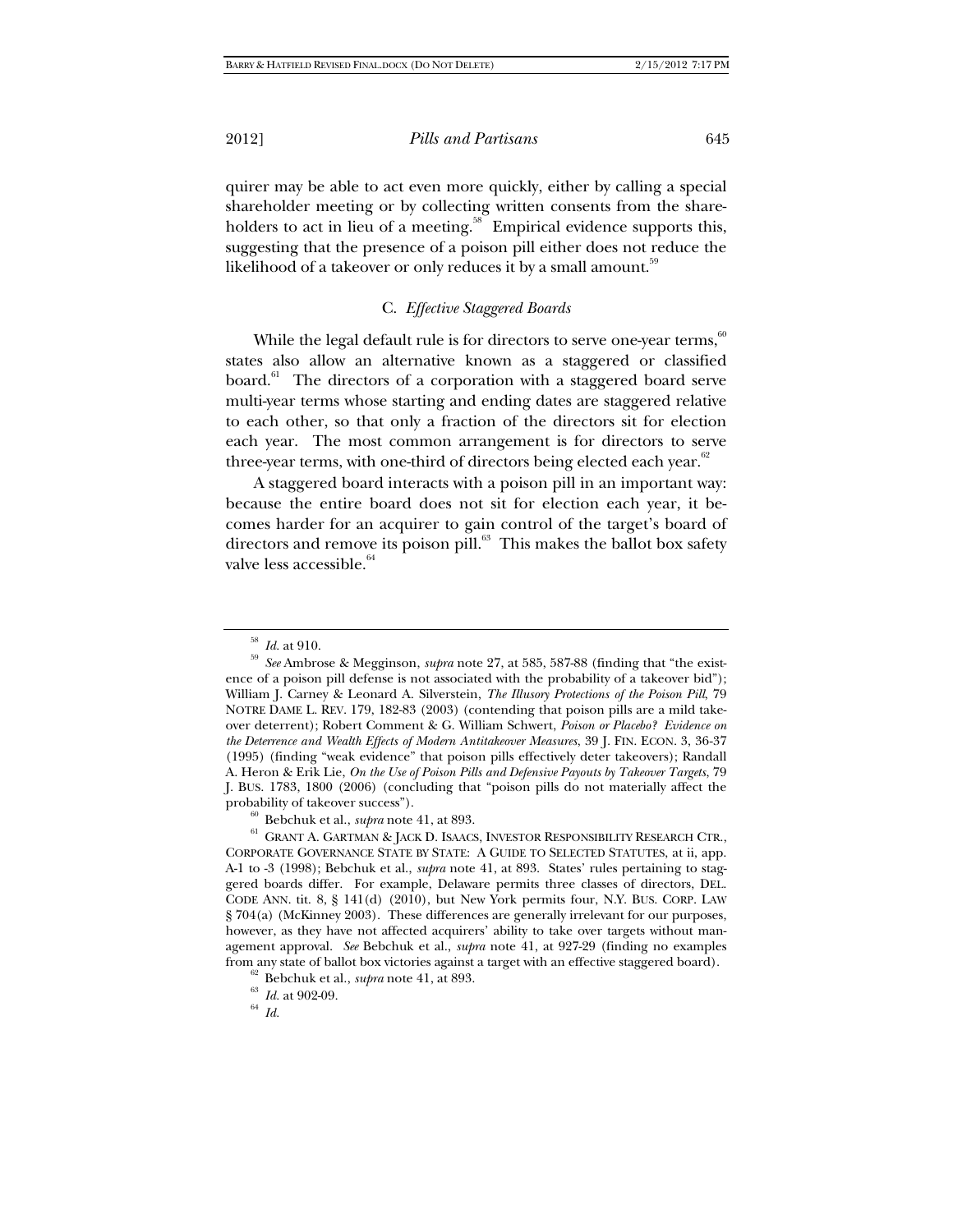Not all staggered boards present identical obstacles to would-be acquirers. For example, some corporations allow the shareholders to remove directors without cause at any time, giving the acquirer a route to remove recalcitrant directors without waiting for their terms to expire.<sup>65</sup> In other instances, it may be possible for the acquirer to "pack the board" by increasing the number of directors and filling the newly created vacancies.<sup>66</sup> In these instances, a staggered board and poison pill combination imposes only a slightly larger hurdle for an acquirer than a poison pill alone.

A staggered board that a would-be acquirer cannot easily eliminate or circumvent is known as an "effective staggered board" or "ESB."67 Professor Lucian Bebchuk and others have found that the presence of an effective staggered board has dramatic implications for the availability of the ballot box safety valve. They concluded that the ballot box was a viable mechanism for an acquirer to pursue an acquisition when the target did not have an effective staggered board,<sup>68</sup> but that it was completely foreclosed when the target had an effective staggered board.<sup>69</sup> They were unable to identify a single instance in which an acquirer successfully used the ballot box to gain control of a target corporation with an effective staggered board.<sup>7</sup>

## D. *Takeover Defenses in the Academic Literature*

There has been a spirited debate in the academic literature over the societal merits of takeover defenses in general and poison pills in particular. Some commentators have decried modern defenses, arguing that they serve only to benefit managers by deterring takeovers, thereby impeding the market for corporate control.<sup>71</sup>

<sup>&</sup>lt;sup>65</sup> *Id.* at 909-13.<br>
<sup>66</sup> *Id.* at 910.<br>
<sup>67</sup> *Id.* at 894.<br>
<sup>68</sup> *Id.* at 927-29.<br>
<sup>70</sup> *Id.* at 928-29.<br>
<sup>71</sup> *See, e.g.*, FRANK H. EASTERBROOK & DANIEL R. FISCHEL, THE ECONOMIC STRUC-TURE OF CORPORATE LAW 168-74 (1991); Harry DeAngelo & Edward M. Rice, *Antitakeover Charter Amendments and Stockholder Wealth*, 11 J. FIN. ECON. 329, 335 (1983); Frank H. Easterbrook & Daniel R. Fischel, *The Proper Role of a Target's Management in Responding to a Tender Offer*, 94 HARV. L. REV. 1161, 1174-80 (1981); Alan Schwartz, *Search Theory and the Tender Offer Auction*, 2 J.L. ECON. & ORG. 229, 229-51 (1986); *see also* Robert Daines & Michael Klausner, *Do IPO Charters Maximize Firm Value? Antitakeover Protection in IPOs*, 17 J.L. ECON. & ORG. 83, 83 (2001) ("Takeover defenses are commonly thought . . . to be motivated by management's interest in entrenching itself.").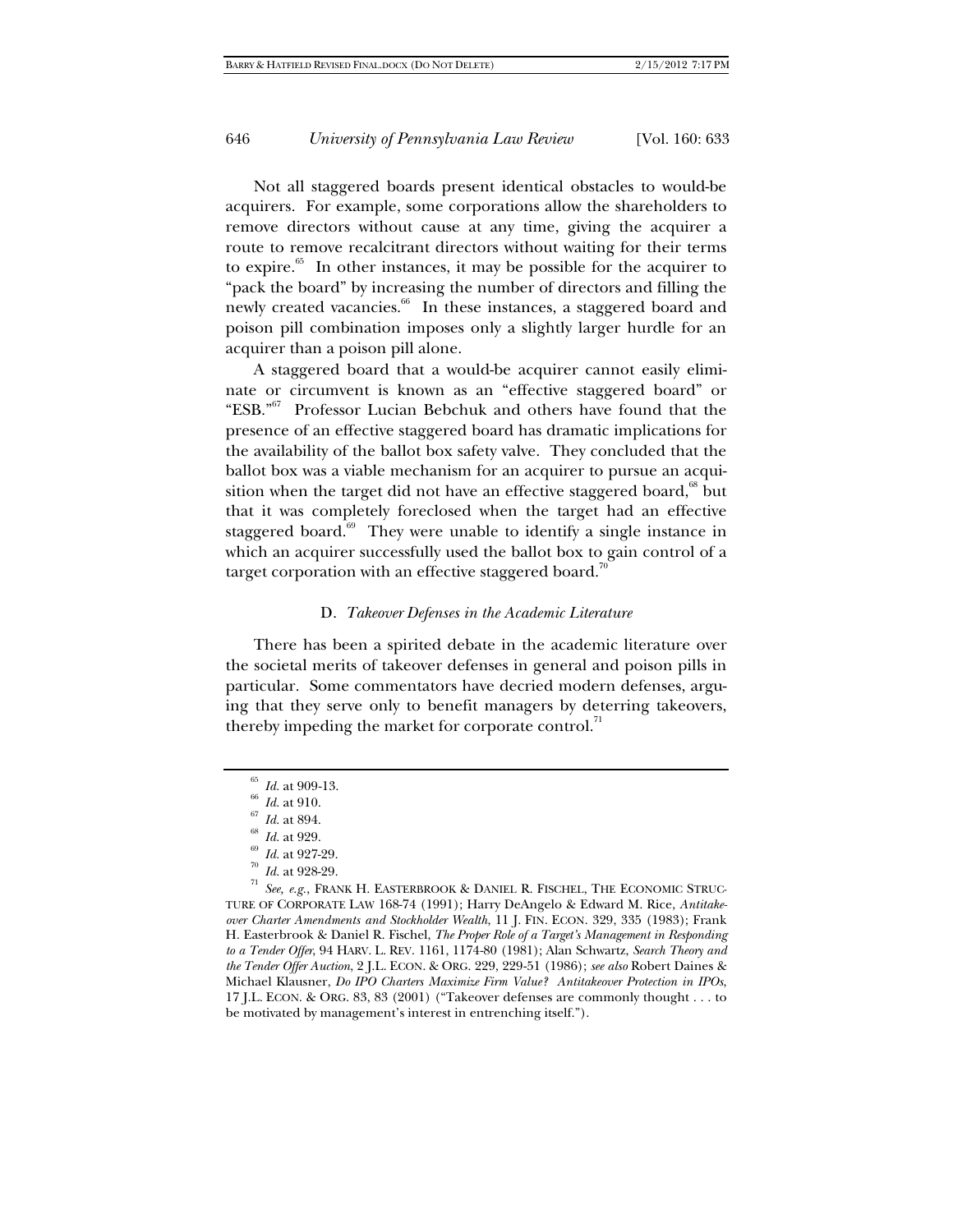Supporters have countered that poison pills do provide a benefit by giving the target's board of directors time to put the target up for auction. Since the highest value-added acquirer—that is, the acquirer that would gain the most synergy from the acquisition—will be willing to pay the highest price, supporters reason that such an auction allows the most efficient user of the target's assets to purchase the target.<sup>72</sup>

Detractors have responded with two arguments: First, federal regulations on tender offers are already sufficient to create auctions.<sup>73</sup> Second, and more fundamentally, acquirers generally initiate corporate acquisitions, and they face significant search and transaction costs.<sup>74</sup> Forcing acquirers to compete in an auction for the target will diminish their gains from takeovers. Thus, acquirers will have reduced incentives to search for targets and engage in takeovers, which will lead to fewer takeovers.<sup>75</sup> Detractors argue that it would be preferable to simply have acquirers purchase targets with low premiums and, if necessary, to have repeated sales of the target until its assets end up in the hands of the highest-value-added acquirers.<sup>76</sup> This is an essentially empirical question, the answer to which remains unresolved.

Takeover defenses also feature prominently in the long-running debate about how state-level control has affected the evolution of corporate law. Some have argued that states compete for corporate charters, as they provide a state with a source of revenue and income for that state's lawyers.<sup>77</sup>

<sup>72</sup> *See, e.g.*, Bebchuk, *supra* note 2, at 1048; Lucian A. Bebchuk, *The Case for Facilitating Competing Tender Offers: A Reply and Extension*, 35 STAN. L. REV. 23, 39 (1982); Ronald J. Gilson, *Seeking Competitive Bids Versus Pure Passivity in Tender Offer Defense*, 35 STAN. L. REV. 51, 62 (1982); Ronald J. Gilson, *A Structural Approach to Corporations: The Case Against Defensive Tactics in Tender Offers*, 33 STAN. L. REV. 819, 848-55 (1981) [here-

inafter Gilson, *A Structural Approach to Corporations*].<br><sup>73</sup> *Cf.* Peter Cramton & Alan Schwartz, *Using Auction Theory to Inform Takeover Regulation*, 7 J. L. ECON. & ORG. 27, 27 n.1 (1991) (discussing the Williams Act)

<sup>&</sup>lt;sup>74</sup> Easterbrook & Fischel, *supra* note 71, at 1178-79; Schwartz, *supra* note 71, at 233-34. 75 Easterbrook & Fischel, *supra* note 71, at 1189-90; Schwartz, *supra* note 71, at 237. 76 Easterbrook & Fischel, *supra* note 2, at 14-15. Part of this argument is that vari-

ous target corporation assets are likely to have different highest value-added users. *Id.*<sup>77</sup> *See, e.g.*, ROBERTA ROMANO, THE GENIUS OF AMERICAN CORPORATE LAW 6-8

<sup>(1993) (</sup>discussing state competition and finding that on average from 1960 to 1990 over fifteen percent of Delaware's tax revenue came from incorporation fees); William L. Cary, *Federalism and Corporate Law: Reflections upon Delaware*, 83 YALE L.J. 663, 668 (1974) (explaining that Delaware's corporate law, in addition to raising revenue for the state, creates business for the bar that amounts to a "vested interest"); Roberta Romano, *The State Competition Debate in Corporate Law*, 8 CARDOZO L. REV. 709, 727 (1987) (commenting that the "only groups who are active in the enactment of second generation takeover statutes are business organizations and the bar"); Ralph K. Winter, Jr.,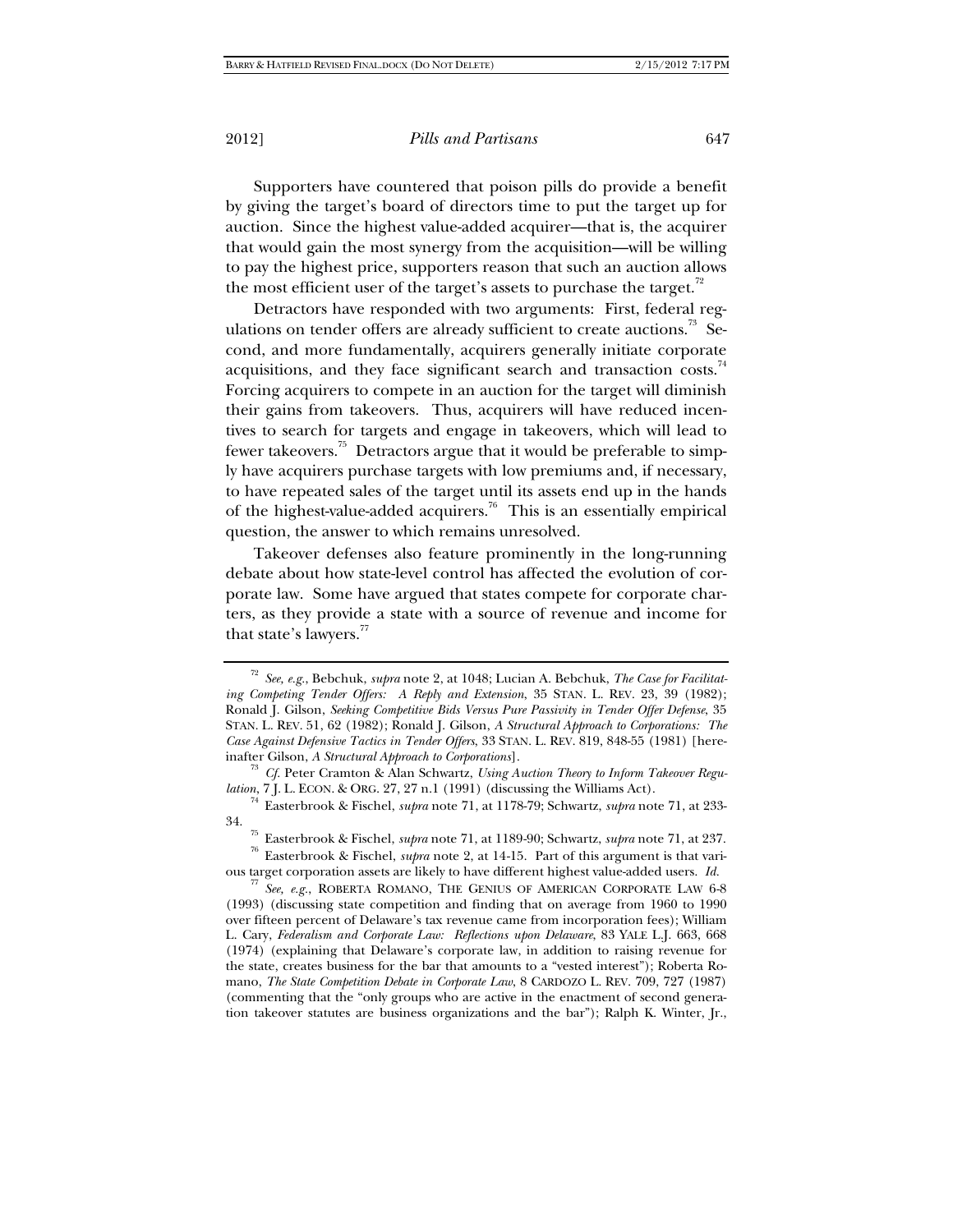Among those who subscribe to this view, one school of thought argues that shareholders choose the state in which a corporation will incorporate. Accordingly, states compete to provide the best legal regime for shareholders. This leads to a "race to the top" in which, over time, states choose corporate laws that maximize social welfare.<sup>78</sup>

Another school of thought reasons that it is managers, not shareholders, who choose the state of incorporation. This school argues that managers prefer laws that best enable them to extract benefits from their offices, generally at the expense of the shareholders. This leads states to compete in crafting the *worst* corporate laws, creating a "race to the bottom."79

State laws affecting the market for corporate control have been central to this debate because they are thought to be an area in which shareholders' and managers' interests are directly opposed. As noted previously, shareholders tend to favor takeovers while managers do not.<sup>80</sup> While the race to the bottom argument has largely been rejected,<sup>81</sup> some studies have shown that states that offer higher levels of

See Cary, *supra* note 77, at 670-85 (contending that Delaware has created a corporate legal climate favorable to management through legislative enactments and judicial rulings and claiming that Delaware is "in the lead" in the "race for the bottom"); *see also* Donald E. Schwartz, *Federalism and Corporate Governance*, 45 OHIO ST. L.J. 545, 555-57 (1984) (arguing that corporate law favors management over shareholder inter-

ests and that reforms are unlikely because managers will "flee" to other states).<br><sup>80</sup> See supra notes 24-26 and accompanying text.<br><sup>81</sup> See, e.g., BAINBRIDGE, *supra* note 7, at 14-15 (stating that empirical research doe not support the race to the bottom view); ROMANO, *supra* note 77, at 14-15 (explaining how the consensus on the race to the bottom changed following Ralph Winter's 1977 article challenging this view (citing Winter, *supra* note 77, at 289-92)); Romano, *supra* note 77, at 711-12 (maintaining that criticism of race to the bottom explanations has been "devastating" because "managers are compelled, by natural selection, to seek the state whose laws are more favorable to shareholders").

*State Law, Shareholder Protection, and the Theory of the Corporation*, 6 J. LEGAL STUD. 251, 255 (1977) (noting that the purpose of state corporate code provisions has been to produce

See EASTERBROOK & FISCHEL, *supra* note 71, at 212-27 (arguing that in theory a "race for the bottom" cannot exist and that competition, if not necessarily driving laws "to the top," does drive them up and thus benefits investors); ROMANO, *supra* note 77, at 148-49 (finding that state competition is the "genius of American corporate law" in that it makes states "sensitive to investor concerns," thereby fueling a "race . . . for the top and not the bottom in the production of corporate laws"); Peter Dodd & Richard Leftwich, *The Market for Corporate Charters: "Unhealthy Competition" Versus Federal Regulation*, 53 J. BUS. 259, 260-61 (1980) (explaining that "investors weigh the costs and benefits of alternative state corporation codes when they consider investments in securities of firms incorporated in particular states" and finding that shareholders benefit even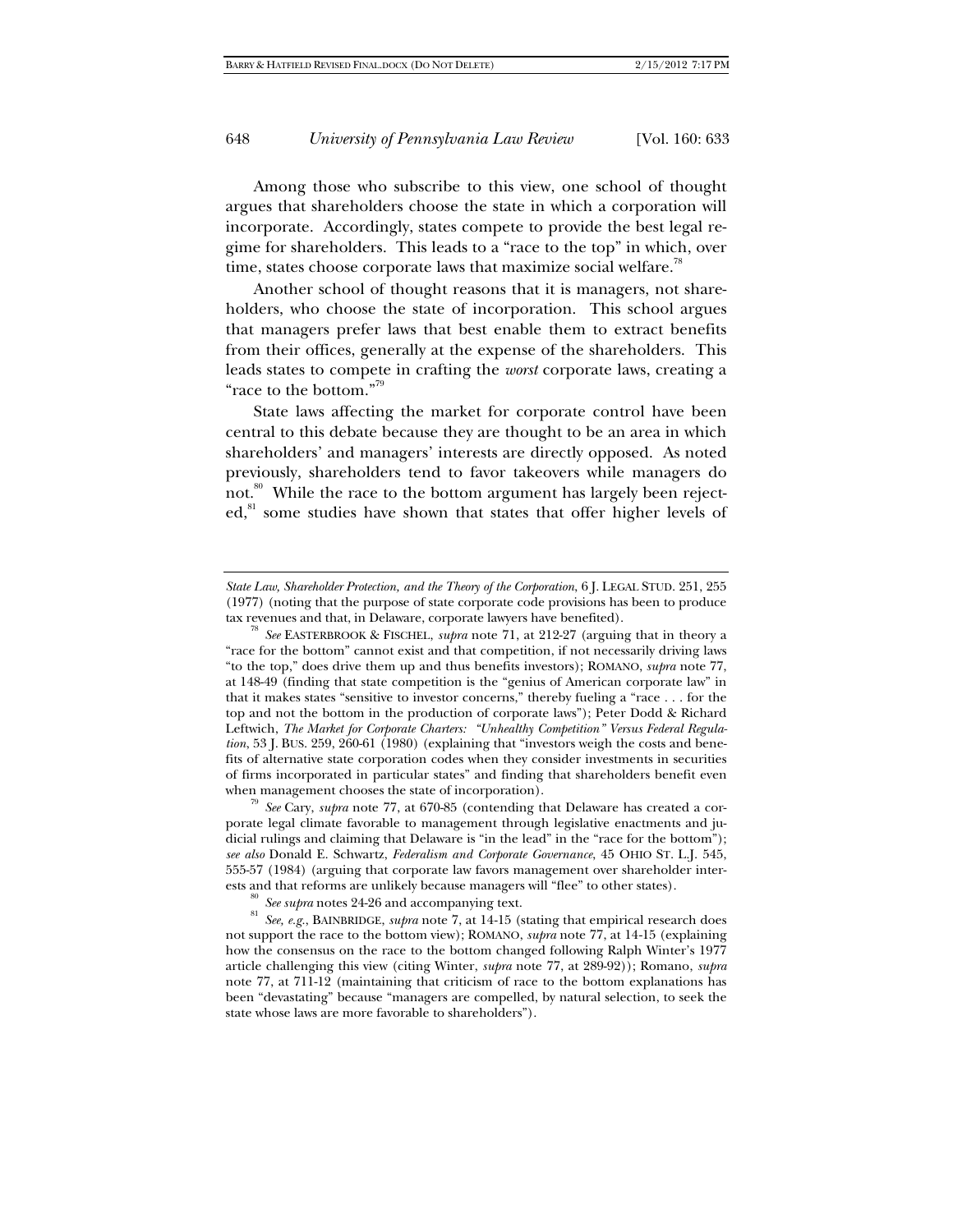protection against takeovers are better able to attract incorporations.<sup>82</sup> Thus, commentators still debate whether this phenomenon applies to state laws governing takeovers and takeover defenses.<sup>83</sup>

Yet both the race to the top and race to the bottom theories must be reconciled with the significantly varied levels of takeover defenses that different corporations utilize. $s<sup>4</sup>$  Presumably, if managers disfavor takeovers, they would choose the highest possible level of defenses. Similarly, if shareholders favor takeovers, they might be expected to choose the lowest possible level of defenses. Shareholders may prefer a somewhat higher level of defenses if it increases their (or their agents') leverage in negotiations with acquirers,<sup>85</sup> but it is unclear why this would produce the diversity of defense levels that corporations exhibit.

most important and hotly debated subjects in corporate law has been the regulation of hostile takeovers" and outlining the positions in the debate regarding antitakeover protections); Marcel Kahan & Ehud Kamar, *The Myth of State Competition in Corporate Law*, 55 STAN. L. REV. 679, 703-04 (2002) ("Whether modern antitakeover statutes have the effect of attracting incorporations is empirically disputed."); Romano, *supra* note 77, at 725-31 ("The impact of takeover statutes remains . . . a troubling open question."); Subramanian, *supra* note 82, at 1840-41, 1852-53 (finding that managers migrate to states with antitakeover statutes, which supports a race to the bottom, but also that managers do not migrate toward, and may migrate away from, those states with

the strongest takeover laws). 84 *See* Coates, *supra* note 6, at 324 fig.1 (showing the diversity of defense levels among a sample of two thousand large public firms and that in 1996, for example, approximately four hundred and fifty firms had staggered boards, three hundred had fair price provisions, and one hundred required a supermajority vote to approve a merger); Daines & Klausner, *supra* note 71, at 85 (finding that half their sample of firms going public had the strongest level of protection and roughly two-thirds had significant defenses); Michael Klausner, *Institutional Shareholders, Private Equity, and Antitakeover Protection at the IPO Stage*, 152 U. PA. L. REV. 755, 763 (2003) ("Between 1987 and 1999, approximately 6000 firms went public, and roughly half had staggered boards." (footnote omitted)); Seoungpil Ahn et al., The Differential Effects of Classified Boards on Firm Value 1 (July 17, 2010) (unpublished manuscript), *available at* http://ssrn.com/abstract=1265078 ("[O]ver 60% of large publicly traded U.S. firms currently maintain classified boards and . . . this proportion has remained fairly stable

over the last decade."). <sup>85</sup> *Cf.* Daines & Klausner, *supra* note 71, at 98-99 (discussing the bargaining power hypothesis, which states that antitakeover provisions "can increase share value by en-

<sup>82</sup> *See* Lucian Arye Bebchuk & Alma Cohen, *Firms' Decisions Where to Incorporate*, 46 J.L. & ECON. 383, 421 (2003) (finding that states with numerous antitakeover statutes are "more successful in the incorporation market—both in retaining in-state firms and in attracting out-of-state incorporations"); *see also* Guhan Subramanian, *The Influence of Antitakeover Statutes on Incorporation Choice: Evidence on the "Race" Debate and Antitakeover Overreaching*, 150 U. PA. L. REV. 1795, 1801, 1840 (2002) (finding that a company headquartered in a state with control-share acquisition, business-combination, *and* pillvalidation statutes is twenty-six percent "more likely to be incorporated in that state than a company headquartered in a state without any of these statutes"). 83 *See, e.g.*, Bebchuk & Cohen, *supra* note 82, at 404-11 (arguing that "[o]ne of the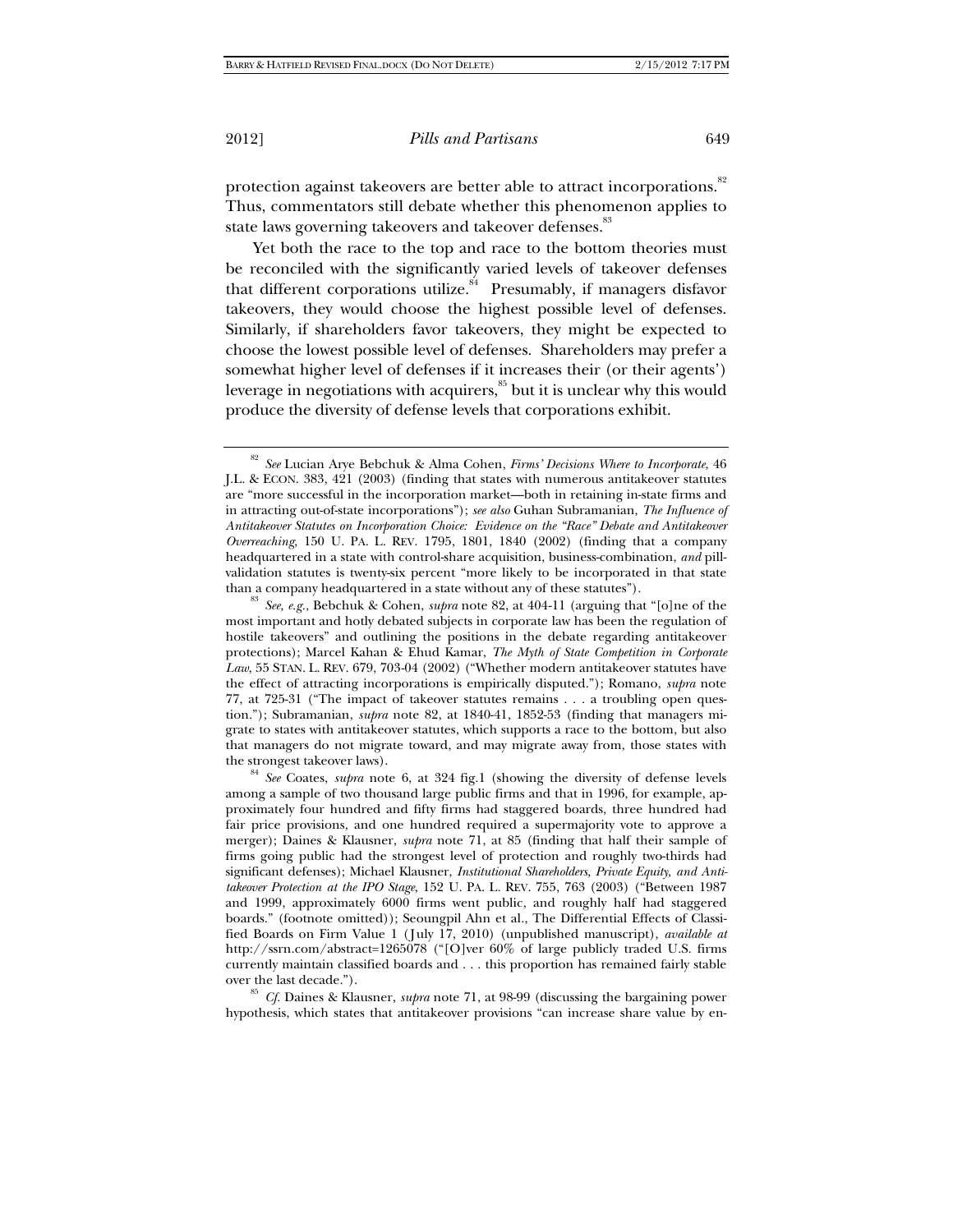Many empirical studies have attempted to explain these patterns by looking for traits common to firms that have adopted poison pills<sup>86</sup> or other antitakeover devices.<sup>87</sup> Unfortunately, the results of these studies vary widely. For example, studies do not agree on whether companies that adopt poison pills tend to be above- or below-average performers.<sup>88</sup>

block share purchasers than firms without such defenses). 87 *See, e.g.*, Anup Agrawal & Gershon N. Mandelker, *Large Shareholders and the Monitoring of Managers: The Case of Antitakeover Charter Amendments*, 25 J. FIN. & QUANTITA-TIVE ANALYSIS 143, 145 (1990); Sanjai Bhagat & Richard H. Jefferis, *Voting Power in the Proxy Process: The Case of Antitakeover Charter Amendments*, 30 J. FIN. ECON. 193, 195, 219 (1991); Kenneth A. Borokhovich et al., *CEO Contracting and Antitakeover Amendments*, 52 J. FIN. 1495, 1503 (1997); Gregg A. Jarrell & Annette B. Poulsen, *Shark Repellents and Stock Prices: The Effects of Antitakeover Amendments Since 1980*, 19 J. FIN. ECON. 127, 155 (1987); Victoria B. McWilliams, *Are Antitakeover Charter Amendments Good News or Bad* 

<sup>88</sup> *Compare* Malatesta & Walkling, *supra* note 86, at 350, 372 (finding that firms adopting pills had lower profitability ratios, but not operating margins, in the year preceding pill adoption), *and* Strong & Meyer, *supra* note 86, at 76 (finding that pilladopting firms had lower price-to-earnings ratios, higher extraordinary items, and higher tax loss carryforwards), *with* John M. Bizjak & Christopher J. Marquette, *Are Shareholder Proposals All Bark and No Bite? Evidence from Shareholder Resolutions to Rescind Poison Pills*, 33 J. FIN. & QUANTITATIVE ANALYSIS 499, 518-19 (1998) (finding no significant relationship between pill adoption and pre- or post-adoption stock returns), Davis & Greve, *supra* note 86, at 23-25 (finding no significant relationship between market-tobook ratio and pill adoption), Dowen et al., *supra* note 86, at 311 (same), *and* Mallette

hancing the bargaining power of the firm's management when a bid is made, thereby

enabling management to extract a higher price from a bidder").<br><sup>86</sup> Studies have looked at factors such as firm size, board composition, and stock ownership, among other factors. *See, e.g.*, Jamil Aboumeri, *Poison Pills and Shareholder Value, 1992-96*, ASPEN LAW & BUS. CORP., Dec. 15, 1997; James A. Brickley et al., *Outside Directors and the Adoption of Poison Pills*, 35 J. FIN. ECON. 371, 388-89 (1994); Comment & Schwert, *supra* note 59, at 23; Gerald F. Davis, *Agents Without Principles? The Spread of the Poison Pill Through the Intercorporate Network*, 36 ADMIN. SCI. Q. 583, 603-06 (1991); Gerald F. Davis & Henrich R. Greve, *Corporate Elite Networks and Governance Changes in the 1980s*, 103 AM. J. SOC. 1, 21-26 (1997); Richard J. Dowen et al., *Poison Pills and Corporate Governance*, 4 APPLIED FIN. ECON. 305, 311 (1994); Rakesh Duggal & James A. Millar, *Institutional Investors, Antitakeover Defenses and Success of Hostile Takeover Bids*, 34 Q. REV. ECON. & FIN. 387, 399 (1994); Charmen Loh, *The Influence of Outside Directors on the Adoption of Poison Pills*, Q.J. BUS. & ECON., Winter 1994, at 3, 10; Paul H. Malatesta & Ralph A. Walkling, *Poison Pill Securities: Stockholder Wealth, Profitability, and Ownership Structure*, 20 J. FIN. ECON. 347, 374 (1988); Paul Mallette & Karen L. Fowler, *Effects of Board Composition and Stock Ownership on the Adoption of "Poison Pills*,*"* 35 ACAD. MGMT. J. 1010, 1028-31 (1992); Michael Ryngaert, *The Effect of Poison Pill Securities on Shareholder Wealth*, 20 J. FIN. ECON. 377, 387-88 (1988); John S. Strong & John R. Meyer, *An Analysis of Shareholder Rights Plans*, 11 MANAGERIAL & DECISION ECON. 73, 75-78 (1990); Chamu Sundaramurthy, *Corporate Governance Within the Context of Antitakeover Provisions*, 17 STRATEGIC MGMT. J. 377, 387-88 (1996); *cf.* Jennifer E. Bethel et al., *Block Share Purchases and Corporate Performance*, 53 J. FIN. 605, 617 (1998) (finding that firms with poison pills or other takeover deterrents were neither more nor less attractive to activist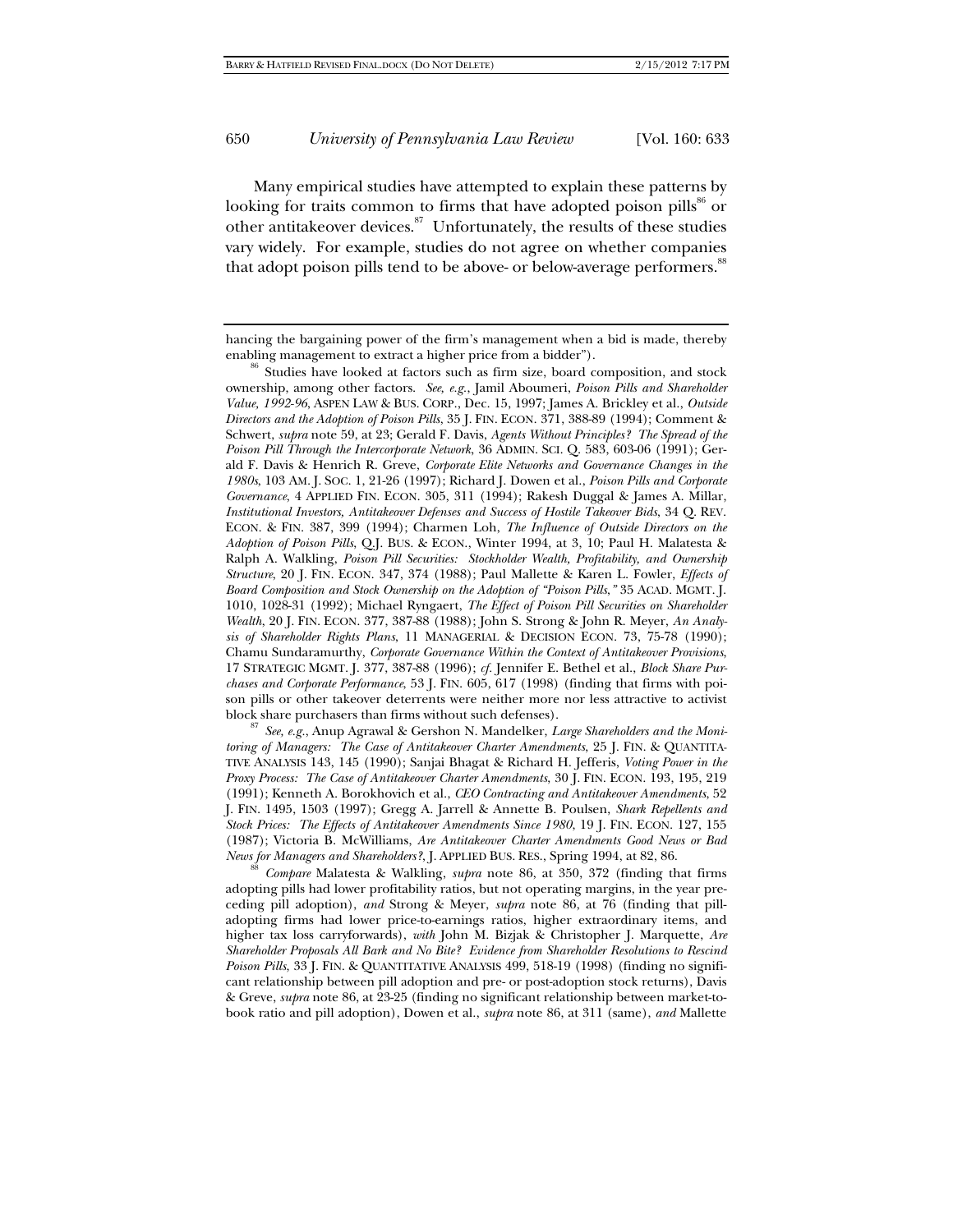Studies even disagree on the seemingly straightforward question of whether larger or smaller firms are more likely to adopt poison pills.<sup>89</sup>

As Professor John Coates has noted, these inconsistent results may stem from the fact that these studies generally do not consider the looming presence of a "shadow pill."<sup>90</sup> Because almost all firms can easily adopt a poison pill if a bidder appears, there is arguably no substantive difference between firms with poison pills and those without; for most firms, adopting a poison pill merely sends a signal. $91$  This methodological concern potentially calls into question many poison pill studies.<sup>92</sup>

Similarly, studies that focus on other takeover defenses often fail to fully account for the presence of a shadow poison pill,<sup>93</sup> which renders many other defenses superfluous.<sup>94</sup> For example, if an acquirer who gains control of the target's board can remove a defense, it adds little additional protection beyond what the shadow poison pill already confers.<sup>95</sup> More generally, studies often fail to account for interactions between defenses.<sup>96</sup>

More recent empirical studies have responded to these methodological critiques by focusing on takeover defenses at the IPO stage. $97$ 

Walkling, *supra* note 86, at 370 n.22; Sundaramurthy, *supra* note 86, at 388 tbl.4.<br><sup>90</sup> Coates, *supra* note 6, at 286-91.<br><sup>91</sup> Id. at 297-99.<br><sup>92</sup> See id. at 286-91 (arguing that "pill event studies suffer from a seri

<sup>93</sup> See *id.* at 320-25 (claiming that studies focusing on supermajority requirements and fair price provisions "are no longer relevant . . . in the era of the shadow pill").<br><sup>94</sup> *See id.* at 325 (noting the rarity with which fair price and supermajority charter

amendments have been proposed and contending that "they have ceased to be of

<sup>95</sup> See id. at 325-28 (asserting, for example, that "[w]ithout the pill, the presence or

absence of a classified board is largely irrelevant").<br><sup>96</sup> *Id.* 97 *See, e.g.*, Daines & Klausner, *supra* note 71, at 85 (examining charters at the IPO stage to "avoid[] the selection bias and mixed signals that are present in studies of [takeover defenses] that already public firms adopt by charter amendment"); Klausner, *supra* note 84, at 763 (attempting to explain firms' silence on takeover-friendly charter provisions at the IPO stage); Arno Forst et al., Insider Entrenchment and CEO

<sup>&</sup>amp; Fowler, *supra* note 86, at 1025-27 (finding that firms adopting poison pills did not

 $h^{\text{99}}$  Some studies have found that larger firms are more likely to adopt pill defenses. *See, e.g.*, Aboumeri, *supra* note 86; Comment & Schwert, *supra* note 59, at 25. Other studies have reached the opposite conclusion; that is, that smaller firms are more likely to adopt poison pills. *See, e.g.*, Davis, *supra* note 86, at 608; Mallette & Fowler, *supra* note 86, at 1027. In contrast to these two groups of studies, some studies have found that firm size has no effect on the likelihood of pill adoption. *See, e.g.*, Malatesta &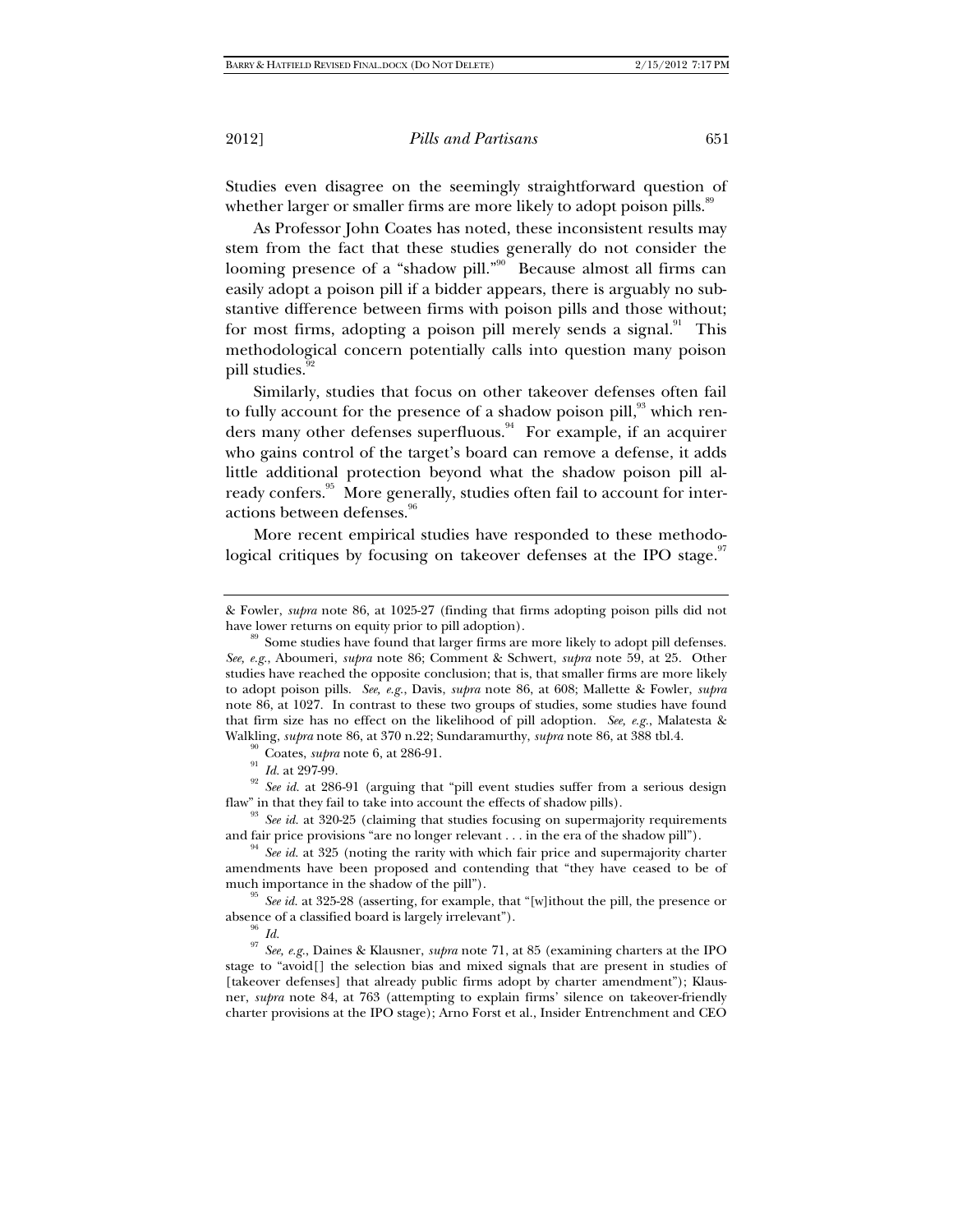One study by Professors Robert Daines and Michael Klausner considered the level of takeover defenses in the charters and bylaws of 310 newly public firms and tested several possible explanations for the observed variation.<sup>98</sup> Daines and Klausner did not find evidence that the interests of a firm's shareholders determined its level of takeover defenses, but they did find that defenses were not correlated with indicators of managerial rent-seeking.<sup>99</sup> Another study by Klausner focused on newly public firms with private equity and leveraged-buyout firm investors and found that many potential rationales previously proposed to explain varied takeover defense levels—such as inducing founders to sell additional shares, preserving efficient private benefits, pre-IPO agency costs, and facilitating team production processes—did not fit the data.<sup>100</sup> An empirical study by Professor Seoungpil Ahn and others found that certain firms—those with greater advisory needs and whose managers are easier to monitor—may benefit from having staggered boards, while other firms may not.<sup>101</sup> While this study potentially offers insight into why different levels of defenses are optimal for different firms, it does not explain how a firm actually chooses its level of defenses and, like previous works, it is in tension with both shareholder primacy and managerialist theories.<sup>102</sup> Thus, none of these empirical studies suggests an explanation for the observed diversity of defense levels among public firms.

Compensation: Evidence from Initial Public Offering Firms 28-30 (Oct. 11, 2011) (unpublished manuscript) (on file with authors) (finding that entrenchment decisions at the IPO stage heavily influence post-IPO CEO compensation). 98 *See* Daines & Klausner, *supra* note 71, at 85, 110-13 (considering, among others,

the "bargaining power, rational myopia, [and] private benefits hypotheses").<br><sup>99</sup> *Id.* at 110-11.<br><sup>100</sup> Klausner, *supra* note 84, at 775-84; *see also* Lucian Arye Bebchuk, *Why Firms Adopt Antitakeover Arrangements*, 152 U. PA. L. REV. 713, 723-28 (2003) (arguing that conflicting evidence on midstream and IPO behaviors cannot be easily explained by existing theories); Lynn A. Stout, *The Shareholder as Ulysses: Some Empirical Evidence on Why Investors in Public Corporations Tolerate Board Governance*, 152 U. PA. L. REV. 667, 689- 703 (2003) (arguing that classical theories of agency cost-reduction cannot comfortably explain empirical evidence as it relates to the directors of public firms and how they carry out their responsibilities).

<sup>&</sup>lt;sup>101</sup> Ahn et al., *supra* note 84, at 8. <sup>102</sup> If shareholders' interests determine a corporation's level of takeover defenses, one would not expect to see firms with staggered boards that are not benefitted by them. If managers determine a corporation's defense level, there should be some reason why they prefer having staggered boards in some cases but not in others. Ahn and others suggest staggered boards are likely to increase firm value when board stability signifies board independence and careful scrutiny of management, as opposed to rentseeking by insiders. *Id.* at 30. However, it would seem that management would prefer not to have a staggered board in such instances.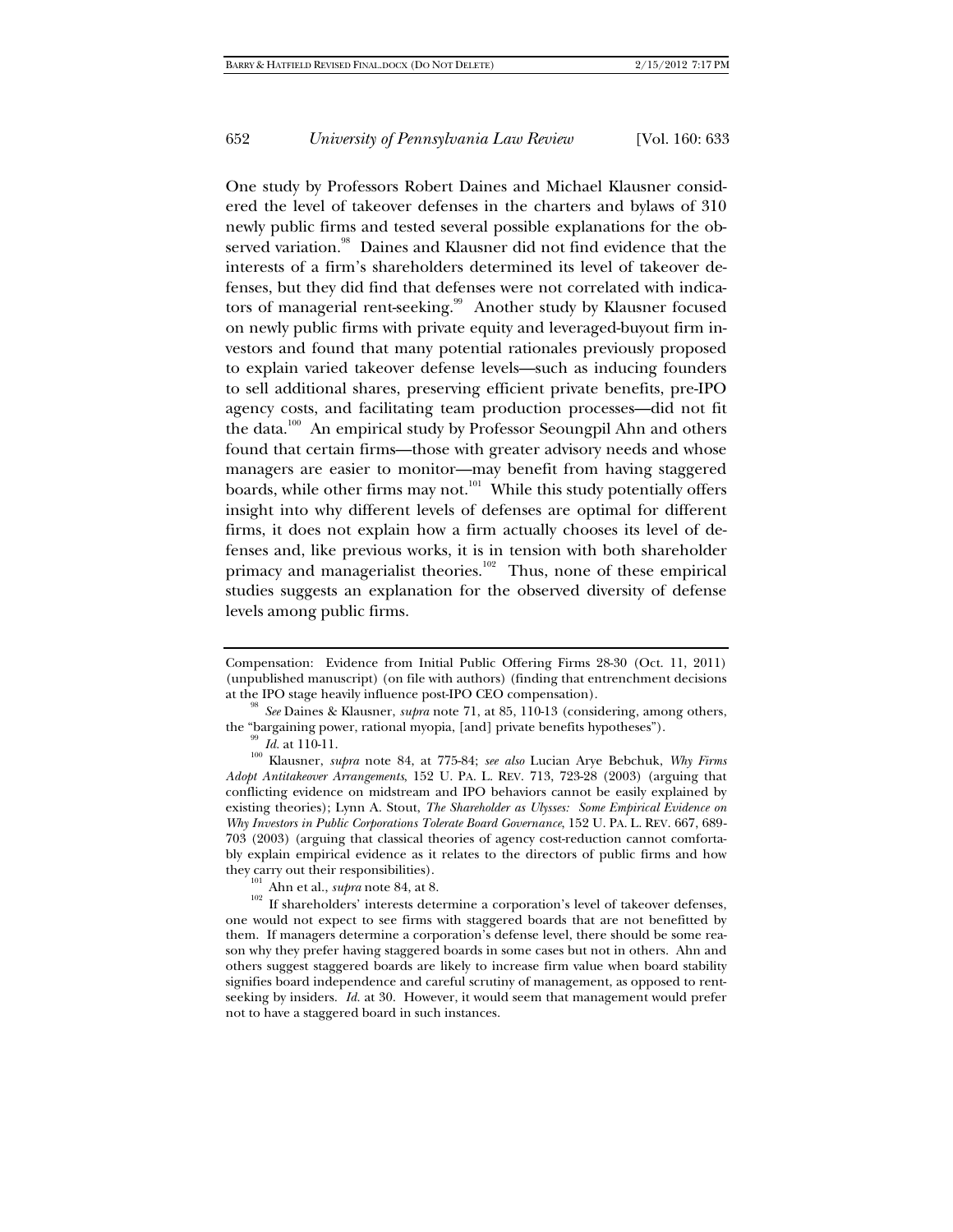As mentioned, while numerous papers have broadly analyzed corporate takeovers and defenses from a theoretical perspective,<sup>103</sup> most have not included formal mathematical models. $104 \text{ M}$  Most formal models of takeover defenses have restricted themselves to narrower aspects of the takeover market.<sup>105</sup> For example, Professors Andrei Shleifer and Robert Vishny presented a model demonstrating how antitakeover maneuvers may maximize shareholder value.<sup>106</sup> Their model also illustrates that negative share-price reactions associated with such maneuvers may be attributable to new information that the maneuvers reveal about the target, rather than the maneuvers themselves.<sup>107</sup> However, their model, designed to analyze greenmail,<sup>108</sup> only applies to "action[s] that effectively eliminate[] a potential acquirer."<sup>109</sup> Thus, it is not directly translatable to the larger context of takeover defenses, such as poison pills, which do not have this effect.<sup>110</sup> Professors David Austen-Smith and Patricia O'Brien presented a model that explains why shareholders may sometimes vote in favor of antitakeover provisions that decrease firm value.<sup>111</sup> However, a corporation's board of directors is generally free to adopt a poison pill without any action by shareholders, thus limiting this model's applicability to the modern takeover market.<sup>112</sup>

More recently, Professor Guhan Subramanian constructed a model of takeover defenses using the analytic framework of negotiation theory.<sup>113</sup> He then used this model to illustrate how previous theoretical discussions' failure to account for real-world phenomena led them

- 
- 

<sup>&</sup>lt;sup>103</sup> See sources cited *supra* note 2.<br>
<sup>104</sup> See supra note 3 and accompanying text.<br>
<sup>105</sup> See sources cited *supra* note 4.<br>
<sup>105</sup> Shleifer & Vishny, *supra* note 4, at 297-308.<br>
<sup>107</sup> *Id.*<br>
<sup>108</sup> Greenmail generally quirer's shares at a premium in exchange for the potential acquirer agreeing not to own any target shares for a period of time. *See id.* at 293 (defining greenmail and describing it as one of the "most prominent example[s] of a managerial action common-

ly believed to be in conflict with shareholders' interest").<br>  $\frac{109}{10}$  *Id.* at 294.<br>
<sup>110</sup> *See* sources cited *supra* note 59.<br>
<sup>111</sup> *See* Austen-Smith & O'Brien, *supra* note 4, at 212-13 (arguing that, given cert signaling effects and other actors' responses to their actions, shareholders may be choosing the "lesser of two declines in value"). 112 *See* Coates, *supra* note 6, at 286-87 (demonstrating the ease with which "large,

sophisticated targets" can quickly adopt a poison pill). 113 *See* Subramanian, *supra* note 3, at 640-44 (applying a Nash bargaining game to

explain takeover behavior). For an explanation of a Nash bargaining game, see John F. Nash, Jr., *The Bargaining Problem*, 18 ECONOMETRICA 155, 157-59 (1950).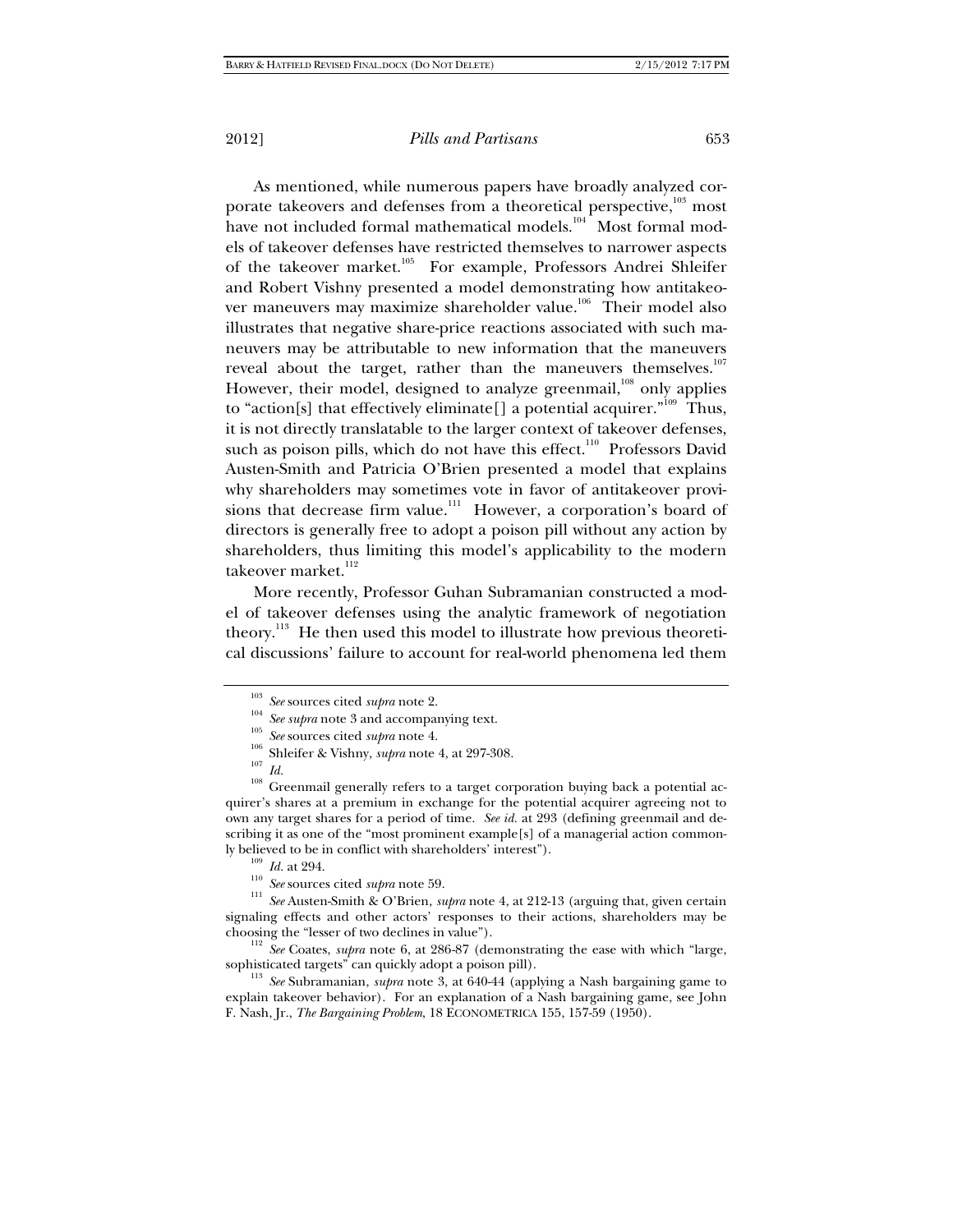to overstate the value of defenses to target shareholders.<sup>114</sup> Subramanian posits that, at best, an acquirer has all of the negotiating leverage when there are no defenses, while strong defenses place both parties on even footing.115 He argues that, in practice, other factors are likely to constrain outcomes, such as other options available to acquirers or targets (e.g., selling to or buying another firm),  $116$  the costs of a hostile bid,<sup>117</sup> and managerial unfaithfulness.<sup>118</sup> Subramanian also recognizes that target managers often have private information regarding the true value of the firm and argues that this militates in favor of friendly deals, further reducing the value of defenses.<sup>119</sup>

In summary, no formal theoretical model has yet been proposed that explains either the observed variation in firms' defense levels or how firms choose those levels.<sup>120</sup> This Article attempts to fill both of these gaps by offering a theoretical exploration of the effects of modern takeover defenses that can provide insights into the complicated empirical evidence on these defenses. Our models consider managers' informational advantage in more depth and show how this informational asymmetry may cause defenses to benefit target shareholders, even though managers are unfaithful agents.<sup>121</sup> Our models predict that poison pills increase target shareholder returns and that, in some cases (but not all), the presence of an effective staggered board further increases those returns.<sup>122</sup> Our models thus offer an explanation for the diverse defense levels that corporations exhibit and shed further light on the debate over the nature of regulatory competition.

<sup>&</sup>lt;sup>114</sup> Subramanian, *supra* note 3, at 644-48, 665-66.<br><sup>115</sup> *Id.* at 655-59.<br><sup>117</sup> *See id.* at 650-59 (arguing that hostile bids affect bidder out-of-pocket costs,<br>bidder reputational costs, target costs, and defense-depe

<sup>&</sup>lt;sup>118</sup> *See id.* at 662-65 (explaining how corporate insiders might use leverage created by defenses to extract value for themselves instead of for shareholders).

<sup>&</sup>lt;sup>119</sup> Id. at 659-62.<br><sup>120</sup> *But see* John C. Coates IV, *Explaining Variation in Takeover Defenses: Blame the Lawyers*, 89 CALIF. L. REV. 1301, 1383-86 (2001) ("[V]ariation in legal takeover defense vulnerability at the IPO stage is explained in large part by variation in the quality of legal advice provided to pre-IPO owner-managers."); Ahn et al., *supra* note 84, at 36 (arguing that firms with low monitoring costs and high advisory needs often benefit from staggered boards). 121 *See infra* Section II.C. 122 *See infra* Part III.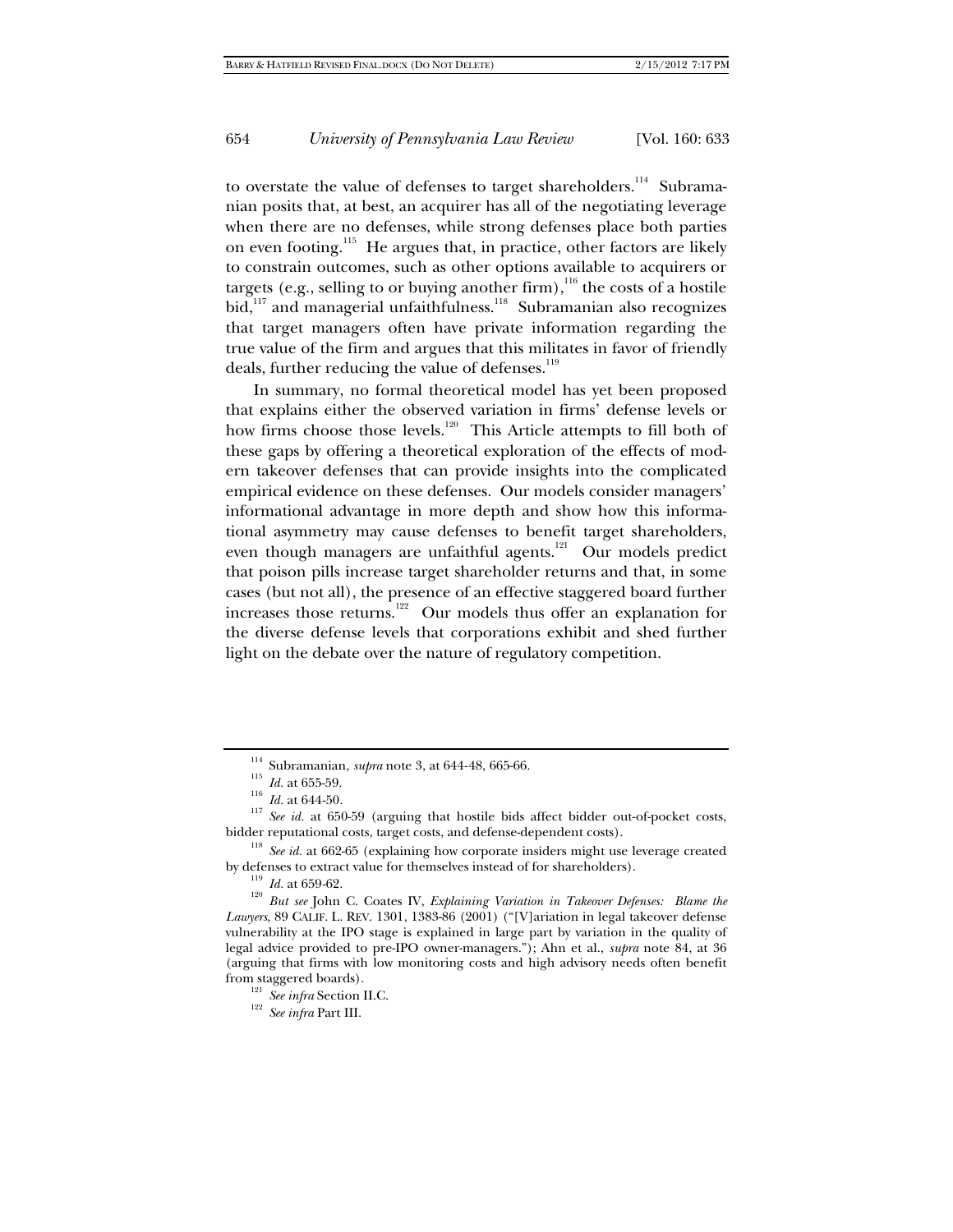## II. THE MODELS

This Article models three different antitakeover regimes. Each is a multi-period model<sup>123</sup> built around a core of shared assumptions about (1) the target corporation (the "Target") and (2) the incentives of, and the information available to, the Target's shareholders (the "Shareholders"), its managers and board of directors (the managers and the board of directors, collectively, the "Insiders"<sup>124</sup>), and the would-be acquirer of the Target (the "Acquirer"). Section II.A presents this common core.

This joint framework is then used to model three separate antitakeover regimes for the Target. Each regime changes the dynamic in which the Acquirer's bid is considered, and each provides a different level of protection against takeovers. In increasing order of protection, the three regimes are: (1) the Target has no poison pill, (2) the Target has a poison pill but it does not have an effective staggered board, and (3) the Target has both a poison pill and an effective staggered board.

For ease of analysis, regime (1) is modeled in Section II.B (the "No Poison Pill" model), regime (3) is modeled in Section II.C (the "Poison Pill with ESB" model), and regime (2) is modeled last, in Section II.D (the "Poison Pill Without ESB" model). Section II.E then uses the results of the previous Sections' analyses to build two integrated models: the "Managerialist" model, in which the Insiders choose the Target's level of antitakeover defenses, and the "Shareholder Primacy" model, in which the Shareholders choose. We proceed to consider the predictions of these two integrated models in light of observed real-world behavior and the welfare implications of the various antitakeover regimes.

## A. *Common Framework: Players and Incentives*

This Article's models begin with the Target, the Shareholders, and the Insiders. The Target has an overall value, *v* (the "Actual Target Value"). This amount reflects the Target's assets and liabilities, ex-

<sup>&</sup>lt;sup>123</sup> A multi-period model is a model with more than one time period. *See* DREW FUDENBERG & JEAN TIROLE, GAME THEORY 70-72 (1991) (providing a mathematical and conceptual definition of a "multi-stage game" and equating "stages" of the game to

 $124$  While managers and board members are grouped together as "Insiders," these groups are not interchangeable and do not have the same incentives. *See infra* Section II.A.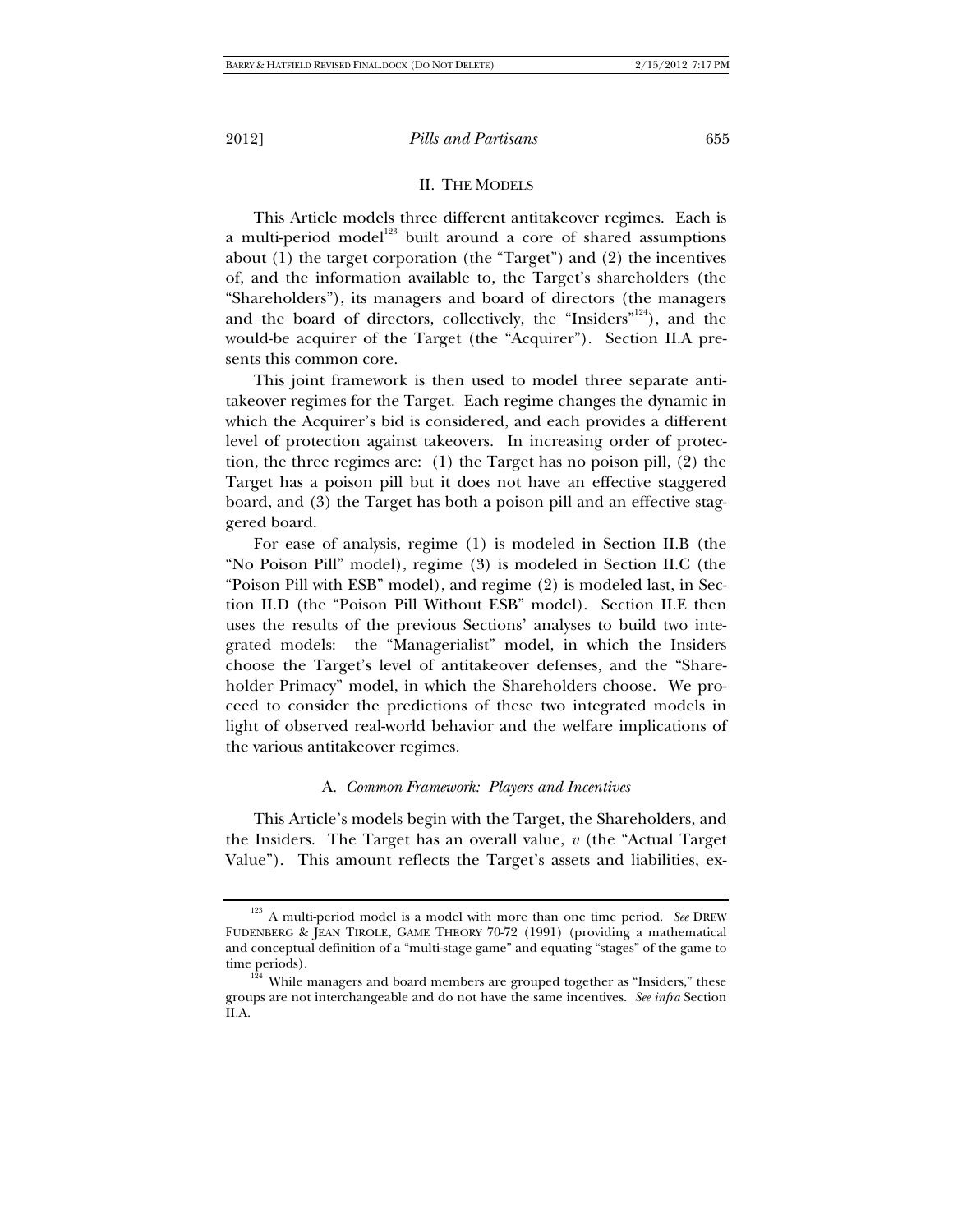pected future earnings, and other sources of value.<sup>125</sup> In the first period of each model, the Shareholders and the rest of the public at large do not observe  $\nu$  directly. Instead, they know that  $\nu$  is within a range of possible values; the lower bound of this distribution is  $v_{\text{min}}$  (the "Minimum Target Value") and the upper bound is  $v_{\text{max}}$  (the "Maximum Target Value").<sup>126</sup> The models analyzed in this Article assume that  $v$  is uniformly distributed over this interval; in other words,  $v$  is equally likely to be any value in this range. Accordingly, the public estimates the Target's value to be the midpoint of this range  $(\bar{v})$ .<sup>127</sup> This value—the public's expectation with respect to the Actual Target Value, not the Actual Target Value itself—is reflected in the market price of the Target's stock (the "Initial Trading Price").<sup>128</sup>

Consider a fictional company, "AcmeCo." Assume AcmeCo has assets worth between \$250 and \$750.<sup>129</sup> For example, AcmeCo might be a coal mining company with \$250 of known and proven coal reserves, with additional reserves that have not been fully surveyed but which may be worth as much as \$500, or a pharmaceutical company with approved drugs worth \$250 and additional products under development that could be worth up to \$500 in aggregate. The Minimum Target Value would thus be \$250, and the Maximum Target Value would be \$750. The Initial Trading Price would be \$500, the midpoint between these two values as well as the expected value of AcmeCo's Actual Target Value.<sup>130</sup> This Article will refer to this "AcmeCo Example" at several points to illustrate other concepts.

In reality, firm values are unlikely to be uniformly distributed, $131$ but, as shown in the Appendix,<sup>132</sup> all of the conceptual results present-

 $\frac{^{129}}{^{130}}$  All dollar amounts in the examples are in millions.<br><sup>130</sup> Again, the Initial Trading Price and the expected value of AcmeCo's Actual Target Value are the same because the Actual Target Value is assumed to be uniformly distributed over this interval.<br><sup>131</sup> A more common assumption among sophisticated mathematical analyses is

that stock prices are distributed lognormally. *See, e.g.*, Fischer Black & Myron Scholes, *The Pricing of Options and Corporate Liabilities*, 81 J. POL. ECON. 637, 640 (1973) (assuming that stock prices follow a "random walk," and, thus, that the "distribution of possi-

<sup>&</sup>lt;sup>125</sup> The models assume that  $v \ge 0$ .<br><sup>126</sup> It follows from the assumption  $v \ge 0$  that  $v_{\text{min}} \ge 0$  and  $v_{\text{max}} \ge 0$ .<br><sup>127</sup> *See* DAVID R. ANDERSON ET AL., STATISTICS FOR BUSINESS AND ECONOMICS 229 (rev. 10th ed. 2009) (stating that the expected value of a uniform continuous probability distribution is the midpoint between the smallest and largest values that the random

variable may assume). 128 *See* Ronald J. Gilson & Reinier H. Kraakman, *The Mechanisms of Market Efficiency*, 70 VA. L. REV. 549, 551 (1984) ("Despite certain anomalies, numerous studies demonstrate that the capital market responds efficiently to an extraordinary variety of information." (footnote omitted)).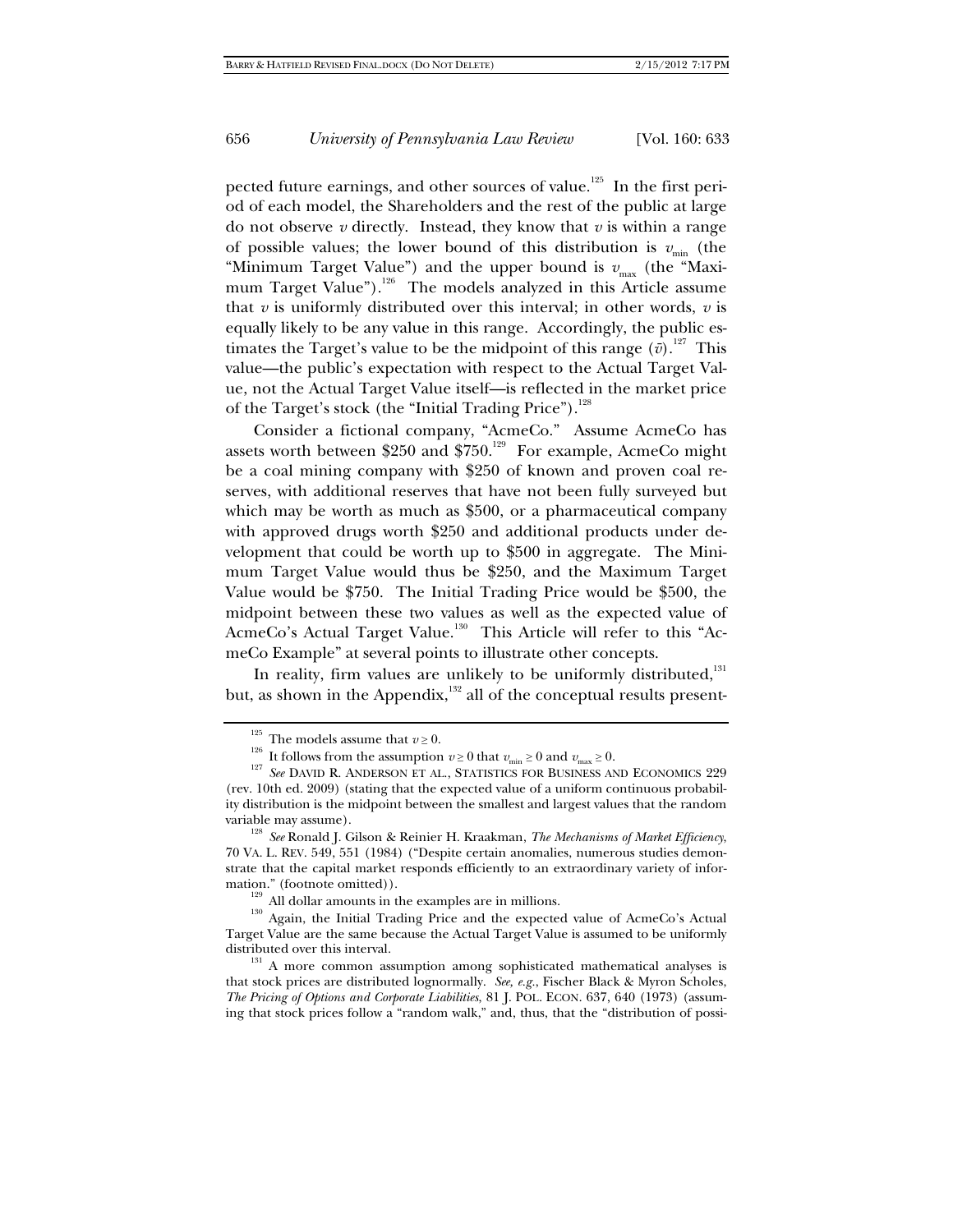ed here hold true when firm values follow any given distribution. We assume a uniform distribution within the main text of this Article to capture the point that valuation is uncertain and to simplify the mathematical analysis, which makes it easier to understand what is happening on a conceptual level. Part III considers the implications of using a more realistic probability distribution.<sup>133</sup>

The models assume that the Insiders, by virtue of their positions, have private information about the Target in the first period. In the case of the coal company referenced above, this could mean knowledge of preliminary and unreleased surveys of the unexplored reserves or, in the case of the pharmaceutical company, preliminary results from clinical trials. In other scenarios, this information could include knowledge of research and development projects, contract negotiations, or internal strife at the company. This assumption—that Insiders often have private information that gives them insight into a firm's value that the public does not have—is a basic tenet underlying insider-trading enforcement policy, $134$  and some suggest that it is a primary assumption underlying Delaware corporate jurisprudence.<sup>135</sup>

Accordingly, our models assume that the Insiders' private information about the Target gives them exact knowledge of the Actual Target Value. So, continuing with our AcmeCo Example, while the public knows only that AcmeCo is worth between \$250 and \$750, the Insiders know its exact value. While this assumption is unlikely to be true in reality, the Insiders, of all the parties involved, are likely to have the best information about the Target's value, which is the key insight that the models must capture. The models would work similarly as long as the Insiders have the best information about the Tar-

- 
- 
- 

ble stock prices at the end of any finite interval is lognormal"); Mark Rubinstein, *The Valuation of Uncertain Income Streams and the Pricing of Options*, 7 BELL J. ECON. 407, 417- 20 (1976) (deriving the Black-Scholes formula while assuming stock price variables were lognormal); Michael J. Sharpe, Lognormal Model for Stock Prices 2 (unpublished manuscript), *available at* http://math.ucsd.edu/~msharpe/stockgrowth.pdf

<sup>(</sup>assuming, for calculation purposes, that the set of stock prices is lognormal).<br>
<sup>132</sup> The Appendix does not assume a uniform distribution.<br>
<sup>133</sup> *See infra* subsection III.B.3.<br>
<sup>134</sup> PALMITER & PARTNOY, *supra* note 2 *Search for Hidden Value*, 96 NW. U. L. REV. 521, 521-22 (2002) (arguing that Delaware takeover cases reflect the "hidden value" model "in which a firm's true economic value is visible to well-informed corporate directors but not to the company's shareholders or to potential acquirers"); *see also* Subramanian, *supra* note 3, at 659-62 (adopting a framework resembling the "hidden value" model).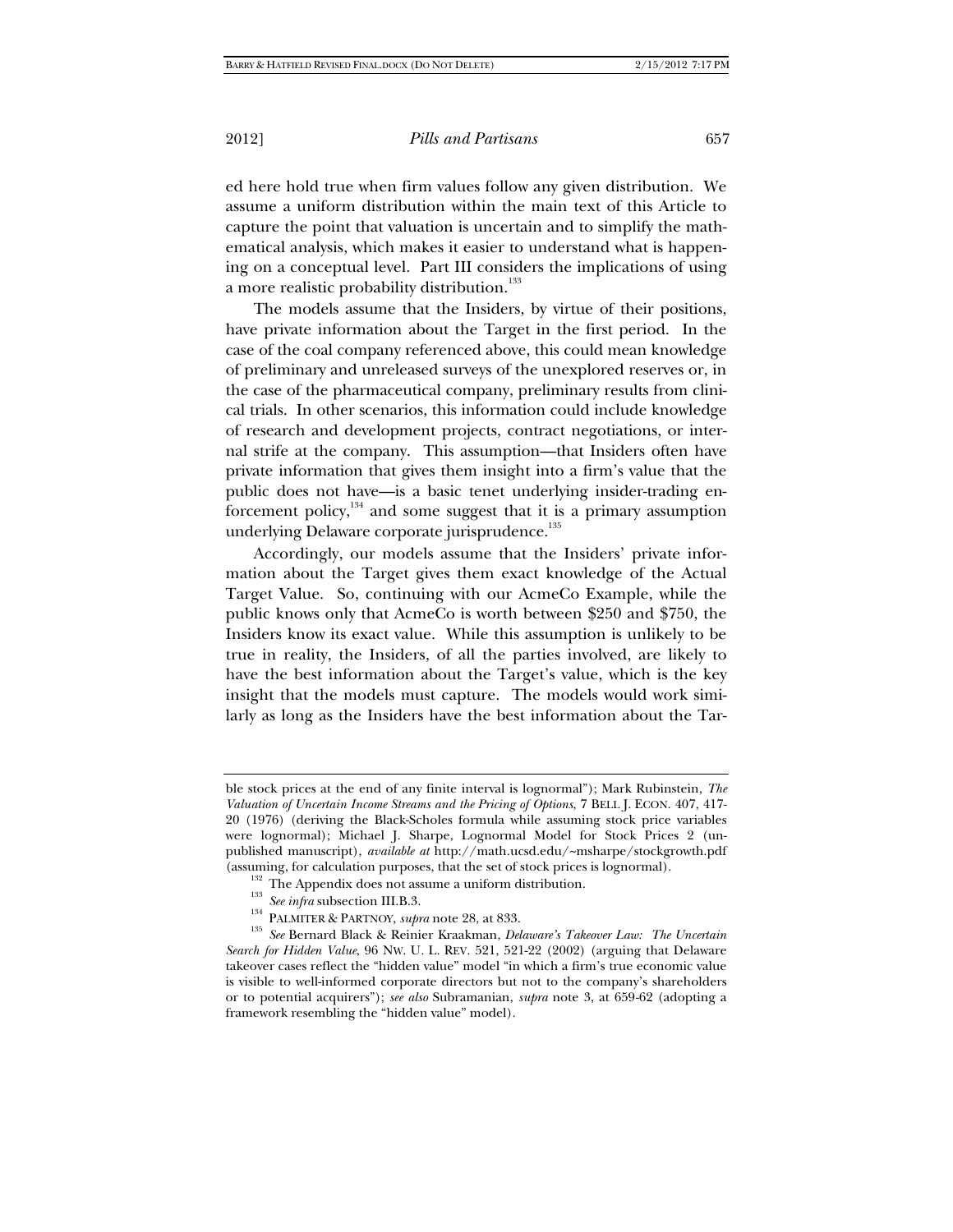get's value.<sup>136</sup> Assuming that the Insiders' information is exactly accurate is a simplifying assumption that makes the models more tractable and helps to highlight the intuitions underlying them. Part III examines the consequences of relaxing this assumption.<sup>137</sup>

There are a number of processes by which private information is disseminated into the markets over time.<sup>138</sup> For example, companies file new financial statements,<sup>139</sup> they introduce (or do not introduce) new products, articles appear in the financial press, and so forth. The multi-period models presented in this Article incorporate this feature of real-world markets by having the value of the Target be revealed to all parties in a subsequent time period, after the Target is either acquired or remains independent.

The final player is the Acquirer, who makes a cash offer to purchase the Target.<sup>140</sup> The total amount of this offer is referred to as the "Price,"  $p$ <sup>141</sup> The Acquirer is interested in buying the Target because some sort of profit will result (the "Synergy"), denoted by *s*. 142

potential costs and benefits. *Compare* Walter J. Mayer & M. Mark Walker, *An Empirical Analysis of the Choice of Payment Method in Corporate Acquisitions During 1980 to 1990*, Q.J. BUS. & ECON., Summer 1996, at 48, 48; Stewart C. Myers & Nicholas S. Majluf, *Corporate Financing and Investment Decisions when Firms Have Information That Investors Do Not Have*, 13 J. FIN. ECON. 187, 188 (1984); *and* Wickramanayake & Wood, *supra* note 19, at 7 (all suggesting targets prefer cash offers for simplicity or signaling reasons), *with* David T. Brown & Michael D. Ryngaert, *The Mode of Acquisition in Takeovers: Taxes and Asymmetric Information*, 46 J. FIN. 653, 667 (1991); Dan S. Dhaliwal et al., *The Effect of Seller Income Taxes on Acquisition Price: Evidence from Purchases of Taxable and Tax-Exempt Hospitals*, J. AM. TAX'N ASS'N, Fall 2004, at 1, 19; Merle Erickson, *The Effect of Taxes on the Structure of Corporate Acquisitions*, 36 J. ACCT. RES. 279, 296 (1998); *and* James W. Wansley et al., *Abnormal Returns to Acquired Firms by Type of Acquisition and Method of Payment*, FIN. MGMT., Autumn 1983, at 16, 16 (all suggesting targets prefer stock offers because of their superior tax treatment). For simplicity, our analysis is restricted to all-cash offers, but stock offers are functionally identical unless taxes are considered, the use of stock conveys new

information about the Acquirer, or the Shareholders cannot sell the stock upon receipt.  $141$  In reality, the Price offered would commonly take the form of a price per share of Target stock. However, the two are generally mathematically equivalent, and con-

It is also important that the Acquirer does not have information about the Target's value as a stand-alone firm that the Insiders lack. For more on such doublesignaling games, see generally Lawrence M. Ausubel et al., *Bargaining with Incomplete Information*, *in* 3 HANDBOOK OF GAME THEORY WITH ECONOMIC APPLICATIONS 1897

<sup>(</sup>Robert J. Aumann & Sergiu Hart eds., 2002). 137 *See infra* subsection III.B.2. 138 *See* Gilson & Kraakman, *supra* note 128, at 592-609 (discussing in depth the structure of the information market and its effect on overall market efficiency). 139 *See* 15 U.S.C. § 78m (2006) (requiring that issuers of securities file certain doc-

uments with the Securities and Exchange Commission); Gilson & Kraakman, *supra* note 128, at 635 n.225 (summarizing the major requirements under section 13 of the Securities Exchange Act of 1934).<br><sup>140</sup> In reality, acquirers offer cash, securities, or a combination. Each option has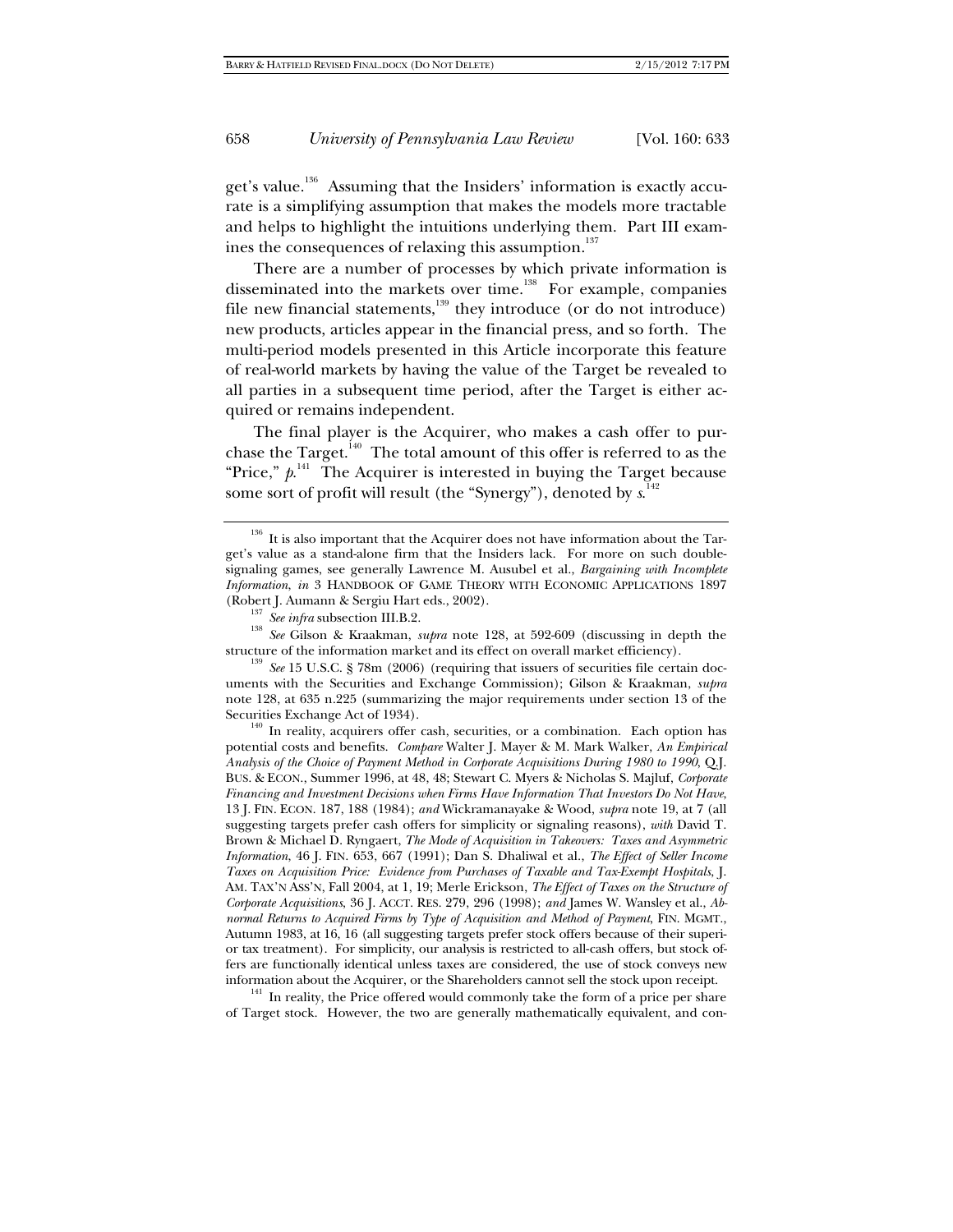The models assume that the Synergy constitutes a social gain, and not merely a distributive gain to the Acquirer.<sup>143</sup> While one might believe, a priori, that acquirers gain utility from takeovers at the expense of other parties—such as creditors, workers, customers (in the form of market power), or the government (in the form of tax savings) empirical studies have generally found that these factors do not adequately explain takeover gains.<sup>144</sup> Even if some takeover gains to the Acquirer are merely distributive, it suffices for our purposes that there be some net social gain (i.e., that distributive effects are not the sole source of gains).<sup>145</sup>

The Synergy may stem from efficiencies created by the Acquirer combining its own business with the Target's, by the Acquirer running the Target's business more profitably, or some combination of the two. For instance, the Synergy could be created by economies of scale,<sup>146</sup> network effects,<sup>147</sup> or by virtue of the Acquirer and Target be-

<sup>145</sup> See infra subsection II.E.3. It is worth noting that the definition of Synergy only includes those social gains that accrue to the Acquirer, which may undervalue total so-

<sup>146</sup> *See, e.g.,* HAL R. VARIAN, INTERMEDIATE MICROECONOMICS: A MODERN AP-PROACH 380-86 (8th ed. 2010) (discussing economies of scale).

<sup>147</sup> See, e.g., Jan K. Brueckner & Pablo T. Spiller, *Competition and Mergers in Airline Networks*, 9 INT'L J. INDUS. ORG. 323, 331 (1991) (describing the operation of network effects in the airline industry); Michael Klausner, *Corporations, Corporate Law, and Networks of Contracts*, 81 VA. L. REV. 757, 772-73 (1995) (discussing network effects in corporate law).

sidering the purchase price as a lump sum makes the analysis easier to describe. This

Article therefore adopts this convention.<br><sup>142</sup> The models assume *s* > 0.<br><sup>143</sup> This assumption is irrelevant for the analysis in Sections III.B-D, but is im-<br>portant to the welfare analysis of subsection III.E.3.

<sup>&</sup>lt;sup>144</sup> See, e.g., Erik Devos et al., *How Do Mergers Create Value? A Comparison of Taxes*, *Market Power, and Efficiency Improvements as Explanations for Synergies*, 22 REV. FIN. STUD. 1179, 1194, 1207-08 (2009) (finding that market power does not explain gains, tax reduction explains a small fraction of gains, and most gains are caused by synergy); C. Edward Fee & Shawn Thomas, *Sources of Gains in Horizontal Mergers: Evidence from Customer, Supplier, and Rival Firms*, 74 J. FIN. ECON. 423, 458 (2004) (finding evidence of improved efficiency but not of gains from monopoly power); Joel F. Houston et al., *Where Do Merger Gains Come From? Bank Mergers from the Perspective of Insiders and Outsiders*, 60 J. FIN. ECON. 285, 315-18, 327 (2001) (finding that cost savings, not market power, explain takeover gains in bank mergers); Gregg A. Jarrell et al., *The Market for Corporate Control: The Empirical Evidence Since 1980*, J. ECON. PERSP., Winter 1988, at 49, 56-58 (concluding that most takeover gains do not come from losses by labor, creditors, or tax revenues, but rather from "beneficial reshufflings of productive assets"); Jensen & Ruback, *supra* note 19, at 9 (suggesting that market power does not explain takeover gains). *But see* Brian E. Becker, *Union Rents as a Source of Takeover Gains Among Target Shareholders*, 49 INDUS. & LAB. REL. REV. 3, 18 (1995) (finding that losses to labor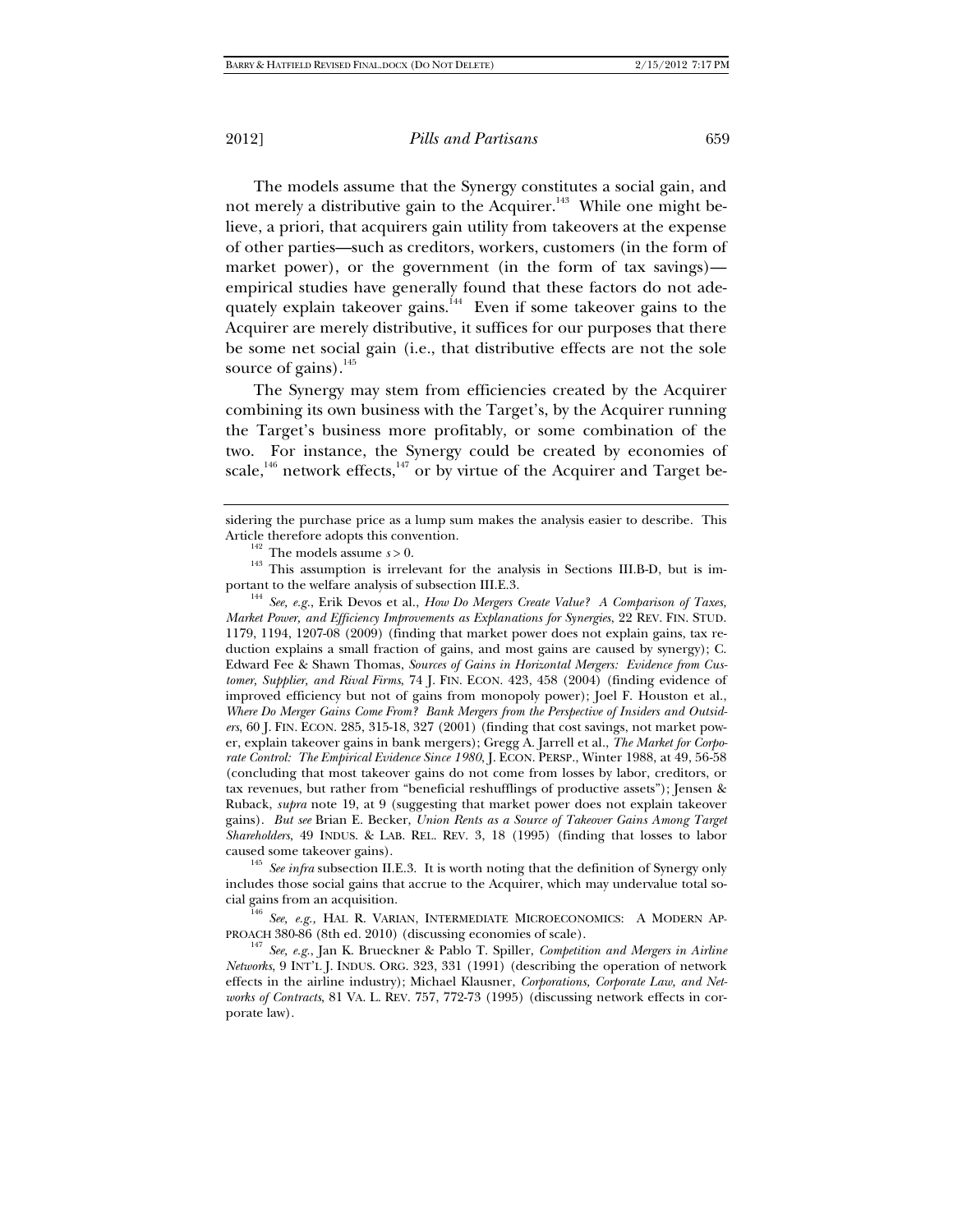ing monopolists of complementary products.<sup>148</sup> Continuing with our AcmeCo coal mining example, the Acquirer might be a mining company with a neighboring mine. By combining AcmeCo's and the Acquirer's separate mines into a single, unified operation, they might be able to mine coal more efficiently, rendering the whole more valuable than the sum of its parts.<sup>149</sup> For example, if the mines were worth \$200 more together than apart, the Synergy would be \$200.

The models assume that both the Shareholders and the Acquirer are risk neutral and only concerned with their monetary returns.<sup>150</sup> Thus, their only goal is to maximize the expected value of their profits. First, consider the incentives facing the Acquirer. If the Acquirer does not purchase the Target, its situation is unchanged; its utility is zero. If the Acquirer successfully acquires the Target, it receives (1) the Actual Target Value, since it now owns the Target, plus (2) the Synergy created by the acquisition, minus (3) the Price that it paid to acquire the Target. Mathematically, this corresponds to  $v + s - p$ . Equivalently, the Acquirer's utility is the sum of the Synergy (*s*) and the difference between the Actual Target Value (*v*) and the Price that the Acquirer pays for the Target ( $\phi$ ).<sup>151</sup> The difference between *v* and  $\phi$  will be negative if the Actual Target Value is less than the Price the Acquirer pays.

Returning to the AcmeCo Example, if BuyerCo offers to purchase AcmeCo for a Price of \$550, and that offer is accepted, BuyerCo's utility would be the Actual Target Value (which may be anywhere between \$250 and \$750), plus the \$200 Synergy, minus the \$550 Price that the Acquirer paid for the Target. Thus, depending on the Actual Target Value, the Acquirer's utility could range from -\$100 to \$400.152

The Shareholders' outcomes are the mirror images of the Acquirer's. If the Acquirer does not purchase the Target, the Shareholders'

<sup>148</sup> *See, e.g.*, Jordan Barry, *When Second Comes First: Correcting Patent's Poor Secondary Incentives Through an Optional Patent Purchase System*, 2007 WIS. L. REV. 585, 601-02 (explaining how monopolists of complementary products create more inefficiencies than a single monopolist would). 149 *See, e.g.*, *Arch Coal Completes Acquisition of Jacobs Ranch*, YOUR MINING NEWS (Oct.

<sup>2, 2009),</sup> http://www.yourminingnews.com/news\_item.php?newsID=39494 (explaining that the acquirer's CEO predicted "substantial operational and financial synergies" from integrating adjoining mines).  $150$  Risk-neutral actors are concerned only with their expected returns and not the

returns' variability.<br>This follows because mathematically  $v + s - p = s + (v - p)$ .

<sup>&</sup>lt;sup>152</sup> The Acquirer's utility is  $v + s - p = v - 350$ . Because 250 <  $v < 750$ , it follows that *-*100 < the Acquirer's utility < 400.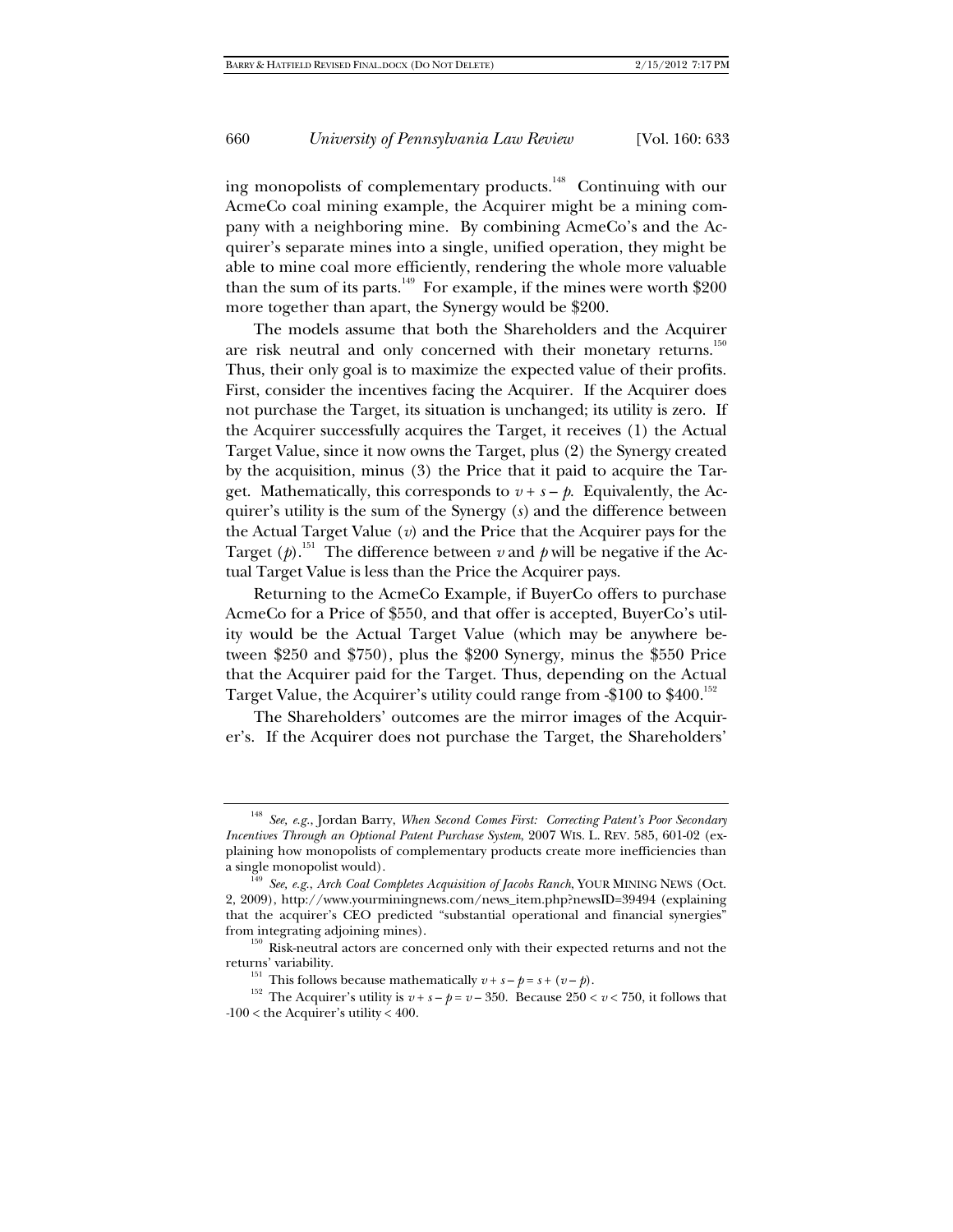utility is the Actual Target Value  $(v)$ .<sup>153</sup> But if the Acquirer does purchase the Target, the Acquirer pays, and the Shareholders receive, the Price (*p*). So, continuing the previous paragraph's example, assume BuyerCo offers to acquire AcmeCo at a Price of \$550. The Shareholders then evaluate whether \$550 is more or less than they think AcmeCo is worth. If they conclude that \$550 is more than AcmeCo's Actual Target Value, they will agree to the sale and receive \$550 worth of utility.<sup>154</sup> If they conclude that \$550 is less than AcmeCo's Actual Target Value, they will not sell and will receive utility equal to the Actual Target Value, which could be anywhere between \$250 and \$750—the Minimum Target Value and the Maximum Target Value, respectively.

Thus, when considering a takeover offer, the Shareholders are only concerned with two things: the Price the Acquirer offers and what they believe the Actual Target Value to be. Put another way, the Shareholders will accept any offered Price (*p*) that is higher than they expect the Actual Target Value (*v*) to be. Similarly, they will reject any offered Price (*p*) that is lower than they expect the Actual Target Value  $(v)$  to be.<sup>155</sup>

The Insiders differ from the Shareholders and the Acquirer in two distinct ways. First, by virtue of their positions, they have private information about the Actual Target Value. Thus, while the Acquirer calibrates its offer, and the Shareholders evaluate that offer, against what they believe the Actual Target Value to be, the Insiders directly measure the offer against the Actual Target Value.

Second, the Insiders have different incentives than the Shareholders and the Acquirer do. The Insiders are agents of the Shareholders<sup>156</sup> and usually own Target shares. Thus, they have some incentive to encourage a deal if the Acquirer offers a purchase price that is higher than the Actual Target Value and to resist a deal if the reverse is true. But, at the same time, they are not perfect agents of the Shareholders, and they also receive utility by virtue of their employ-

<sup>&</sup>lt;sup>153</sup> To simplify the analysis, the models treat the Shareholders as a monolithic whole with a shared joint utility, akin to producer or consumer surplus. Subsection III.B.5 discusses the likely consequences of relaxing this assumption.  $154$  For technical reasons, the Appendix assumes that the Shareholders accept an

offer when they are indifferent between accepting and rejecting. *See infra* Appendix A.1, Proposition 1.  $^{155}$  In other words, the Shareholders will accept the Acquirer's offer to buy the

Target for *p* if, and only if, the Shareholders believe that  $p \ge v$ . <sup>156</sup> *See supra* Section II.A.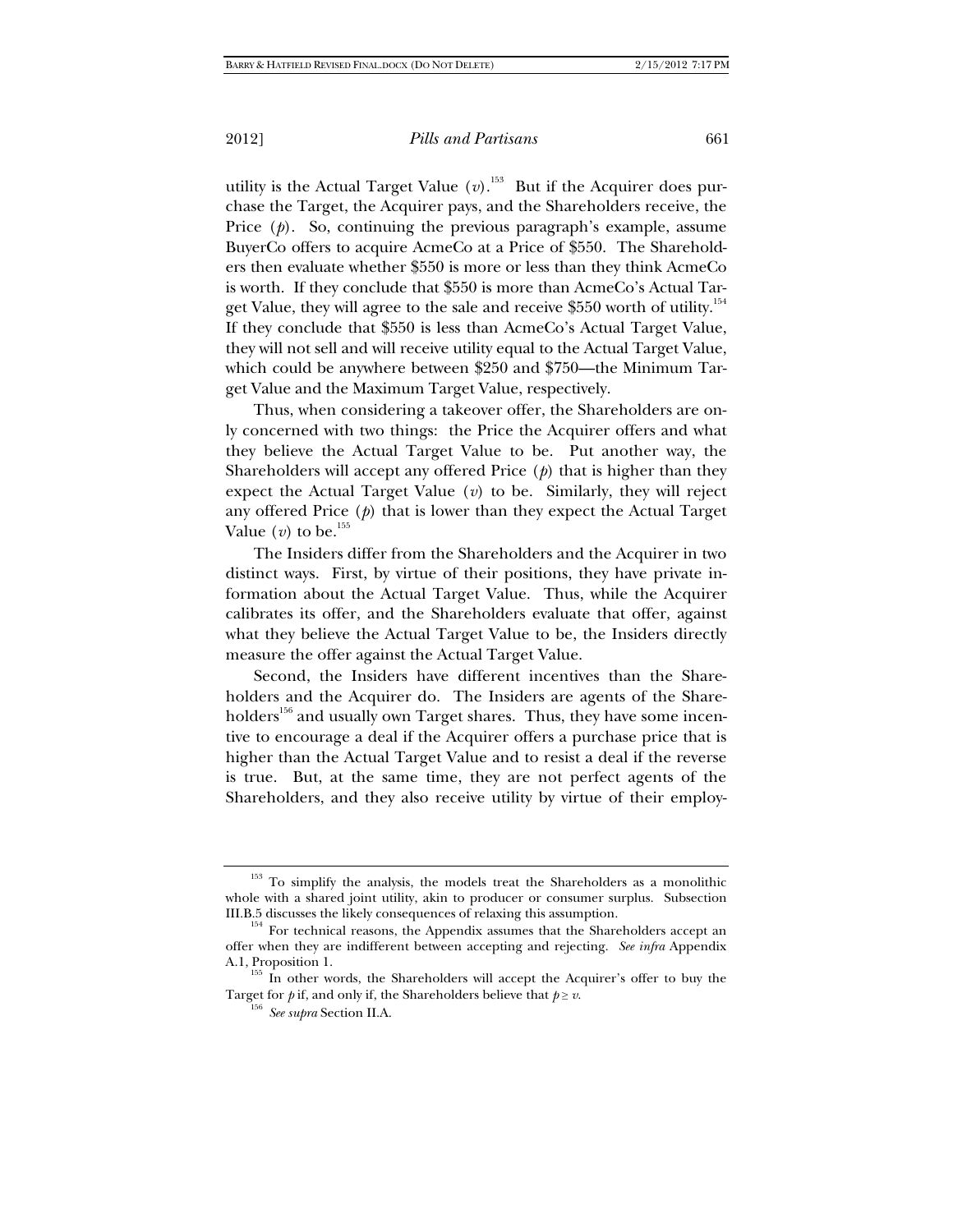ment at the Target.<sup>157</sup> If the Target is sold, the Insiders are likely to lose their jobs and any concomitant perquisites.<sup>158</sup> Therefore, they generally will not be as willing to sell the Target as the Shareholders will be. Put another way, the reservation price<sup>159</sup> of Shareholders with perfect information about the Actual Target Value—that is, the lowest Price that such Shareholders would accept for the Target—is less than the Insiders' reservation price.<sup>160</sup> The difference between these two reservation prices is the Insiders' "Private Benefits,"  $b^{161}$  Therefore, the Insiders' utility is either (1) the Actual Target Value (*v*) if the Target remains independent or  $(2)$   $p - b$ , the difference between the Price (p) and their Private Benefits (b), if the Acquirer purchases the Target.<sup>1</sup>

Conceptually, Private Benefits (*b*) measure the degree to which the Insiders are unfaithful agents of the Shareholders; the larger that *b* is, the less faithful they are. If the Insiders were perfectly faithful, and only cared about the Shareholders' returns, Private Benefits (*b*) would be zero, and the Insiders would make the same decision as perfectly informed Shareholders. If the Insiders cared only about keeping their jobs and not at all about the Shareholders' returns, then no offer from the Acquirer, no matter how high, would induce them to sell, and Private Benefits (*b*) would be infinite.

For simplicity, the models assume that the amount of Private Benefits  $(b)$  is publicly known.<sup>163</sup> This assumption is almost certainly false in reality, but it is adopted to simplify the analysis and make the models more transparent.<sup>164</sup> In reality, Private Benefits are likely to depend, in part, on a number of observable factors, including the corporation's

<sup>157</sup> *See* Subramanian, *supra* note 3, at 663 (recognizing the divergent interests of

shareholders and target employees).<br><sup>158</sup> *See supra* note 21 and accompanying text.<br><sup>159</sup> The reservation price is the "minimum price a seller will accept" in auctions<br>and the "maximum [price] a buyer will offer." RUTHERF

<sup>&</sup>lt;sup>160</sup> Cf. Peter H. Eddey & Roger S. Casey, *Directors' Recommendations in Response to Takeover Bids: Do They Act in Their Own Interests?*, 14 AUSTL. J. MGMT. 1, 26 (1989) (finding that initial bids rejected by management are significantly lower than subsequent

bids that they accept).<br><sup>161</sup> The models assume  $0 ≤ b ≤ ∞$ .<br><sup>162</sup> Like the other actors, the Insiders are assumed to be risk neutral.<br><sup>163</sup> In game theory terminology, *b* is "common knowledge." *See* FUDENBERG & TIROLE, *supra* note 123, at 541 ("An event is common knowledge if players know this event, know that other players know this event, and so on *ad infinitum*."); *see also* Subramanian, *supra* note 3, at 643 (assuming common knowledge in his models).<br><sup>164</sup> See *infra* subsection III.B.2 for a discussion of the likely implications of relaxing

this assumption.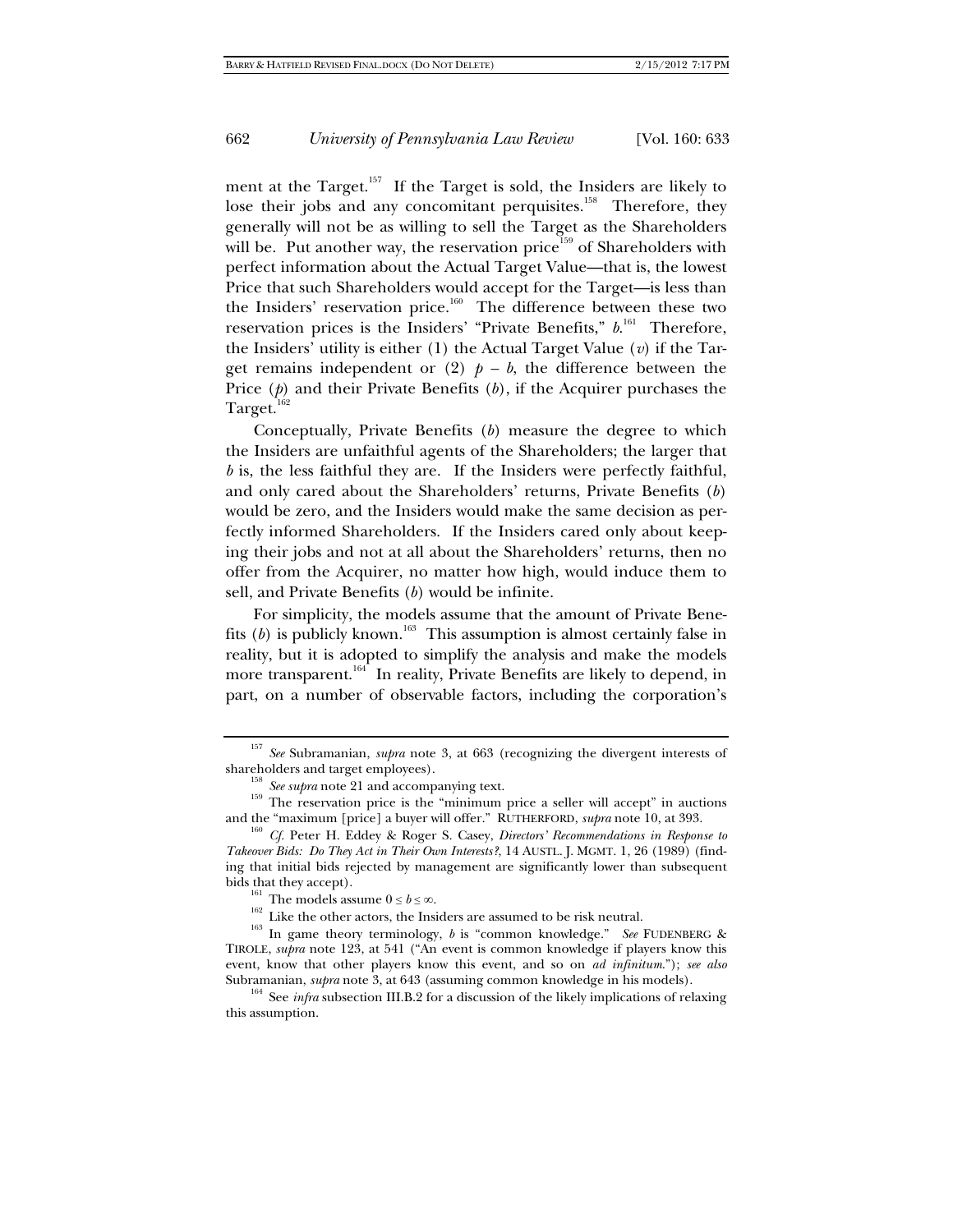governance provisions,<sup>165</sup> the presence of activist shareholders,<sup>166</sup> whether the company is managed by family founders, $167$  the board's degree of independence,<sup>168</sup> the amount of stock that the managers own,<sup>169</sup> and the size of the Insiders' golden parachutes.<sup>170</sup> In addition, the Shareholders and potential acquirers may be able to make inferences about the magnitude of the Insiders' Private Benefits by evaluating how the Insiders reacted to previous takeover attempts. For example, if the Insiders were receptive to a prior takeover attempt, but it failed for regulatory reasons,<sup>171</sup> that would suggest that the Insiders' Private Benefits are lower. Thus, while the value of Insiders' Private Benefits (*b*) is unlikely to be known exactly, it is likely that the Target's Shareholders and potential acquirers would have some insight into how faithful the Target's management is to shareholder interests.

With this framework of assumptions in place about the actors, their incentives, and their levels of knowledge, we can now consider the various takeover defense regimes within which they interact. We begin by considering the scenario in which the Target has no poison pill (the "No Poison Pill" model) in Section II.B. We then consider the scenarios in which the Target has a poison pill but does or does not have an effective staggered board in Sections II.C (the "Poison Pill with ESB" model) and II.D (the "Poison Pill Without ESB" model), respectively.

percentage of outside directors on the board and the board's willingness to exercise independent judgment, challenge the managers' assertions, and accept a takeover of-<br>fer the managers disfavor. The degree to which these factors are observable varies.

<sup>169</sup> BAINBRIDGE, *supra* note 7, at 198; *see also* Hartzell et al., *supra* note 9, at 57-58 tbl.7 (finding evidence that takeover resistance does not benefit target shareholders

when the target CEO owns little target stock).<br> $^{170}$  Golden parachutes are contractual provisions that provide for large payments in the event of a takeover and certain other circumstances. They potentially allow the Shareholders to affect the Insiders' Private Benefits directly. If the payouts were sufficiently large, the Insiders would have negative private benefits (i.e., they would be willing to sell for a lower price than fully informed shareholders would accept). In prac-

tice, this seems to happen rarely, if ever.<br><sup>171</sup> *See, e.g.*, John M. Broder, *F.T.C. Rejects Deal to Join Two Giants of Office Supplies*, N.Y. TIMES, Apr. 5, 1997, at 1 (describing the federal government's rejection on antitrust grounds of a proposed merger of Staples and Office Depot).

<sup>&</sup>lt;sup>165</sup> For example, an independent board of directors would be expected to reduce entrenchment and rent-seeking. Dallas, *supra* note 14, at 801-04.

<sup>&</sup>lt;sup>166</sup> See Alon Brav et al., *The Returns to Hedge Fund Activism*, FIN. ANALYSTS J., Nov.– Dec. 2008, at 45, 47-54 (describing how activist shareholders can lead to better corpo-

rate governance and increased firm value). 167 *See* Robert Zafft, *When Corporate Governance Is a Family Affair*, OECD OBSERVER, Oct. 2002, at 18, 18-19 (noting that family-run firms do not generally focus on principles of good corporate governance). 168 Dallas, *supra* note 14, at 801-04. In this context, independence refers to the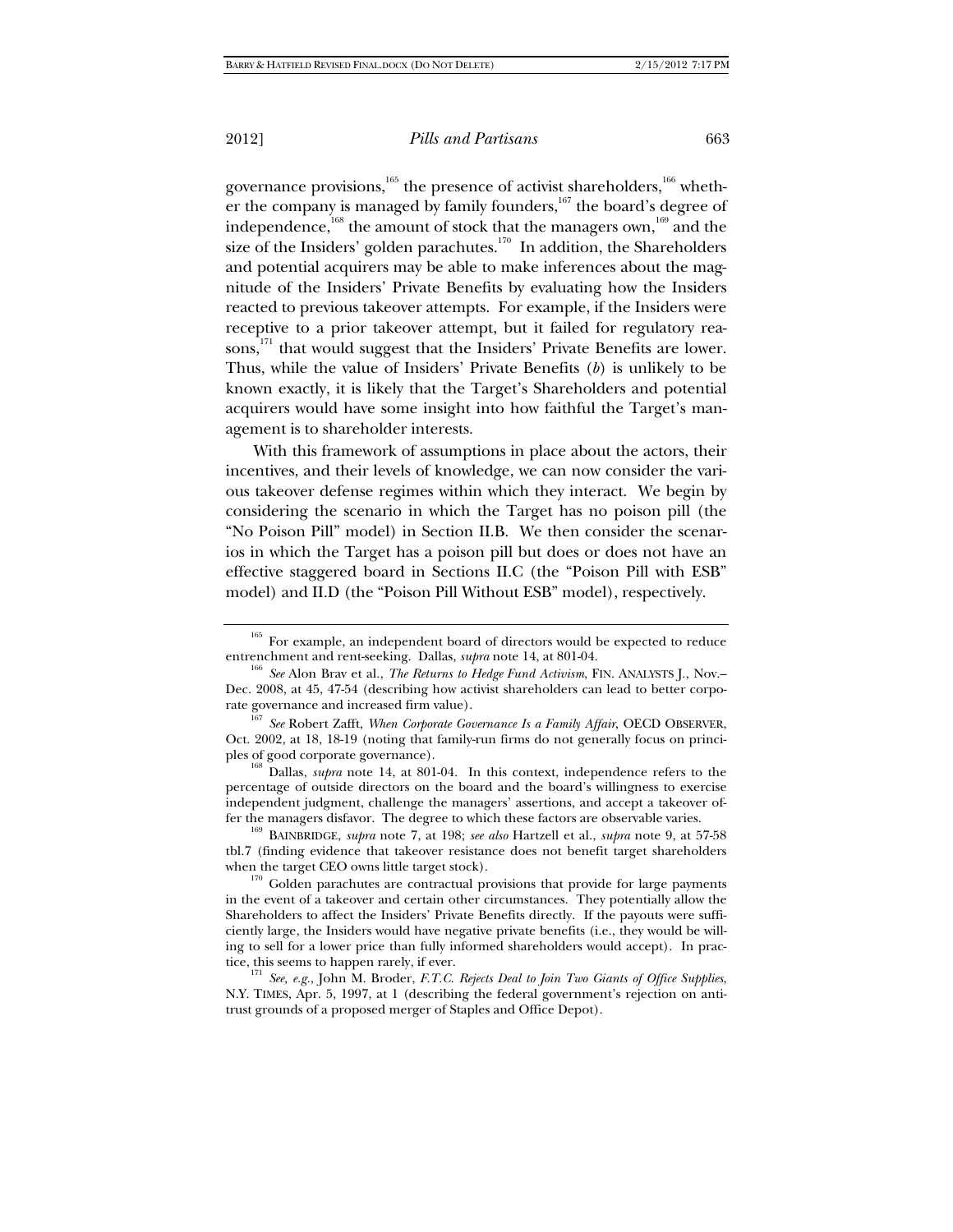#### B. *The No Poison Pill Model*

This antitakeover regime is the simplest. It reflects a basic tender offer scenario in which the Acquirer makes an offer to the Shareholders, who either accept or reject it. $172$  The Insiders have essentially no role in the process. Figure 2.1 depicts this process as an extensive form game. $1\overline{7}$ 



This scenario is very simple to analyze. The Shareholders, for their part, believe that the Target is worth the Initial Trading Price  $(v)$ . The Acquirer's optimal strategy is to offer to buy the Target at a Price (*p*) that is slightly higher than the Initial Trading Price ( $\bar{v}$ ).<sup>174</sup> The Shareholders accept this offer, because the Acquirer's offered Price  $(p)$  is slightly more than their estimate  $(\bar{v})$  of the Actual Target Value.<sup>175</sup> The Acquirer's utility varies depending on the Actual Target Value  $(v)$ , but its expected utility is the Synergy created by the acquisition (*s*) minus the amount that the Price (*p*) exceeds the Initial Trading Price  $(\bar{v})$ . Since the Acquirer offers a Price  $(\rho)$  that is only slightly higher than the Initial Trading Price  $(\bar{v})$ , the Acquirer's expected utility will approximately equal the Synergy (*s*).

Returning to our AcmeCo Example, in which AcmeCo's Initial Trading Price  $(\bar{v})$  is \$500, BuyerCo might offer a Price of \$510. The Shareholders would accept this offer, as doing so would make them \$10 better off than they would otherwise expect to be.

<sup>&</sup>lt;sup>172</sup> *Cf.* Subramanian, *supra* note 3, at 642-43 (adopting a similar assumption).<br><sup>173</sup> A game is in extensive form when represented as a multi-player decision tree that shows when each player acts and what each player knows when it acts. FUDENBERG

<sup>&</sup>amp; TIROLE, *supra* note 123, at 67, 77-82. 174 *See infra* Appendix A.1, Proposition 1; *see also* Subramanian, *supra* note 3, at 643 (providing a numerical example for a similar situation).<br><sup>175</sup> Technically, the equilibrium Price is exactly  $(\bar{v})$ . *See infra* Appendix A.1, Prop-

osition 1.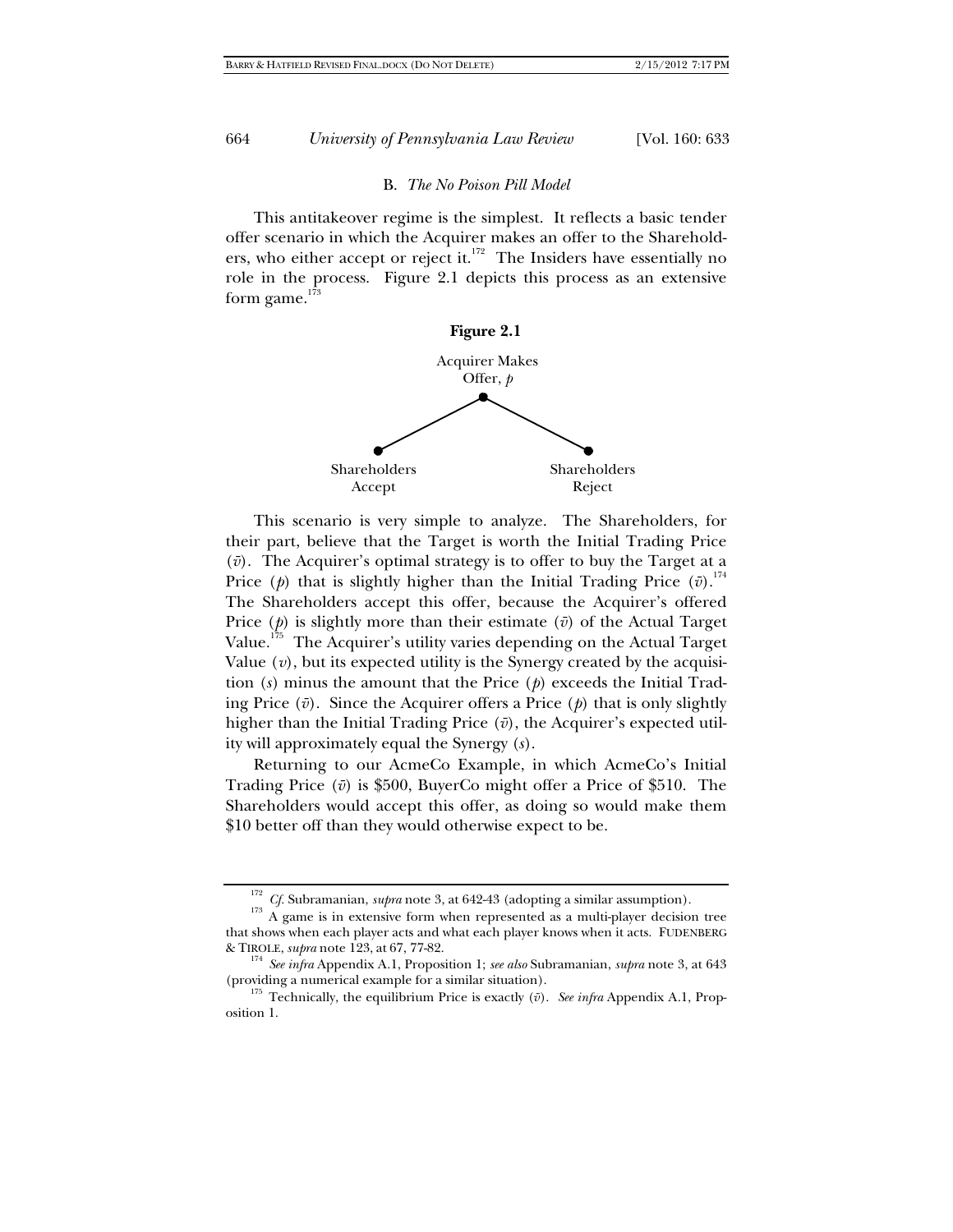For its part, BuyerCo would own AcmeCo, which has an expected value of \$500, and gain an additional \$200 in Synergy. In exchange, BuyerCo would pay \$510 to the Shareholders, leaving it with an expected net utility of  $$500 + $200 - $510 = $190$ . BuyerCo's actual net utility could be as low as -\$60 or as high as \$440, depending on AcmeCo's Actual Target Value. But since BuyerCo is assumed to be risk neutral, calculating its expected utility (\$190) is sufficient.

In the No Poison Pill model, the Acquirer always acquires the Target. This leaves the Shareholders better off than they would have been without a sale, but only slightly. The Acquirer, by contrast, does significantly better, as it keeps the lion's share of the Synergy created by the purchase.

The essential intuition behind this model is that the Insiders are not a factor. The Acquirer deals directly with the Shareholders, and the two parties have similar information sets. The market sets the value of the Target, and the Acquirer pays a slight premium. This facilitates acquisitions, but does not provide the Shareholders with large premiums, both of which benefit the Acquirer. In modern times, attempts to take over publicly traded U.S. firms that lack poison pills are rare, because nearly all U.S. public firms operate with shadow poison pills at all times.<sup>176</sup>

## C. *The Poison Pill with an Effective Staggered Board Model*

In this model, the Acquirer makes an offer to the Insiders, who either accept or reject it. This formulation represents the empirical reality, discussed in Section I.C, that it is prohibitively difficult to take over a target corporation against the wishes of recalcitrant management if the target has a poison pill and an effective staggered board.<sup>177</sup> Since the effective staggered board gives the Insiders the power to make or prevent a deal, they determine whether to accept the Acquirer's offer; the Shareholders are essentially nonparticipants. Figure 2.2 depicts the entire process as an extensive form game.

<sup>&</sup>lt;sup>176</sup> *See supra* note 112 and accompanying text.<br><sup>177</sup> *See* Bebchuk et al., *supra* note 41, at 904-05 (concluding that poison pill defenses are for all practical purposes impregnable so long as incumbent insiders retain board control).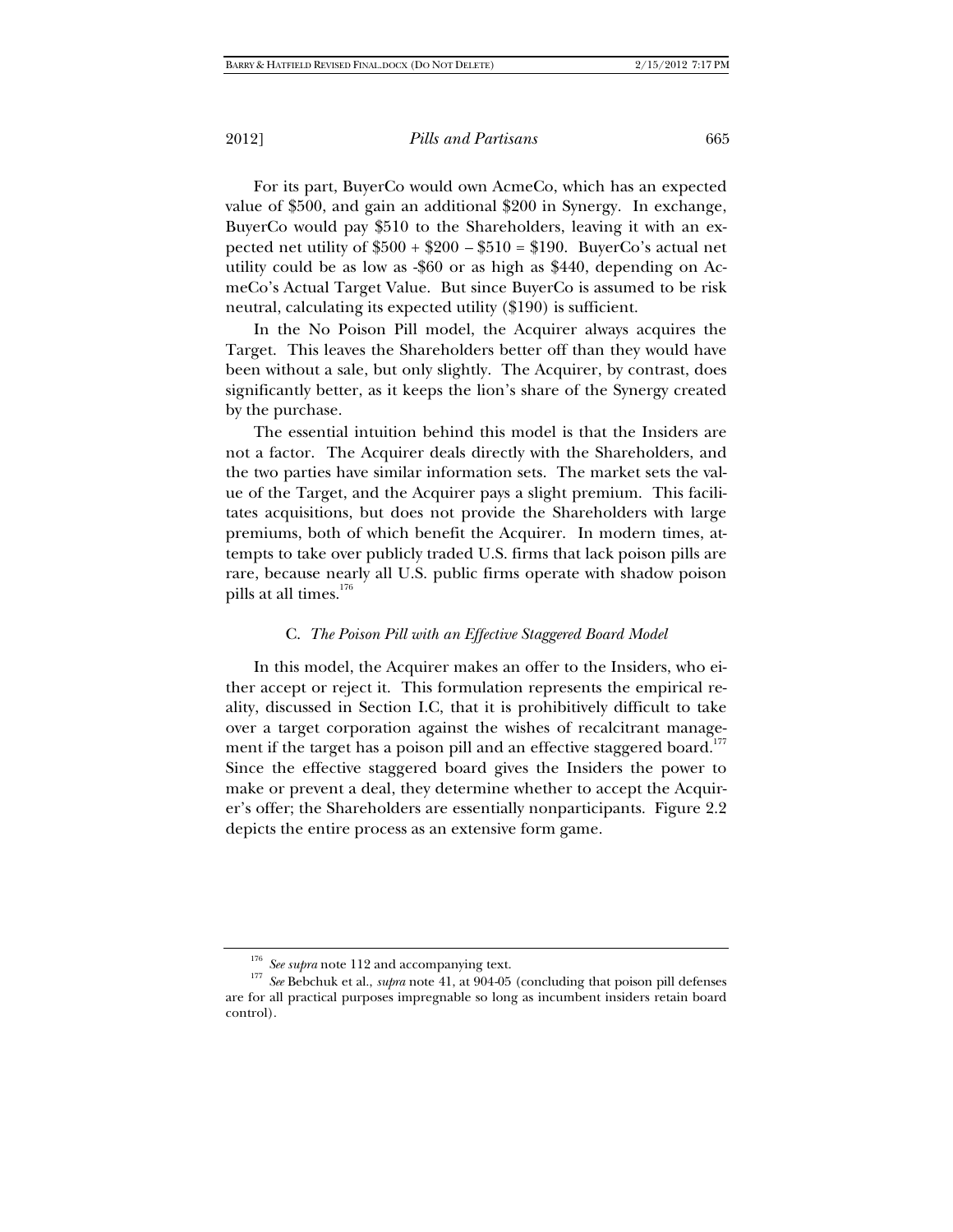

The interaction between the Acquirer and the Insiders differs from the dynamic between the Acquirer and the Shareholders discussed in Section II.B. Because of their private information, the Insiders evaluate the Acquirer's offer against the Actual Target Value, not against the Initial Trading Price. This informational asymmetry creates what is known as an "adverse selection" problem.<sup>178</sup>

The concept of adverse selection describes circumstances in which one party to a transaction cannot directly observe the quality of an item at issue, while its counterparty can. It was first recognized in the context of insurance markets, which remain the canonical examples.179 Consider a company that sells insurance policies against bicycle theft. Suppose potential purchasers of insurance know whether they face higher- or lower-than-average risks of theft (they know whether they keep their bike in a garage or on the street, the quality of their bicycle lock, etc.), but that the insurance company does not, and must charge all individuals the same amount for insurance.<sup>180</sup> Thus, the cost of insurance is the same for all purchasers, but the expected benefit increases with an individual's risk. Consequently, the higher an individual's risk level, the more likely she will be to purchase insurance.<sup>181</sup> This means that policyholders will not be a representative cross section of the target population; there will be a higher proportion of high-risk individuals and a lower proportion of low-risk

<sup>&</sup>lt;sup>178</sup> RUTHERFORD, *supra* note 10, at 7.<br><sup>179</sup> *See* VARIAN, *supra* note 146, at 722-23 (describing the phenomenon); *see also* Barry, *supra* note 148, at 629 (discussing a potential adverse-selection problem in the context of a proposed government program for disseminating intellectual property). 180 VARIAN, *supra* note 146, at 723; *see also* George A. Akerlof, *The Market for "Lem-*

*ons": Quality Uncertainty and the Market Mechanism*, 84 Q.J. ECON. 488, 491-93, 499-500 (1970) (setting out the theory of adverse selection and mechanisms to counter the re-

 $18\overline{1}$  VARIAN, *supra* note 146, at 723.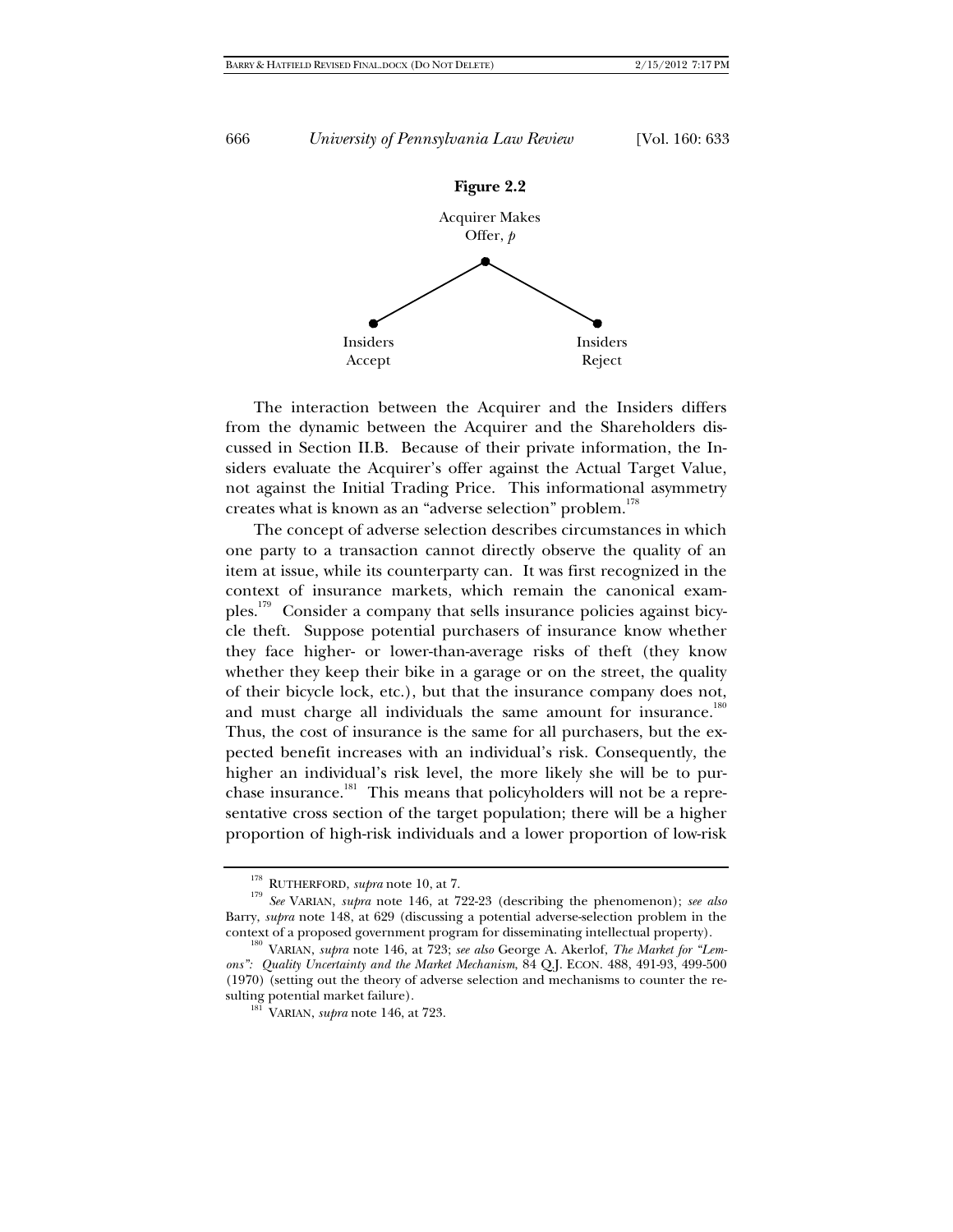individuals. From the insurance company's perspective, this is an adverse selection.<sup>182</sup>

The interaction between the Acquirer and the Insiders is similar to the interaction between the insurance company and its potential customers. The Acquirer does not know whether the Actual Target Value is higher or lower than the Initial Trading Price. On the other hand, the Insiders know the Actual Target Value, and will only accept an offer if the Price is at least that amount. This selects for instances in which the Actual Target Value is relatively low.<sup>183</sup> Thus, targets that are successfully purchased will not be a representative cross section of targets, but instead those that are worth less than expected—from the acquirer's perspective, an adverse selection of targets.

This effect is exacerbated by the Insiders' Private Benefits; the Insiders will not only require that the Acquirer offer a Price (*p*) that equals or exceeds the Actual Target Value (*v*), but will instead require the Acquirer to offer a Price (*p*) that equals or exceeds the sum of the Actual Target Value (*v*) and the Insiders' Private Benefits (*b*).184

This adverse-selection problem significantly disadvantages the Acquirer. If the Acquirer succeeds in purchasing the Target, it will always pay more for the Target than it is worth. The larger the Insiders' Private Benefits, and the more uncertain the Acquirer is about the Actual Target Value (i.e., the larger the difference between the Maximum Target Value and the Minimum Target Value), the worse the Acquirer's position becomes. The one factor working in the Acquirer's favor is that it stands to benefit from Synergies that make the Target uniquely valuable to it. Thus, the Acquirer can pay a Price that is higher than the Actual Target Value and still be better off than if it had not bid for the Target.<sup>185</sup>

<sup>&</sup>lt;sup>182</sup> *Id.* <sup>183</sup> *Id.* **183** If the Acquirer's offer is high enough, the Insiders will always accept it, and purchased Targets will be a representative cross section. Similarly, if the Acquirer's offer is low enough, the Insiders will always reject it. But within this range of values,

there will be adverse selection.  $184$  The Insiders' decision rule follows from their utility function. They receive utility of  $p - b$  from a sale of the Target; if there is no sale, they retain *v*. Thus, they favor a sale if and only if  $p - b \ge v$ . We assume that, when indifferent, the Insiders accept the Acquirer's offer. *See infra* Appendix A.1, Proposition 1.<br><sup>185</sup> It can be a bit confusing to talk about the Target's "Actual Target Value," as the

Target is of particular value to the Acquirer, who is willing to pay an amount that exceeds the market price because, unlike other market actors, the Acquirer stands to receive synergistic benefits. *See* Nikhil P. Varaiya, *Determinants of Premiums in Acquisition Transactions*, 8 MANAGERIAL & DECISION ECON. 175, 176 (1987) (considering synergies as a reason for acquisition premiums); *see also* Dean Crawford & Thomas A. Lechner, *Takeover Premiums*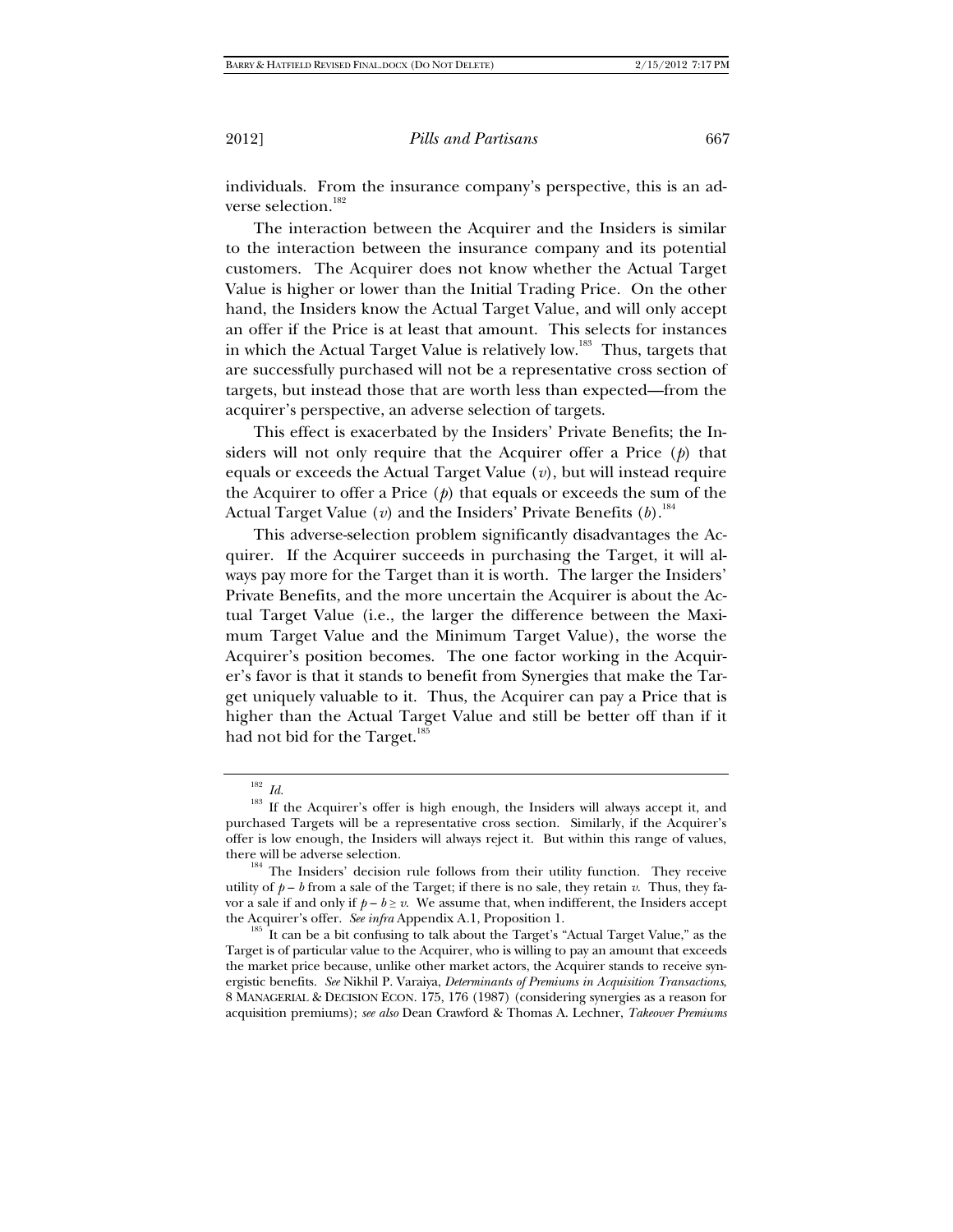Some numerical examples help clarify these points. Consider again the AcmeCo Example discussed earlier, and assume that the Insiders have Private Benefits (*b*) of \$100. Suppose BuyerCo offers a Price of \$600, the sum of the Initial Trading Price (\$500) and the Insiders' Private Benefits (\$100). AcmeCo's Actual Target Value may be anywhere from \$250 to \$750. The Insiders will only accept BuyerCo's offer if the Actual Target Value is \$500 or less; otherwise, BuyerCo's offered price will be less than the sum of the Actual Target Value and the Insiders' Private Benefits. Accordingly, in those instances in which the Insiders accept BuyerCo's offer, AcmeCo's expected Actual Target Value will not be \$500 (its expected Actual Target Value in general), but \$375 (its expected Actual Target Value given a range of potential Actual Target Values between \$250 and \$500). BuyerCo can anticipate this adverse selection; combined with the \$200 in Synergy that BuyerCo will gain, BuyerCo's expected utility from owning AcmeCo will be \$575. This amount is less than the \$600 Price that BuyerCo would pay. Consequently, at this price, BuyerCo would be better off not attempting to buy AcmeCo.

If, instead, BuyerCo were to offer a Price of \$500, the Insiders would only accept the offer if AcmeCo's Actual Target Value were \$400 or less.<sup>186</sup> Compared to the prior example, the Insiders would accept BuyerCo's offer less frequently (30% of the time instead of  $50\%$  of the time<sup>187</sup>), and in those instances in which BuyerCo successfully acquires AcmeCo, AcmeCo's expected Actual Target Value would be lower (\$325 instead of \$375).<sup>588</sup> However, BuyerCo's lower bid compresses the range of possible Actual Target Values for which it successfully acquires AcmeCo relative to the prior example. Reducing this uncertainty lessens BuyerCo's bargaining disadvantage against the Insiders. In the instances in which BuyerCo successfully acquires AcmeCo, its expected utility from owning AcmeCo would be \$525 (a

*and Anticipated Merger Gains in the US Market for Corporate Control*, 23 J. BUS. FIN. & ACCT. 807, 809 (1996) (noting that a bidder's offer price is a function of both the underlying value of the target and the bidder's potential gains from a takeover); Wickramanayake & Wood, *supra* note 19, at 5 (same). It might be more precise, but less intuitive, to say the Acquirer can pay more for the Target than its stand-alone value.

<sup>&</sup>lt;sup>186</sup> Again, this example assumes that Private Benefits are \$100. \$500 – \$100 =

<sup>\$400.&</sup>lt;br><sup>187</sup> If the Actual Target Value is drawn from a uniform distribution with a minimum of \$250 and a maximum of \$750, the Actual Target Value will be less than or equal to \$500 fifty percent of the time and less than or equal to \$400 thirty percent of

the time.<br><sup>188</sup> Given that the Actual Target Value is less than or equal to \$400, the expected Actual Target Value would be  $\frac{1}{2}$ (\$250 + \$400) = \$325.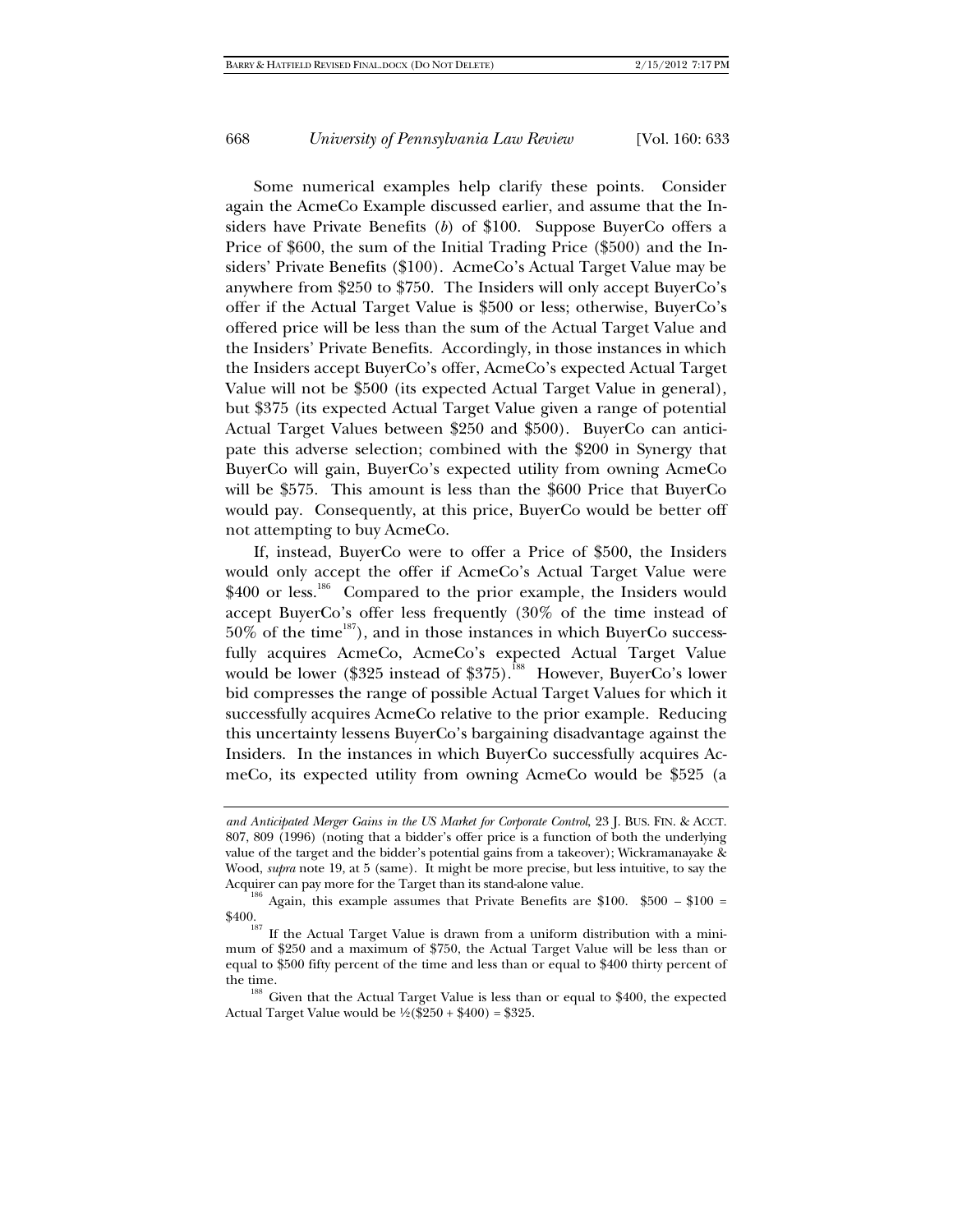\$325 expected Actual Target Value plus a \$200 Synergy). In exchange for this benefit, BuyerCo would pay  $$500.<sup>189</sup>$  Thus, unlike the last example, BuyerCo is better off than if it had not bid.

If the Insiders' Private Benefits (*b*) are larger than the Synergy (*s*), it is impossible for the Acquirer and the Insiders to strike a mutually beneficial deal.<sup>190</sup> To illustrate this, return to the AcmeCo Example, but assume that the Private Benefits (*b*) are \$300 instead of \$100. The Insiders would only agree to sell if BuyerCo offers a Price that is \$300 more than the Actual Target Value. Because of the Synergy that the acquisition creates, BuyerCo's utility from the acquisition would be \$200 more than AcmeCo's Actual Target Value, but less than the additional \$300 that BuyerCo would have to pay to overcome the Insiders' Private Benefits. Thus, BuyerCo would be better off not bidding for AcmeCo than making any bid that the Insiders might accept.

Assuming that the Synergy (*s*) is larger than the Insiders' Private Benefits  $(b)$ ,<sup>191</sup> it is always possible for the Acquirer to make an offer that will make it better off and that the Insiders may be willing to accept.<sup>192</sup> The next question is what offer is optimal for the Acquirer to make.<sup>193</sup>

It is helpful to first establish upper and lower bounds on the range of potential offers that must be analyzed. The upper bound on this range is the sum of the Maximum Target Value ( $v_{\text{max}}$ , which is \$750 in our recurring AcmeCo Example) and the Insiders' Private Benefits (*b*). Since, by definition, the Actual Target Value cannot exceed the Maximum Target Value, such an offer would have to be at least as much as the sum of the Actual Target Value and the Insiders' Private Benefits. Thus, offering that Price guarantees the Acquirer that it will acquire the Target; bidding more would merely mean overpaying and lowering the Acquirer's net utility.<sup>194</sup> Simply put, such an offer would already be too good for the Insiders to refuse.

<sup>&</sup>lt;sup>189</sup> In those scenarios in which the Insiders reject BuyerCo's offer, BuyerCo re-

ceives zero utility, which is what it would have received if it had not bid at all.<br><sup>190</sup> *See infra* Appendix A.2, Proposition 4.<br><sup>191</sup> Subsequent analysis in Section II.C assumes this to be the case unless explicitly

stated otherwise.<br><sup>192</sup> The Insiders will sometimes accept an offer that falls between the sum of the Minimum Target Value and the Private Benefits and the sum of the Minimum Target

Value and the Synergy. When they do, the Acquirer will receive positive utility. 193 See *infra* Appendix A.2, Propositions 2-6, for a formal derivation of the Acquirer's optimal offer price.<br><sup>194</sup> The Acquirer's net utility is the difference between the value of what the Ac-

quirer receives and the Price it pays; increasing the Price decreases this amount.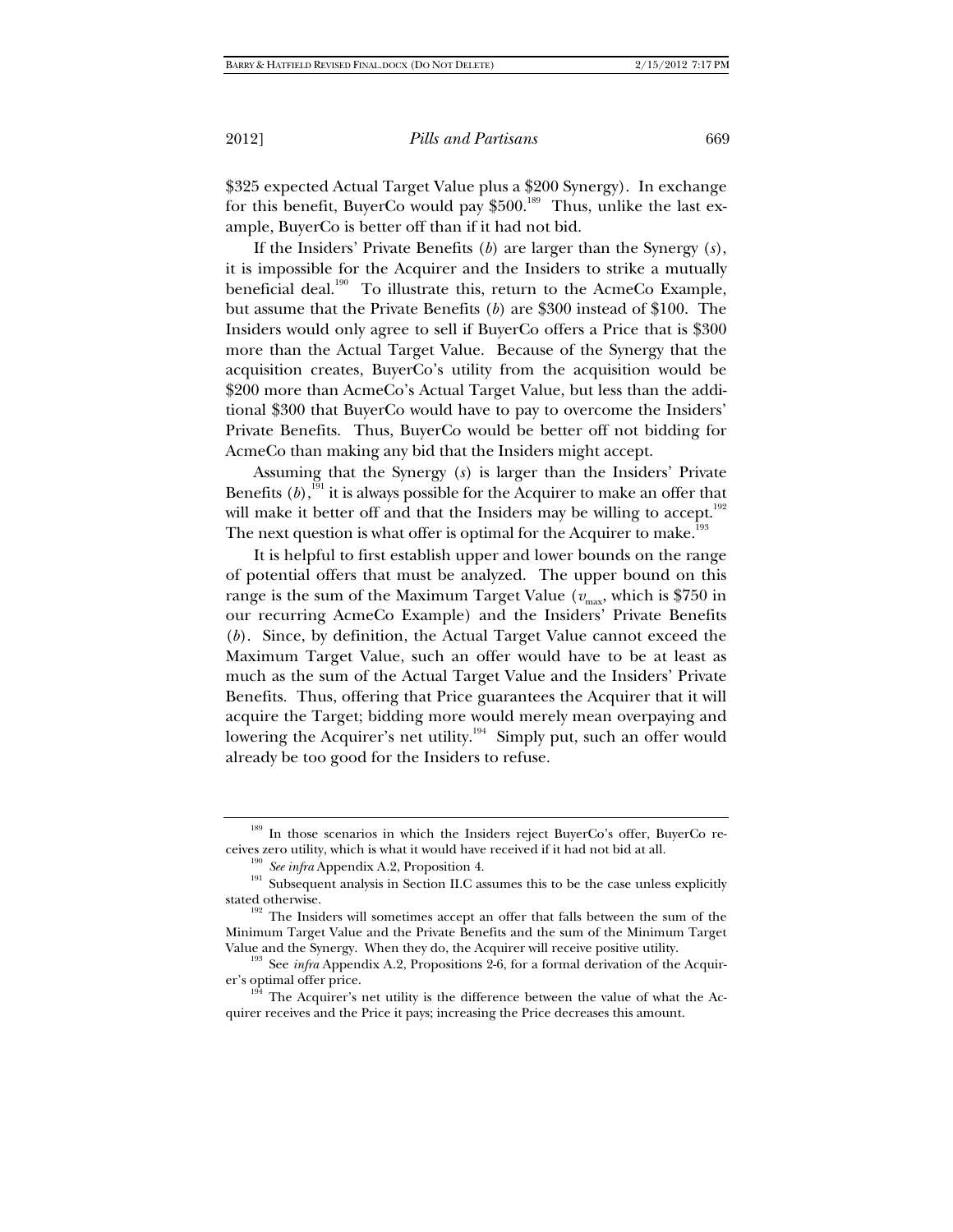On the other hand, the Insiders will reject any offer that is less than the sum of the Actual Target Value and the Insiders' Private Benefits. The Actual Target Value will always exceed the Minimum Target Value.<sup>195</sup> Thus, if the Acquirer offers a Price that is less than or equal to the sum of the Minimum Target Value  $(v_{min})$  and the Insiders' Private Benefits (*b*), its offer will always be refused.

The utility that the Acquirer receives from offering a given Price (*p*) between these upper and lower bounds depends on the Actual Target Value: if the Price (*p*) is greater than or equal to the sum of the Actual Target Value (*v*) and the Insiders' Private Benefits (*b*), the Insiders will accept the Acquirer's offer and sell the Target. In that case, the Acquirer's net utility will be the value of what it receives  $(v +$ *s*, the sum of the Actual Target Value and the Synergy) minus the Price (*p*) that it pays. Otherwise, the Insiders will reject the Acquirer's offer, and there will be no transaction. The Acquirer will neither pay anything nor take ownership of the Target, and its net utility will therefore be zero.

Consider how the Acquirer's utility changes when it increases the Price that it offers by a small amount,  $y$  (i.e., it increases the Price from  $p$  to  $p + y$ ). In all of the instances in which the Insiders would have accepted a Price of *p*, the Acquirer becomes worse off; in both scenarios, it purchases the Target, but in the second scenario, the Acquirer pays a higher price. In all of the instances in which the Insiders reject the Acquirer's new offer, they would also reject the Acquirer's original, slightly lower offer. Therefore, the Acquirer's relative position in these instances is unchanged. Lastly, there are some instances in which the Insiders would reject the original offer, but will accept the new, higher offer. In these instances, the Acquirer is better off. Figure 2.3, below, illustrates these effects.

<sup>195</sup> Assuming the Actual Target Value (*v*) follows a uniform distribution, the probability that the Target is worth exactly the Minimum Target Value is essentially nil. ANDERSON ET AL., *supra* note 127, at 229.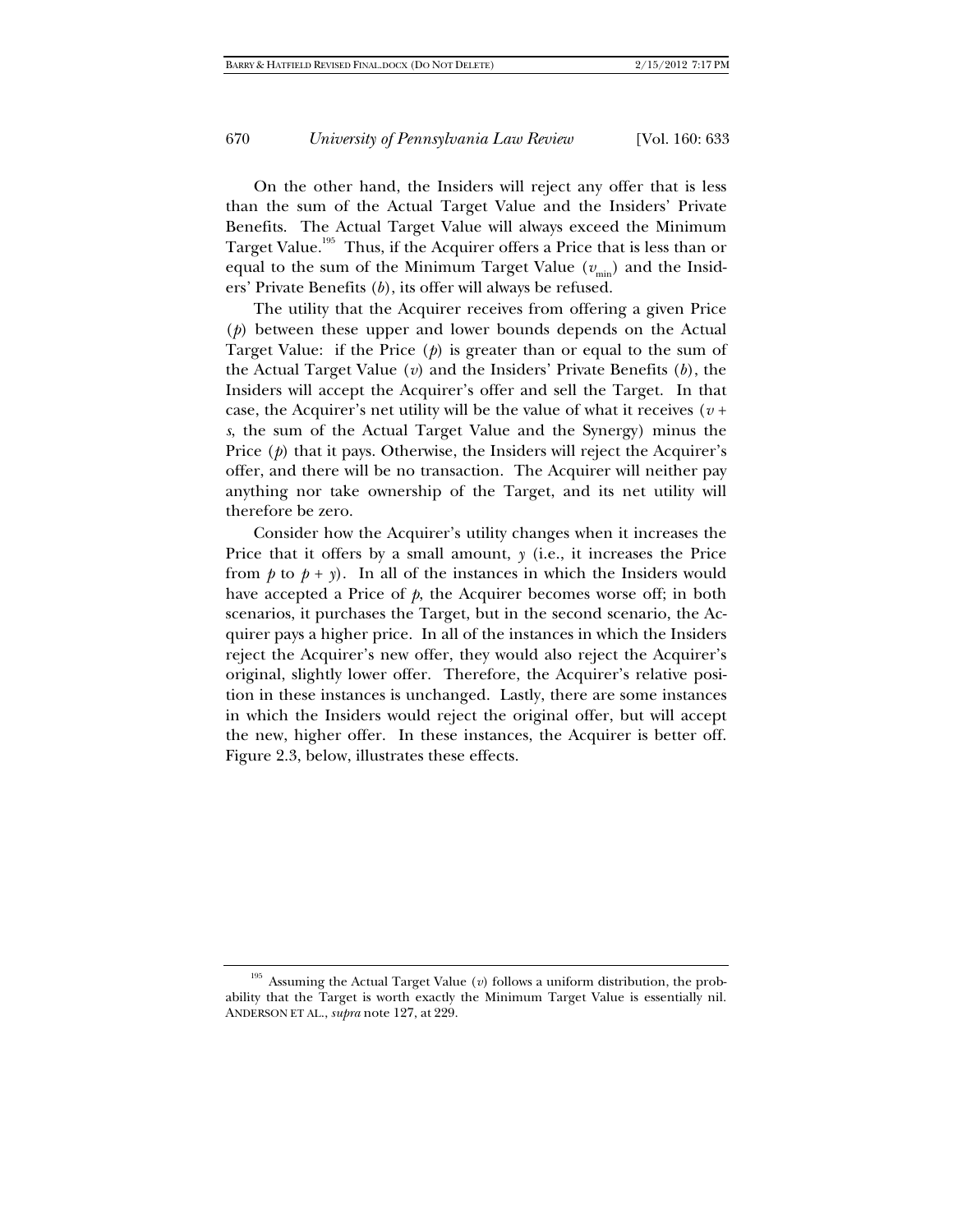



The amount that the Acquirer expects to lose from raising its Price when its original Price would have been sufficient appears as the lighter shaded region, a parallelogram, with height *y* and width *(p – b)*   $-v_{\text{min}}$ . At the lower bound of the range of possible Prices (*p*), this parallelogram has no width and the Acquirer's expected loss from a price increase is zero. As the offered Price (*p*) increases, so do the Acquirer's expected losses from a further increase.

The amount that the Acquirer expects to gain from those instances in which the higher Price would entice the Insiders to sell, but the original Price would not, appears as the darker shaded region. This region is trapezoidal, as shown in Figure 2.3. But, for small increases in price, it is effectively a rectangle, with base  $\gamma$  and height  $(s - b)$ . These expected gains do not change with the original Price.

The optimal Price for the Acquirer to offer is the smaller of (1) the Price at which the expected costs from increasing the Price equal the expected gains from doing so, and (2) the upper bound on the range of potential offers,  $(v_{\text{max}} + b)$  (an "Upper-Bound Offer").

The first offer corresponds to the Price (*p*) at which the darker and lighter shaded regions in Figure 2.3 have the same area.<sup>197</sup> Mathematically, for small values of *y*, this essentially means that  $y(p - b - v_{min}) = y(s)$ 

<sup>&</sup>lt;sup>196</sup> Figure 2.3 assumes  $v_{\text{min}} + b < p < v_{\text{max}} + b$ .<br><sup>197</sup> This is true because of the assumption that the Actual Target Value follows a uniform distribution. The same principle holds for other distributions, but the math is more complicated because different possible valuations have different probabilities. *See infra* Appendix A.2, Propositions 2, 6.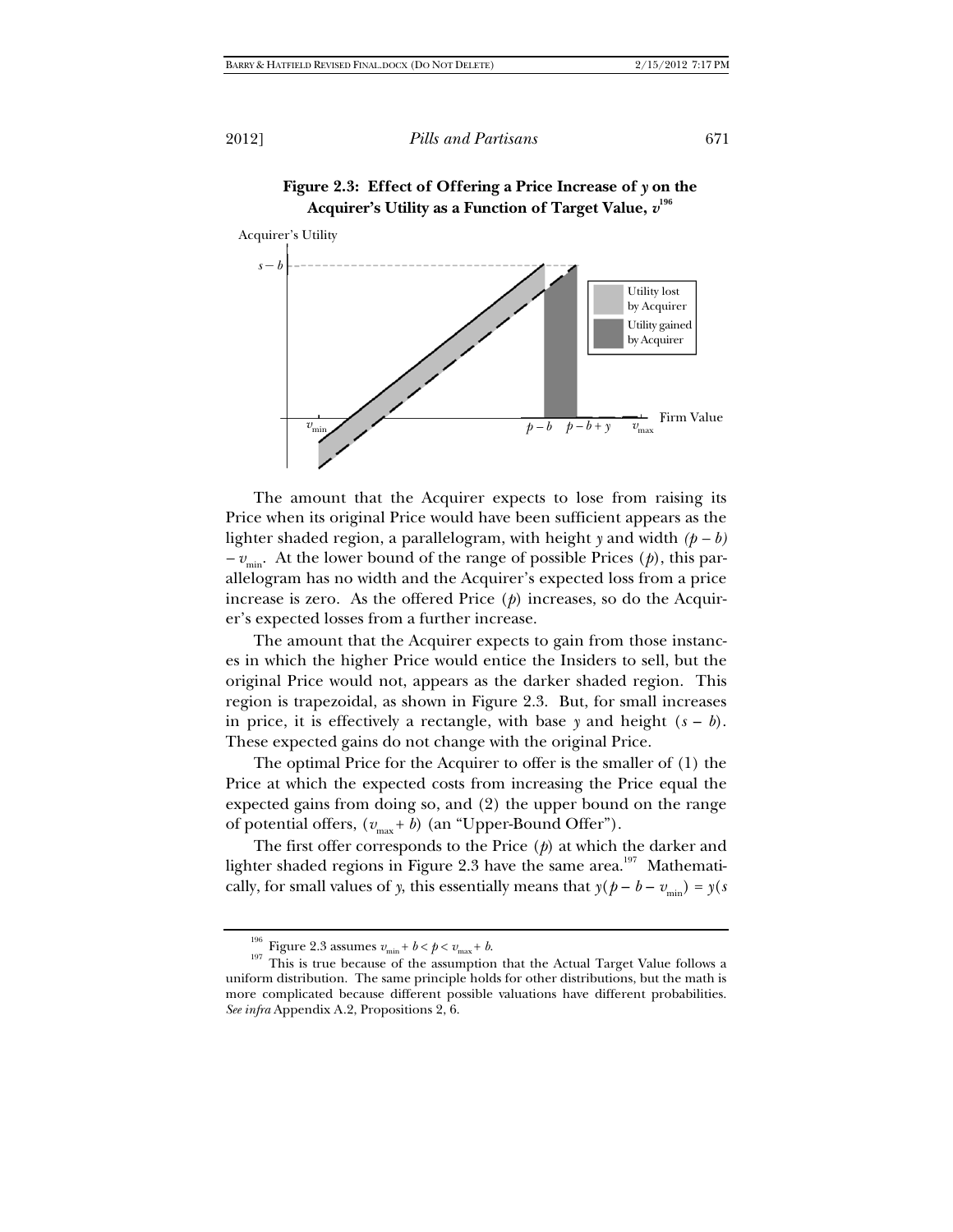*– b*). This is true when  $p = v_{min} + s^{198}$  (i.e., when the Price is the sum of the Minimum Target Value and the Synergy).<sup>199</sup> In such a scenario, there will be cases—those instances in which the Actual Target Value is high—in which the Insiders will reject the Acquirer's offer. Thus, the Acquirer will purchase the Target sometimes, but not always.<sup>200</sup>

For example, assume again that AcmeCo is worth between \$250 and \$750, and is estimated to be worth \$500. Assume further that the Synergy is \$300 and the Insiders' Private Benefits are \$100. It is optimal for BuyerCo to offer a Price of  $$550 ($250 + $300)$ . The Insiders will only accept this offer if AcmeCo's actual value is \$450 or less, which will only be the case  $40\%$  of the time.<sup>201</sup> The other  $60\%$  of the time, the Insiders will reject BuyerCo's offer and AcmeCo will not be acquired.

As the Synergy (*s*) increases and all other variables remain constant, the Acquirer's optimal offer increases correspondingly,<sup>202</sup> as does the probability that the Acquirer successfully purchases the Target. If the Synergy is sufficiently large, the sum of the Minimum Target Value  $(v_{\text{min}})$  and the Synergy (s) will exceed the upper bound on the offer range established previously. In such a case, it is optimal for the Acquirer to make an Upper-Bound Offer. As noted previously, such a bid ensures that the Acquirer will always purchase the Target.

To summarize the conclusions of this Section, when the Target has a poison pill and an effective staggered board, the Acquirer's optimal behavior will be one of three possibilities. If the Synergy (*s*) is less than the Insiders' Private Benefits (*b*), any offer that the Insiders would accept would be worse for the Acquirer than not acquiring the Target. Accordingly, the Acquirer will make an offer that is too low to

<sup>&</sup>lt;sup>198</sup> If  $y(p - b - v_{\text{min}}) = y(s - b)$ , then  $p - b - v_{\text{min}} = s - b$ . Adding  $b + v_{\text{min}}$  to both sides of this equation yields  $p = s + v_{\text{min}}$ .

<sup>&</sup>lt;sup>199</sup> Note that the Acquirer is never harmed if the Insiders accept such an offer. In its worst-case scenario, the transaction is a wash—it pays a Price equal to the Minimum Target Value plus the Synergy and, in exchange, it receives the Target, which is worth the Minimum Target Value, plus the Synergy.<br><sup>200</sup> The percentage of successful bids equals the ratio of (1) the Synergy minus the

Insiders' Private Benefits to (2) the Maximum Target Value minus the Minimum Target Value, or  $(s - b)/(v_{\text{max}} - v_{\text{min}})$ . *See* ANDERSON ET AL., *supra* note 127, at 227-29; *see also infra* Appendix A.2, Proposition 2 (establishing the Acquirer's optimal strategy under a larger set of conditions).

<sup>&</sup>lt;sup>201</sup> If AcmeCo's value is uniformly distributed over the interval between \$250 and \$750, the probability that AcmeCo is worth \$450 or less is  $(\$450 - \$250) / (\$750 - \$250)$ 

 $=$  \$200/\$500 = 0.4 = 40%.<br><sup>202</sup> Recall that the Acquirer's optimal Price (*p*) in this instance is  $v_{\text{min}} + s$ . Therefore, an increase in the Synergy creates a corresponding increase in the optimal Price. *See infra* Appendix A.2, Proposition 4 (establishing under more general conditions that an increase in the Synergy increases the optimal Price).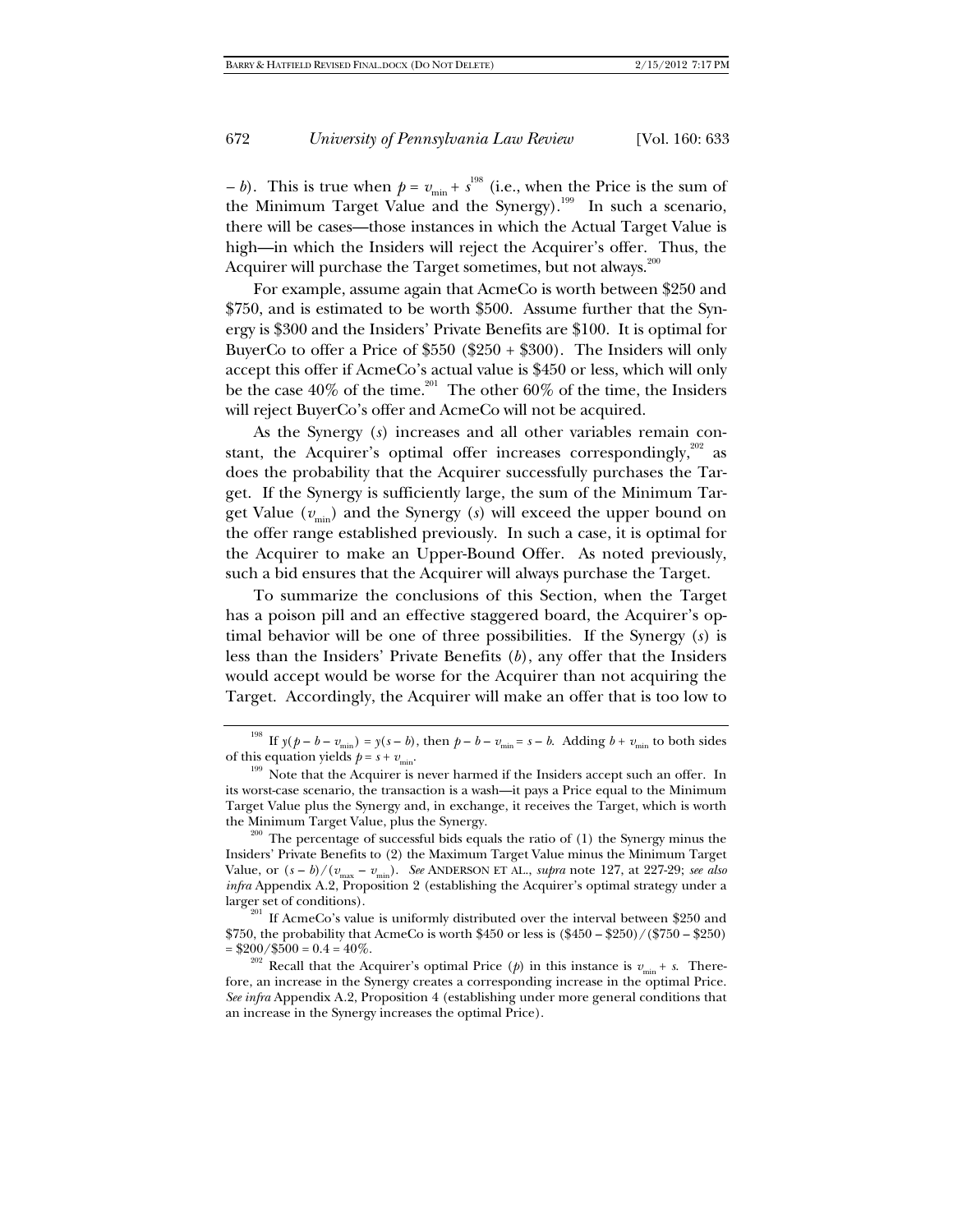be accepted.203 Alternatively, if the Synergy (*s*) is more than the Insiders' Private Benefits (*b*), the Acquirer's optimal offer will be the minimum of (1) the sum of the Minimum Target Value  $(v_{min})$  and the Synergy (s) and (2) the sum of the Maximum Target Value ( $v_{\text{max}}$ ) and the Insiders' Private Benefits  $(b)$ <sup>204</sup> If it is the former, the Target will only be acquired some of the time; if it is the latter, the Target will always be acquired.<sup>205</sup>

## D. *The Poison Pill Without an Effective Staggered Board Model*

The Poison Pill Without an ESB model has elements of both the No Poison Pill model<sup>206</sup> and the Poison Pill with ESB model.<sup>207</sup> It treats the takeover attempt as a two-step process. In the first step, the Acquirer makes an offer to the Insiders to buy the Target for a particular Price. This corresponds to a would-be acquirer first attempting to negotiate a "friendly" deal with the target's officers and directors.<sup>208</sup> If the Insiders accept, the Acquirer purchases the Target and there is no second step.

If the Insiders reject the Acquirer's offer, the Acquirer makes the same offer directly to the Shareholders, who can either accept or reject it.<sup>209</sup> If the Shareholders accept, the Target is acquired; otherwise, the Target remains independent. This second step represents a would-be acquirer's attempt to take control of a target's board of directors by waging a proxy fight in conjunction with a tender offer. If the would-be acquirer successfully convinces the target's shareholders to vote for its slate of directors, the new directors will remove the poi-

- 
- 

<sup>203</sup> *See infra* Appendix A.2, Proposition 3. Technically, the model requires the Acquirer to make an offer. If the Synergy is less than the Insiders' Private Benefits, the offer described in the text will be too low to ever be accepted, as the sum of the Minimum Target Value and the Synergy will be less than the sum of the Minimum Target Value and the Insiders' Private Benefits, which is the lowest Price the Insiders will ever accept.

<sup>&</sup>lt;sup>204</sup> See infra Appendix A.2, Proposition 2.<br><sup>205</sup> See infra Appendix A.2, Proposition 2.<br><sup>205</sup> See supra Section II.B.<br><sup>207</sup> See supra Section II.C.<br><sup>208</sup> See Gordon, *supra* note 2, at 823-24 (discussing how friendly de ed in the shadow of hostile takeover attempts and how failed friendly deals can be-

come hostile ones). 209 *See* Schwert, *supra* note 49, at 2600 (arguing that deals often shift between being hostile and friendly during negotiations). *But see* Subramanian, *supra* note 3, at 661 n.169 (providing evidence via interviews that friendly and hostile takeovers represent fundamentally different deal tracks).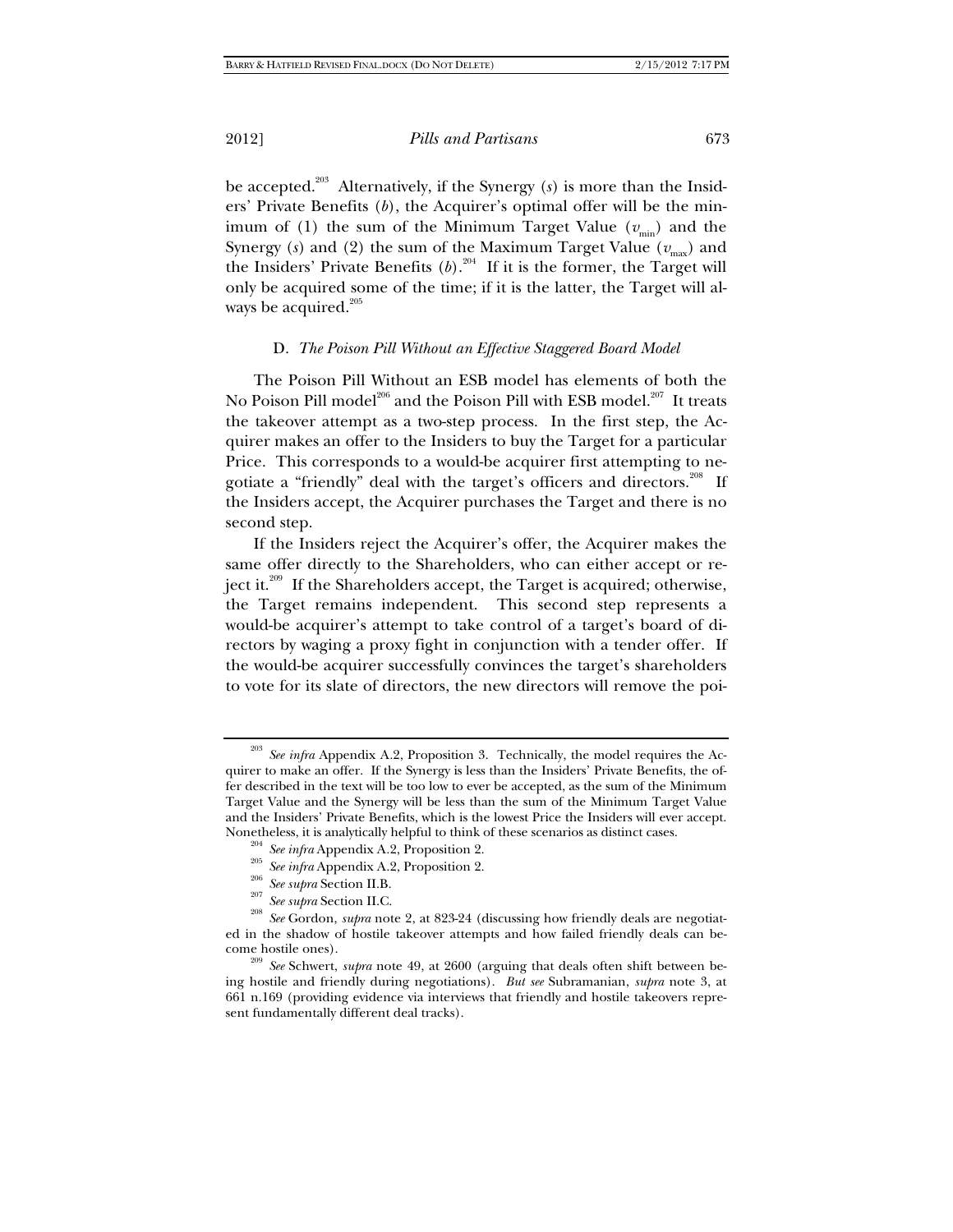son pill and clear the way for the takeover of the target corporation. Figure 2.4 depicts the entire process as an extensive form game.





Analyzing this model is much easier after analyzing the previous two. The analysis starts with the Insiders. The Insiders' incentives are essentially the same as in the Poison Pill with ESB model described in Section II.C. Accordingly, their decision rule is the same: they only accept the Acquirer's offer if the Price is greater than or equal to the sum of the Actual Target Value and the Insiders' Private Benefits.<sup>210</sup> Put another way, if the Insiders favor a particular takeover offer, they should accept it. If they do not, they should reject it; the worst thing that may happen in such an event—the Shareholders accepting the offer—is the same as what would happen if the Insiders had themselves accepted it.

One of the Acquirer's options is to make a bid geared toward the Insiders (an "Insider-Oriented Offer"), in which it offers to buy the Target at a Price (*p*) equal to the sum of the Minimum Target Value  $(v_{\text{min}})$  and the Synergy  $(s)$ .<sup>211</sup> The Insider-Oriented Offer is exactly the

<sup>&</sup>lt;sup>210</sup> *See infra* Appendix A.2, Proposition 6.<br><sup>211</sup> Note that this amount may be less than the Initial Trading Price. While, in practice, takeover transactions almost always involve premiums, this is not always the case. Bear Stearns famously agreed to sell itself to J.P. Morgan for \$2 per share, less than 10% of its market value at the time. Matthew Goldstein, *JPMorgan Buys Bear on the Cheap*, BLOOMBERG BUSINESSWEEK (Mar. 16, 2008, 7:47 PM), http://www.businessweek.com/ print/bwdaily/dnflash/content/mar2008/db20080316\_356646.htm; Yalman Onaran, *Fed*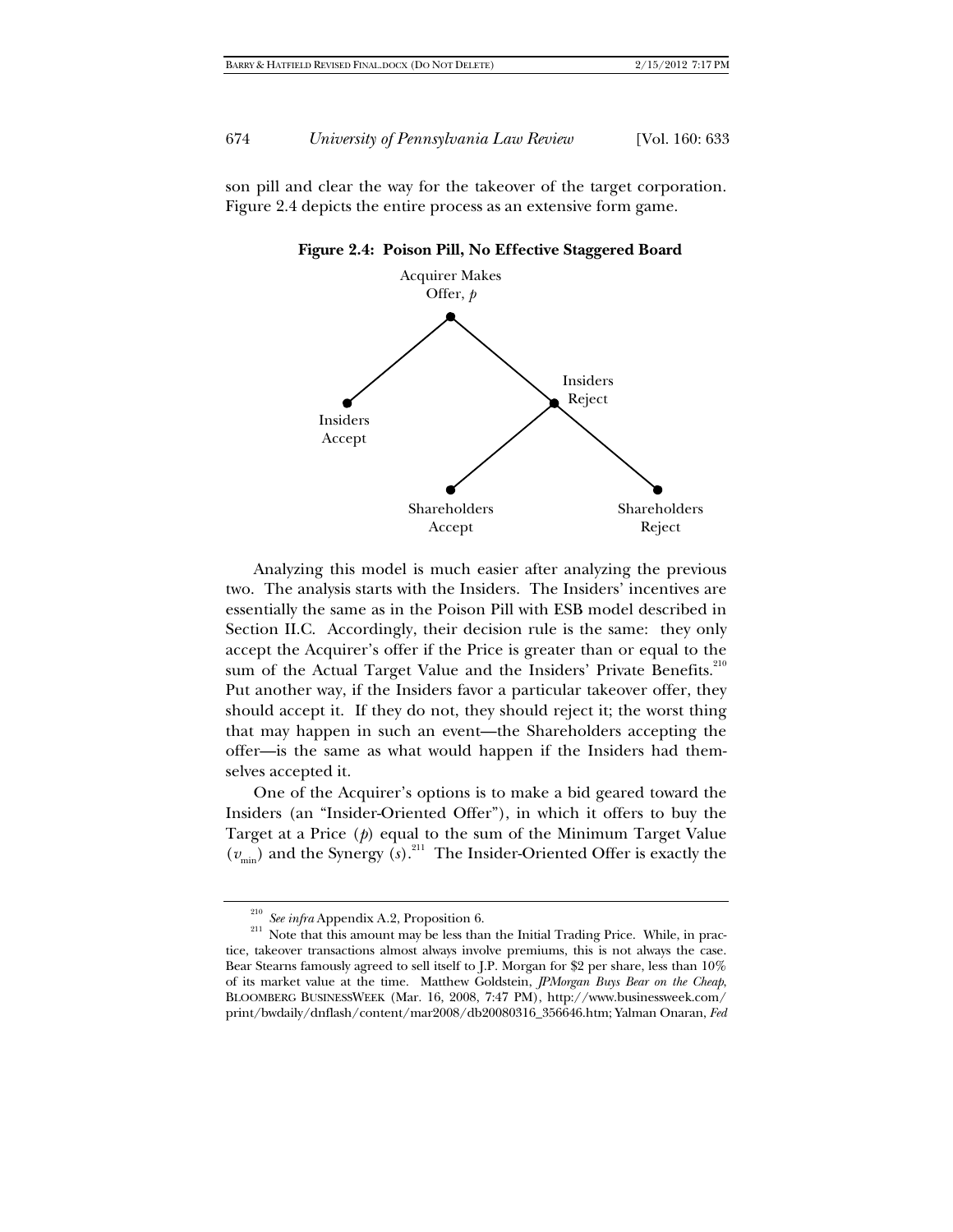same as the Acquirer's optimal offer under the Poison Pill with ESB model and, just as in that model, the Insiders will accept it some of the time.<sup>212</sup> For reasons discussed below, if the Insider-Oriented Offer is rejected by the Insiders, it will also be rejected by the Shareholders. Such an offer essentially causes a poison pill with no effective staggered board to yield the same result as a poison pill with an effective staggered board: in both cases, the Acquirer makes the same offer, the Insiders react to it the same way, and their decision is final.

Next, consider what the Acquirer must offer to ensure that the Shareholders always accept (a "Shareholder-Oriented Offer").<sup>213</sup> As Figure 2.4 illustrates, if the Acquirer's offer reaches the Shareholders, the Insiders have already rejected it. The Shareholders can therefore deduce that the Insiders would prefer that the Target remain independent rather than be acquired at the price that the Acquirer is offering. Recall that, by definition, the Insiders are indifferent between accepting and rejecting a takeover offer if the Price (*p*) is equal to the sum of the Actual Target Value (*v*) and the Insiders' Private Benefits  $(b)$ <sup>214</sup> Thus, if the Insiders reject the Acquirer's offer, the Price  $(p)$ that the Acquirer is offering must be less than the sum of the Actual Target Value (*v*) and the Insiders' Private Benefits (*b*)—or, equivalently, the Actual Target Value is larger than the difference between the Price  $(p)$  and the Insiders' Private Benefits  $(b)$ <sup>215</sup> For clarity, we define the difference between the Price (*p*) and the Insiders' Private Benefits (*b*) as the "Insiders' Reservation Price."

By rejecting the Acquirer's offer, the Insiders may communicate new information to the Shareholders about the Actual Target Value. Originally, the Shareholders only knew that the Actual Target Value (*v*) was distributed uniformly between the Minimum Target Value  $(v_{\text{min}})$  and the Maximum Target Value  $(v_{\text{max}})$ . Now, in addition to that fact, they also know that the Actual Target Value is larger than the Insiders' Reservation Price.

*Aided Bear Stearns as Firm Faced Chapter 11, Bernanke Says*, BLOOMBERG (Apr. 2, 2008),

http://www.bloomberg.com/apps/news?pid=21070001&sid=a7coicThgaEE.<br><sup>212</sup> *See supra* Section II.C. <sup>213</sup> The Shareholder-Oriented Offer may not reach the Shareholders, since the Insiders will sometimes accept it first. However, whenever the Insiders reject such an offer, the Shareholders will accept it. It is somewhat akin to a predetermined price at which the Shareholders agree to sell, like a "Buy It Now" price that enables a buyer on eBay to end an auction by paying a particular preset price. *Buying with the Buy It Now Option*, EBAY, http://pages.ebay.com/help/buy/how-buy-bin.html (last visited Dec. 15, 2011).<br> $^{214}$  See supra Section II.A.

<sup>&</sup>lt;sup>215</sup> The inequality  $p < v + b$  is equivalent to  $p - b < v$ .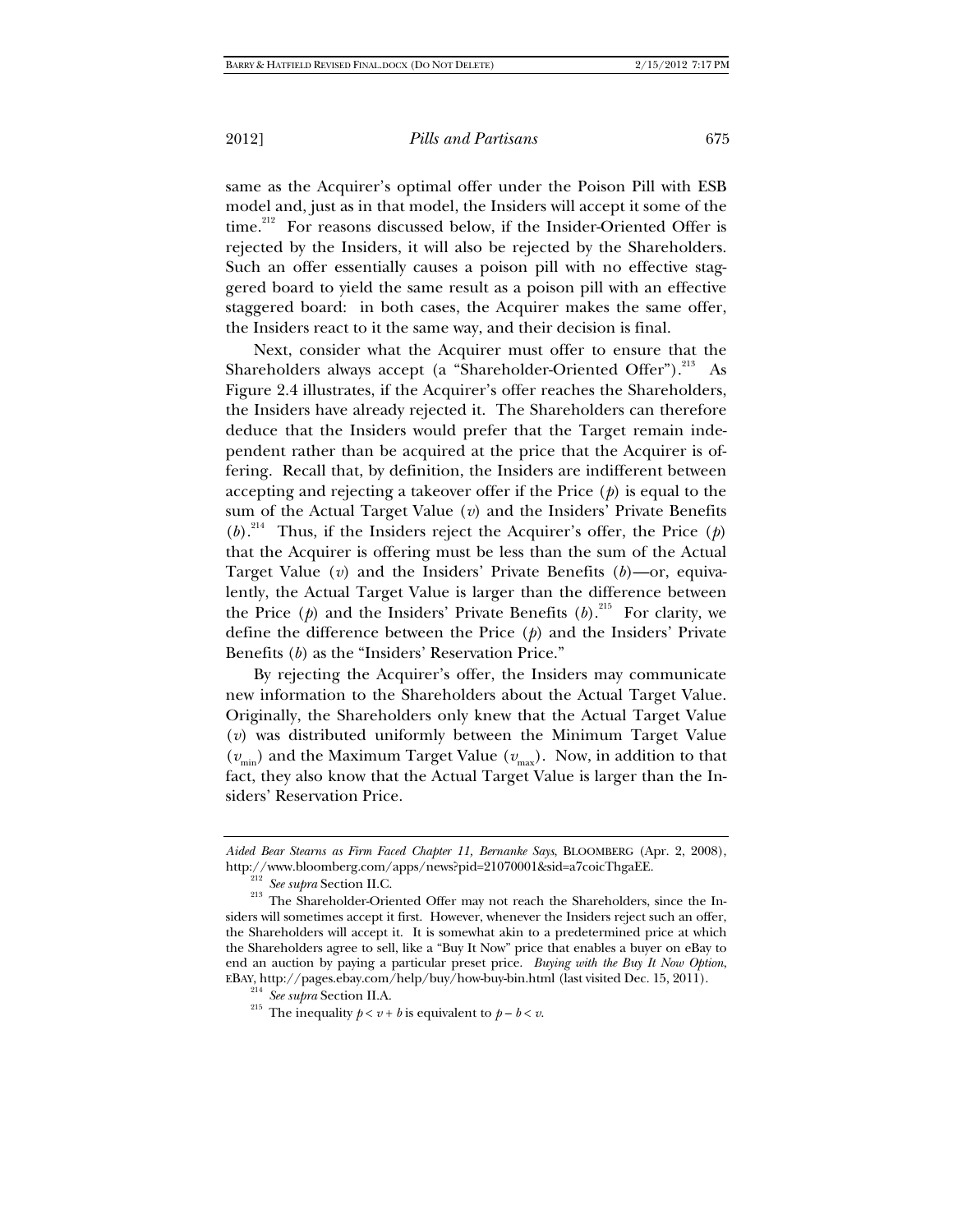If the Insiders' Reservation Price is less than the Minimum Target Value  $(v_{\text{min}})$ , the Shareholders have not learned anything new and cannot update their estimate of the Actual Target Value. Thus, their position and their decision rule are the same as in the No Poison Pill model—they accept the offer so long as the Price is greater than the Initial Trading Price.<sup>216</sup>

On the other hand, if the Insiders' Reservation Price is larger than the Minimum Target Value  $(v_{\text{min}})$ , the Shareholders can place a new, higher floor on the Actual Target Value. The Shareholders can update their estimate of the Actual Target Value and thereby make a better decision with respect to the Acquirer's offer.<sup>217</sup>

Put another way, the Shareholders now know that the Insiders, who have better information than the Shareholders, but a higher reservation price, oppose the Acquirer's offer.<sup>218</sup> If the Insiders' Private Benefits are too large relative to the offered Price and the range of possible Actual Target Values, the Insiders will always reject the Acquirer's offer, regardless of the Actual Target Value. In that scenario, the Insiders' rejection of the Acquirer's offer gives the Shareholders no new insight, leaving them essentially in the same position as in the No Poison Pill model.<sup>219</sup> In such a case, the Shareholder-Oriented Offer is essentially the Initial Trading Price.

However, if the Insiders' Private Benefits are not so large, the Shareholders can adjust their estimate of the Actual Target Value. The Shareholders will then know that the Actual Target Value is uniformly distributed over a range whose lower bound is the Insiders' Reservation Price and whose upper bound is the Maximum Target Value  $(v_{\text{max}})$ <sup>220</sup> Their new estimate of the Actual Target Value will be the midpoint of this range.<sup>221</sup> The Shareholders' optimal decision rule will then be to accept the Acquirer's offer if the Price is greater than or equal to this amount and reject it otherwise.

<sup>216</sup> *See supra* Section II.B. *Compare infra* Appendix A.3, Proposition 7 (providing the shareholders' decision rule in the Poison Pill Without ESB model), *with infra* Appendix A.1, Proposition 1 (providing the shareholders' decision rule in the No Poison

Pill model). 217 *See infra* Appendix A.3, Proposition 7. 218 *Cf.* Eddey & Casey, *supra* note 160, at 2 ("In defending against a bid, directors have the opportunity to act in the interests of . . . shareholders, or to act having regard to

their own personal interests.").<br><sup>219</sup> *See supra* Section II.B.<br><sup>220</sup> An interval subset of a uniform distribution is itself a uniform distribution. ANDERSON ET AL., *supra* note 127, at 227.<br><sup>221</sup> *See id.* at 229.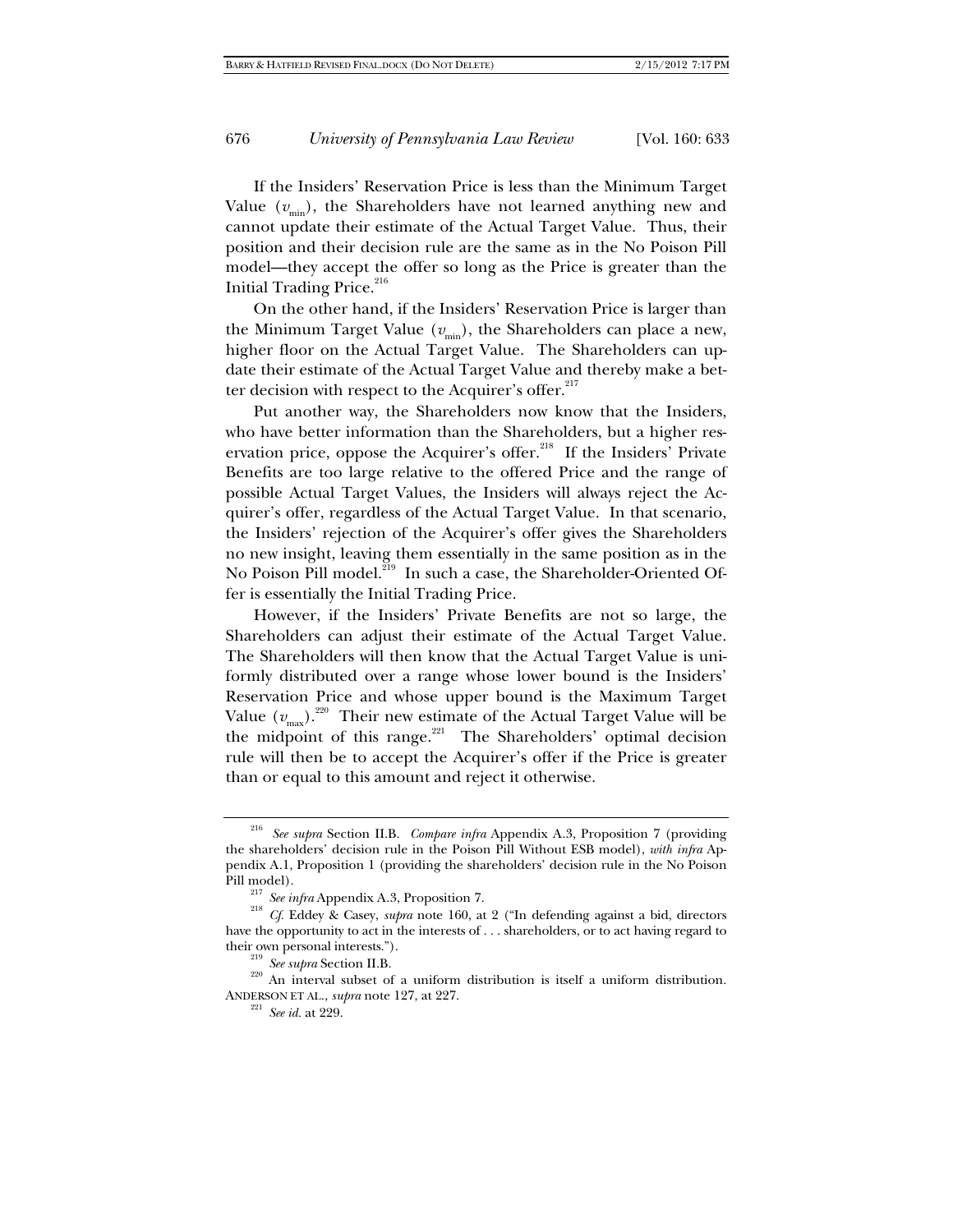Mathematically, this corresponds to accepting the Acquirer's offer whenever it equals or exceeds the difference between the Maximum Target Value ( $v_{\text{max}}$ ) and the Insiders' Private Benefits (b).<sup>222</sup> If the range of possible Actual Target Values is sufficiently large relative to the Insiders' Private Benefits, the Shareholder-Oriented Offer will be this amount. Because the Acquirer can always acquire a Target that has a poison pill but no effective staggered board by offering a Price equal to this amount, it will never offer more.

Like the Upper-Bound Offer in the Poison Pill with ESB model, the Shareholder-Oriented Offer defeats the adverse-selection problem.<sup>223</sup> The Shareholder-Oriented Offer is generally more than the Acquirer would pay if the Target did not have a poison pill, $224$  but less than the Upper-Bound Offer.<sup>225</sup> There are also instances in which the Shareholder-Oriented Offer allows the Acquirer to profitably acquire the Target even though the Synergy is smaller than the Insiders' Private Benefits,<sup>226</sup> which is never the case under the Poison Pill with ESB model.<sup>227</sup>

We can clarify and illustrate these points with our recurring AcmeCo Example, in which AcmeCo is worth between \$250 and \$750. Assume that the Insiders' Private Benefits are \$300 and that, as in Section II.B, BuyerCo offers a Price of \$510. Whatever the Actual Target Value of AcmeCo is, the Insiders will always reject BuyerCo's offer; even if AcmeCo were merely worth the Minimum Target Value (\$250), BuyerCo's offer (\$510) would be less than the sum of AcmeCo's Actual Target Value (\$250) and the Insiders' Private Benefits (\$300). BuyerCo's offer is then presented to the Shareholders. Since the amount of the Insiders' Private Benefits is publicly known, $^{228}$  the

 $222$  If the Price equals or exceeds the average of the Maximum Target Value and the difference between the Price and the Insiders' Private Benefits, then  $p \geq \frac{1}{2}(p - b + 1)$  $v_{\text{max}} \rightarrow 2p \ge (p - b + v_{\text{max}}) \leftrightarrow p \ge v_{\text{max}} - b.$ <br>For discussion of the adverse-selection problem, see *supra* notes 178-82 and ac-

companying text.<br><sup>224</sup> If the difference between the Maximum Target Value and the Insiders' Private Benefits is less than the Initial Trading Price, the Shareholder-Oriented Offer will be the

same as the Acquirer's optimal offer in the No Poison Pill model. *See supra* Section II.B.<br><sup>225</sup> An Upper-Bound Offer equals the sum of the Maximum Target Value and the Insiders' Private Benefits. *See supra* Section II.C

<sup>&</sup>lt;sup>226</sup> Suppose AcmeCo is worth between \$250 and \$750, the Synergy is \$100, the Insiders' Private Benefits are \$200, and AcmeCo has a poison pill but no staggered board. The Acquirer's optimal strategy would be to make the Shareholder-Oriented Offer of \$550, which gives the Acquirer an expected utility of \$50 (\$500 + \$100 – \$550 = \$50).<br><sup>227</sup> See supra Section II.C; infra Appendix A.2, Proposition 3.<br><sup>228</sup> See supra note 163 and accompanying text.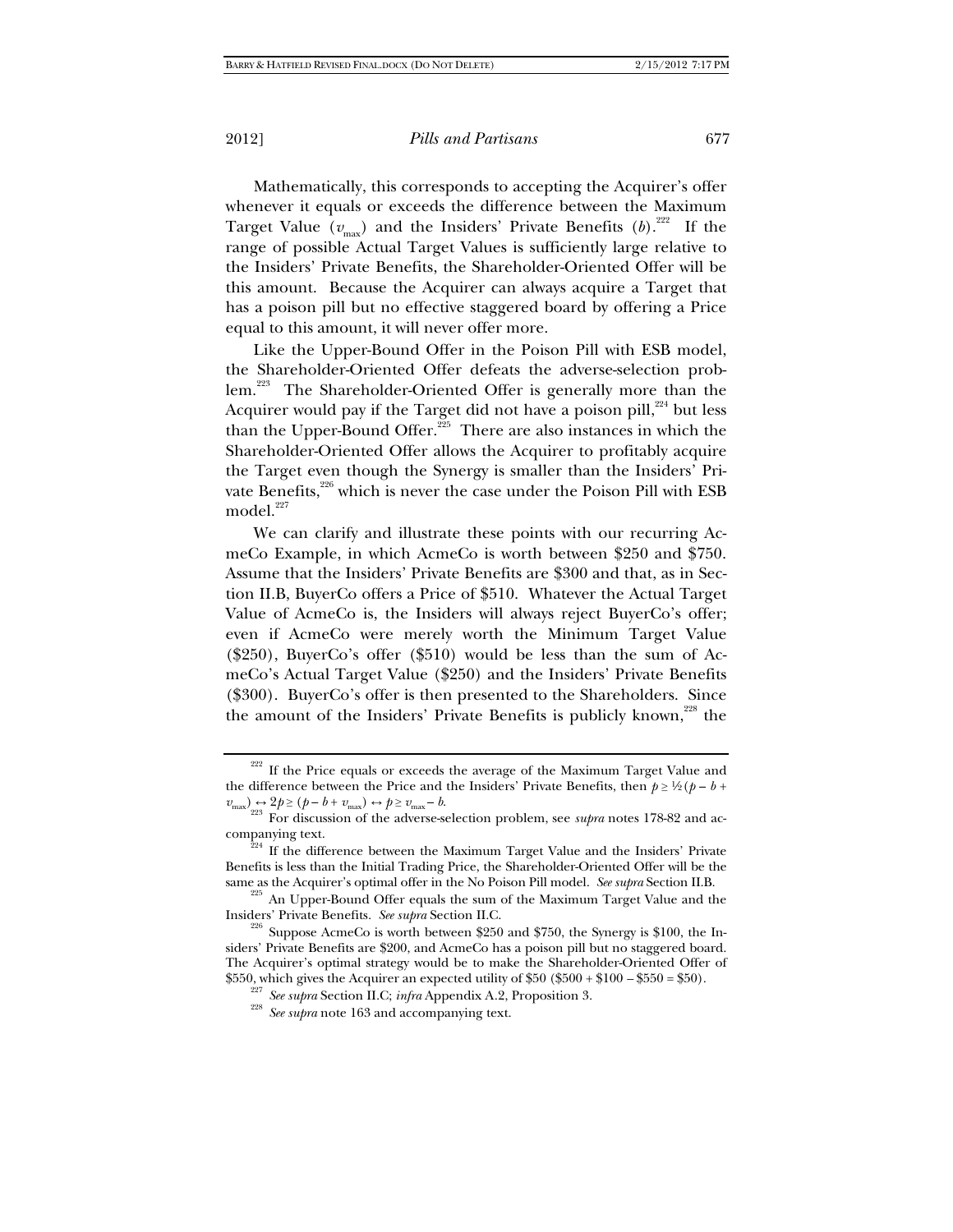Shareholders know that the Insiders would have rejected BuyerCo's offer even if AcmeCo were worth the Minimum Target Value (\$250). Therefore, the Insiders' action tells the Shareholders nothing new about AcmeCo's Actual Target Value. The Shareholders only know that the Actual Target Value of AcmeCo is evenly distributed between the Minimum Target Value (\$250) and the Maximum Target Value (\$750). The Shareholders therefore expect AcmeCo's Actual Target Value to be \$500. The \$510 Price that BuyerCo is offering is more than this amount, so the Shareholders accept BuyerCo's offer.<sup>229</sup>

Now consider a scenario identical to the previous one except that the Insiders' Private Benefits are only \$100. If the Insiders reject BuyerCo's \$510 offer, the Shareholders can deduce that AcmeCo's Actual Target Value is at least \$410, the difference between the Price that BuyerCo is offering (\$510) and the Insiders' Private Benefits (\$100). Until the Insiders rejected BuyerCo's offer, the Shareholders only knew that AcmeCo's Actual Target Value was at least \$250. Initially, the Shareholders expected AcmeCo's Actual Target Value to be the Initial Trading Price (\$500), which is halfway between the Minimum Target Value (\$250) and the Maximum Target Value (\$750). Now, however, the Shareholders know that AcmeCo's Actual Target Value is between \$410 and \$750. Since the Actual Target Value is drawn from a uniform distribution over this interval, $230$  the Shareholders' new expectation for AcmeCo's Actual Target Value will be \$580.<sup>231</sup> Since BuyerCo is only offering a Price of \$510, the Shareholders will reject BuyerCo's offer.<sup>232</sup>

Finally, suppose that all of the facts of the previous scenario are unchanged, except that BuyerCo now offers a Price of \$650. If the Insiders reject this offer, the Shareholders can deduce that AcmeCo's Actual Target Value is at least \$550, the difference between the Price that BuyerCo is offering (\$650) and the Insiders' Private Benefits (\$100). Knowing that AcmeCo's Actual Target Value is uniformly distributed between \$550 and \$750, the Shareholders' new expectation for AcmeCo's Actual Target Value will be \$650. Since BuyerCo's of-

 $^{229}$  Note that the offered Price (\$510) is more than the difference (\$450) between

the Maximum Target Value (\$750) and the Private Benefits (\$300).<br><sup>230</sup> *See supra* note 220.<br><sup>231</sup> The expected value of a uniformly distributed variable is the mean of the distribution's endpoints. ANDERSON ET AL., *supra* note 127, at 229. Here, that mean is  $\frac{1}{2}$ (\$410 + \$750) = ½(\$1160) = \$580.<br><sup>232</sup> Note that the offered Price (\$510) is less than the difference (\$650) between

the Maximum Target Value (\$750) and the Private Benefits (\$100).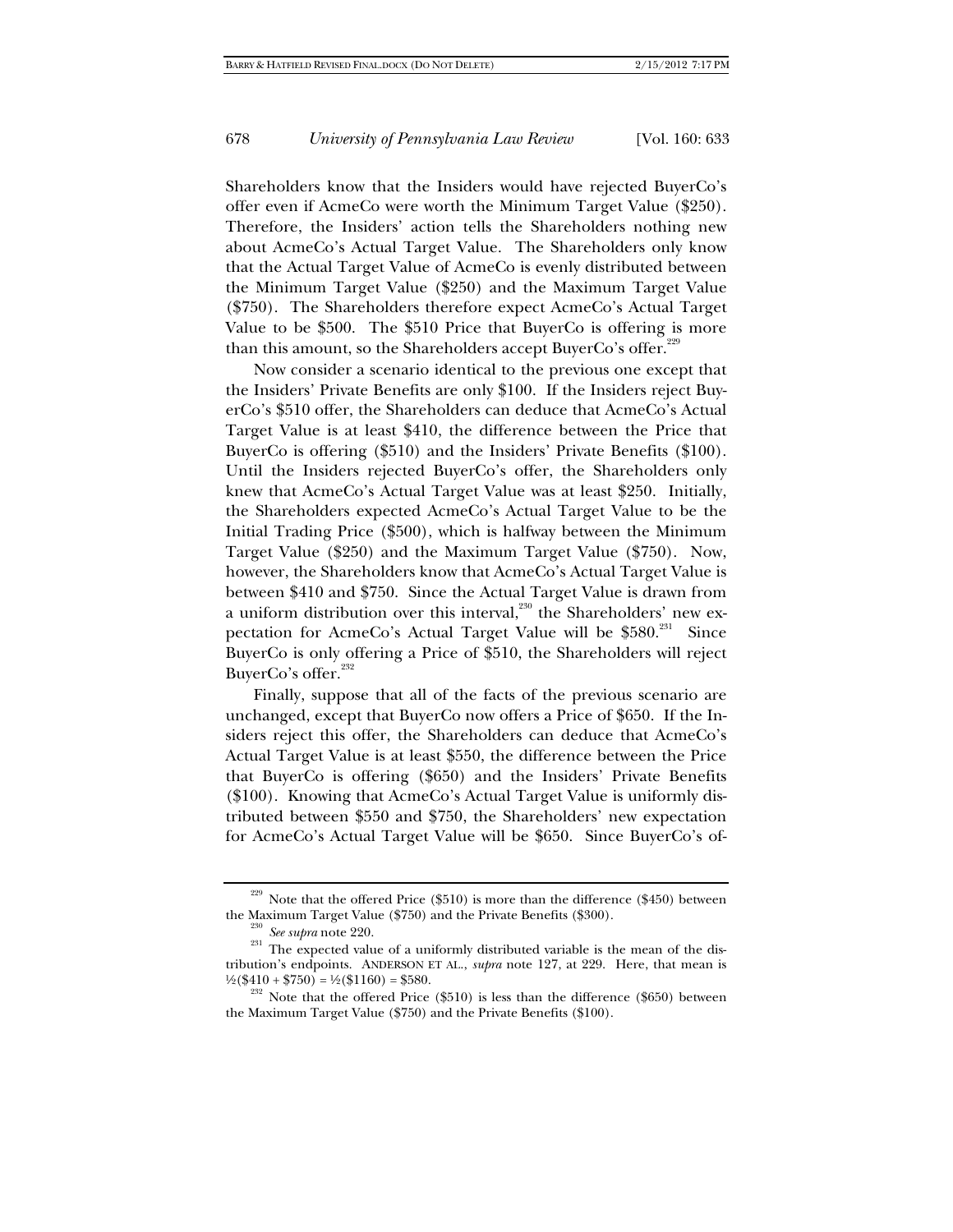fered Price is \$650, the Shareholders will be indifferent between accepting and rejecting BuyerCo's offer and, by assumption, will accept it.<sup>233</sup> Since the Shareholders will always accept an offer of \$650, the Acquirer will never make a higher offer. Under the No Poison Pill model, the Acquirer could offer less—\$510, for example—and the Shareholders would always accept it because it would be more than the Initial Trading Price.<sup>234</sup> On the other hand, under the Poison Pill with ESB model, the Acquirer must make the Upper-Bound Offer of \$850 to guarantee an acquisition.<sup>235</sup>

Either the Insider-Oriented Offer or the Shareholder-Oriented Offer can be optimal for the Acquirer, $236$  depending on the values of the parameters in a specific case.<sup>237</sup> It is somewhat complicated and unintuitive to describe precisely when each strategy dominates.<sup>238</sup> In general, the Insider-Oriented Offer will be optimal when the difference between the Maximum Target Value and the Minimum Target Value is large, but the Synergy and the Insiders' Private Benefits are

<sup>234</sup> See supra notes 174-75 and accompanying text.<br><sup>235</sup> See supra Section II.C.<br><sup>236</sup> Studies suggest that a poison pill, by itself, reduces takeovers little if at all. See sources cited *supra* note 59. *But see* Coates, *supra* note 6, at 286-97 (critiquing the methodologies of such studies). This could suggest that when the Target has a poison pill but no effective staggered board the Acquirer's optimal strategy will usually be to make the Shareholder-Oriented Offer.<br><sup>237</sup> For the Acquirer, the expected utility of the Shareholder-Oriented Offer is the

sum of the expected Actual Target Value and the Synergy minus the amount of the Shareholder-Oriented Offer. Mathematically, this is expressed as  $\bar{v} + s - \max(\bar{v}, v_{\max} - b)$  $= \min(s, s + b - \frac{1}{2}(v_{\text{max}} - v_{\text{min}})).$ 

Calculating the Acquirer's expected utility from the Insider-Oriented Offer is more complicated. When the offer is rejected, the Acquirer gets zero utility. When it is accepted, the Acquirer's net utility is the sum of the Actual Target Value and the Synergy, minus the Insider-Oriented Offer, which itself is the sum of the Minimum Target Value and the Synergy. This may be expressed mathematically as  $v + s - (v_{min} + s) = v - v_{min}$ . The Actual Target Value, given that the Insiders accept the Insider-Oriented Offer, is uniformly distributed from the Minimum Target Value to the sum of the Minimum Target Value and the difference between the Synergy and the Insiders' Private Benefits. Accordingly, the expected Actual Target Value, given that the Insider-Oriented Offer is accepted, will be the midpoint of this range,  $v_{\min} + \frac{1}{2}(s - b)$ . Therefore, the Acquirer's expected net utility when the Insider-Oriented Offer is accepted is  $v_{\text{min}} + \frac{1}{2}(s - b) - v_{\text{min}} =$  $\frac{1}{2}(s - b)$ . The Insider-Oriented Offer is accepted when the sum of the Minimum Target Value and the Synergy equals or exceeds the sum of the Actual Target Value and the Insiders' Private Benefits. The probability of this occurring is  $(s - b)$  ( $v_{\text{max}} - v_{\text{min}}$ )<sup>-1</sup> if  $s \ge b$ , and is zero otherwise. Acquirer's expected utility is thus  $\frac{1}{2}(s-b)^2(v_{\text{max}}-v_{\text{min}})^{-1}$  if  $s \ge b$ , and is zero otherwise. *See infra* Appendix A.2, Proposition 6 (establishing more generally that Acquirer's optimal offer may target either the Shareholders or the Insiders). 238 *See infra* Appendix A.3, Proposition 7.

<sup>&</sup>lt;sup>233</sup> Note that the offered Price (\$650) is exactly the difference between the Maximum Target Value (\$750) and the Private Benefits (\$100).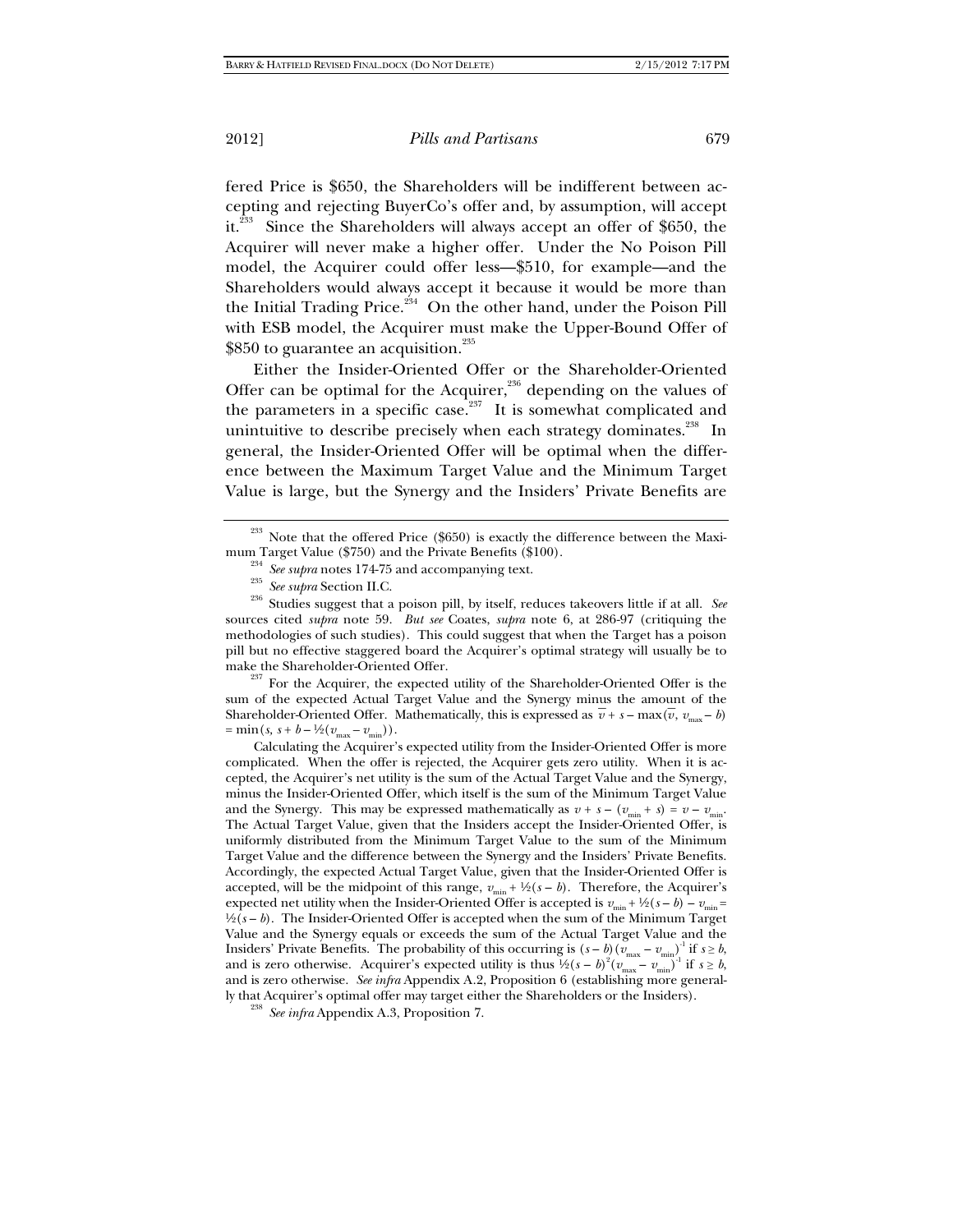small,<sup>239</sup> and the Shareholder-Oriented Offer will be optimal when the reverse is true.<sup>240</sup>

It is helpful to illustrate each of these possibilities with a numerical example. Returning to our recurring AcmeCo example in which AcmeCo's Actual Target Value is between \$250 and \$750, assume that the Insiders' Private Benefits are \$150 and that the Synergy is \$250. If BuyerCo makes the Shareholder-Oriented Offer, it will offer a Price of  $$600.<sup>241</sup>$  Such an offer is always enough to acquire AcmeCo,<sup>242</sup> and BuyerCo's expected utility is the sum of AcmeCo's expected Actual Target Value (\$500) and the Synergy (\$250), minus the Price that BuyerCo offers (\$600). The Shareholder-Oriented Offer therefore gives BuyerCo an expected utility of \$150.

If BuyerCo makes the Insider-Oriented Offer, it will offer a Price of  $$500.<sup>243</sup>$  The Shareholders will always reject this offer, but the Insiders will accept it when AcmeCo's Actual Target Value is less than \$350.<sup>244</sup> On average, this will happen 20% of the time.<sup>245</sup> BuyerCo's expected utility when its offer is accepted will be the sum of AcmeCo's expected Actual Target Value when the Insiders accept BuyerCo's offer  $(\$300)^{246}$  and the Synergy  $(\$250)$ , minus the Price BuyerCo offers (\$500). Thus, BuyerCo's expected net utility when its offer is accepted is \$50. Since its offer is accepted 20% of the time, its expected net utility overall is \$10. As BuyerCo would prefer to have \$150 of utility over \$10 of utility, under this set of facts, the strategy of making a Shareholder-Oriented Offer dominates.

 $239$  When this is true, the expected utility from the Shareholder-Oriented Offer,  $\min(s, s + b - \frac{1}{2}(v_{\text{max}} - v_{\text{min}}))$ , is likely to be negative, whereas the utility from the Insider-Oriented Offer,  $\frac{1}{2}(s-b)^2 (v_{\text{max}}-v_{\text{min}})^{-1}$  if  $s \ge b$  and zero otherwise, is never negative.

*See infra* Appendix I.C, at Proposition 7.<br><sup>240</sup> When  $s - b < v_{\text{max}} - v_{\text{min}}$ , the utility of the Insider-Oriented Offer, ½( $s - b$ )<sup>2</sup>( $v_{\text{max}}$  $v_{\text{min}}$ <sup>-1</sup>, will be less than  $\frac{1}{2}(s-b)$ , which is likely to be less than the expected utility of the Shareholder-Oriented Offer, min(*s*,  $s + b - \frac{1}{2}(v_{\text{max}} - v_{\text{min}})$ ).<br><sup>241</sup> The Shareholder-Oriented Offer is the difference between the Maximum Target

Value ( $v_{\text{max}}$ ) and the Insiders' Private Benefits (*b*). Thus,  $v_{\text{max}} - b = $750 - $150 = $600$ .<br><sup>242</sup> The Insiders will accept such an offer 40% of the time ((\$600 – \$150 –  $$250/($750 - $250) = $200/$500 = 40%$ , and the Shareholders will accept it the other

<sup>60%</sup> of the time.<br><sup>243</sup> The Insider-Oriented Offer is the sum of the Minimum Target Value ( $v_{\text{min}}$ ) and the Synergy (*s*). Thus,  $v_{\text{min}} + s = $250 + $250 = $500$ .

<sup>&</sup>lt;sup>244</sup> The difference between the Price ( $\psi$ ) and the Insiders' Private Benefits ( $b$ ) is \$350. If the Insiders know that the Actual Target Value (*v*) is less than this amount, they will accept the offer.<br><sup>245</sup> (\$500 –\$150 –\$250)/(\$750 –\$250) = \$100/\$500 = 20%.<br><sup>246</sup> ½(\$350 + \$250) = \$300.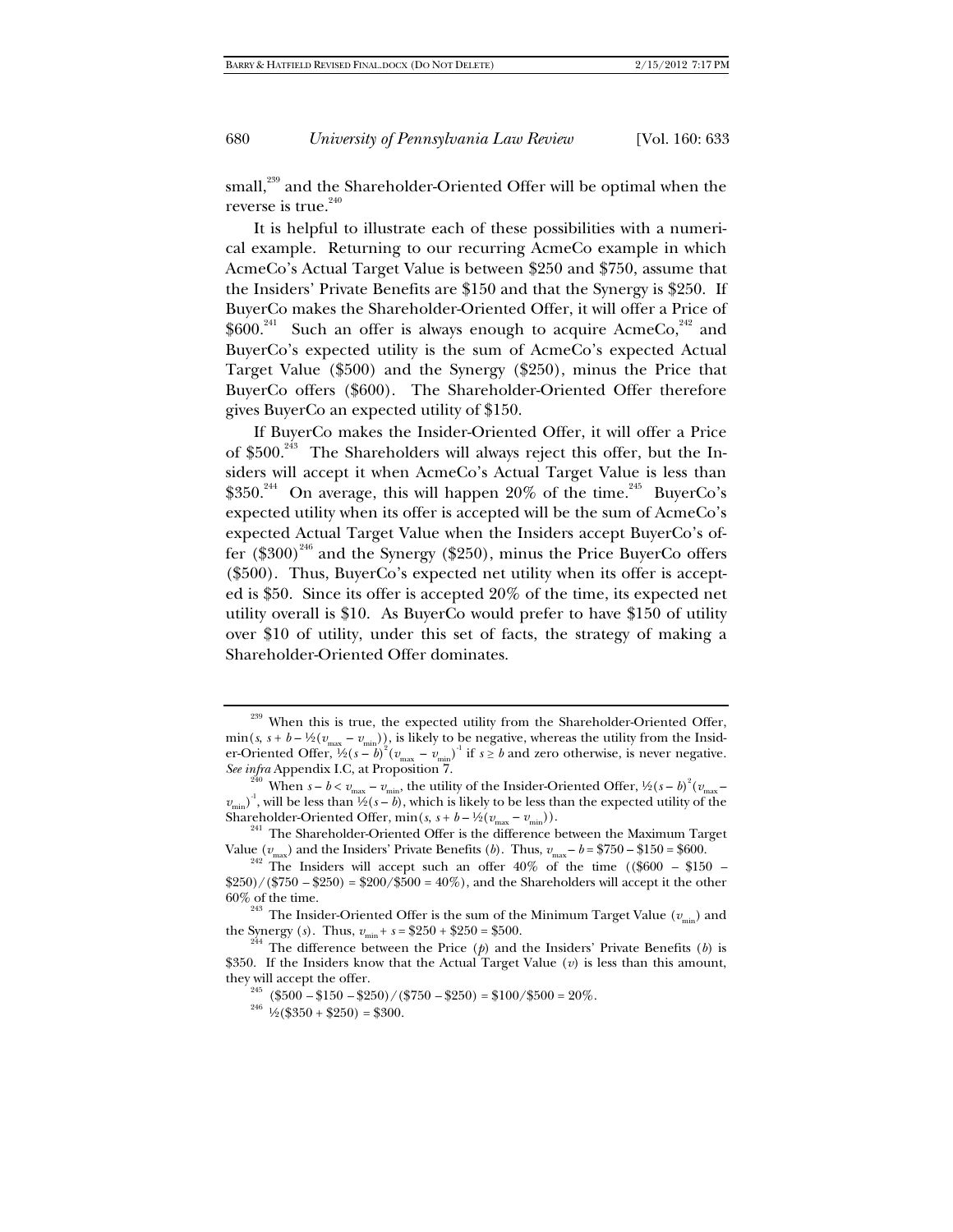Now suppose the same facts as above, except that the Insiders' Private Benefits are \$30 instead of \$150. To make the Shareholder-Oriented Offer, BuyerCo must offer a Price of \$720.<sup>247</sup> Such an offer is always enough to acquire  $A$ cme $Co<sub>248</sub>$  and Buyer $Co<sub>25</sub>$  expected utility is the sum of AcmeCo's expected Actual Target Value (\$500) and the Synergy (\$250), minus the Price that BuyerCo pays (\$720). BuyerCo's expected net utility is therefore \$30.

Compare this with the outcome when BuyerCo makes the Insider-Oriented Offer of \$500.<sup>249</sup> The Shareholders will always reject such an offer, but the Insiders will accept it if AcmeCo's Actual Target Value is less than \$470, which happens  $44\%$  of the time on average.<sup>250</sup> When its offer is accepted, BuyerCo's expected utility will be the sum of AcmeCo's expected Actual Target Value, given that the Insiders accepted BuyerCo's offer  $(\$360)$ ,<sup>251</sup> and the Synergy  $(\$250)$ , minus the Price BuyerCo pays (\$500). This gives BuyerCo expected utility of \$110 when its offer is accepted. The remaining 56% of the time, BuyerCo's expected utility is zero. Therefore, BuyerCo's expected utility from making the Insider-Oriented Offer is \$48.40. As BuyerCo prefers \$48.40 of utility to \$30 of utility, the Insider-Oriented Offer is optimal.

#### E. *The Integrated Model*

We now integrate the three separate models presented in Sections II.B-D into a single unified model by including an initial step in which the Target's level of takeover defenses is determined. As previously discussed, a target may quickly adopt a poison pill if its state of incorporation allows and it is not otherwise restricted from doing so. $^{252}$ Thus, the choice of whether to have a poison pill is best thought of as a question of where a corporation chooses to incorporate and the content of its corporate charter. The choice of whether to install an effective staggered board generally does not relate to the choice of state of incorporation because all states permit staggered boards; $^{253}$  the decision to install an effective staggered board is therefore purely a

<sup>247</sup>

<sup>&</sup>lt;sup>247</sup>  $v_{\text{max}} - b = $750 - $30 = $720$ .<br><sup>248</sup> The Insiders accept such a bid 88% of the time ((\$720 – \$30 – \$250)/(\$750 –  $$250) = $440/\$500 = 88\%$ , and the Shareholders will accept it the other 12\% of the

time.<br>
<sup>249</sup>  $v_{\text{min}} + s = $250 + $250 = $500.$ <br>
<sup>250</sup> (\$500 - \$30 - \$250)/(\$750 - \$250) = \$220/\$500 = 44%.<br>
<sup>251</sup> <sup>1</sup>/<sub>2</sub>(\$250 + \$470) = \$360.<br>
<sup>252</sup> See supra notes 35-37 and accompanying text.<br>
<sup>253</sup> See supra notes 35-37 and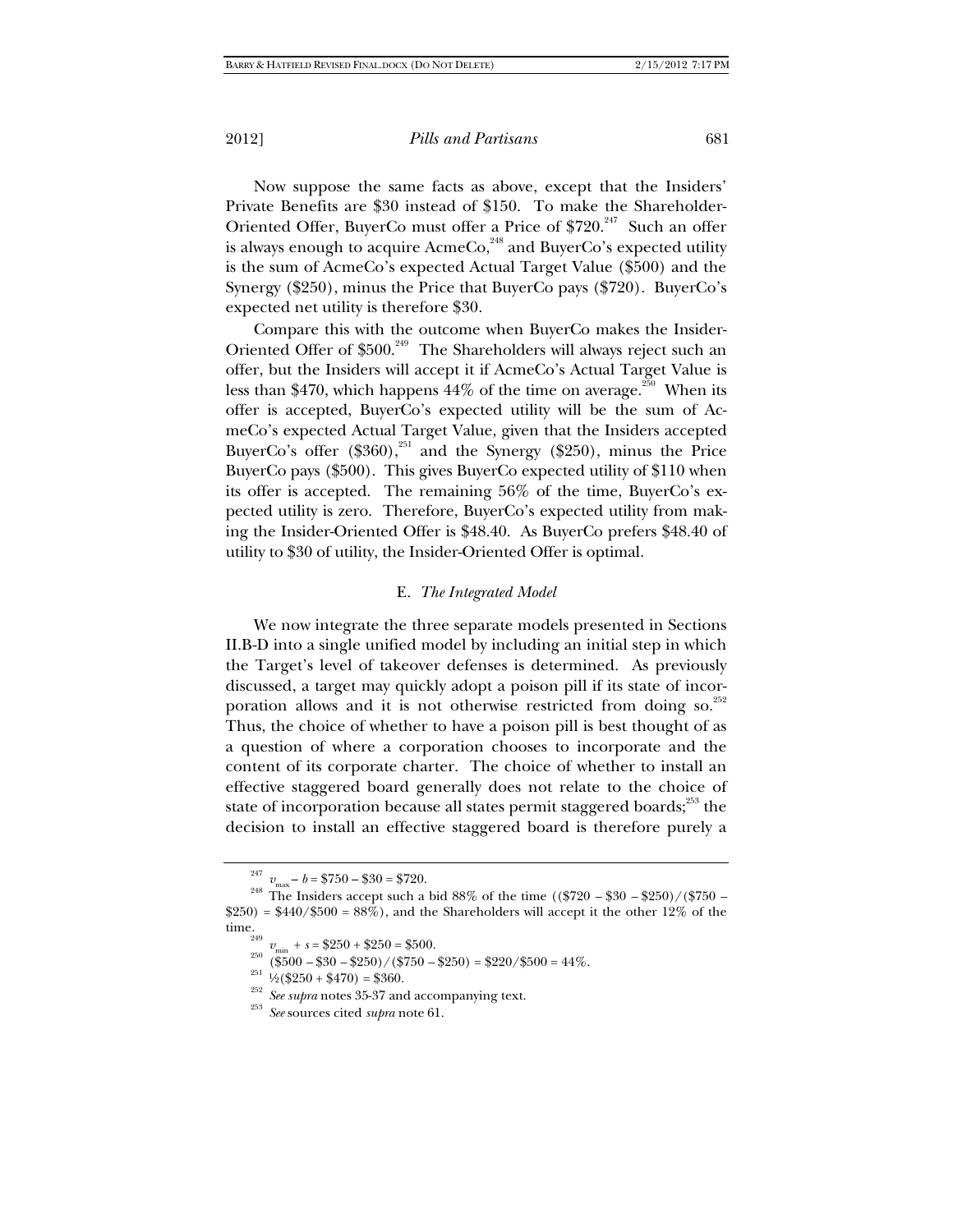question of corporate governance and depends solely on the contents of the corporate charter.

There are competing views on how these decisions are made among different legal and corporate governance regimes. One school of thought, shareholder primacy, suggests that the interests of a firm's shareholders motivate its choice of the appropriate level of antitakeover defenses.254 Another school of thought, managerialism, holds that the interests of managers drive firms' decisionmaking.<sup>255</sup> Figure 2.5 shows the integrated Shareholder Primacy model, and Figure 2.6 shows the integrated Managerialist model.



**Figure 2.5: Integrated Shareholder Primacy Model** 

<sup>254</sup> *See* Dodd & Leftwich, *supra* note 78, at 267 (arguing that managers choose to incorporate in the state that allows the corporation to earn the most profits, which is what shareholders want); Winter, *supra* note 77, at 256 (arguing that competition in the capital markets will properly incentivize firms choosing among legal regimes). 255 *See* BAINBRIDGE, *supra* note 7, at 198 ("Managerialism conceives the corporation

as [a] bureaucratic hierarchy dominated by professional managers."); Cary, *supra* note 77, at 666 (describing modern corporate law as "enabling" managerial independence and as having "watered the rights of shareholders . . . down to a thin gruel").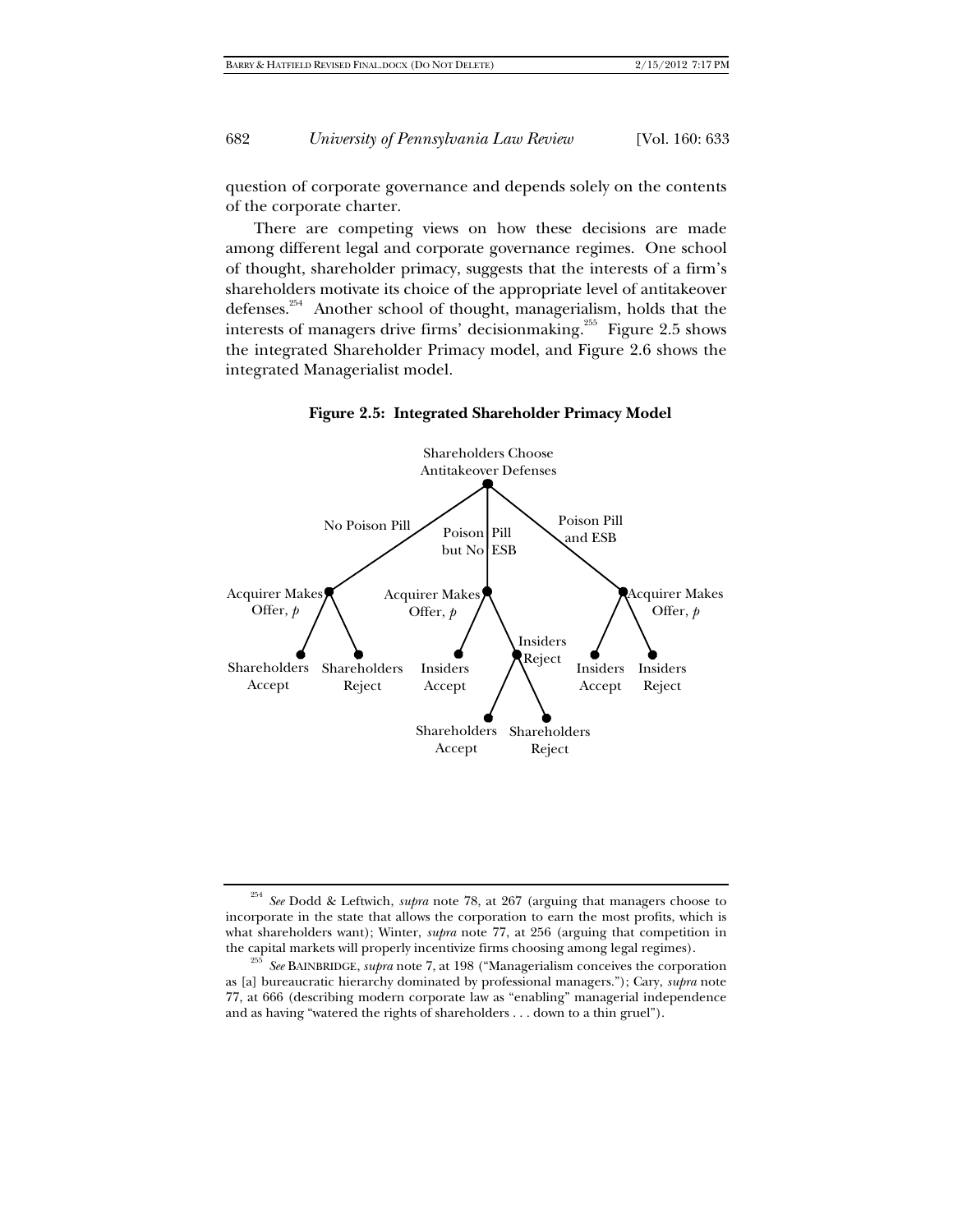



Before considering these integrated models, however, it is necessary to discuss the different context in which they are situated. The models analyzed above address situations in which there is a single potential Acquirer. If there are several potential purchasers willing to pay similar prices, then the Shareholders may have the opportunity to use an auction to raise the eventual purchase price.<sup>256</sup> The availability of the auction mechanism greatly enhances the Target's negotiating leverage and, accordingly, the premiums that the Shareholders are likely to receive.<sup>257</sup> Many takeover attempts, including some of the most dramatic, $258$  involve several potential acquirers.<sup>259</sup> Thus, it is po-

<sup>256</sup> *See* Moeller et al., *supra* note 24, at 217 (performing a statistical study and concluding that competitive pressure among potential bidders lowers their average returns

on acquisitions); *see also* sources cited *supra* note 72.<br><sup>257</sup> *See* sources cited *supra* note 72. *But see* Audra L. Boone & J. Harold Mulherin, How Are Firms Sold? 16 (Mar. 2006) (unpublished manuscript), *available at* http:// ssrn.com/abstract=642306 (finding no statistical difference between returns to target shareholders from auctions and negotiations with a single bidder).

<sup>&</sup>lt;sup>258</sup> See, e.g., BURROUGH & HELYAR, *supra* note 1, at 477-505 (providing a detailed narrative of the frenzied takeover of RJR Nabisco).<br><sup>259</sup> Some authors have attempted to measure the degree of competition among

acquirers by looking at the number of bidders publicly attempting to acquire the target. *See, e.g.*, Gregor Andrade et al., *New Evidence and Perspectives on Mergers*, 15 J. ECON. PERSP. 103, 106-07 (2001); Schwert, *supra* note 49, at 2601, 2630-32; *see also* Moeller et al., *supra* note 24, at 208, 210 (recognizing that looking at "whether multiple firms make a public bid for the same target" is underinclusive, but, if one looks at "it as a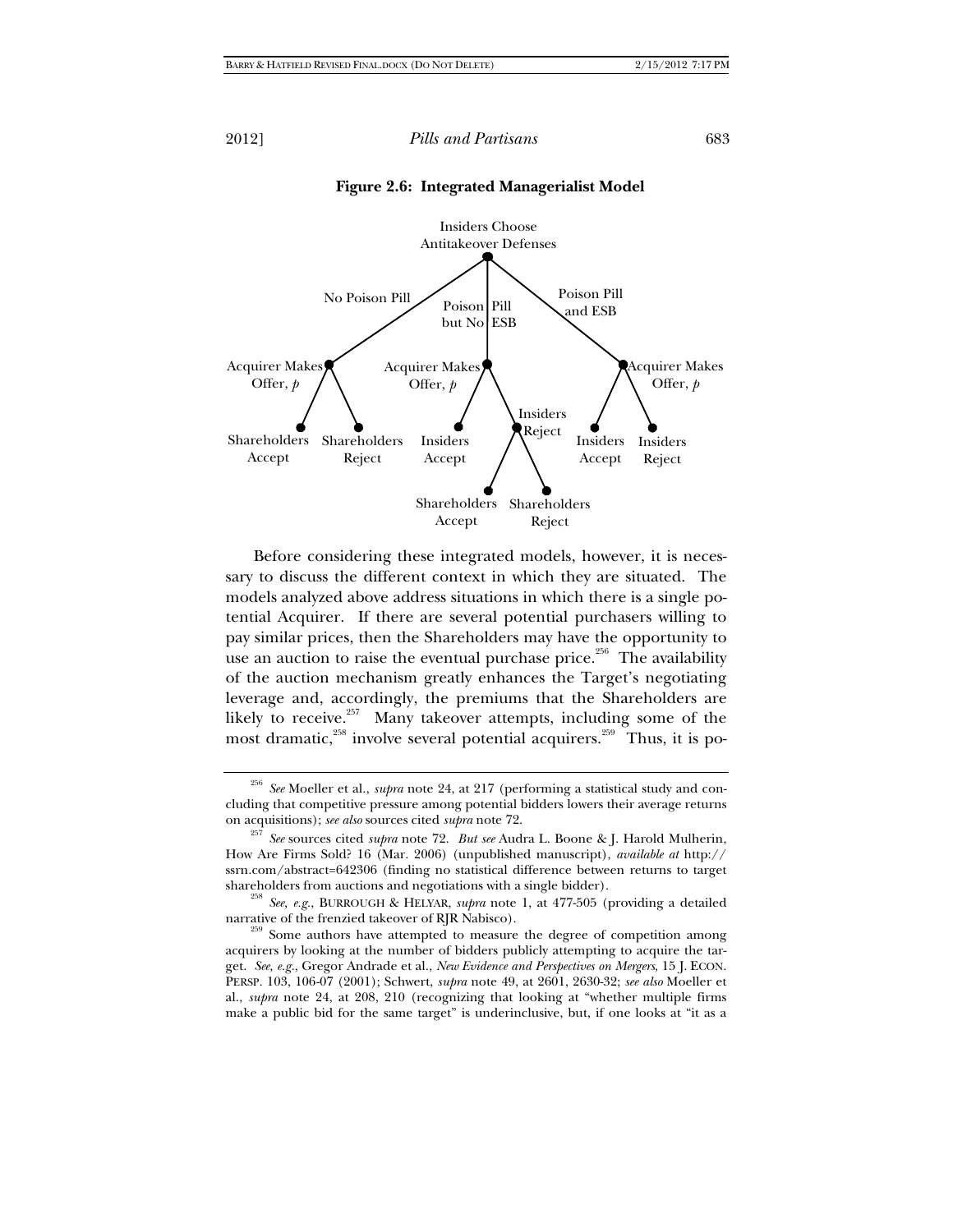tentially problematic to analyze choices of defense levels with the models presented above, which do not apply to such situations.

However, there is a good argument that applying our earlier models in this way is appropriate, with some caveats. When there are multiple potential acquirers, federal laws governing takeover attempts are likely sufficient to allow auctions to form, regardless of the target's level of defenses.<sup>260</sup> Increased defense levels may provide some marginal benefits in this context, but they are likely to be relatively small.<sup>261</sup> In the absence of multiple Acquirers, however, our models predict that disparate levels of defenses will produce substantial differences in expected outcomes.<sup>262</sup> Therefore, it is sensible to use these models to gain insight into the choice of takeover defense levels, even though they only depict a subset of the takeover attempts that a target might encounter.

### 1. Shareholder Primacy Approach

First, consider the Shareholder Primacy model of Figure 2.5. Which level of antitakeover defenses maximizes the Shareholders' expected utility?

*No Poison Pill Model*. If the Target does not have a poison pill, the Target is always acquired at a purchase price that is slightly above the Initial Trading Price. On average, this gives the Shareholders approximately the same utility that they would have received if they had simply continued to own the Target.

*Poison Pill Without ESB Model*. If the Target has a poison pill but no effective staggered board, the Acquirer has two potentially optimal strategies: making the Insider-Oriented Offer or making the Shareholder-Oriented Offer. If the Acquirer makes the Insider-Oriented Of-

proxy for competition," it suggests that "competition is rare"). A more recent study looked at bidder involvement in the early stages of the M&A process and found that slightly more than half of all takeovers involve multiple bidders. Boone & Mulherin, *supra* note 257, at 2, 29.

<sup>&</sup>lt;sup>260</sup> *See, e.g.*, 17 C.F.R. § 240.14e-1(a) (2011) (requiring that tender offers remain open for at least twenty business days); *see also* Subramanian, *supra* note 3, at 630-33

<sup>(</sup>discussing laws and regulations that limit bidders' abilities to launch short-lived offers). *Cf.* Subramanian, *supra* note 3, at 644-45 (pointing out that if a bidder has attractive alternatives and a seller does not, strong legal defenses will be ineffectual in

helping a seller negotiate an attractive deal).<br><sup>262</sup> *Cf. id.* at 642 (constructing a "stylized takeover negotiation" in which the acquirer and target maintained a "bilateral monopoly" or, in other words, "the only options for the target [were] a deal with the given acquirer or no deal at all, and the only options for the acquirer [were] a deal with the given target or no deal at all").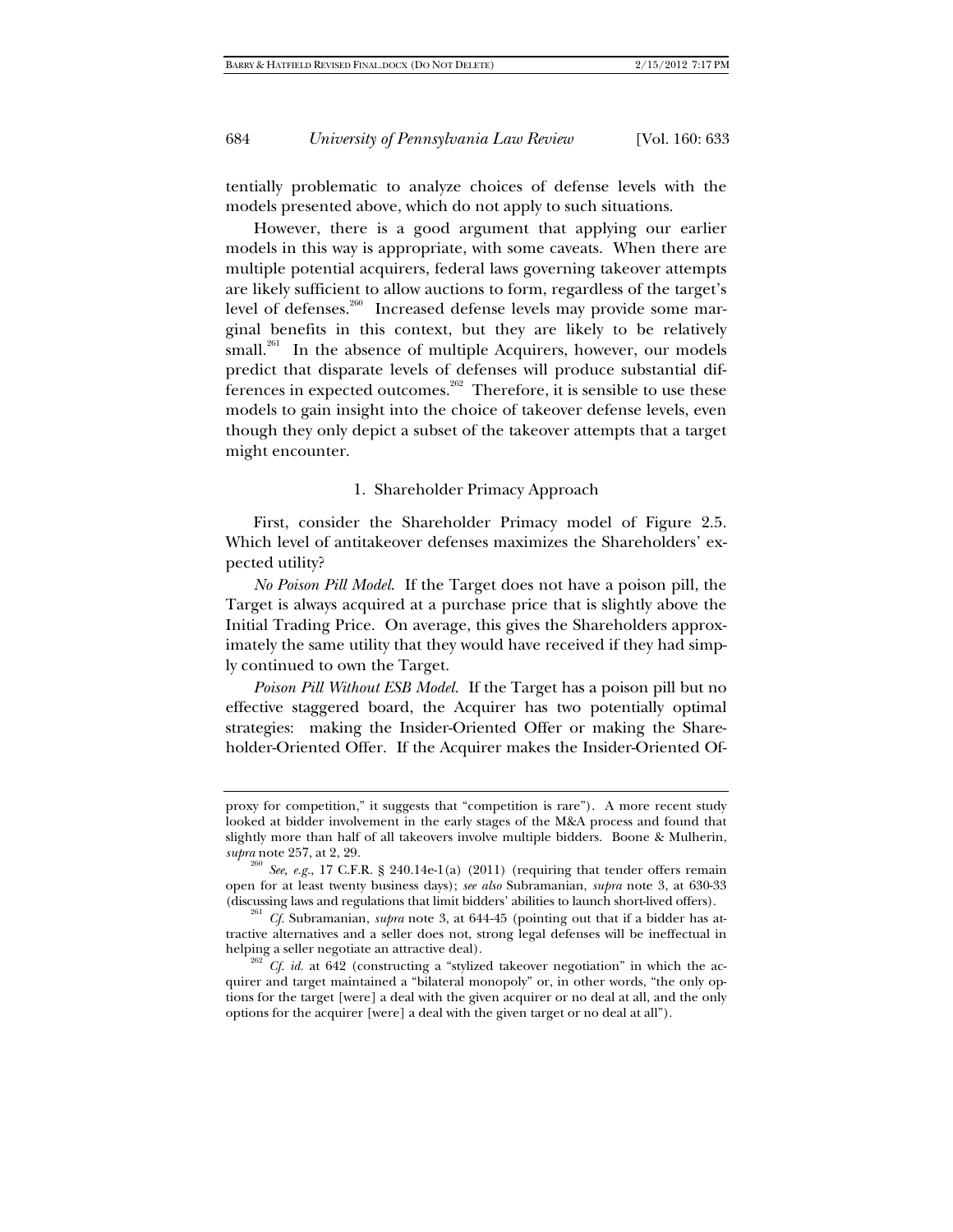fer, the Shareholders' utility will be the Actual Target Value (if the Insiders reject the offer) or the Insider-Oriented Offer (if the Insiders accept it). On average, this amount equals or exceeds the Initial Trading Price, which is what they would receive if the Target had no poison pill.

If the Acquirer makes the Shareholder-Oriented Offer, it will always be accepted and the Shareholders' utility will be the Shareholder-Oriented Offer, which is always at least as much as the Initial Trading Price. Accordingly, a poison pill without an effective staggered board always gives the Shareholders at least as much utility as no poison pill and, in many instances, it gives them more.

*Poison Pill with ESB Model*. If the Target has both a poison pill and an effective staggered board, the Acquirer's optimal offer is the lesser of (1) the sum of the Synergy and the Minimum Target Value and (2) the sum of the Maximum Target Value and the Insiders' Private Benefits (the Upper-Bound Offer). The former is the same amount as the Insider-Oriented Offer discussed above. The latter represents the highest amount of utility that the Shareholders can ever receive under any of the models. Thus, the Shareholders always receive at least as much utility as they do when the Target has a poison pill but no effective staggered board, and the Acquirer makes the Insider-Oriented Offer. Accordingly, a poison pill with an effective staggered board always gives the Shareholders at least as much utility as no poison pill, and often gives them more.

Therefore, the Shareholders always prefer having a poison pill, but may or may not prefer an effective staggered board, depending on the circumstances. Specifying when an effective staggered board is optimal is somewhat complicated. The intuition, however, is that the Shareholders must determine how much of a role to give the Insiders in the negotiating process. Giving the Insiders more control over the negotiations can benefit the Shareholders by allowing them to take advantage of the Insiders' superior information and higher reservation price. At the same time, however, the Insiders' incentives diverge from the Shareholders', which can cause them to act against the Shareholders' interests. In the Poison Pill Without ESB model, the Shareholders have the ability to overrule the Insiders through the ballot box safety valve if they decide that the Insiders are not acting in accordance with their interests.<sup>263</sup> In the Poison Pill with ESB model, the

<sup>263</sup> *See* Bebchuk et al., *supra* note 41, at 929 (noting that "the ballot box mechanism seems to be a viable mechanism against non-ESB targets" and providing examples of successful takeover attempts that used this mechanism).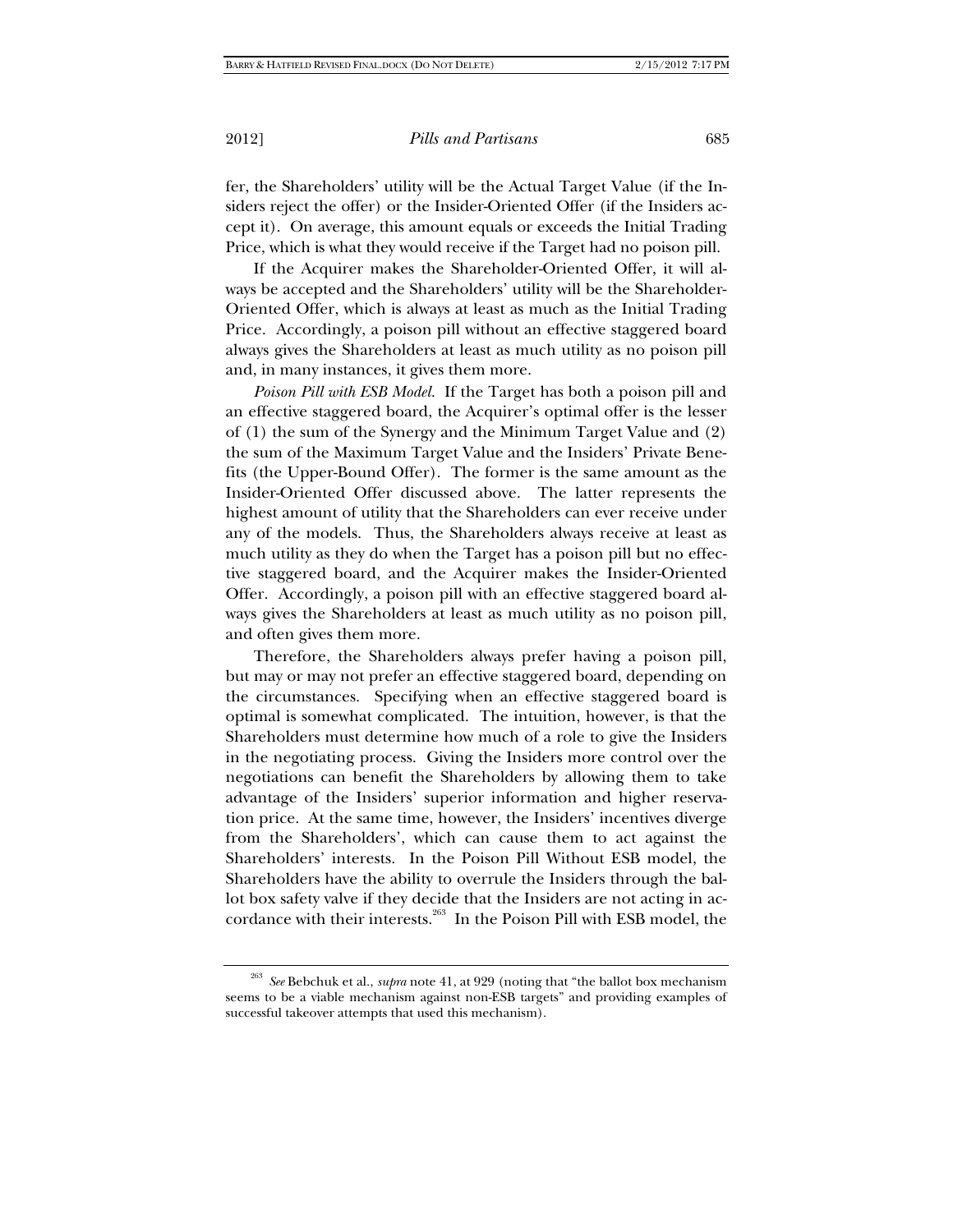ballot box safety valve is foreclosed,<sup>264</sup> and the Insiders largely have a free hand.

It may seem surprising that the Shareholders would ever want to relinquish control over the Insiders. But, because the Insiders are more reluctant to sell than the Shareholders are, this may force the Acquirer to make a higher offer than it would have to make if the Shareholders were controlling the transaction. Thus, by adopting an effective staggered board, the Shareholders are essentially tying their own hands in the hopes that, by giving their negotiators greater power, they will ultimately be able to extract a higher purchase price from the Acquirer.<sup>265</sup> Such measures, in which an actor limits the courses of action available to it, are generally referred to as "commitment devices."266

A somewhat silly but easily understandable example helps illuminate the concept. Suppose you have a painting that you wish to sell, that you have a low reservation price, and that you know relatively little about art. Suppose further that you have a more knowledgeable friend who has a good idea of what the painting is worth and who is willing to help you, but who has a higher reservation price.

One way to structure the negotiating process would be to oversee your friend's negotiations with potential buyers. If a potential buyer offers a price that you find attractive and that your friend is not willing to accept, you can overrule your friend and accept the offer. This lets you limit the agency costs created by the divergence between your incentives and your friend's. However, you may end up selling the painting for a lower price than your friend might have secured if you had stayed out of the negotiation. This interaction resembles a takeover attempt under the Poison Pill Without ESB model. Instead of jumping into

<sup>&</sup>lt;sup>264</sup> *See id.* at 927-29 (finding "not a single ballot box victory against the ESB targets" within the sample takeovers studied).

<sup>&</sup>lt;sup>265</sup> See Bugeja & Walter, *supra* note 19, at 42-43 (finding that "target firms obtain higher abnormal returns when target management recommends rejection of the offer"); Graham L. Hubbard, *Targeting the Takeover*, 39 PROF. ADMIN. 13, 15 (1987) (Austl.) (finding that winning tender premiums for firms that initially resist offers are significantly greater).

<sup>&</sup>lt;sup>266</sup> See Werner Raub & Gideon Keren, *Hostages as a Commitment Device*, 21 J. ECON. BEHAV. & ORG. 43, 44 (1993) (analyzing the use of hostages as a commitment device). A commitment device may be valuable if it induces other actors to behave in ways that benefit the committer. For example, in the game of "Chicken"—in which two cars drive directly at each other at deadly speeds until one driver swerves away—throwing your steering wheel out the window is a winning strategy. Christopher R. Leslie, *Rationality Analysis in Antitrust*, 158 U. PA. L. REV. 261, 263 (2010). Commitment devices may also be valuable if they enable a person to act at an early point to control his subsequent actions. Perhaps the most famous literary example is Odysseus having himself tied to the mast so he could not heed the Sirens' call. Bainbridge, *supra* note 45, at 1-2.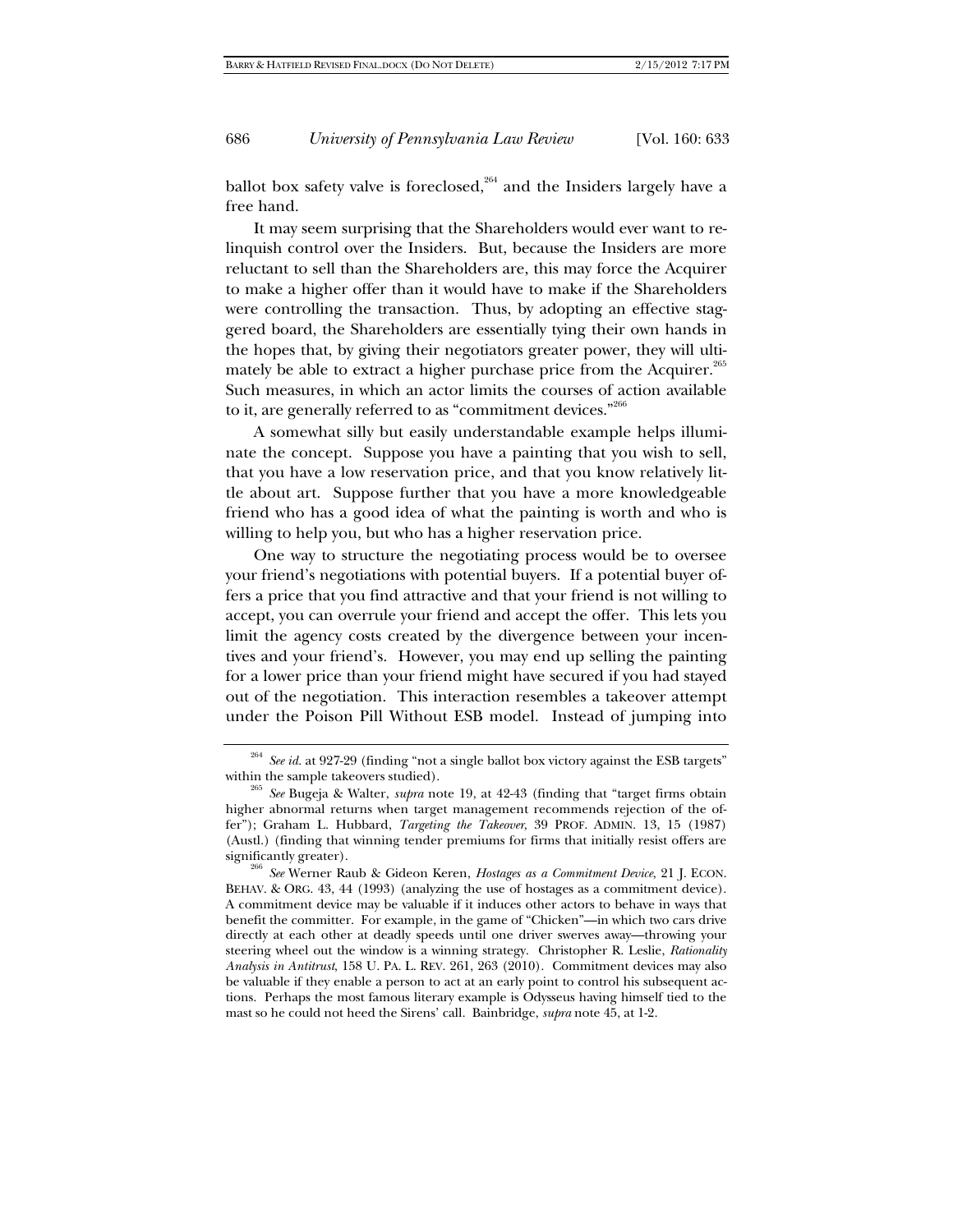the negotiations directly, the Shareholders check the Insiders by siding with the Acquirer in the proxy fight.

Another possibility is to stay out of the transaction entirely until your friend comes to you with an offer that she thinks you should accept. This guarantees that you do not accept a price that is below your friend's reservation price, which is more than you might have gotten if you were to accept any offer above your own reservation price. If the painting may be extremely valuable, this might be a good tactic. The risk of this approach is that there may be buyers willing to pay your reservation price for the painting, but not your friend's. If so, there will be no sale, even though there are buyers willing to pay a price you would accept. This scenario corresponds to that of a Target with a poison pill and an effective staggered board. By effectively foreclosing a ballot-box revolt, the Shareholders have taken themselves out of the process and left their agents to work out a deal.

The relative benefits of accountability and a commitment device depend on the values of the parameters in a given situation. In general, effective staggered boards tend to be optimal for the Shareholders when the Synergy is very high relative to the Insiders' Private Benefits and the range of possible Actual Target Values. If the Synergy is large enough, the Shareholders will always prefer for the Target to have an effective staggered board.<sup>267</sup> Subsection II.E.2 provides examples that help illustrate these points.

## 2. Managerialist Approach

Analyzing the Managerialist model of Figure 2.6 is easier after the analysis of the Shareholder Primacy model. That analysis showed that the Shareholders always prefer a poison pill, and sometimes prefer an effective staggered board. The Insiders' utility function is the same as the Shareholders', except that the Insiders receive less utility from takeovers. There is always a takeover when the Target has no poison pill,<sup>268</sup> which makes not having a poison pill even less attractive to the Insiders than to the Shareholders. Thus, the Insiders always prefer a poison pill.

There is a greater chance of a takeover when the Target has a poison pill but no effective staggered board than when the Target has both a poison pill and an effective staggered board.<sup>269</sup> Thus, the Insid-

<sup>267</sup> *See infra* Appendix B, Proposition 9. 268 *See supra* Section II.B. 269 *See supra* Sections II.C-D.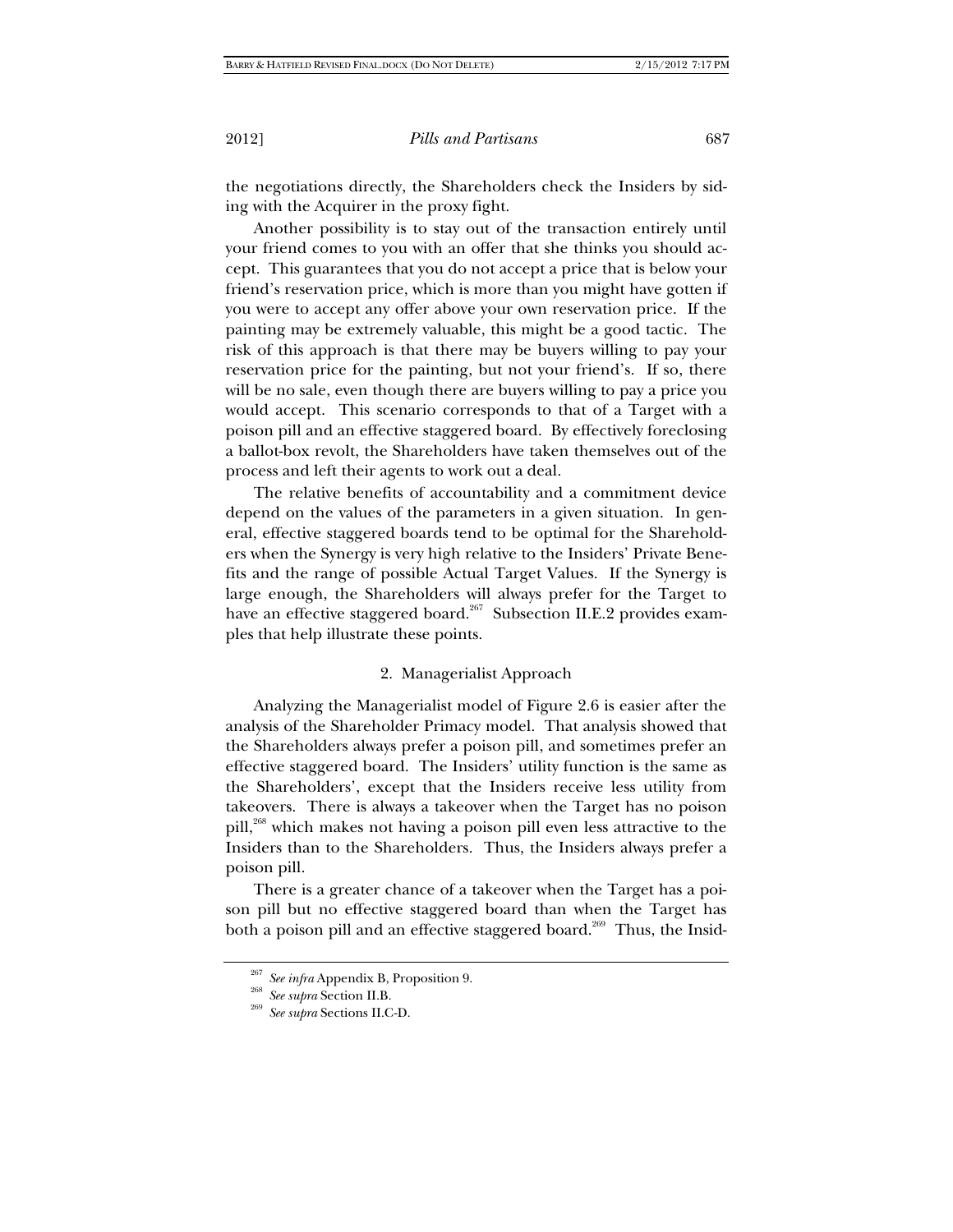ers will favor an effective staggered board in more cases than the Shareholders, $270$  but either level of takeover defenses may be optimal for the Insiders in a given instance.<sup>271</sup> It may seem surprising that the Insiders ever prefer to allow the Shareholders to overrule their wishes. The intuition behind this result is that, when Private Benefits are small, the Insiders' utility is very similar to the Shareholders'. In such a case, the Insiders may reap a net benefit from the higher Shareholder-Oriented Offer, even though it leads to some takeovers that the Insiders oppose.

Some numerical examples help illustrate how different parameters cause Shareholders and Insiders to favor different levels of antitakeover defenses.

*Example 1: Effective Staggered Board Not Optimal for Both*. Assume again that AcmeCo is worth between \$250 and \$750, with an expected value of \$500. Assume further that Private Benefits are \$50 and the Synergy is \$250. If AcmeCo has a poison pill and no effective staggered board, BuyerCo's optimal strategy is to make the Shareholder-Oriented Offer of  $$700.<sup>272</sup>$  This offer is always accepted and results in \$650 of utility for the Insiders and \$700 for the Shareholders.

If AcmeCo has a poison pill and an effective staggered board, BuyerCo's optimal strategy is to make the Insider-Oriented Offer of \$500.<sup>273</sup> When the Insiders accept this offer, their utility is \$450 and the Shareholders' is \$500. When the Insiders reject this offer, the Insiders' and the Shareholders' expected utility is  $$600.<sup>274</sup>$  BuyerCo's offer is accepted 40% of the time and rejected 60% of the time. Accord-

<sup>&</sup>lt;sup>270</sup> *See infra* Appendix B, Proposition 10.<br><sup>271</sup> *Cf.* Mira Ganor, *Why Do Managers Dismantle Staggered Boards*?, 33 DEL. J. CORP. L. 149, 187-88 (2008) (examining instances in which managers acted to remove staggered boards and finding evidence that unvested options—which are forfeited if the manager is fired but which usually vest immediately in the event of a takeover—influence managers' decisions to destagger boards); Subramanian, *supra* note 82, at 1872-73 (finding that state law takeover protections increase incorporations, but that the states

 $272$  BuyerCo's expected utility from making the Shareholder-Oriented Offer is AcmeCo's expected Actual Target Value (\$500) plus the Synergy (\$250) minus the amount of the Shareholder-Oriented Offer (\$700). This totals \$50. When the Insider-Oriented Offer of \$500 is accepted, BuyerCo's expected utility is \$100, which is the sum of the expected Actual Target Value of AcmeCo, given that the Insiders have accepted BuyerCo's offer  $(\frac{1}{2}(\$250 + \$450) = \$350)$ , and the Synergy ( $\$250$ ) minus the amount of the Insider-Oriented Offer (\$500). The Insider-Oriented Offer is accepted 40% of the time ((\$450 *–* \$250)/(\$750 *–* \$250) = \$200/\$500 = 40%), giving BuyerCo \$40 expected utility.

<sup>&</sup>lt;sup>273</sup>  $v_{\text{min}} + s = $250 + $250 = $500$ . *See supra* Section II.C. <sup>274</sup> ½(\$450 + \$750) = \$600.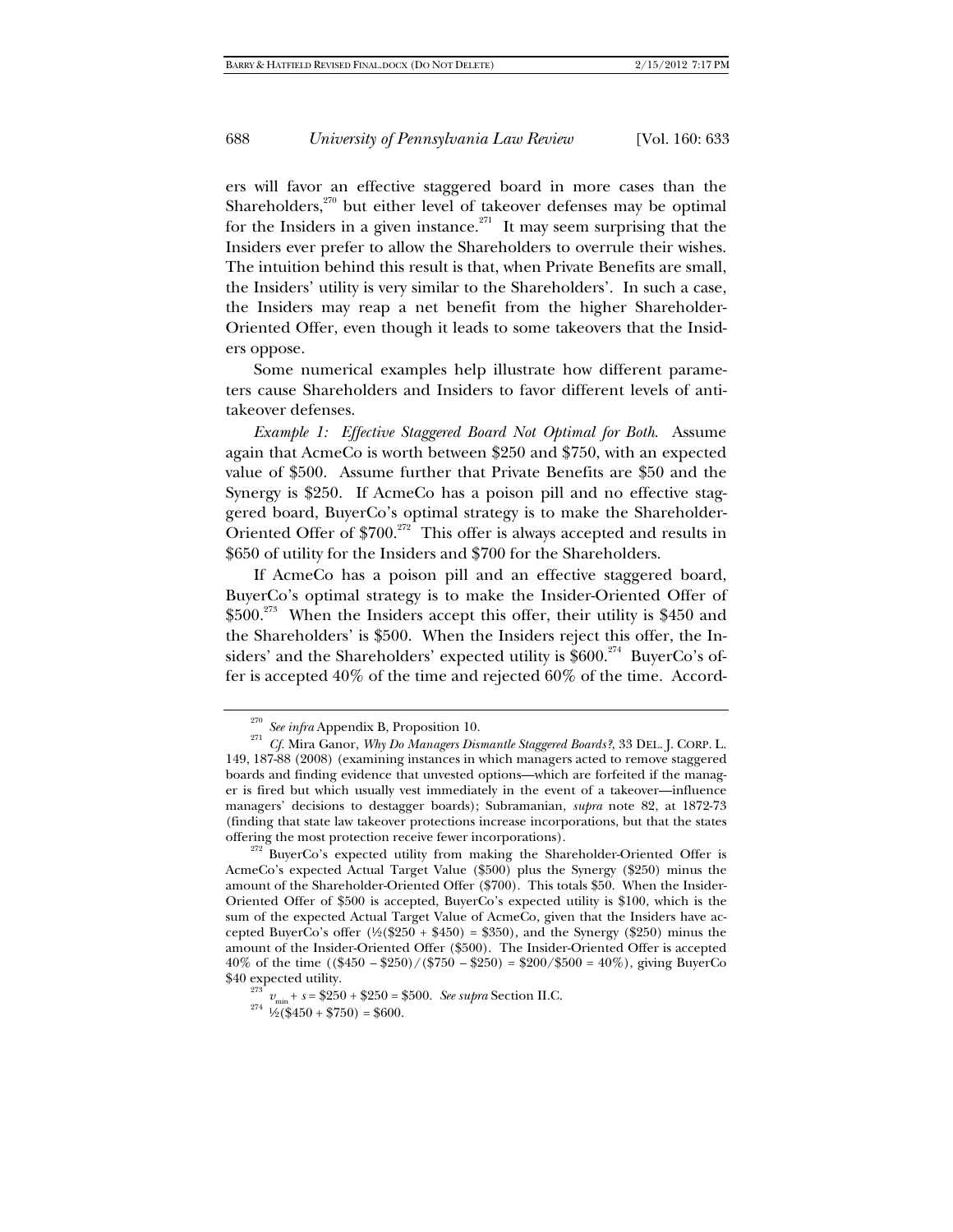ingly, the Insiders' expected utility is \$540<sup>275</sup> and the Shareholders' expected utility is  $$560.<sup>276</sup>$  In this instance, the Insiders would prefer not to have an effective staggered board (because  $$650 > $540$ ), and neither would the Shareholders (because \$700 > \$560).

*Example 2: Effective Staggered Board Optimal for Insiders but Not Shareholders*. Now suppose the same facts as Example 1, except that Private Benefits are \$150 instead of \$50. If AcmeCo has a poison pill and no effective staggered board, the Shareholder-Oriented Offer remains BuyerCo's best strategy, $277$  but that offer is now \$600 instead of \$700. This offer is always accepted and results in \$450 of utility for the Insiders and \$600 for the Shareholders.

If AcmeCo has a poison pill and an effective staggered board, BuyerCo's optimal strategy is to make the Insider-Oriented Offer of  $$500.<sup>278</sup>$  When the Insiders accept this offer, their utility is \$350 and the Shareholders' utility is \$500. When the Insiders reject this offer, the Insiders' and the Shareholders' expected utility is  $$550.<sup>279</sup>$  The Insiders accept BuyerCo's offer 20% of the time and reject it 80% of the time.<sup>280</sup> Accordingly, the Insiders' expected utility is  $$510^{281}$  and the Shareholders' expected utility is  $$540.<sup>282</sup>$  The Insiders would prefer to have an effective staggered board in this instance (because \$450 < \$510), but the Shareholders would prefer not to have one (because  $$600 > $540$ .

*Example 3: Effective Staggered Board Optimal for Both*. Example 2's result changes, however, if BuyerCo stands to receive \$450 of Synergy from acquiring AcmeCo and all other parameters are held constant. If AcmeCo has a poison pill but no effective staggered board, the

<sup>&</sup>lt;sup>275</sup> 40%(\$450) = \$180. 60%(\$600) = \$360. \$180 + \$360 = \$540.<br><sup>276</sup> 40%(\$500) = \$200. 60%(\$600) = \$360. \$200 + \$360 = \$560.<br><sup>277</sup> BuyerCo's expected utility from making the Shareholder-Oriented Offer is AcmeCo's expected Actual Target Value (\$500) plus the Synergy (\$250) minus the amount of the Shareholder-Oriented Offer (\$600). This totals \$150. Even when the Insider-Oriented Offer of \$500 is accepted, BuyerCo's expected utility is only \$50. BuyerCo's utility in such an instance would be the sum of the Actual Target Value of AcmeCo and the Synergy (\$250), minus the amount of the Insider-Oriented Offer (\$500). The expected Actual Target Value of AcmeCo, given that the Insiders have accepted BuyerCo's \$500 offer, is \$350 (½(\$250 + \$350) = \$300). \$300 + \$250 - \$500 = \$50.<br>  $\frac{278}{279} v_{min} + s = $250 + $250 = $500$ . See supra Section II.C.<br>  $\frac{279}{279}$  ½(\$350 + \$750) = \$550.<br>  $\frac{280}{279}$  (\$350 - \$250)/(\$750 - \$250) = \$100/\$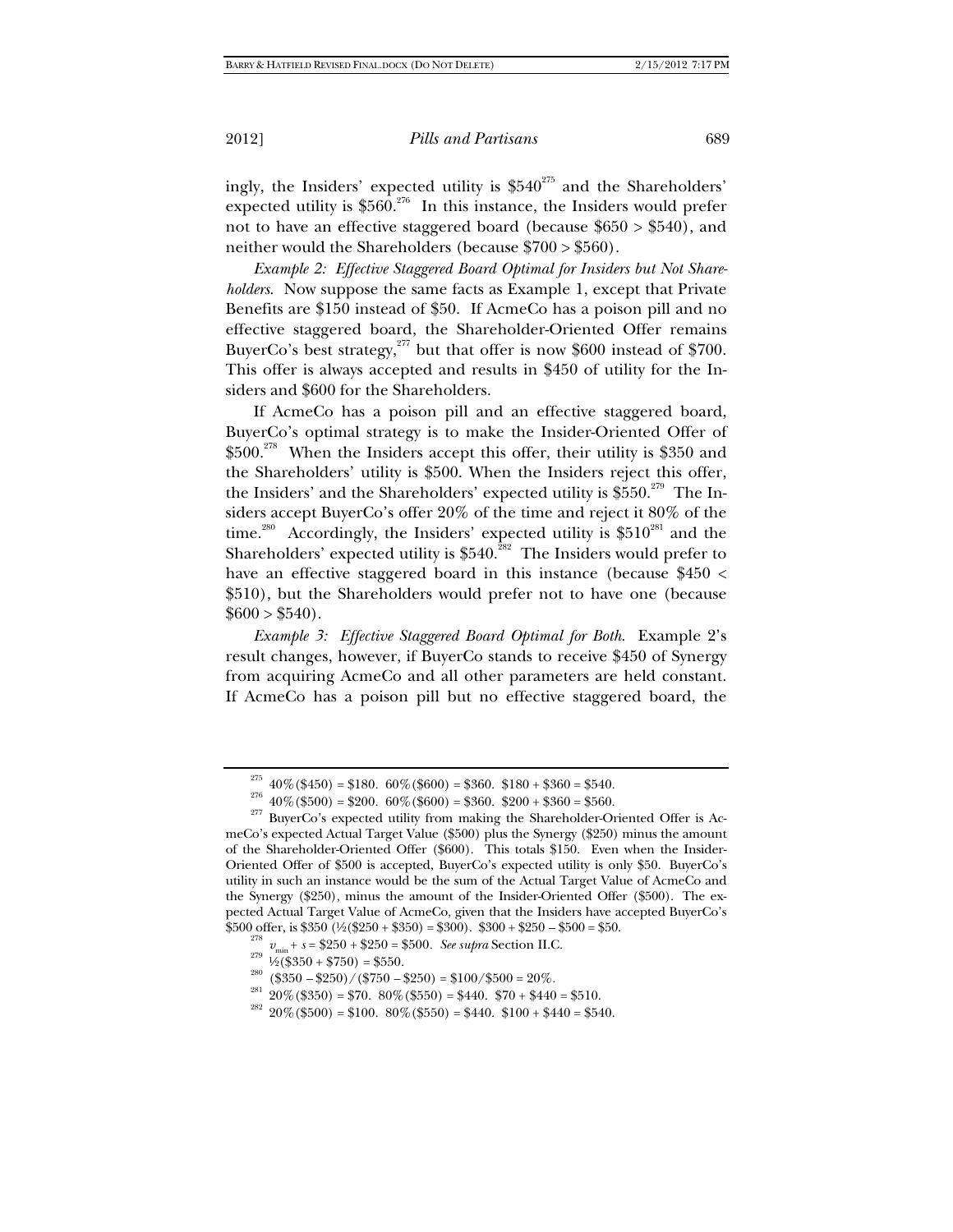Shareholder-Oriented Offer of \$600 remains BuyerCo's best option.<sup>283</sup> As before, this offer is always accepted and results in \$450 of utility for the Insiders and \$600 of utility for the Shareholders.

If AcmeCo has a poison pill and an effective staggered board, BuyerCo's optimal strategy is to make the Insider-Oriented Offer of \$700. When the Insiders accept this offer, their utility is \$550 and the Shareholders' utility is \$700. When the Insiders reject this offer, both the Insiders and the Shareholders receive expected utility of  $$650.<sup>284</sup>$ The Insiders accept BuyerCo's offer 60% of the time and reject it 40% of the time.<sup>285</sup> Accordingly, the Insiders' expected utility is  $$590^{286}$  and the Shareholders' expected utility is  $$680.<sup>287</sup>$  On these facts, the Insiders prefer to have an effective staggered board (because \$590 > \$450) as do the Shareholders (because \$680 > \$600).

#### 3. Social Welfare Analysis

After having considered two possible ways in which takeover defense levels may be chosen, the analysis shifts to which takeover defense levels maximize social welfare. The social welfare function is defined as the sum of the Shareholders' and Acquirer's utilities.<sup>288</sup> This function does not account for distributional concerns between the Acquirer and the Shareholders. This seems sensible, as both the Acquirer and the Target are likely to be large public firms owned by diffuse and diversified shareholders.<sup>289</sup>

In the event of a takeover, the Acquirer's utility will be the sum of the Actual Target Value and the Synergy, minus the Price that it pays

a real social loss, for nearly all public targets, the takeover's effect on the utility of the Acquirer and the Shareholders will likely dwarf its effect on the utility of the Insiders. *See* Daines & Klausner, *supra* note 71, at 106-10 (evaluating the private benefit hypothesis); Klausner, *supra* note 84, at 768-69, 774 (discussing the notion that managers may "buy" defenses from shareholders and identifying the necessary price as between  $1\%$  and  $5\%$  of the firm's value). We therefore disregard it for simplicity.

See Easterbrook & Fischel, *supra* note 2, at 8 (assuming that investors hold "diversified portfolios"); Easterbrook & Fischel, *supra* note 71, at 1167 n.17 ("Both theory and evidence suggest that if . . . risks are diversifiable, shareholders will be indifferent to them  $\dots$ .").

<sup>283</sup> The analysis resembles that of note 277, *supra*, except BuyerCo's utility is increased by \$200 when it makes the Shareholder-Oriented Offer and when the Insider-Oriented Offer is accepted.<br>
<sup>284</sup>  $\frac{1}{2}(\$550 + \$750) = \$650$ .<br>
<sup>285</sup> (\\heta 550 -\\heta 5250)/(\\heta 5750 -\\heta 5250) = \\heta 300/\\heta 500 = 60%.<br>
<sup>286</sup> 60%(\\heta 550) = \\heta 40%(\\heta 650) = \\heta 260. \heta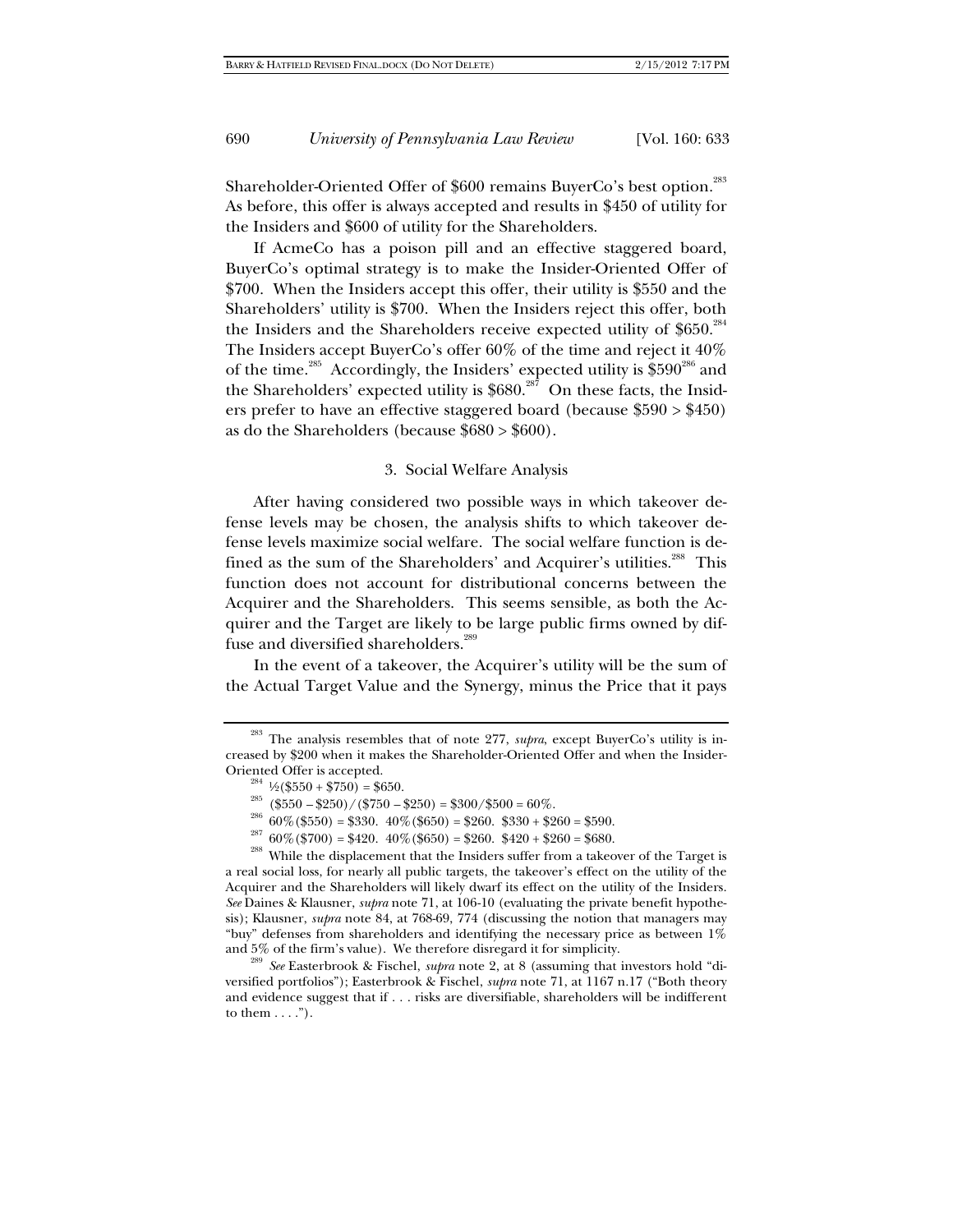for the Target. The Shareholders' utility will be the Price that the Acquirer pays for the Target. Since our chosen social welfare function adds the Acquirer's and the Shareholders' utilities, the Price drops out of the calculation and social welfare equals the Actual Target Value plus the Synergy.

If there is no takeover, the Acquirer's utility will be zero and the Shareholders' utility will be the Actual Target Value. Social welfare is therefore the Actual Target Value. Thus, a takeover increases social welfare.<sup>290</sup>

Accordingly, the socially optimal level of takeover defenses is the level that maximizes the number of takeovers. Given the choice of social welfare function, this makes intuitive sense. Successful takeovers create social gains by increasing the size of the economic pie by the amount of the Synergy. Other than the Synergy, the elements of the social welfare function are either exogenous (the Actual Target Value) or transfer payments that cancel out (the Price that the Acquirer pays and that the Shareholders receive).<sup>291</sup>

Therefore, the socially optimal level of takeover defenses is No Poison Pill, which always leads to takeovers at small premiums.<sup>292</sup> Unfortunately, the analyses in subsections II.E.1 and II.E.2 suggest that neither the Shareholders nor the Insiders should be expected to choose the socially efficient level of takeover defenses.

## III. FURTHER PREDICTIONS AND EXPANSIONS

This Part attempts to place these models into further context. It begins by exploring several interesting implications of the models. It then compares these predictions to the findings of empirical studies and suggests additional empirical work that could be done to test the extent to which these models accurately reflect reality. Finally, it addresses several of the models' simplifying assumptions and the likely consequences of relaxing them.

<sup>&</sup>lt;sup>290</sup> Recall the earlier assumption that the Synergy represents a social gain, and not merely a distributive one. *See supra* text accompanying note 143.

<sup>&</sup>lt;sup>291</sup> *Cf.* Easterbrook & Fischel, *supra* note 2, at 8 (arguing that raising takeover premiums does not benefit investors because they are diversified, so any extra returns they receive as target shareholders is canceled out by the reduced returns they receive

<sup>&</sup>lt;sup>292</sup> Supra Section II.B.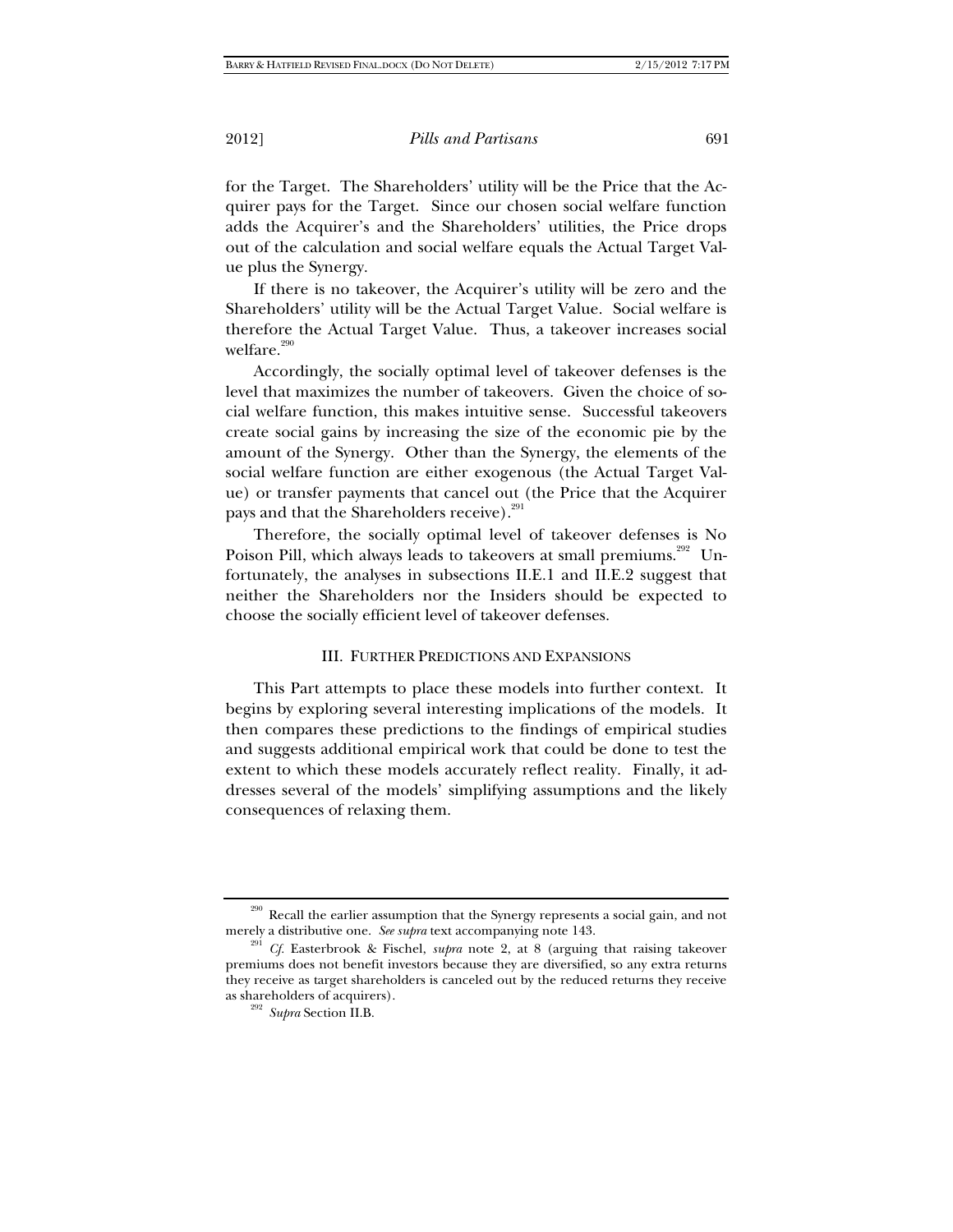#### A. *Predictions and Implications*

# 1. State Competition for Charters and Federalization of Corporate Law

Our models have direct implications for the postulated "race to the top" or "race to the bottom" created by state-level control of corporate law. Contrary to prior theory, our models suggest that the proliferation of rules making takeovers easier or more difficult may not necessarily suggest either a race to the bottom or a race to the top. Similarly, a firm that raises or lowers its takeover defenses is not necessarily responding to managerial or shareholder interests, respectively.<sup>293</sup> Although Insiders often prefer a higher level of takeover defenses than Shareholders do in our models, Shareholders never choose the lowest level of defenses and Insiders do not always choose the highest.<sup>294</sup> The Shareholders' and Insiders' preferences depend on the Target's particular characteristics, and there are instances in which both groups prefer the same level of defenses.<sup>295</sup>

At the same time, our models reinforce the notion that the postulated race to the top is a competition to serve the interests of the corporation's shareholders and not the interests of society as a whole. The models predict that a corporation's shareholders will always prefer to have a poison pill because they enable the shareholders to extract distributional gains from the Acquirer.<sup>296</sup> This is socially inefficient because it reduces the frequency of socially beneficial takeovers and reduces the Acquirer's incentives to engage in them, $297$  but this is immaterial to the Shareholders, who are self-interested actors concerned with their own utility. Diversified shareholders would be willing to relinquish their firm's takeover defenses if other firms (who are

Cf. EASTERBROOK & FISCHEL, *supra* note 71, at 171-74 (arguing that increased defenses are always against shareholder interests); Ganor, *supra* note 271, at 185 (arguing that managers who dismantle staggered boards further shareholder interests); Subramanian, *supra* note 82, at 1801 (contending that states offering the most protection against takeovers receive fewer incorporations due to shareholder backlash).

<sup>&</sup>lt;sup>294</sup> See supra subsections II.E.1-2.<br><sup>295</sup> See supra subsections II.E.1-2.<br><sup>295</sup> See supra Section II.E; *see also* Daines & Klausner, *supra* note 71, at 85 (finding that in their sample no company at the IPO stage adopted a charter provision prohibit-

ing itself from adopting takeover defenses in the future). 297 *See* Easterbrook & Fischel, *supra* note 71, at 1174-75 (arguing that any strategy that discourages tender offers reduces welfare to both shareholders and society); *see also* Schwartz, *supra* note 71, at 230 (summarizing Easterbrook and Fischel's argument that auctions are inefficient).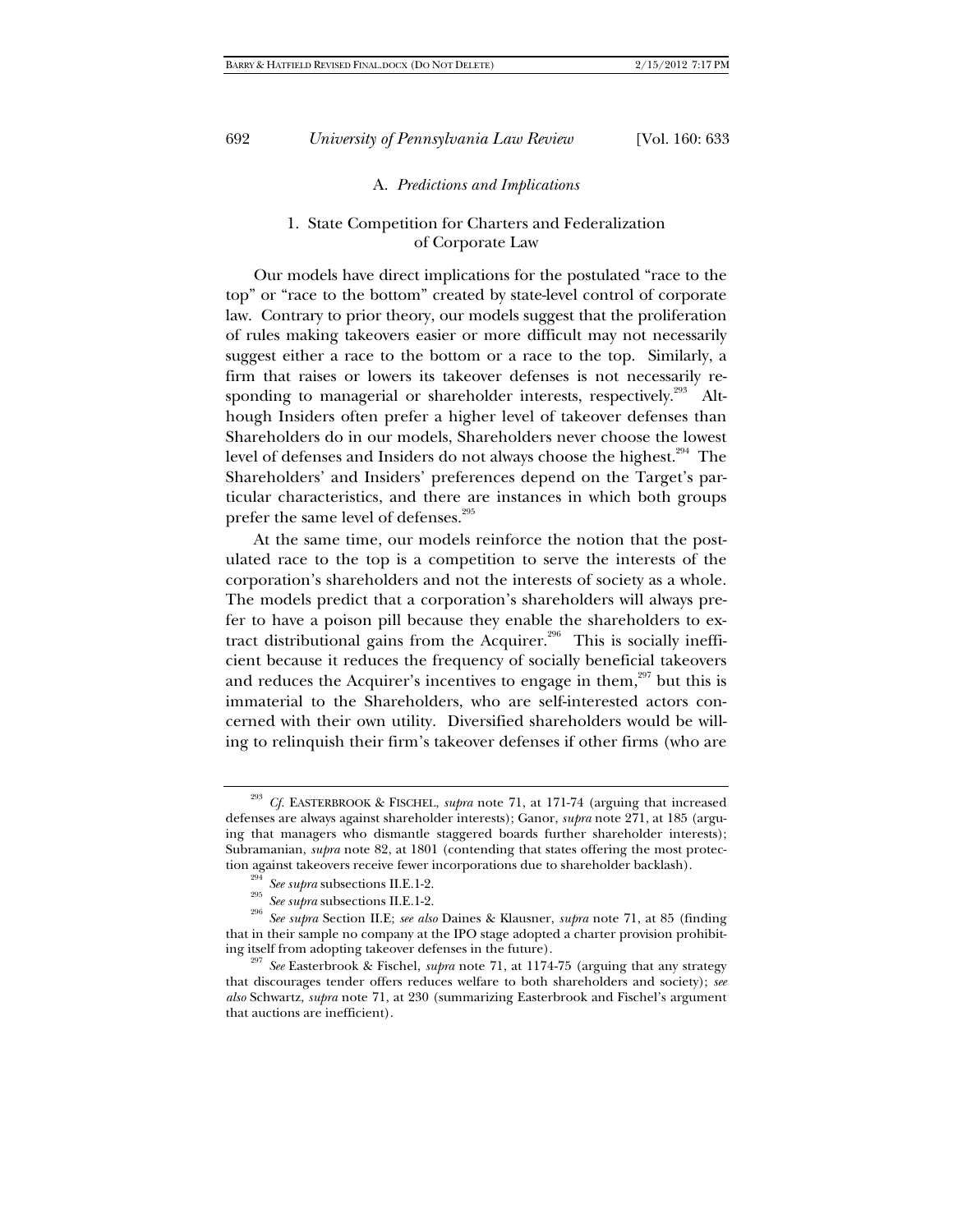potential acquisition targets for their firm) would do so as well, but state-level control does not provide any mechanism that would allow for such a bargain. This suggests that, even if there is a race to the top, such a race will not produce socially optimal laws.

This result potentially offers some support for nationalizing corporate law. Given the choice between all firms having poison pills and no firms having poison pills, diversified shareholders would have incentives to choose socially optimal laws. Thus, one might expect that the imposition of a uniform rule would eliminate the poison pill, or at least reduce its potency. On the other hand, nationalizing corporate law would remove the interstate competitive pressures that currently shape corporate law and which may be expected to produce socially optimal laws in those instances in which shareholders' interests mirror those of society. In addition, many countries with nationalized corporate law insulate corporations from takeover attempts to a greater degree than U.S. states generally do.<sup>298</sup> Thus, state-level control of corporate law may well be the best practical option, even though it falls short of the ideal regulatory scheme.<sup>299</sup>

## 2. Variation in Corporate Takeover Defense Levels

The question of why public firms display a variety of different levels of takeover defenses has been disputed for some time.<sup>300</sup> As the conventional argument holds that either a race to the top or a race to the bottom would produce uniformity in defense levels, our models provide one mechanism for resolving what some have seen as a paradox.<sup>301</sup>

The models imply that public firms choose varying levels of takeover defenses based on complicated interactions between multiple pa-

<sup>298</sup> *Cf.* William D. Schneper & Mauro F. Guillén, *Stakeholder Rights and Corporate Governance: A Cross-National Study of Hostile Takeovers*, 49 ADMIN. SCI. Q. 263, 263-64 (2004) (providing statistics showing that many more takeovers were announced in the United States than in other countries). 299 *See* EASTERBROOK & FISCHEL, *supra* note 71, at 222 (arguing that competition

among states, even if imperfect, creates a powerful tendency for states to enact laws that benefit investors); ROMANO, *supra* note 77, at 75 ("Acknowledging that the track record of most states in takeover regulation raises serious questions concerning the efficacy of state competition does not imply that national regulation of takeovers is the solution to an imperfect federal system."); Stephen J. Choi & Andrew T. Guzman, *Choice and Federal Intervention in Corporate Law*, 87 VA. L. REV. 961, 973-74 (2001) (concluding that while

state control is "imperfect," it is still preferable to federal intervention). 300 *See* Daines & Klausner, *supra* note 71, at 88-89 (discussing competing theoretical views on the matter).  $^{301}$  *Cf.* Coates, *supra* note 120, at 1308 (arguing that the variation in defense levels

is attributable to differences in legal counsel).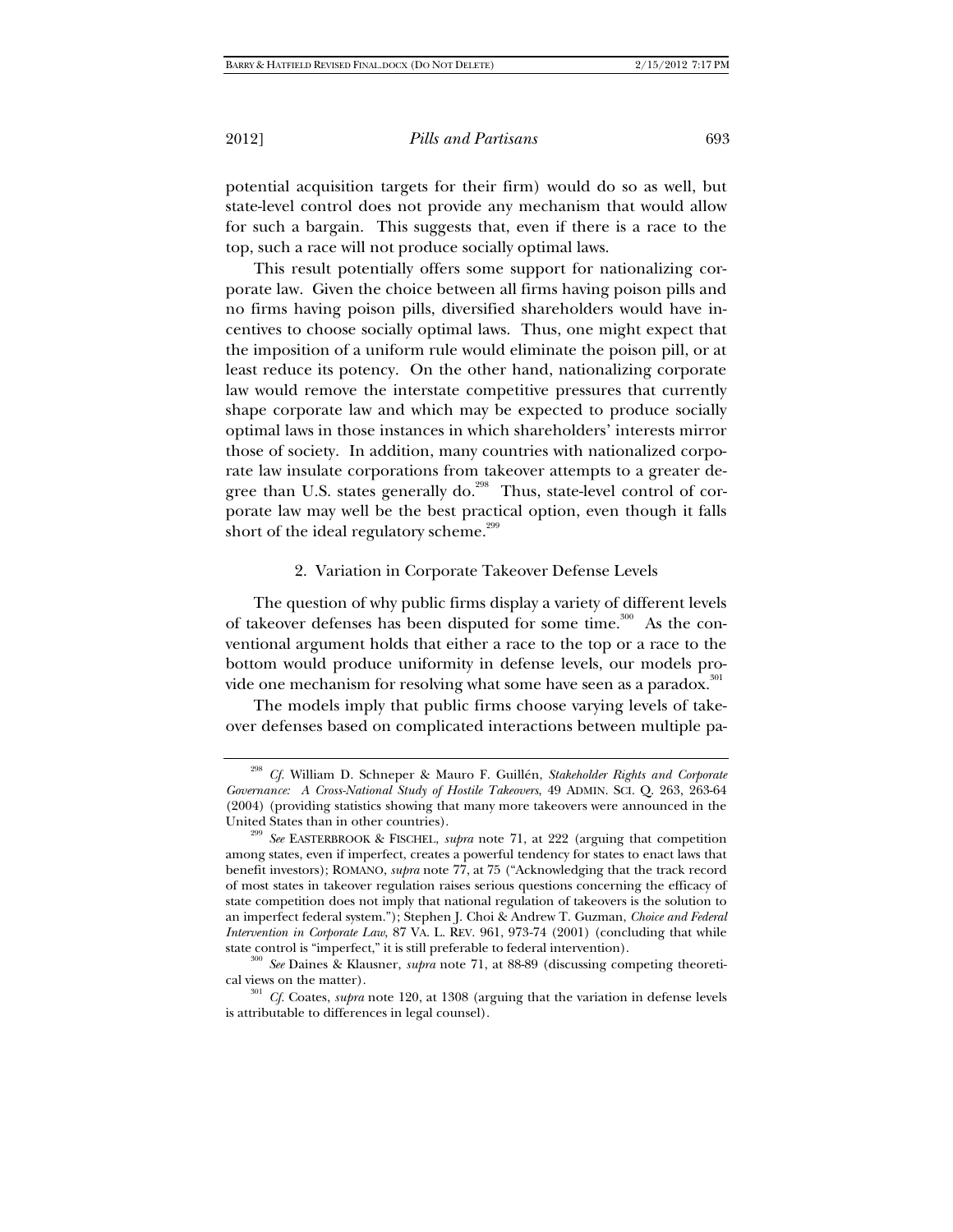rameters.<sup>302</sup> Both these parameters themselves and the Target's level of takeover defenses affect the likelihood of a takeover and the premium that the Shareholders expect to receive in such an event.<sup>303</sup> Accordingly, studies that consider the effects of different takeover defenses would be likely to reach conflicting and confusing results bebecause their effects would vary depending on the qualities of the Target. Indeed, the empirical literature on this issue is complex and contradictory.<sup>304</sup> Both studies that have looked for connections between particular firm characteristics and defense levels<sup>305</sup> and those that have examined the effects of defense levels on premiums<sup>306</sup> have yielded mixed and inconsistent results.<sup>307</sup> Studies examining the effects of adopting takeover defenses on a target's stock price have been similarly patchy;<sup>308</sup> even in those that have found significant price reactions, the price effects on individual firms have varied widely. $309$  These models offer a potential explanation for these varied results.

More specifically, the models predict that corporations with the highest expected Synergies should be the most likely to have effective staggered boards. These companies likely include highly technologyintensive companies and companies with nontraditional businesses. There is some recent empirical evidence that supports this prediction. For example, companies that are backed by venture capital funds are more likely to possess these qualities than the average publicly traded company. Such companies also have a higher incidence of takeover defenses at the time of their initial public offering than other corporations do.<sup>310</sup> Defenses also appear more frequently among firms in industries where takeovers are more common and in which managerial performance is easier to observe, and were not correlated with a proxy for high managerial private benefits.<sup>311</sup> These firms correspond to po-

<sup>&</sup>lt;sup>302</sup> See supra subsection II.E.2; infra Appendix.<br><sup>303</sup> See supra Sections II.C-E; infra Appendix.<br><sup>304</sup> See supra note 6 and accompanying text.<br><sup>305</sup> See sources cited *supra* note 84.<br><sup>305</sup> See Coates, *supra* note 6, adoptions do not affect bids, that poison pills do not correlate with other firm traits,

<sup>&</sup>lt;sup>308</sup> See *id.* at 318 ("Some [studies] show positive price reactions, some negative; but mixed or insignificant results predominate . . . . [Even significant] results are not robust . . . ."); sources cited *supra* note 87.<br><sup>309</sup> *See* Coates, *supra* note 6, at 318-19 ("Even in studies showing negative results,

positive price reactions are observed in forty to fifty percent of the sample . . . ."). <sup>310</sup> Daines & Klausner, *supra* note 71, at 96 tbl.2. <sup>311</sup> *Id.* at 103-04, 108-10.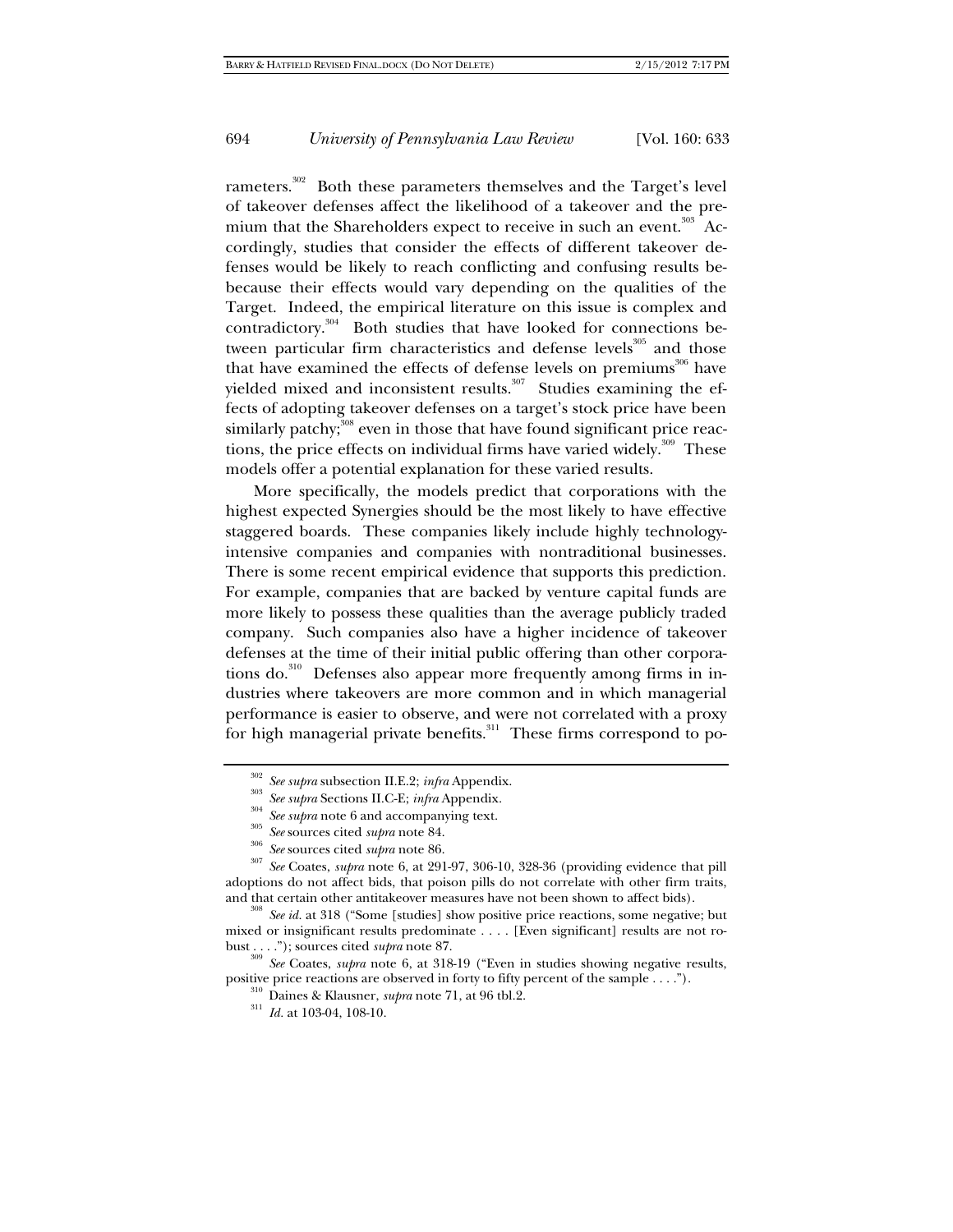tential Targets that are likely to have high Synergy and that are likely to have Insiders with low Private Benefits.<sup>312</sup> Another study has found that staggered boards increase value when firms have higher advisory needs (i.e., firms that are large and complex) and low monitoring costs (i.e., firms in which it is easier to observe managerial performance).<sup>313</sup> Such firms seem somewhat more likely than their peers to have large potential Synergies and to have Insiders with low Private Benefits.<sup>314</sup>

## 3. Post–Takeover Attempt Performance

The models presented in this Article can be used to make predictions with respect to the future performance of the Acquirer and Target after a takeover attempt. The models are predicated on the assumption that the Acquirer is a self-interested, rational actor. Consequently, they predict that the Acquirer should realize positive expected returns from successful takeovers under all levels of defenses.<sup>315</sup> However, empirical studies have generally found that acquirers' returns from takeovers are either indistinguishable from zero or slightly negative.<sup>316</sup> While these studies typically do not distinguish between takeover attempts involving only one acquirer and attempts involving several, these findings still suggest that some degree of hubris or "winner's curse," which the

which might be correlated with large synergy. *Id.* at 6. 315 *See supra* Sections II.B-D. If a rational Acquirer received negative returns from takeovers, it would not pursue them. Assuming that the Shareholders choose the Target's level of defenses, it is difficult to predict the Acquirer's relative returns across acquisitions involving different levels of defenses because Targets choosing each level of

defenses will have different features. *See supra* subsection II.E.2. 316 *See, e.g.*, Babu G. Baradwaj et al., *Bidder Returns in Interstate and Intrastate Bank Acquisitions*, 5 J. FIN. SERVICES RES. 261, 266-67 (1992) (finding negative returns); David E. Bellamy & Walter M. Lewin, *Corporate Takeovers, Method of Payment, and Bidding Firms' Shareholder Returns: Australian Evidence*, 9 ASIA PAC. J. MGMT. 137, 146 (1992) (finding small positive returns for cash deals and negative returns for share exchange offers in Australian takeovers); Robert F. Bruner, *Does M&A Pay? A Survey of Evidence for the Decision-Maker*, J. APPLIED FIN., Spring–Summer 2002, at 48, 56 (synthesizing data from studies from 1971 to 2001 and finding zero returns); Sylvia C. Hudgins & Bruce Seifert, *Stockholder Returns and International Acquisitions of Financial Firms: An Emphasis on Banking*, 10 J. FIN. SERVICES RES. 163, 177 (1996) (finding zero returns); Jensen & Ruback, *supra* note 19, at 16 (reviewing the merger literature and finding returns near zero); Elias Raad & H.K. Wu, *Acquiring Firms' Stock Returns: Methods of Payment, Change in Leverage, and Management Ownership*, 18 J. ECON. & FIN. 13, 25 (1994) (finding positive returns from cash mergers and negative returns from stock-financed mergers).

<sup>312</sup> *But see* Daines & Klausner, *supra* note 71, at 102 (rejecting the hypothesis that defenses are adopted to create bargaining power).<br><sup>313</sup> Ahn et al., *supra* note 84, at 36.<br><sup>314</sup> On the other hand, the measure of monitoring costs is positively correlated

with research and development and with the relative value of intangible assets, both of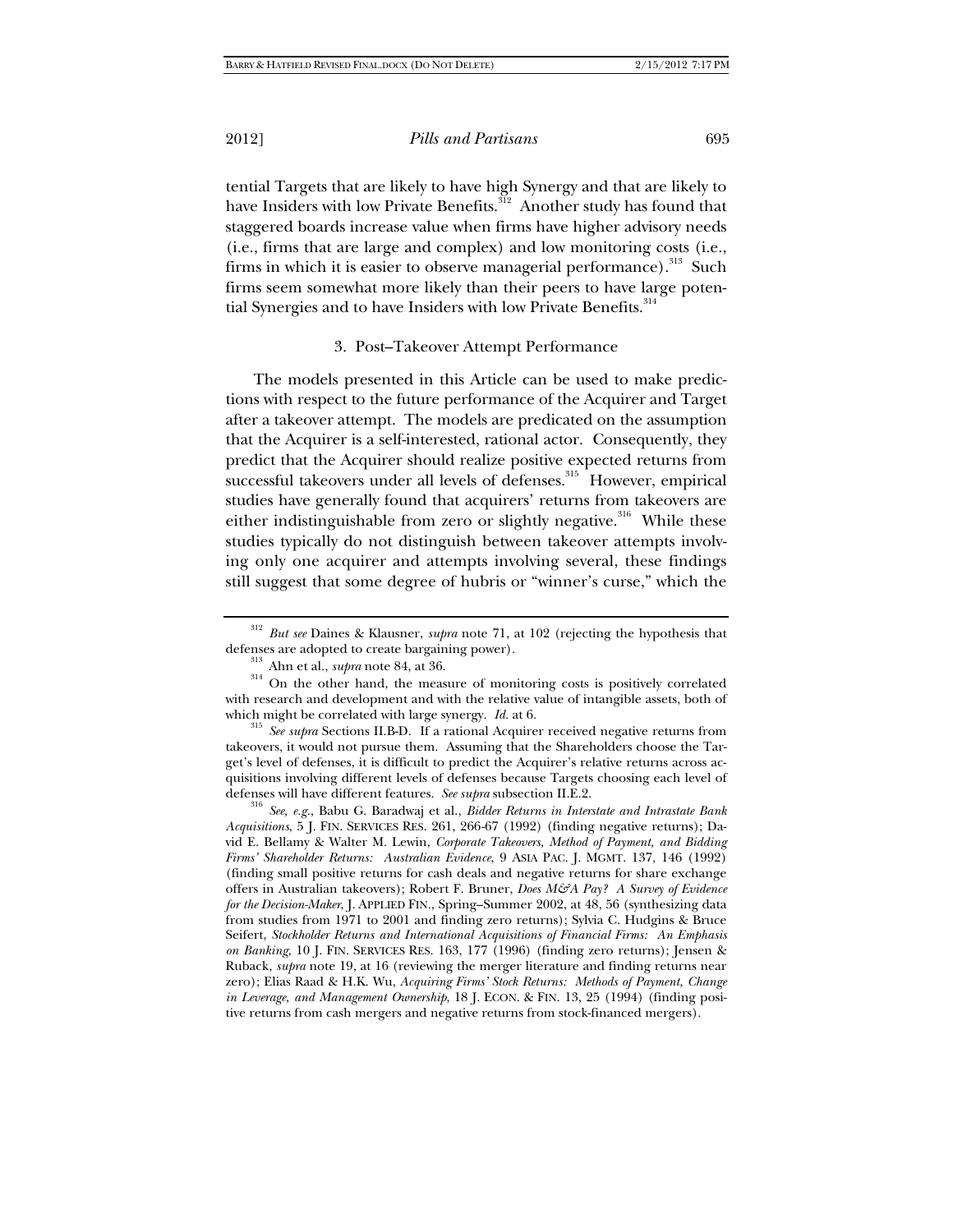models in this Article do not capture, may play an important role in acquirer behavior.<sup>317</sup> Nonetheless, studies that examine the joint benefits of an acquisition to acquirers and target shareholders consistently find that takeovers offer significant positive returns.<sup>318</sup> Accordingly, all of the models' predictions with respect to the social welfare effects of various defenses remain applicable.

Similarly, the models all assume that the Shareholders are profitdriven rational actors. Recall that, in the Poison Pill Without ESB model, the Shareholders will sometimes reject the Acquirer's offer by voting against it in a proxy fight based on their beliefs about the Actual Target Value. If the Shareholders are, in fact, profit-driven rational actors, the market value of the Target should, on average, rise above the amount of the Acquirer's rejected offer within a relatively short period of time.<sup>319</sup> This happens at times in individual cases, but the authors of this Article have not been able to locate a study that has considered whether a rise in market value following shareholder rejection happens systematically. Studies have shown that the stock prices of targets that reject a takeover offer do not, on average, climb above the offered price within a reasonable amount of time.<sup>320</sup> However, these results are entirely consistent with the models' predictions when the Insiders control whether the offer is accepted.<sup>321</sup>

<sup>317</sup> *See, e.g.*, Nikhil P. Varaiya & Kenneth R. Ferris, *Overpaying in Corporate Takeovers: The Winner's Curse*, FIN. ANALYSTS J., May–June 1987, at 64, 64-65 (1987) (explaining the winner's curse phenomenon that affects competitive takeovers and arguing that

bidders discount their bids to account for the phenomenon). 318 *See, e.g.*, Bruner, *supra* note 316, at 51-56 (analyzing three decades' worth of merger studies and finding that takeovers result in a positive economic gain); Devos et al., *supra* note 144, at 1192 (finding joint gains of ten percent in mergers of large industrial firms); Houston et al., *supra* note 144, at 303-05 (finding joint gains in bank mergers); Hudgins & Seifert, *supra* note 316, at 177 (finding that targets receive abnormal benefits while acquirers roughly break even); Jensen & Ruback, *supra* note 19,

at 22 ("[T]argets gain and bidders do not appear to lose . . . .").<br><sup>319</sup> If, on average, this does not occur, rational and self-interested Shareholders<br>would improve their utility by accepting the Acquirer's offer in all

<sup>&</sup>lt;sup>320</sup> See Frank H. Easterbrook & Gregg A. Jarrell, *Do Targets Gain from Defeating Tender Offers?*, 59 N.Y.U. L. REV. 277, 283, 289-92 (1984) (citing findings showing that successful defenses result in losses for target shareholders); Gilson, *A Structural Approach to Corporations*, *supra* note 72, at 857-58 (showing that, on average, the shareholders of targets that rejected offers received an approximately five percent lower rate of return than they would have realized if the offers had been accepted). 321 *See supra* Sections II.C-D.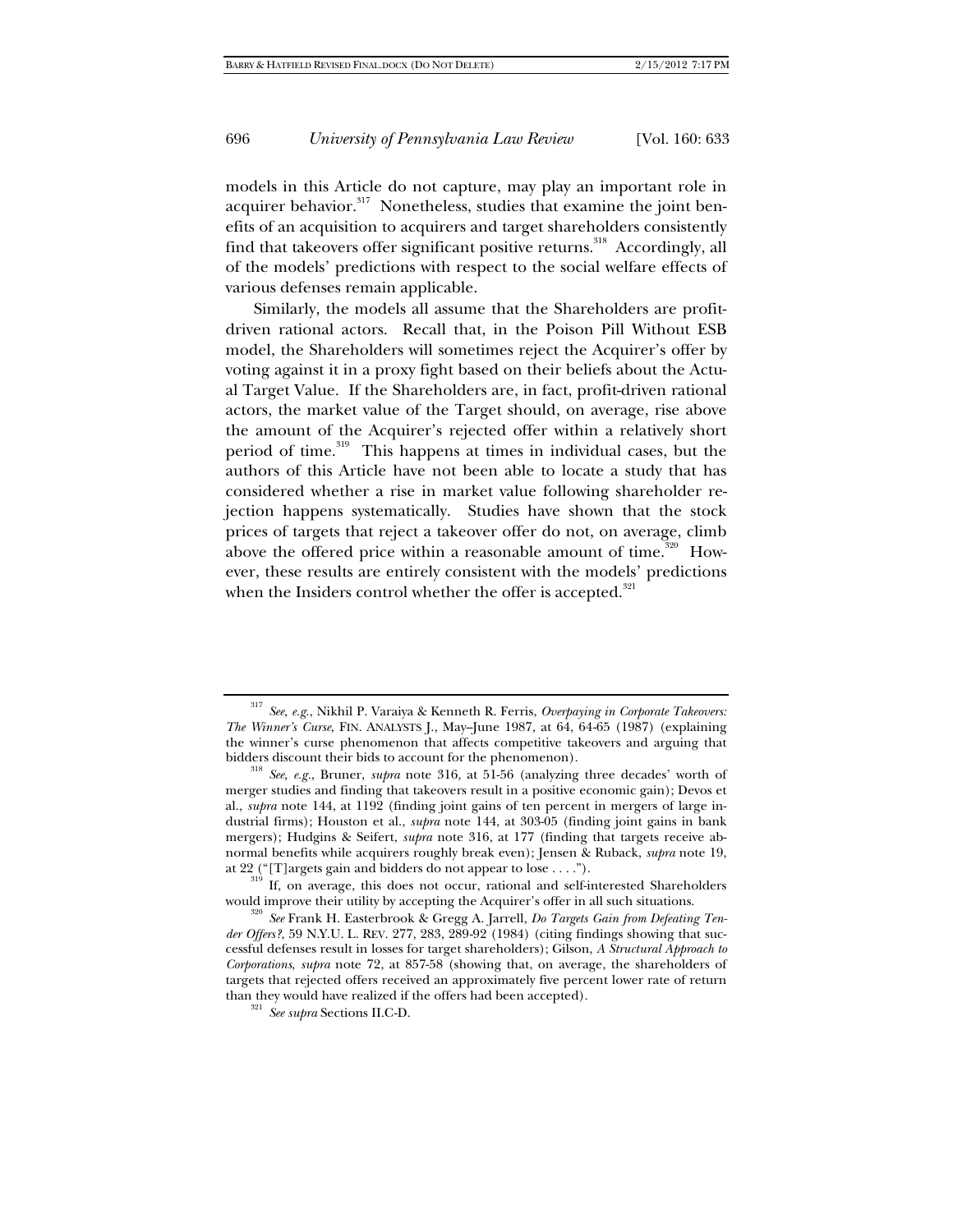### 4. Optimal Level of Private Benefits

These models also have a surprising implication with respect to the level of Insiders' Private Benefits that is optimal for the Shareholders. The Insiders' Private Benefits are what make their interests diverge from those of the Shareholders, and it is these divergences that create the socially inefficient agency costs that corporate law tries to eliminate.<sup>322</sup> Accordingly, conventional wisdom suggests that the Shareholders' utility is maximized when there are no Private Benefits and decreases monotonically as Private Benefits increase.<sup>323</sup>

The models presented herein contradict this conventional wisdom, however. In general, these models predict that the level of Insiders' Private Benefits that maximizes Shareholder utility is nonzero.<sup>324</sup> The reason for this divergence from the conventional wisdom is that, as discussed earlier, the Insiders' Private Benefits can function as a commitment device for the Shareholders.<sup>325</sup> Thus, our models suggest that Shareholders should not be expected to police Insiders perfectly, even if they had the ability to do so.

## B. *Relaxing Simplifying Assumptions*

The models presented in this paper incorporate several simplifying assumptions to emphasize conceptual points.<sup>326</sup> While relaxing some of these assumptions reduces the models' predictive power, their validity is not predicated on any of these assumptions. In fact, relaxing certain of these assumptions actually strengthens some of the models' predictions.

#### 1. Parameter Independence

The models presented in this Article do not require that there be any direct links between the Target's level of takeover defenses, the Insiders' Private Benefits, the distribution of possible Actual Target Values, and the Synergy. These assumptions simplify and, in some

<sup>322</sup> *See* BAINBRIDGE, *supra* note 7, at 207 (explaining that the separation of ownership and control will sometimes result in some form of self-dealing by directors and that "corporate law is best understood as a mechanism for constraining [self-dealing]"); *see also supra* Section II.A. 323 *Cf.* Easterbrook & Fischel, *supra* note 71, at 1175 (arguing that any defenses re-

duce overall shareholder welfare). 324 *See infra* Appendix A.2, Proposition 6. 325 *See supra* Section II.E.1. 326 *See supra* Section II.A.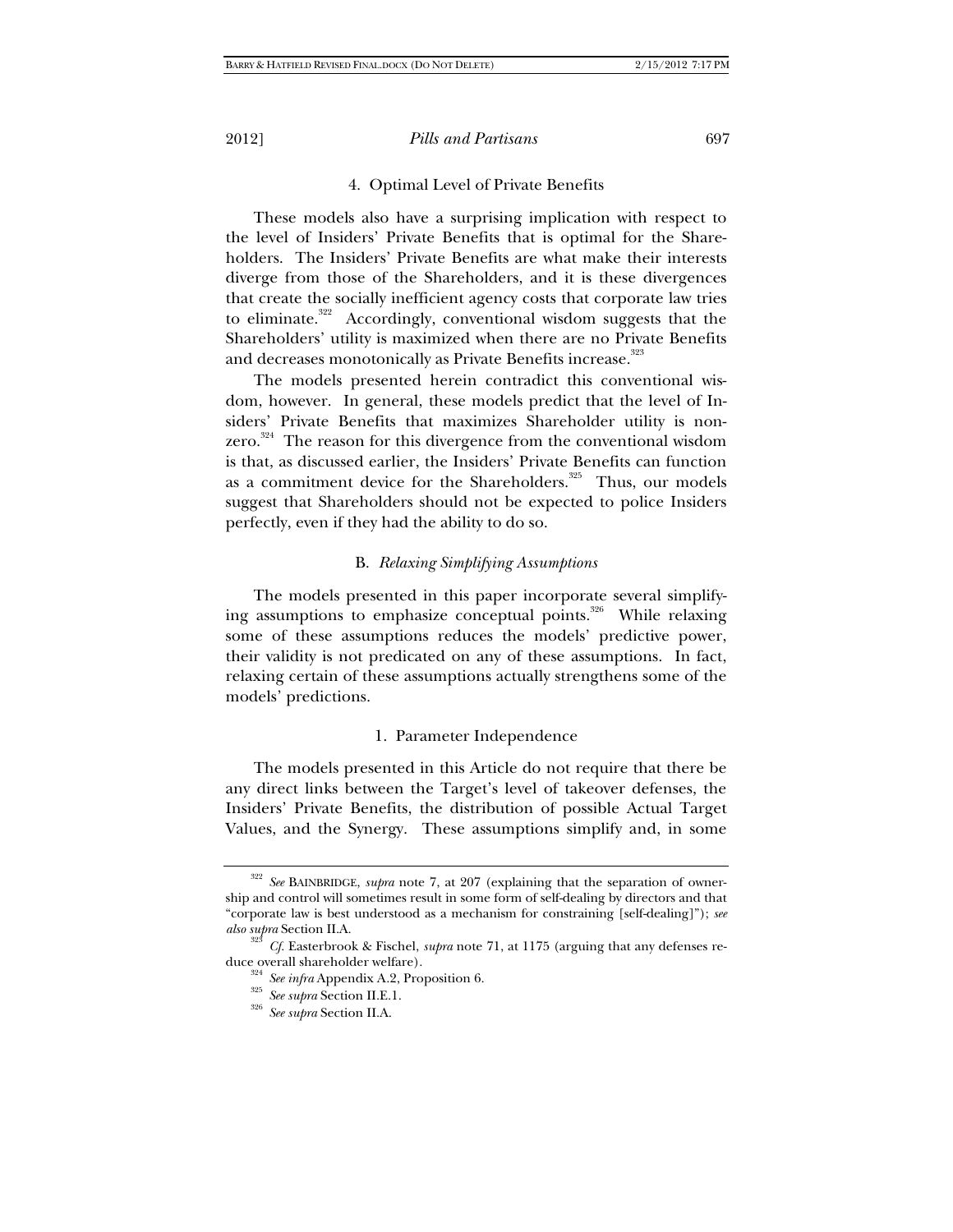ways, generalize the models. In reality, however, a number of relationships might plausibly exist between these items.

For example, it seems likely that an increase in Private Benefits would have a negative effect on a corporation's value. High levels of Private Benefits likely correspond to the Insiders shirking responsibilities or receiving lavish perks, both of which would reduce the corporation's value (i.e., the Actual Target Value). Similarly, the more the Insiders shirk their responsibilities or line their own pockets, the more the Acquirer may stand to gain (in the form of Synergy) from taking over the Target and installing better management.<sup>327</sup> On the other hand, if the Insiders shirk their responsibilities, they may be less likely to endow the Target with other qualities that create Synergy (e.g., new technologies, access to new markets, etc.).<sup>328</sup> Therefore, the effect of Private Benefits on Synergy seems uncertain. Additionally, the Actual Target Value may affect the Synergy.<sup>329</sup> For example, a new technology could be twice as valuable to a particular acquirer as to anyone else.

However, none of these relationships directly affects the analysis of the No Poison Pill, Poison Pill with ESB, or Poison Pill Without ESB models. In each, the parameters are fixed throughout the time period at issue, and all parameters except the Actual Target Value are observable.<sup>330</sup> Therefore, there is no theoretical problem with treating each of these variables as being determined independently and simply

<sup>327</sup> *See* Larry H.P. Lang et al., *Managerial Performance, Tobin's* Q*, and the Gains from Successful Tender Offers*, 24 J. FIN. ECON. 137, 152 (1989) (concluding that targets with poor-quality management achieve greater premiums when purchased by high-quality acquirers); Henri Servaes, *Tobin's Q and the Gains from Takeovers*, 66 J. FIN. 409, 418 (1991) (same). 328 *See* Harry Henderson & Alan Gart, *Key Variables Explaining Acquisition Premiums for* 

*Large Commercial Banks*, BANK ACCT. & FIN., Summer 1999, at 29, 31 (finding that targets with higher returns on assets receive higher book-value premiums); Peter S. Rose, *The Impact of Mergers in Banking: Evidence from a Nationwide Sample of Federally Chartered Banks*, 39 J. ECON. & BUS. 289, 291 (1987) (contending that targets achieving a higher rate of return on their common equity and greater operating efficiency than their acquirers in the pre-takeover announcement period receive higher premiums); Hany A. Shawky et al., *Determinants of Bank Merger Premiums*, J. ECON. & FIN., Spring 1996, at 117, 126 (finding

 $\frac{329}{329}$  If the Actual Target Value positively affects the Synergy, this will exacerbate the adverse-selection problem that the Acquirer faces in the Poison Pill Without ESB and Poison Pill with ESB models. This makes the Shareholder-Oriented Offer more attractive to the Acquirer, as it overcomes the exacerbated adverse-selection problem. There are similar implications when the Target has a poison pill and an effective staggered

board.<br><sup>330</sup> It is not problematic that the Actual Target Value is not directly observable; its value cannot affect any other parameter, because all other parameters are already fixed and observable to all parties.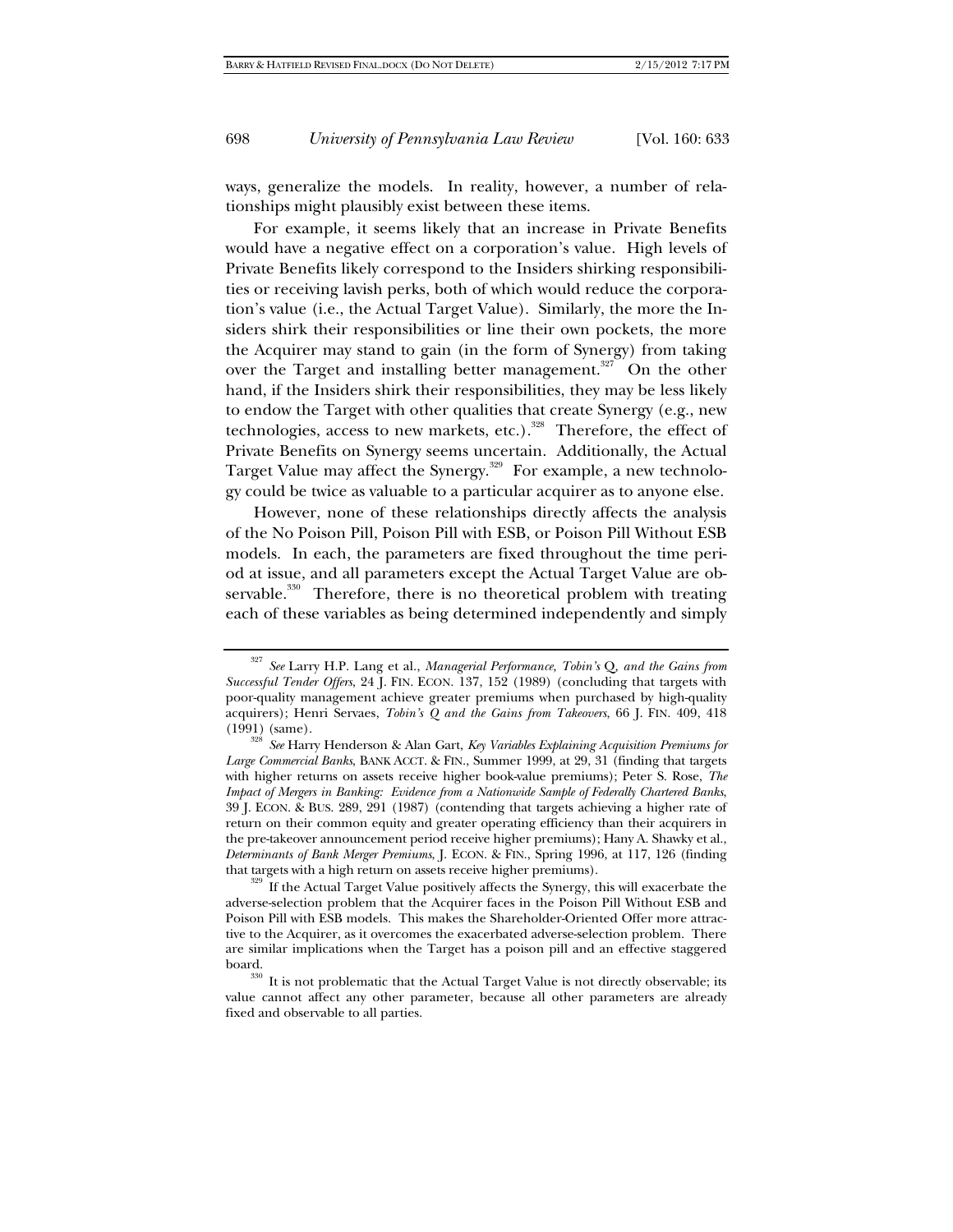noting that it is likely that when Private Benefits are high that the Actual Target Value may be low, and the Synergy may be either high or low. Thus, the models' assumption that these relationships do not exist is not problematic.

# 2. Invariable and Observable Parameters

The logic above does not apply if the parameters are not fixed and observable. If either of these requirements is not satisfied, parameter interdependence becomes more of a concern. It is instructive to consider each requirement separately.

If the parameters are not fixed throughout the period being analyzed, then changing one of the parameters could affect the others. There are several ways in which this could have an impact on the unintegrated models presented in Sections II.B-D—the Actual Target Value and the Synergy likely fluctuate with changing economic conditions, and the Insiders' Private Benefits may also  $331$ —but this issue is most likely to affect the integrated models analyzed in Section II.E.

Since adopting an effective staggered board makes a corporation less susceptible to a takeover,<sup>332</sup> it seems plausible that the reduced disciplining effect of the market for corporate control will cause the Insiders to shirk their responsibilities and increase their perks.<sup>333</sup> This would increase their Private Benefits, which could affect the other parameters through the mechanisms discussed above. Thus, a corporation's choice of its level of takeover defenses would not simply depend upon the parameters specified in the model; the level of takeover de-

<sup>&</sup>lt;sup>331</sup> For example, the Insiders may be more supportive of a takeover if economic conditions are favorable and thus conducive to them finding comparable employment if they lose their jobs after a takeover. The Insiders' preferences may also fluctuate

with personal events in their lives.<br><sup>332</sup> *See* Bebchuk et al., *supra* note 41, at 928-29 (discussing how an effective staggered board can give a target substantial time to remain independent and explaining that no attempt to take control of the board of directors of a target with an effective staggered board has been successful).

<sup>&</sup>lt;sup>333</sup> See Pornsit Jiraporn & Yixin Liu, *Capital Structure, Staggered Boards, and Firm Value*, FIN. ANALYSTS J., Jan.–Feb. 2008, at 49, 53-54 (showing that firms with staggered boards tend to choose debt structures that favor management interests over shareholders'); Klausner, *supra* note 84, at 762 (arguing that management compensation tends to rise more at firms with effective staggered boards than at comparable firms without such boards). On the other hand, without defenses, Insiders may change their behavior in ways that may reduce firm value. *Cf.* Stout, *supra* note 2, at 856-61 (arguing that insiders at companies without staggered boards may engage in other behaviors to discourage takeovers and that these behaviors may be more costly to shareholders than existing defenses).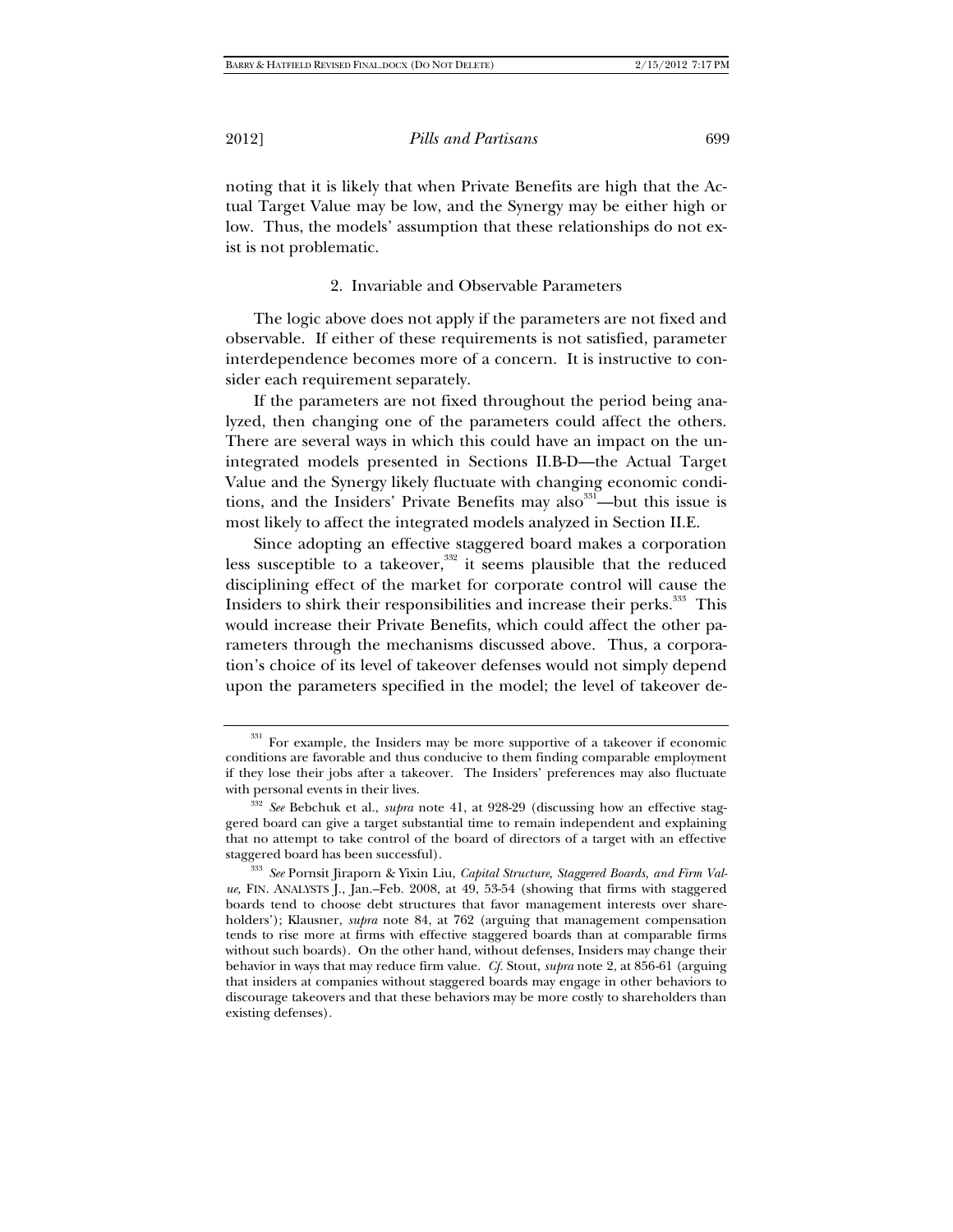fenses chosen would also affect those parameters. Comparing the implications for each of the parties of different levels of takeover defenses would become more difficult, but the net effect would be to make the Shareholders less favorably inclined toward takeover defenses and the Insiders more so, which would reinforce the analyses of subsections II.E.1 and II.E.2.

If some parameters are related, but are not precisely observable, any new information that the parties receive about one parameter also gives them new information about others, which may in turn provide new information about yet others.<sup>334</sup> This concern is particularly trenchant because several of the parameters utilized by each model are unlikely to be directly observable.

This is likely to have the largest effect on the Poison Pill Without ESB model. If the Insiders do not directly observe the Actual Target Value and the Shareholders do not directly observe the Insiders' Private Benefits, this will reduce (but not eliminate) the Shareholders' ability to draw inferences about the Actual Target Value from the Insiders' actions,<sup>335</sup> which itself will affect the bids that the Acquirer is likely to make.<sup>3</sup>

The parties' inability to directly observe several of the parameters increases the uncertainty under which the parties interact. This likely operates to decrease the models' predictive power. However, it does not seem to change the qualitative nature of their predictions. For example, in the Poison Pill Without ESB model, the Acquirer should still

<sup>334</sup> *See* Coates, *supra* note 6, at 297-306 (discussing how instituting a poison pill sends varied and complicated signals that have different implications for firm value); Sudip Datta & Mai Iskandar-Datta, *Takeover Defenses and Wealth Effects on Securityholders: The Case of Poison Pill Adoptions*, 20 J. BANKING & FIN. 1231, 1248-49 (1996) (concluding that the value of a company's bonds drops when it adopts a poison pill, but not the value of its equity, largely because of what that action signals about the firm's management, plans, and prospects); Strong & Meyer, *supra* note 86, at 82-84 (discussing

 $t<sub>335</sub>$  Mathematically, the equations become somewhat complex because the Insiders' action gives insight into the sum of the Actual Target Value and the Insiders' Private Benefits and, as discussed above, the Insiders' Private Benefits likely affect the Ac-

tual Target Value.<br><sup>336</sup> The Acquirer's optimization problem is even more complex, because it depends upon the Shareholders' decisionmaking rule. *See supra* Section II.D. In addition, the instances in which the Shareholders accept the Acquirer's offer after the Insiders reject it are unlikely to constitute a representative cross section from the distributions of the Insiders' Private Benefits and the Actual Target Value. The amount of the Insiders' Private Benefits is likely to affect the Actual Target Value, and both may affect the Synergy. Both the Actual Target Value and the Synergy factor directly into the Acquirer's utility function. *See supra* Section II.A.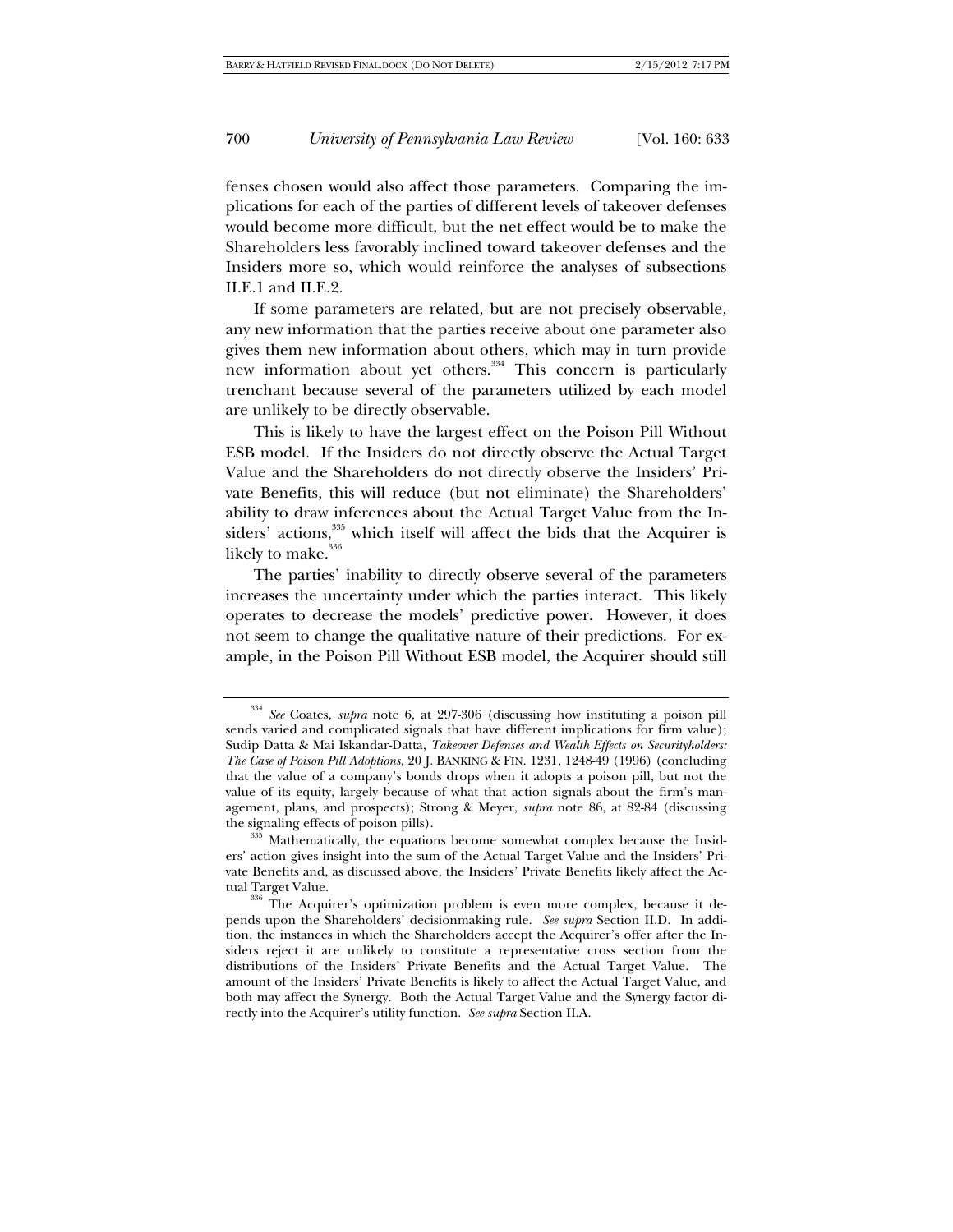have two possible optimal strategies: one directed toward the Insiders and one directed toward the Shareholders. In short, real-world interactions are likely to be significantly messier than these simplified models.

# 3. Uniform Distribution

All of the models analyzed in this Article adopt the simplifying assumption that the Actual Target Value is drawn from a uniform distribution. However, sophisticated financial analyses are far more likely to model a public company's value using a lognormal distribution.<sup>337</sup>

A detailed discussion of the properties of the lognormal distribution is beyond the scope of this Article.<sup>338</sup> For our purposes, it suffices to say that the relative frequency of values close to the mean is generally higher for a lognormal distribution than for a uniform distribution. Similarly, above a certain point, the lognormal distribution tapers off relatively rapidly. This likely makes the Insiders' private information less valuable and the adverse-selection problem that the Acquirer faces less important. It also suggests that, in many instances, the Insider-Oriented Offer's probability of success will be more extreme (i.e., closer to zero or one) than it would be if the Actual Target Values were uniformly distributed. Similarly, the Shareholder-Oriented Offer—the smallest Price at which the Shareholders will override the Insiders and vote in favor of a takeover—is likely to be smaller, because extremely high Actual Target Values are relatively less frequent.<sup>339</sup> In sum, the models' predictive power is likely to decrease, but the predictions seem unlikely to change qualitatively.

# 4. Zero Transaction Costs

An obvious difference between the models presented here and the real world is the absence of transaction costs. In the models, the only cost the Acquirer incurs is the Price of a takeover, if there is

<sup>&</sup>lt;sup>337</sup> *See supra* note 131 and accompanying text.<br><sup>338</sup> A continuous random variable follows a lognormal distribution if the natural logarithm of that variable follows a normal distribution. Kunio Shimizu & Edwin L. Crow, *History, Genesis, and Properties*, *in* LOGNORMAL DISTRIBUTIONS: THEORY AND AP-PLICATIONS 1, 1 (Edwin L. Crow & Kunio Shimizu eds., 1988). A lognormal distribution is often used when a random variable is the product of many positive independent random variables. Financial returns over successive periods are often assumed to be independently distributed random variables.<br><sup>339</sup> This is because the relative probability of high-value outliers in the Actual Tar-

get Value in the lognormal distribution is likely (but not always) smaller than in a uniform distribution. This makes the Shareholders more likely to accept a lower offer.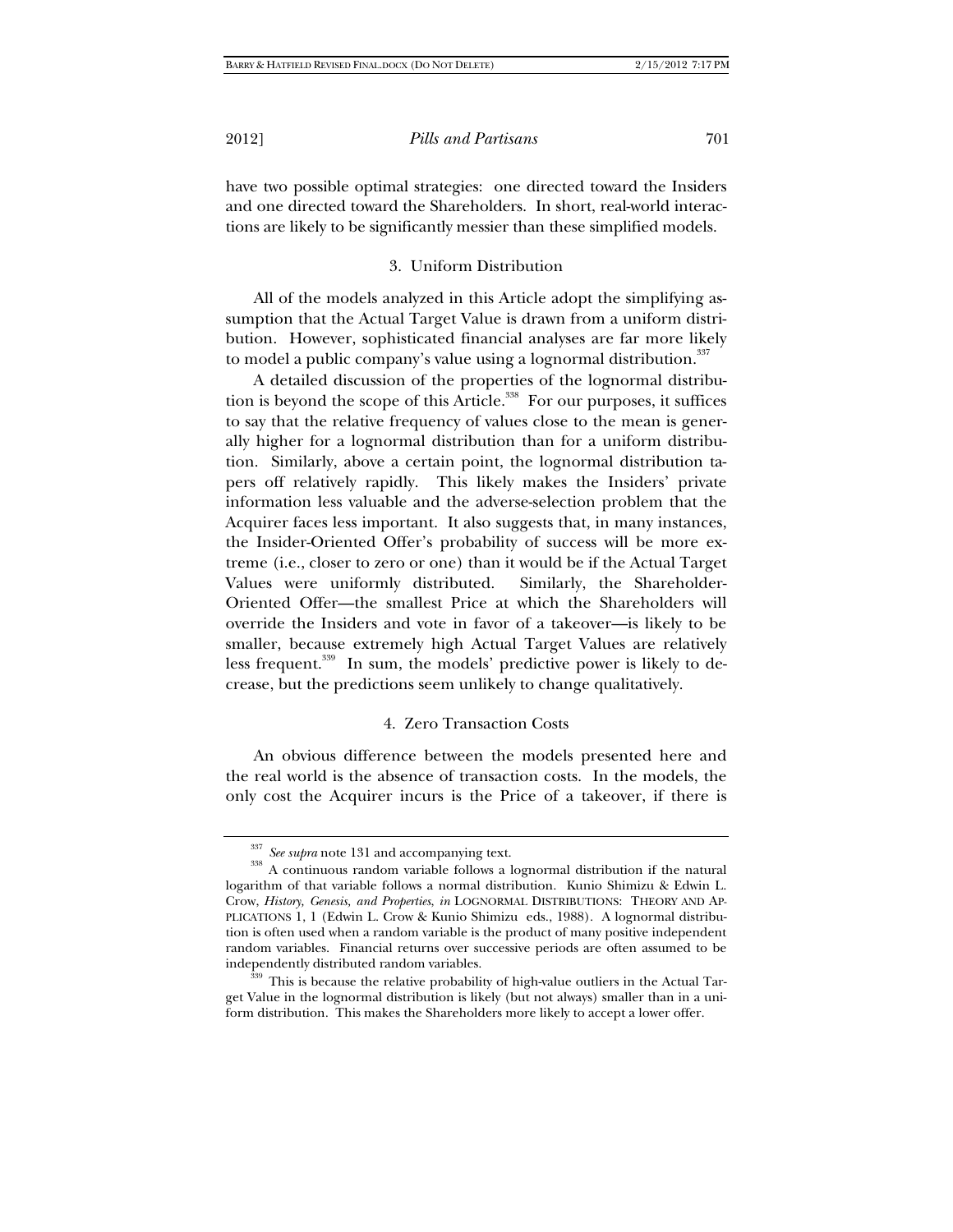one.<sup>340</sup> Meanwhile, the Target, the Insiders, and the Shareholders incur no costs whatsoever in connection with the possible takeover.<sup>341</sup>

In reality, this is not the case. Acquirers and targets spend millions pursuing and resisting takeover attempts.<sup>342</sup> They retain law firms, accounting firms, investment banks, and other expensive advisors.<sup>343</sup> They incur many of these costs regardless of whether the takeover attempt ultimately succeeds.<sup>344</sup> In addition, takeover attempts absorb a great deal of the time and energy of executives on both sides of the transaction, which also entails costs, including opportunity costs.<sup>345</sup> Takeover costs are likely to increase with the level of the Target's takeover defenses.<sup>346</sup>

The effects of these costs are twofold. First, they reduce Acquirers' willingness to make bids, particularly bids with a low probability of suc $cess.\overline{347}$  Second, by reducing the gains to the Target, they reduce the

<sup>343</sup> *See, e.g.*, David Lat, *When \$1,000 an Hour Is Not Enough*, N.Y. TIMES, Oct. 3, 2007, at 6 (discussing the use of "premium billing," the charging of a premium over hourly billings, by law firms specializing in mergers and acquisitions). The costs of takeovers are significant enough that they have attracted the attention of the IRS. *See* INDOPCO, Inc. v. Comm'r, 503 U.S. 79, 88-90 (1992) (holding that expenses incurred in a friendly takeover, such as legal and investment banking fees, are not deductible as "ordinary and necessary" business expenses); I.R.S. Tech. Adv. Mem. 2005-21-032 (Feb. 11, 2005) (ruling that expenses incurred to terminate a merger so that a corporation could enter into a different merger could not be deducted as "ordinary and necessary" business expenses); I.R.S. Tech. Adv. Mem. 89-27-005 (Mar. 27, 1989) (determining that expenses incurred in procuring a white knight to defend against a hostile takeover could be deducted as "ordinary and necessary" business expenses), *vacated*, I.R.S. Tech. Adv.

Mem. 89-45-003 (Aug. 1, 1989). 344 *See supra* note 342. 345 *See* Subramanian, *supra* note 3, at 646 (explaining that "acquisitions generally require substantial managerial time and effort" and that "managerial attention can on-<br>ly be focused on one acquisition at a time").

<sup>346</sup> See id. at 655-59. <br><sup>347</sup> See Easterbrook & Fischel, *supra* note 2, at 6-7 (arguing that the inability of acquirers to appropriate the full value of costs incurred when searching for potential targets will lead to a reduction in the number of tender offers); Easterbrook & Fischel, *supra* note 71, at 1178-79 (explaining that information costs incurred by acquirers to research targets may reduce the number of tender offers). Takeover costs may also cause Acquirers to make either higher or lower bids than they would otherwise; the increased relative cost of a failed bid favors higher bids, but the reduced gains from a successful takeover favor lower bids.

<sup>340</sup> *See supra* Section II.A. 341 *See supra* Section II.A. 342 *See, e.g.*, Mark Scott, *BHP Billiton Ends Rio Tinto Takeover Battle*, BLOOMBERG BUSINESSWEEK (Nov. 25, 2008), http://www.businessweek.com/globalbiz/blog/europe insight/archives/2008/11/bhp\_billiton\_ends\_rio\_tinto\_takeover\_battle.html (noting that BHP Billiton spent over \$450 million in its failed takeover attempt of rival mining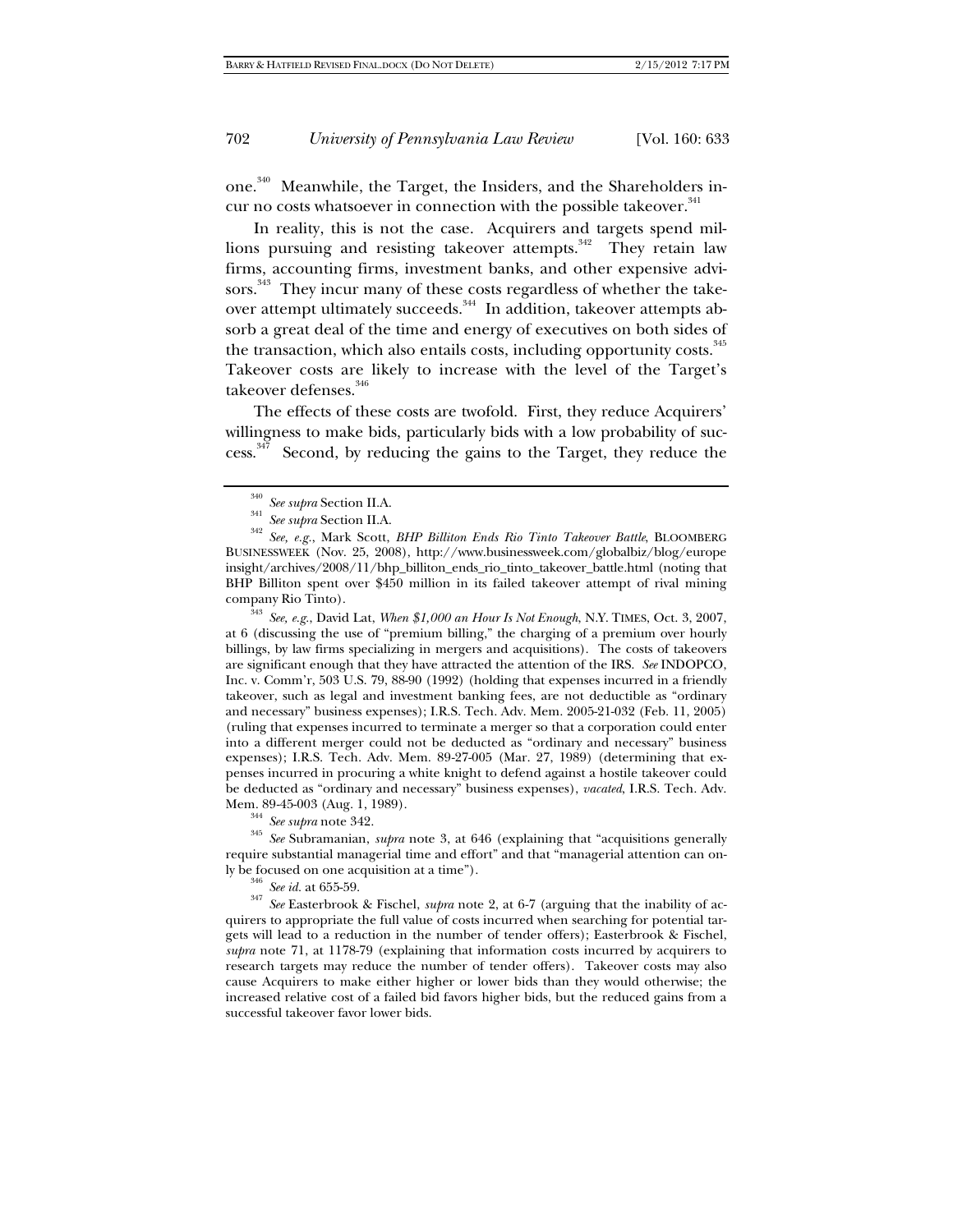Shareholders' net benefits from takeovers and takeover defenses, while increasing the Insiders' aversion to takeovers and their affinity for takeover defenses. This causes the Shareholders to prefer a lower level of takeover defenses, and the Insiders to prefer a higher level of defenses, than each would in the absence of transaction costs. This would reinforce the analyses of subsections II.E.1 and II.E.2 with respect to Shareholders' and Insiders' relative preferences regarding takeover defense levels. But, while the absolute size of transaction costs is substantial, their relative size compared to the value of the publicly traded Target is likely to be fairly insignificant in many instances.<sup>348</sup> Thus, the effects of transaction costs may be minimal at best.<sup>349</sup>

## 5. Shareholder Uniformity

The models treat the Shareholders as a unified whole, with solely profit-oriented incentives. Both of these assumptions are potentially problematic.

First, certain Shareholders may hold Target shares for reasons other than profit. For example, an employee benefit plan may hold Target shares, and it may oppose a takeover anticipated to result in layoffs.<sup>350</sup> If the Target is in a "green" business, environmentalists may purchase its stock partly to support its efforts.<sup>351</sup> To the extent that the Shareholders are not profit-driven and oppose a takeover, this Article's models will not be good predictors of the Shareholders' or the Acquirer's behavior. However, this concern is unlikely to apply to most takeovers, since most shares in U.S. public corporations are owned by investors whose primary motivation is profit.

Second, even strictly profit-driven Shareholders are not a homogenous group, but rather an amalgamation of separate actors with different valuations of the Target. As the Shareholders have all chosen to use their scarce investment dollars to purchase and hold Target shares,

<sup>348</sup> *See, e.g.*, Scott, *supra* note 342 (noting that the price BHP offered for Rio Tinto fluctuated between \$150 billion and \$62 billion during its takeover attempt, which implies that the \$450 million in costs that BHP incurred in its attempt constituted, at most, between 0.3% and 0.7% of the amount of the necessary bid).

 $\frac{1}{2}$  *S*<sup>49</sup> *Cf. supra* note 59 (citing research finding that poison pills have little to no ef-

fect on the likelihood of a takeover occurring). 350 *See* E. Richard Brownlee II & Robert F. Bruner, *The Leveraged ESOP as a Takeover Defense: The Case of Polaroid Corporation*, 1 J. M&A ANALYSIS 3, 7-15 (1990) (giving an example of a firm that arguably beat back a takeover attempt through the use of an em-

ployee benefit plan). 351 *See, e.g.*, GREEN CHIP STOCKS, http://www.greenchipstocks.com (last visited Dec. 15, 2011) (tracking investment opportunities in the alternative-energy sector).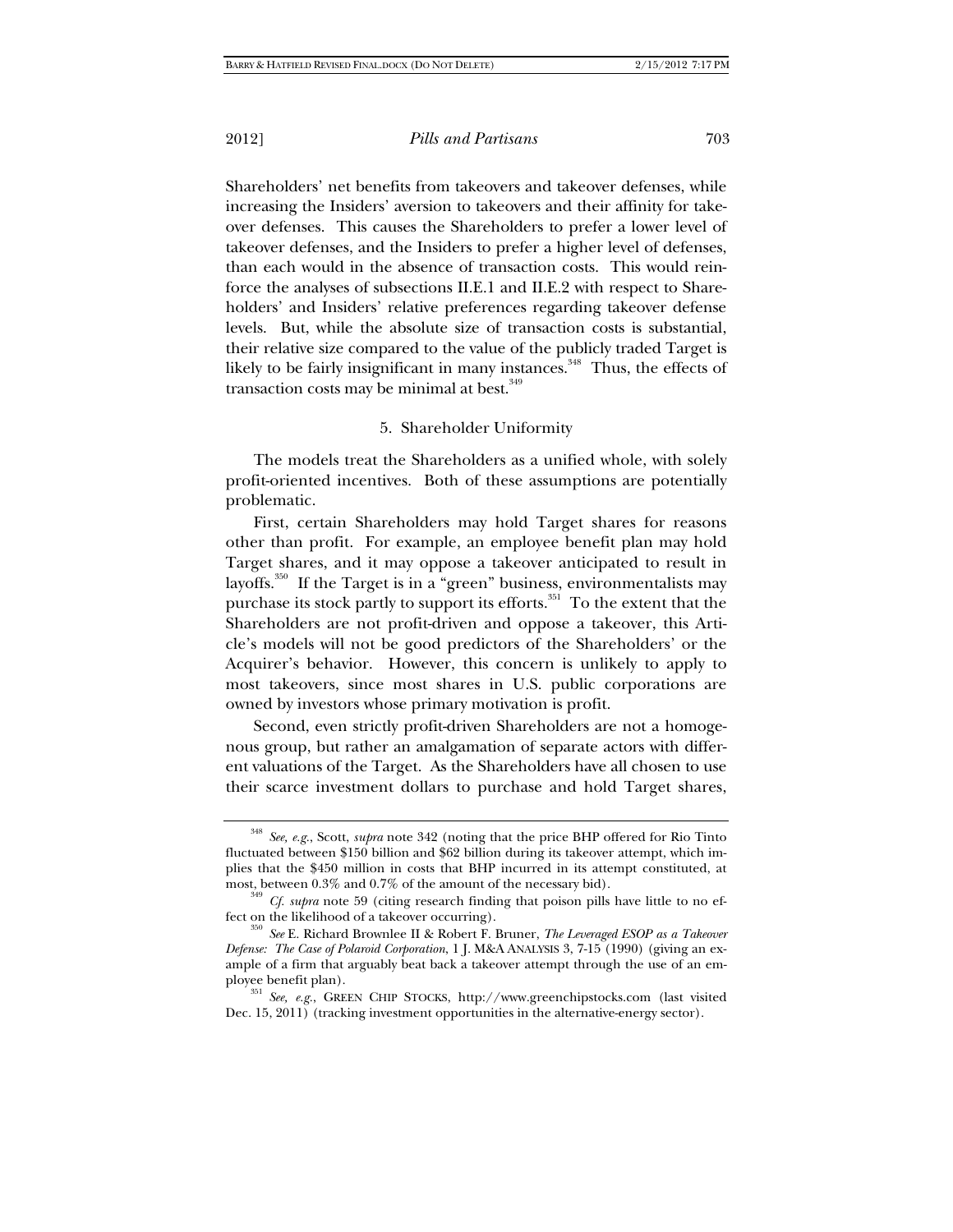the mean of their valuations is likely higher than the general public's estimate of the Actual Target Value.<sup>352</sup>

Thus, in order to convince a majority of Shareholders to sell their Target shares, the Acquirer would have to offer a Price that is significantly above the Initial Trading Price. This would lead to higher premiums from tender offers in the absence of a poison pill than the No Poison Pill model predicts. Average takeover premiums from tender offers before the growth of the poison pill were significantly above this level.<sup>353</sup>

However, the net effect of the Shareholders being a non-uniform group with diverse beliefs as to the Target's value generally does not change the underlying dynamics of this Article's models. This effect applies across all of the models to raise the Price that the Acquirer must offer in any bid targeted toward the Shareholders. This reduces, but does not eliminate, the gap between such a bid and one targeted at the Insiders.

#### **CONCLUSION**

This Article attempts to fill an important gap in the academic literature on takeover defenses by introducing formal models of several different target defense levels that incorporate target insiders' private information and imperfect incentives. Through analysis of these models, this Article offers new insight into the forces that drive the adoption of takeover defenses and provides additional perspectives on confusing and conflicting empirical findings.

These models suggest that a corporation's optimal level of defenses depends on several factors, and that variations in these factors may explain the diverse levels of takeover defenses observed in practice. In general, corporations for which an acquirer is likely to pay the highest premiums are likely to implement stronger takeover defenses. And, while corporate insiders generally prefer a higher level of defenses than shareholders do, shareholders do not prefer the lowest level of defenses and insiders do not always prefer the highest. The level of

 $352$  Though, of course, some may continue to hold their stock for tax purposes or other reasons, and not because of a belief that Target is undervalued.

<sup>&</sup>lt;sup>353</sup> See Douglas V. Austin, *The Financial Management of Tender Offer Takeovers*, FIN. MGMT., Spring 1974, at 37, 40 (finding premiums between five and thirty-five percent in most tender offers made from 1968 to 1972). Since many tender offers are only operative if a majority of outstanding shares are tendered, shareholders with higher valuations of a target implicitly function as somewhat of a commitment device for those with lower valuations. *See supra* note 266 and accompanying text.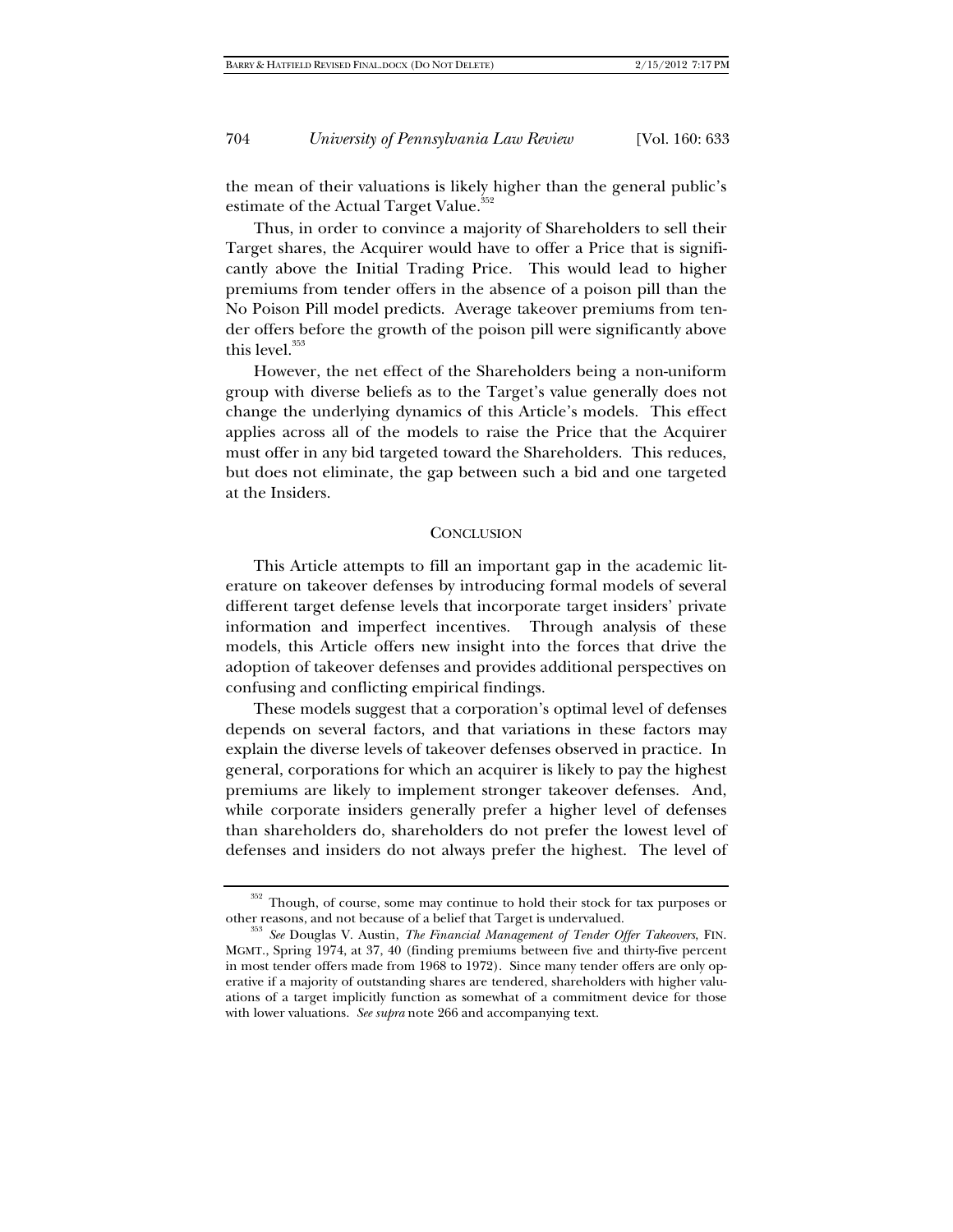takeover defenses preferred by each varies depending upon the circumstances. Therefore, the diversity of defense levels that corporations exhibit poses no challenge either to theories that shareholders control choices of defense levels or to theories that managers control such choices.

The models also suggest that modern defenses enable target shareholders to extract value from acquirers by empowering corporate insiders. Even though the insiders are unfaithful agents, their informational advantage and higher reservation price can ultimately redound to the shareholders' benefit. However, this benefit to shareholders does not benefit society. This result has implications for the optimal degree of federal involvement in corporate law, as a race to the top by states to serve shareholder interests would still not create socially optimal corporate laws. Further research is necessary to assess the degree to which these models accurately reflect real-world behavior and to measure the relative importance of the forces captured in these models compared to other phenomena.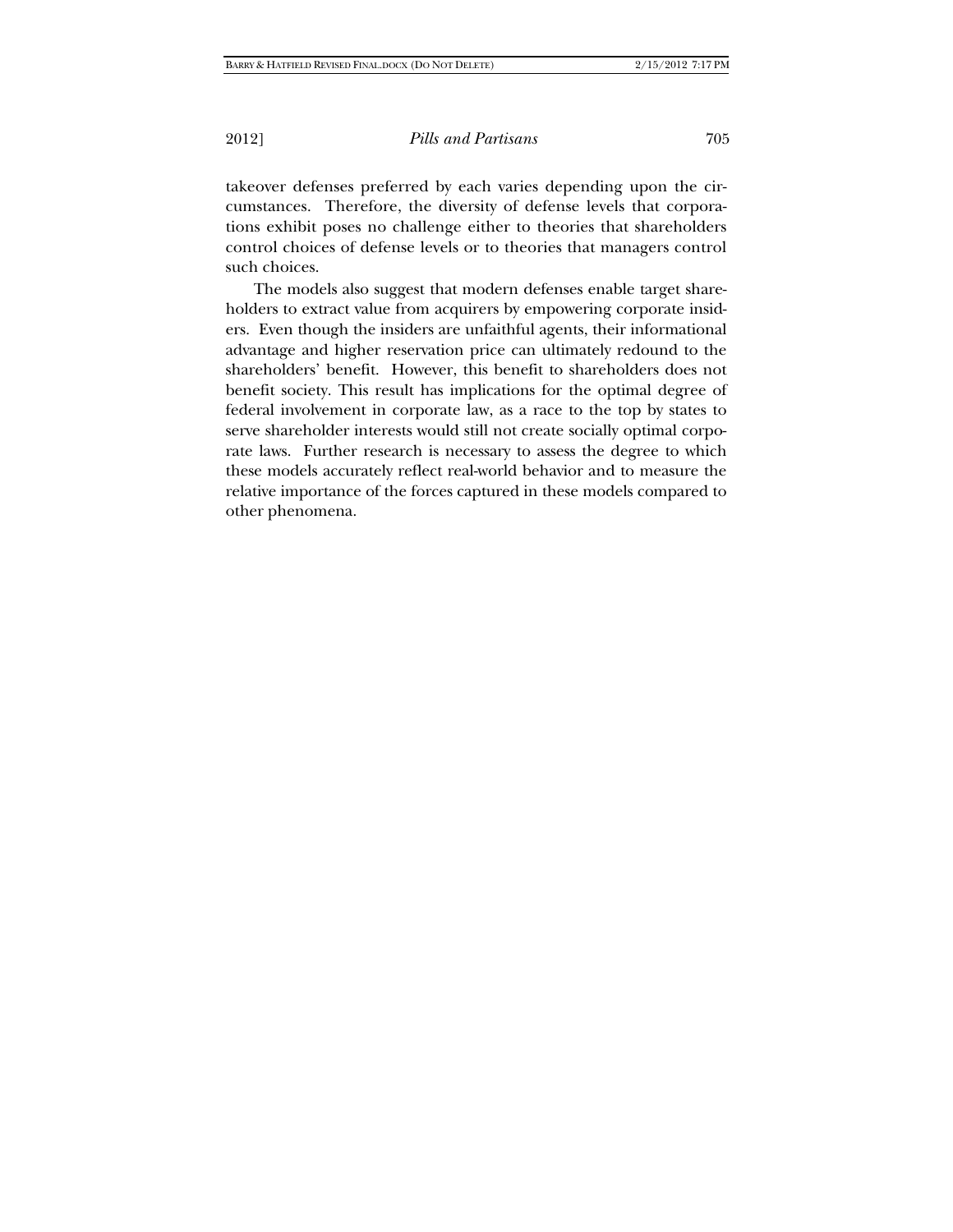#### **APPENDIX**

In this Appendix, we formally state our models and prove the results stated in the text.

### A. *The Models*

The models are composed of three agents: the Shareholders, the Acquirer, and the Insiders.

The value of the target firm (the "Target") is  $v$ , which is distributed according to the cumulative distribution function *F* with a smooth partial distribution function *f* on  $[v_{min}, v_{max}]$ . Let  $\bar{v}$  be the mean of the distribution. The true value of the Target  $v$  is known by the Insiders but is not known by the Shareholders or the Acquirer.

If the Target is bought at a price  $p$ , then the Acquirer receives  $v + s$ *– p*, where *s* ≥ 0 is the Synergy that the Acquirer has with the Target and *p* is the price paid; otherwise the Acquirer receives 0. If the Target is bought, the Shareholders obtain *p*, and receive *v* otherwise. Finally, the Insiders, whose Private Benefits are represented by  $b$ , obtain  $p - b$ when the Target is sold and *v* when the Target is not sold. We assume that  $b > 0$ . That is, the Insiders strictly prefer not to sell the Target when the price offered is equal to the value of the Target.

We consider three models in the subsections below. The solution concept is subgame perfect Nash equilibrium. We refer to an equilibrium that is unique, except over a set of realizations of the random variable *v* with a measure of zero, as a generically unique subgame perfect Nash equilibrium. We also make several statements that describe how a set changes in response to a parameter. In this case, a set  $A(t)$  is weakly increasing in *t* if min  $A(t) \leq \min A(t')$  and max  $A(t) \leq \max A(t')$  for all  $t < t'.$ 

### 1. The No Poison Pill Model

In this model, the game proceeds as follows:

- 1. The Acquirer makes an offer *p*.
- 2. The Shareholders decide to accept or reject.
- 3. Payoffs are realized.

 It is clear that in the second stage the Shareholders strictly prefer to sell for any  $p > \bar{v}$ , strictly prefer not to sell for any  $p < \bar{v}$ , and are indifferent at  $p = \bar{v}$ . Hence, we have the following result: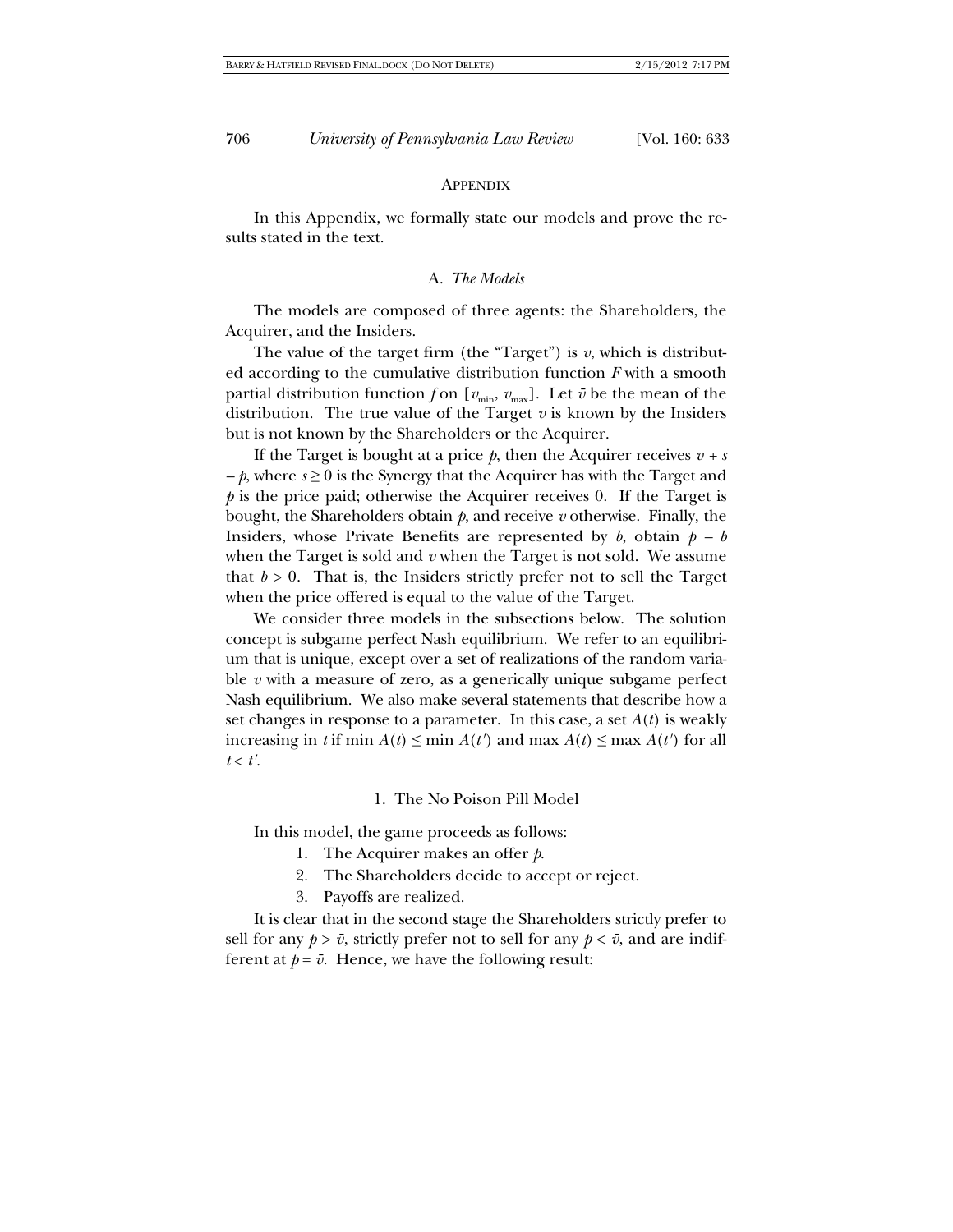*Proposition 1*. The unique subgame perfect Nash equilibrium of the No Poison Pill game is for the Acquirer to offer  $\bar{v}$  to the Shareholders and for the Shareholders to accept.

# 2. The Poison Pill with an Effective Staggered Board Model

In this model, the game proceeds as follows:

- 1. The Acquirer makes an offer *p*.
- 2. The Insiders decide to accept or reject.
- 3. Payoffs are realized.

It is clear that in the second stage the Insiders will strictly prefer to sell for any  $p - b > v$  and will strictly prefer not to sell for any  $p - b < v$ . Hence, the problem of the Acquirer in the first stage is to solve

$$
P^* \equiv \underset{p \ge v_{\min} + b}{\operatorname{argmax}} \int_{v_{\min}}^{p-b} (v + s - p) f(v) dv.
$$

*Proposition 2*. In any subgame perfect Nash equilibrium of the poison pill and effective staggered board game, the Acquirer offers  $p^* \in P^*$ and the Insiders accept if  $p^* > v + b$  and reject if  $p^* < v + b$ .

*Proposition 3.* If  $s > b$ , then every  $p^* \in P^*$  is interior to  $[v_{\min} + b, \infty)$ , and the set of optimal offers are solutions to

$$
(s-b)f(p^*-b) - F(p^*-b) = 0.
$$

If furthermore *f* is a weakly decreasing function on its domain, then there is a unique solution to the above equation and a generically unique subgame perfect Nash equilibrium.

The proposition follows from the second-order condition of the Acquirer's problem, that  $(s - b)f'(p - b) - f(p) \leq 0$ , which holds for all *p* if *f* is a weakly decreasing function. Furthermore, if  $s > b$ , then  $b + v_{\min}$  is clearly nonoptimal, as it provides exactly zero utility in expectation, whereas  $b + v_{\text{min}} + (s/2)$  provides strictly positive utility in expectation. For a uniform distribution, for example, the optimal offer is  $s + v_{min}$  if *s*  $\geq b$ . For an exponential distribution with parameter  $\lambda$ , we have that  $f(v)$  $= \lambda e^{\lambda v}$  on [0,  $\infty$ ], and so the optimal offer by the Acquirer is given by

$$
(s-b)\lambda e^{\lambda(p^{s}-b)} - (1 - e^{\lambda(p^{s}-b)}) = 0
$$
  

$$
\lambda(p^{s}-b) = \ln(1/\lambda(s-b) + 1))
$$
  

$$
p^{s} = (1/\lambda)\ln(\lambda(s-b) + 1) + b
$$

if  $s \geq b$ .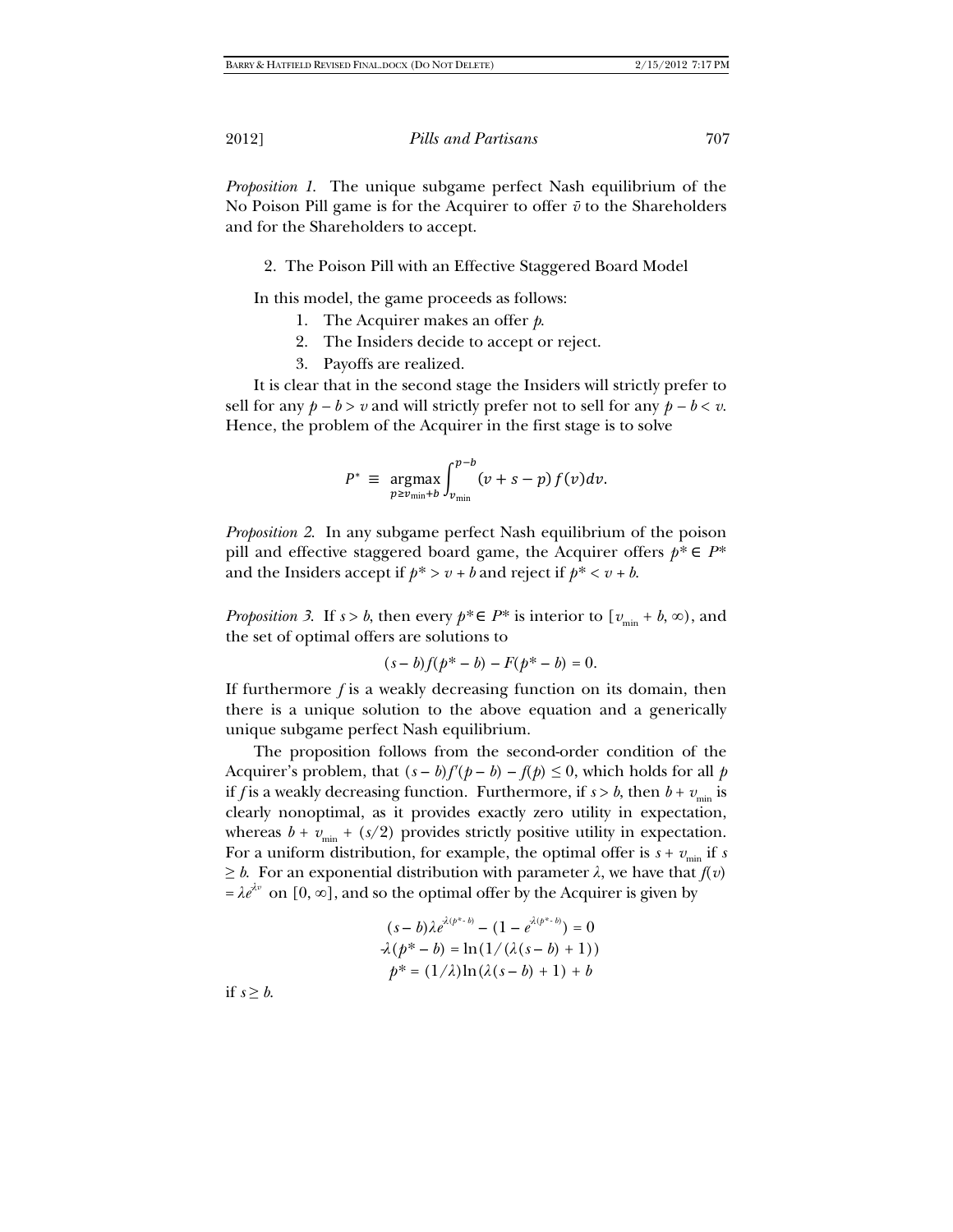Given the first-order condition in the above proposition, it is easy to show two properties of the solution. First, since

$$
\frac{\delta^2}{\delta s \delta p} \int_{\nu_{\rm min}}^{\nu-b} (\nu+s-p) \, f(\nu) d\nu = f(p-b) \geq 0
$$

we have by Topkis's theorem the following results.

*Proposition 4*. In the poison pill and effective staggered board game, the set of the Acquirer's optimal offers *P*\* is weakly increasing in the Synergy *s*.

Further, if  $s < b$ , then the first-order condition is always negative, and so we have the following.

*Proposition 5*. In the poison pill and effective staggered board game, if  $s < b$ , it is optimal for the Acquirer to make an offer that will never be accepted.

Finally, we can take the cross-partial with respect to *b* and *p* to obtain

$$
\frac{\delta^2}{\delta b \delta p} \int_{v_{\text{min}}}^{p-b} (v+s-p) f(v) dv = -(s-b) f'(p-b)
$$

which is nonnegative if  $f$  is decreasing and  $s > b$ , and so (again by Topkis's theorem) in this case the optimal offer will be increasing with *b*.

*Proposition 6*. In the poison pill and effective staggered board game, if *f* is a weakly decreasing function and *s* > *b*, then the unique optimal offer *p*\* by the Acquirer is weakly increasing in the private benefits *b*.

We also have that, from the perspective of the Shareholders, the optimal value of *b* may be nonzero. This is because *b* has two effects. First, for a fixed price offering, a larger *b* increases the range of Target values for which the Insiders choose to not sell the Target even though the Shareholders would wish for them to do so. However, as shown above, a larger *b* may also cause the Acquirer to offer a higher price.

Consider the case when  $f(v) = e^v$  on [0, ∞]. Then, from the calculations above, the Acquirer's optimal offer is given by  $p^* = \ln(1 + s - b)$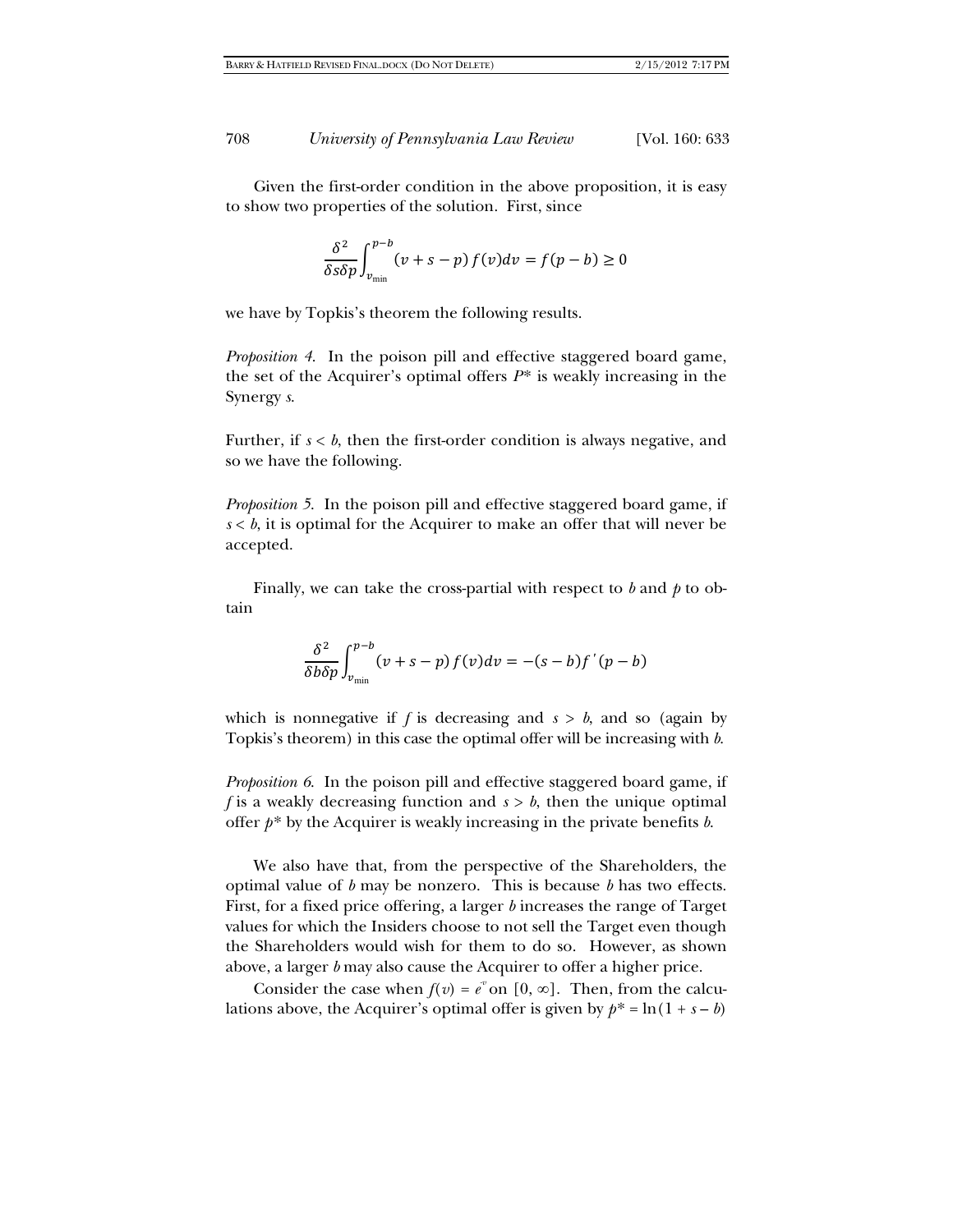+ *b*. Hence, for a given Synergy *s*, the payoff to the Shareholders is given by

$$
\int_0^{\ln(1+s-b)} p^* f(v) dv + \int_{\ln(1+s-b)}^{\infty} v f(v) dv
$$

$$
= \ln(1+s-b) + \frac{1+b(s-b)}{1+s-b}.
$$

At  $b = 0$ , the derivative of this expression is positive with respect to  $b$ , which shows that, from the perspective of the Shareholders, the optimal private benefits are higher than zero. Indeed, one can solve for the optimal benefits from the perspective of the Shareholders, and obtain

$$
b^* = \frac{1 + 2s - \sqrt{1 + 4s}}{2} > 0.
$$

## 3. The Poison Pill Without an Effective Staggered Board Model

In this model, the game proceeds as follows:

- 1. The Acquirer makes an offer *p*.
- 2. The Insiders choose to accept or reject.
- 3. If the Insiders reject, the Shareholders choose whether or not to overrule the Insiders and accept the offer.
- 4. Payoffs are realized.

Let us first consider the subgame after the Acquirer has offered *p*. Note that, for the Insiders, it is a weakly dominant strategy to accept any offer  $p > v + b$  and reject any offer  $p < v + b$ . If the Insiders employ such a strategy, then it is strictly optimal for the Shareholders to reject whenever the Insiders reject and  $\tilde{v}(p) > p$ , where  $\tilde{v}(p)$  is the expected value of the Target, conditional upon the Insiders playing a weakly dominant strategy and rejecting the Acquirer's offer of *p*, given by

$$
\tilde{v}(p) \equiv \frac{\int_{p-b}^{v_{\text{max}}} v f(v) dv}{\int_{p-b}^{v_{\text{max}}} f(v) dv} = \frac{\int_{p-b}^{v_{\text{max}}} v f(v) dv}{1 - F(p-b)}.
$$

Thus, if  $\tilde{v}(p) > p$ , the generically unique weakly undominated Nash equilibrium of the subgame is for the Insiders to reject the offer if *p* <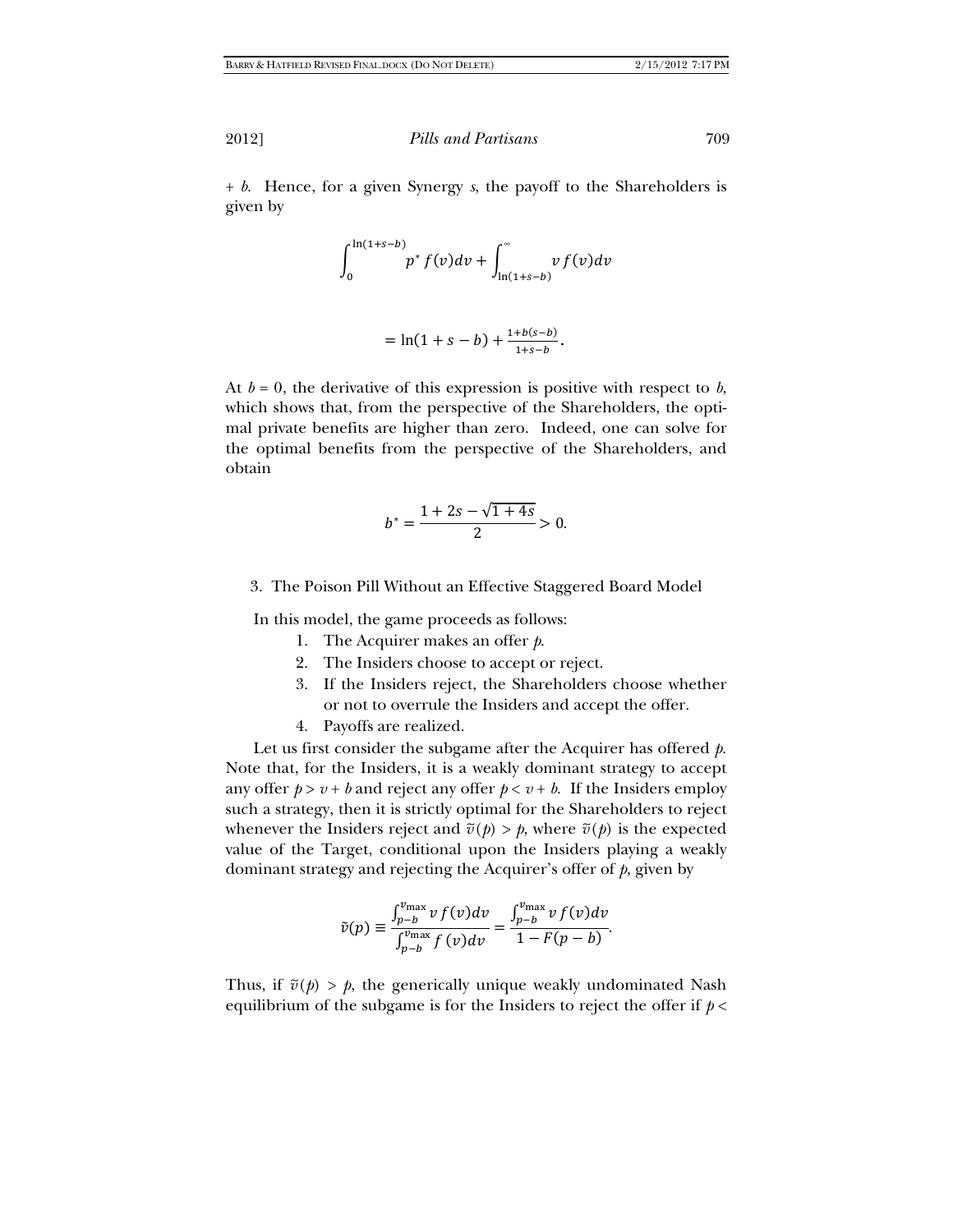$v + b$ , and to accept it otherwise, and for the Shareholders to support their decision.

Consider  $\hat{p}$  defined by

$$
\hat{p} \equiv \min \{ p \in [0, \infty) : \tilde{v}(p) \le p \}.
$$

At this price, even if the Insiders suggest rejection, the expected value of the Target is weakly less than the offered price. Hence, in any weakly undominated subgame perfect Nash equilibrium, the Shareholders will overrule the Insiders and accept the offer.

The existence of a price  $\hat{p}$  at which the Shareholders will always accept the offer means that the Acquirer can now offer the price  $\hat{p}$  and obtain the Target with certainty. Hence, the Acquirer will either offer a price  $p^* \in P^*$  and obtain the Target only if the Insiders agree, or the price  $\hat{p}$  and obtain the Target for sure.

*Proposition 7*. In any weakly undominated subgame perfect Nash equilibrium of the poison pill with no effective staggered board game, the Acquirer either

- offers the price  $\hat{p}$ , which is then accepted by the Shareholders if rejected by the Insiders, or
- offers  $p^* \in P^*$ , which the Insiders accept if  $p^* > v + b$  and reject if  $p^* < v + b$ , with the Shareholders supporting the decision of the Insiders. In this case,  $p^* < \hat{p}$ .

We will call the Acquirer strategy elucidated in the first bullet point the Shareholder-Oriented strategy and the Acquirer strategy elucidated in the second bullet point the Insider-Oriented strategy.

It follows from this proposition that an increase in Synergy can only increase the price *p* that the Acquirer offers for the Target. Clearly, as Synergy increases, if the Shareholders and the Insiders continue to use the same strategies, the price offered by the Acquirer will either stay the same or increase (as in Proposition 3). Since  $p^* < \hat{p}$ , if the Acquirer switches from the Insider-Oriented strategy to the Shareholder-Oriented strategy, the price will also increase. Finally, it is clear that the Acquirer will never switch from the Shareholder-Oriented strategy to the Insider-Oriented strategy as *s* increases. This is because the value the Acquirer obtains from employing the Shareholder-Oriented strategy increases one-to-one with the Synergy, but only increases at the rate  $F(p^* - b)$  with respect to the Insider-Oriented strat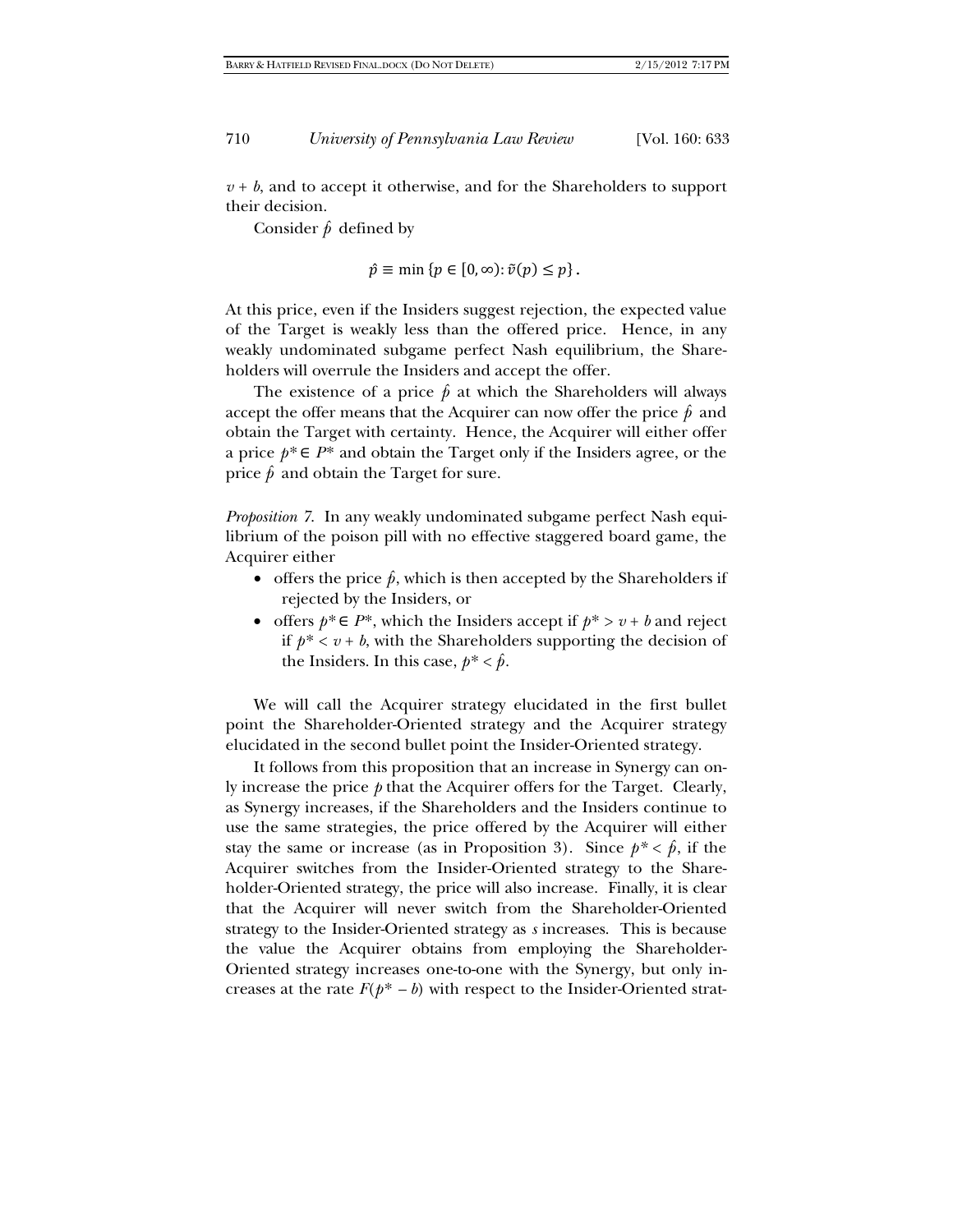egy. To see this, note that the Insider-Oriented strategy gives the Acquirer expected value equal to

$$
\int_{v_{\min}}^{p^*(s)-b} \bigl(v+s-p^*(s)\bigr) f(v) dv
$$

and so, by the envelope theorem, the derivative of this with respect to *s* is simply

$$
\int_{v_{\min}}^{p^*(s)-b} f(v)dv = F(p^*(s)-b) \le 1.
$$

*Proposition 8*. The set of optimal offers by the Acquirer is weakly increasing in the Synergy *s*. In particular, if the Acquirer chooses the Shareholder-Oriented strategy for a Synergy level *s*, it will also choose the Shareholder-Oriented strategy for any Synergy greater than *s*.

## B. *Optimal Level of Takeover Defenses*

Shareholder preferences for defense levels depend on parameters. For instance, consider the case where the value of the Target is uniformly distributed between 250 and 750, and the Private Benefits are 100. If the Synergy is 300, then the Shareholders prefer not to have an effective staggered board, as they obtain an expected utility of 650 without an effective staggered board and 580 with an effective staggered board, while if the Synergy is 500, then the Shareholders still obtain an expected utility of 650 without the effective staggered board (as the Acquirer still always buys the Target) but now obtain 740 with the effective staggered board.

However, we can easily characterize some of the instances in which the Shareholders prefer an effective staggered board. In particular, when *s* is sufficiently large, the enhanced bargaining power of the effective staggered board is helpful for the Shareholders.

*Proposition 9*. There exists an  $\bar{s}$  such that for all  $s > \bar{s}$ , the Shareholders prefer to have an effective staggered board.

The logic of the proposition is straightforward. Suppose that the Shareholders do prefer an effective staggered board for a given *s*, and consider a given  $s > s$ . Then, since the Shareholders strictly prefer the effective staggered board for the Synergy *s*, the Acquirer would choose the Shareholder-Oriented strategy if the Target did not have an effec-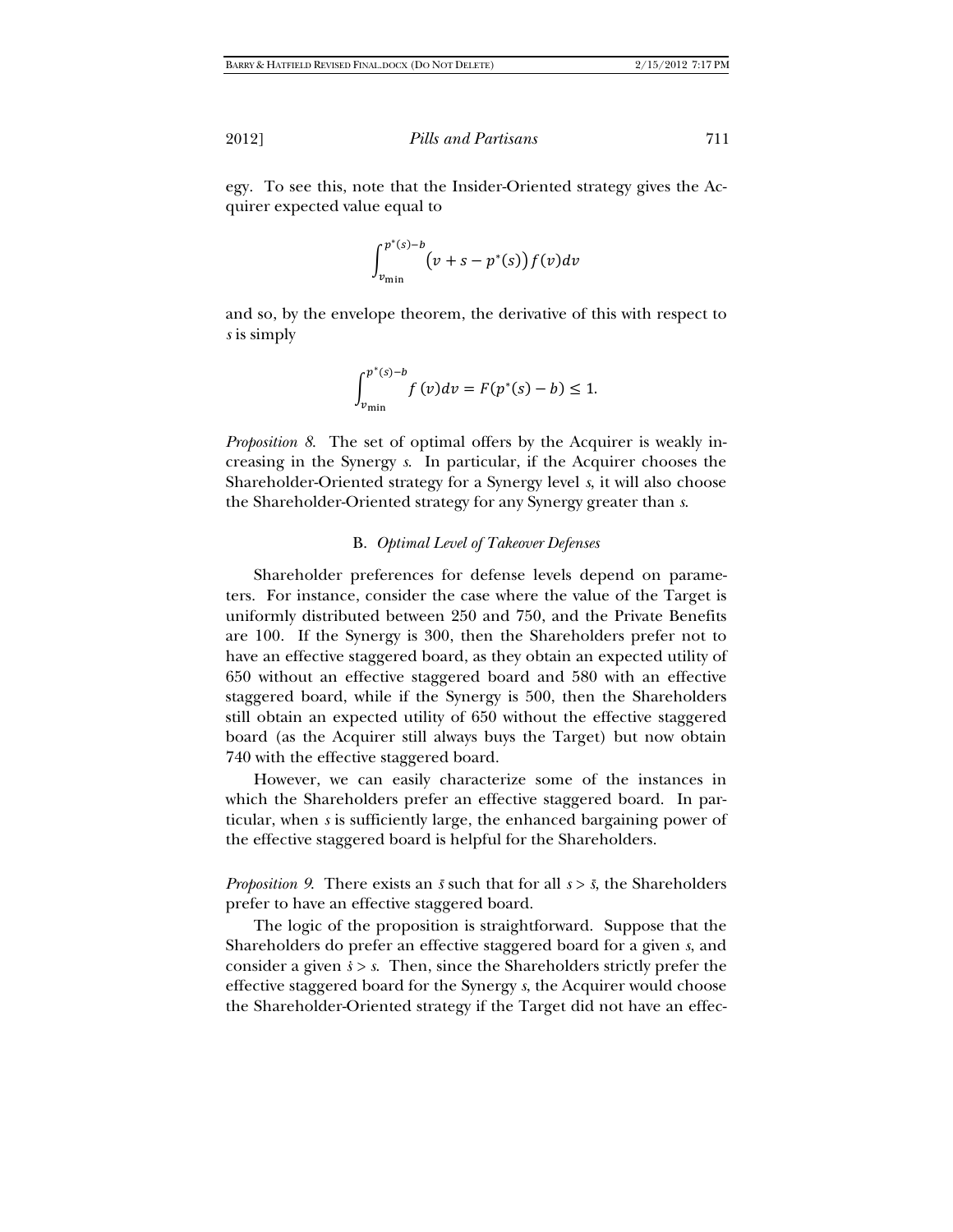tive staggered board, and hence would also do so for Synergy *s .* . Then, by Proposition 4, we know that if the Target has an effective staggered board, the Acquirer will make a strictly larger offer when the Synergy is *s* than when it is *s*. Therefore, we just need to show that the Shareholders prefer larger offers in the poison pill with an effective staggered board game.

The proof is very similar to the intuition. Let the price that the Ac-The proof is very similar to the intuition. Let the price that the requirer offers for Synergy  $\dot{s}$  be denoted  $\dot{p}$ . If the true value of the Target is such that the Insiders will not sell even at  $\dot{p}$ , the increased Synergy has no effect on the Shareholders' utility. If the true value of the Tarhas no enced on the Shareholders durity. It the true value of the Tar-<br>get is such that the Insiders would sell for either  $p$  or  $\dot{p}$ , then the Shareholders are better off as they receive a higher price. Finally, consider the interval of true Target values for which the Insiders will not sell at the merval of the Target values for which the misleets will not sell at the price  $\hat{p}$ , but will sell at price  $\hat{p}$ . For these Target values, for Synergy *s* the Shareholders receive only *v*, while for *s*, they receive  $\dot{p} > v + b$ , and so the Shareholders are better off in this final scenario as well.

More generally, we can calculate the optimal choice of defenses from the perspective of the Shareholders. If parameter values are such that the Acquirer will choose the Insider-Oriented strategy when there is no effective staggered board, then the existence of an effective staggered board has no effect on Shareholders' utility. However, if the Acquirer will choose the Shareholder-oriented strategy when there is no effective staggered board, then there is a difference in welfare for the Shareholders between the two regimes. In that case, the Shareholders prefer an effective staggered board if and only if

$$
p^*F(p^*-b)+\int_{p^*-b}^{v_{\max}} v f(v)dv > \hat{p}.
$$

Where  $p^*$  is the offer made by the Acquirer when there is an effective staggered board. Furthermore, it is clear that if the Shareholders prefer an effective staggered board, then the Insiders do as well, as the Insiders prefer an effective staggered board if and only if

$$
(p^* - b)F(p^* - b) + \int_{p^* - b}^{v_{\text{max}}} v f(v) dv > \hat{p} - b
$$

and so we have the following result:

*Proposition 10*. If the Shareholders prefer an effective staggered board, then the Insiders prefer an effective staggered board.